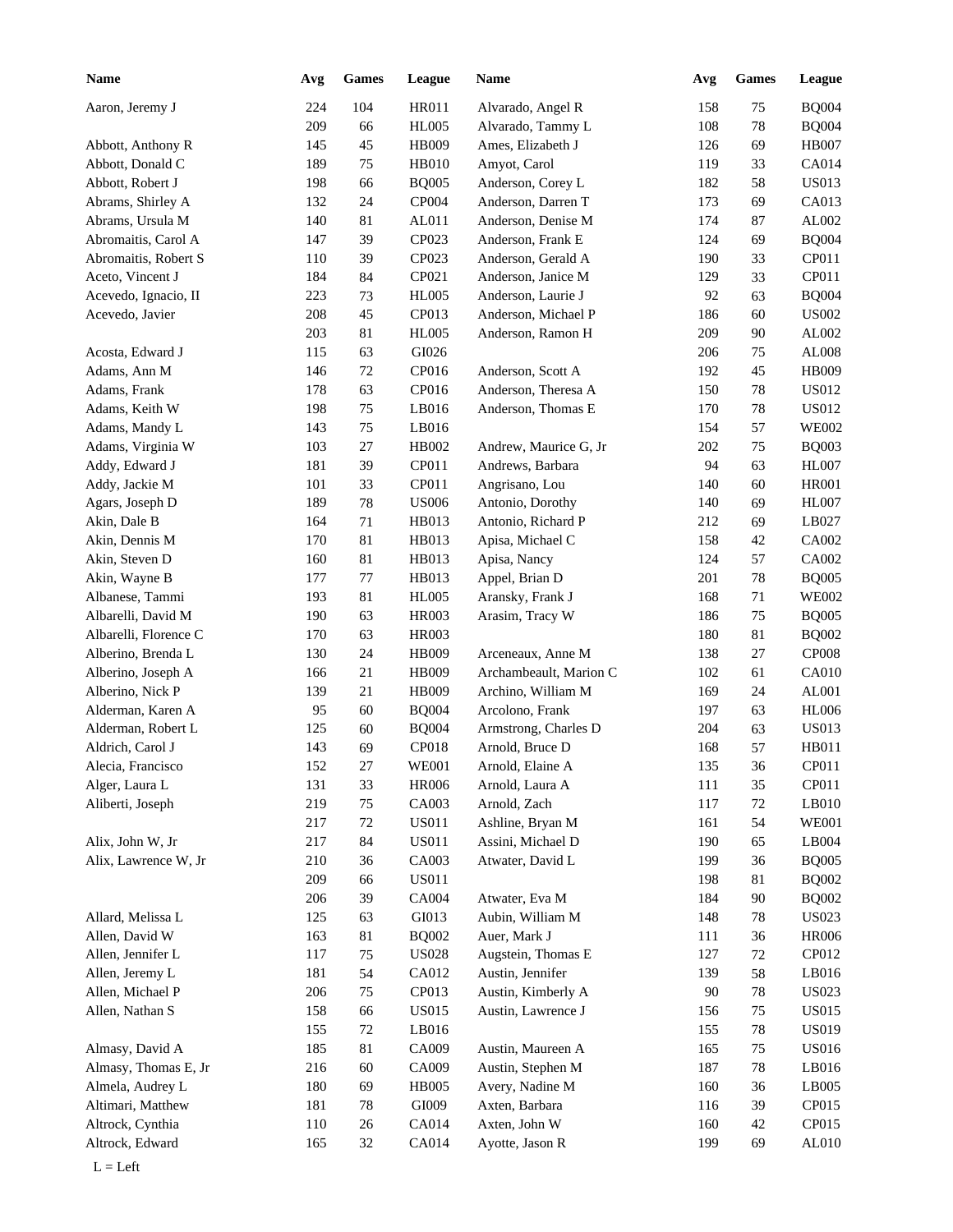| <b>Name</b>                              | Avg | <b>Games</b> | League        | Name                    | Avg | <b>Games</b> | <b>League</b> |
|------------------------------------------|-----|--------------|---------------|-------------------------|-----|--------------|---------------|
| Ayotte, Jennifer                         | 136 | 69           | CP014         | Baxter, Rosann M        | 121 | 69           | CA013         |
| Bacher, Michael P                        | 140 | $72\,$       | <b>US004</b>  | Bayly, Todd J           | 193 | 47           | GI013         |
| Bachta, Chris M                          | 210 | $72\,$       | LB009         | Bear, Howard J          | 197 | 69           | CA003         |
| Bacon, Danielle J                        | 89  | 99           | <b>BQ002</b>  | Beardsley, Sam J        | 228 | 72           | <b>HB001</b>  |
| Bacon, Risa A                            | 162 | 99           | <b>BQ002</b>  | Beattie, Darrell R      | 144 | 81           | AL004         |
| Bagneschi, Margo M                       | 148 | 59           | CP018         | Beattie, Jeff M         | 117 | 66           | AL004         |
| Bahm, Elizabeth M                        | 156 | 75           | CP003         | Beattie, Jessica E      | 136 | 30           | CA014         |
| Bahm, Paul A                             | 199 | $75\,$       | CP003         |                         | 134 | 75           | <b>CA008</b>  |
| Bailey, David M                          | 200 | 78           | HB011         | Beattie, Neil S         | 166 | 78           | AL004         |
| Bailey, Donald                           | 152 | 78           | AL005         | Beaufort, Blondell      | 142 | 80           | <b>US005</b>  |
| Bailey, Willard D                        | 158 | 78           | ${\rm AL005}$ | Beaulac, Paul J         | 181 | 81           | HB004         |
| Baird, Matt M                            | 222 | 81           | CA009         | Bechand, Tonya L        | 130 | 66           | <b>HB007</b>  |
|                                          | 215 | 78           | CA004         | Beck, Matthew           | 163 | 66           | <b>BQ002</b>  |
| Bajakian, Vicki D                        | 113 | 69           | LB006         | Becker, Michael G       | 174 | 81           | HR012         |
| Bakaitis, Eileen M                       | 161 | 86           | <b>BQ002</b>  | Becker, Raeann M        | 131 | 63           | <b>WE005</b>  |
| Baker, Barbara C                         | 119 | 45           | <b>HL010</b>  | Becker, Shane W         | 199 | 57           | <b>BQ005</b>  |
| Baker, Dave A                            | 191 | 81           | CP020         | Bedard, Russell P       | 159 | 60           | <b>BQ002</b>  |
| Baker, Donald R                          | 164 | $72\,$       | CP020         | Bedard, Tonya L         | 136 | 93           | <b>BQ002</b>  |
|                                          | 178 | 75           | HL010         | Bedford, Alma M         | 153 | 81           | AL004         |
| Baker, Garry E, Sr<br>Balistreri, Mark J | 158 | 21           | <b>US015</b>  | Bedford, Anna M         | 92  | 21           | <b>BQ002</b>  |
|                                          |     |              |               |                         |     |              |               |
| Bamrick, Todd B                          | 165 | 78           | <b>BQ005</b>  | Bedford, Edward W       | 192 | 78           | <b>BQ001</b>  |
| Baniak, Edward J, Jr                     | 128 | 57           | <b>US024</b>  | Bedford, George W, II   | 196 | 84           | AL002         |
| Banker, Colleen M                        | 126 | 78           | <b>US016</b>  |                         | 188 | 78           | <b>BQ001</b>  |
| Banker, Jonathan P                       | 127 | 81           | <b>US016</b>  | Bedford, John T         | 130 | 33           | <b>BQ001</b>  |
| Barb, Denise C                           | 150 | 36           | CP015         | Bedford, Richard W      | 191 | 80           | AL005         |
| Barb, Kevin J                            | 192 | 42           | CP015         |                         | 189 | 81           | AL004         |
| Barber, Charles J                        | 160 | 74           | LB017         |                         | 187 | 78           | AL008         |
| Barcher, Kelly A                         | 145 | 27           | <b>HR005</b>  | Bedford, Ryan M         | 207 | 81           | AL008         |
| Barkamian, Vicken T                      | 161 | 57           | <b>US015</b>  |                         | 206 | 78           | <b>BQ001</b>  |
| Barlow, Ashley D                         | 176 | 65           | HL011         | Bedford, Shelly E       | 174 | 93           | <b>BQ002</b>  |
| Barney, Rose M                           | 136 | 45           | LB018         | Bedford, Theodore C, Jr | 197 | 66           | AL008         |
| Barnhart, Sandy                          | 130 | 93           | <b>HR007</b>  | Bedford, Theodore C, Sr | 186 | 81           | AL008         |
| Barnhill, Elizabeth S                    | 125 | 84           | <b>BQ002</b>  |                         | 178 | $75\,$       | <b>BQ001</b>  |
| Barnum, Daniel P                         | 162 | 69           | CP004         | Bedford, William J      | 187 | 81           | AL008         |
| Barnum, Maria A                          | 149 | 66           | CP004         |                         | 186 | 90           | AL002         |
| Baron, Sandy                             | 125 | $90\,$       | <b>HR007</b>  |                         | 181 | 39           | <b>BQ001</b>  |
| Barone, Joseph A                         | 138 | 36           | CP011         | Bedford, Zachary R      | 177 | $81\,$       | ${\rm AL004}$ |
| Barone, Penny A                          | 139 | 36           | CP011         | Bee, Kenneth B          | 190 | $81\,$       | <b>HL006</b>  |
| Barrett, Noreen                          | 128 | 63           | <b>HR003</b>  | Beeble, Tristan         | 147 | 24           | CA014         |
| Barron, Donna M                          | 156 | $42\,$       | <b>BQ002</b>  | Begin, Drake E          | 234 | $21\,$       | HL011         |
| Barrows, Beauregard J                    | 181 | 69           | CP022         |                         | 226 | $81\,$       | <b>HL006</b>  |
| Barrows, Victoria A                      | 129 | 57           | CP022         |                         | 211 | $81\,$       | <b>HL005</b>  |
| Barscz, Mary T                           | 149 | $78\,$       | CA013         | Begin, Elizabeth M      | 177 | $21\,$       | HL011         |
| Barscz, Thomas R, Jr                     | 179 | $72\,$       | CA013         | Begin, Victor A         | 205 | $81\,$       | <b>HL006</b>  |
| Barthe, Chuck V                          | 195 | 104          | HR011         |                         | 196 | 81           | <b>HL005</b>  |
| Bartko, Karen                            | 116 | $24\,$       | $L$ B010      | Behrens, Roxanne L      | 153 | 60           | $L$ B010      |
| Bartley, Angelina M                      | 130 | $78\,$       | LB019         | Belcastro, Danielle M   | 127 | 63           | $AL010$       |
| Bartley, Daniel M                        | 180 | $81\,$       | LB019         | Bellard, Angela M       | 132 | $27\,$       | CP023         |
| Bashwinger, Laura J                      | 107 | 36           | <b>US015</b>  | Bellard, Louis A        | 135 | 77           | ${\rm AL}001$ |
| Bass, Patti D                            | 113 | $27\,$       | <b>BQ002</b>  | Bellard, Thomas M       | 170 | 60           | CP012         |
| Batchelder, Christopher B                | 202 | $72\,$       | <b>HL005</b>  |                         | 169 | 30           | CP023         |
| Battaglia, Joseph J                      | 144 | 57           | <b>US024</b>  | Belleard, Lynn M        | 116 | 33           | CA014         |
| Batza, Michael                           | 201 | $42\,$       | CP015         | Belleard, Robert E      | 170 | 33           | CA014         |
|                                          | 185 | 78           | CP016         | Benbow, James           | 173 | 69           | GI016         |
|                                          |     |              |               |                         |     |              |               |
| Bauer, Margaret                          | 93  | 69           | GI013         | Benjamin, William J     | 155 | 54           | <b>US006</b>  |
| Bauer, Scott D                           | 139 | 63           | GI013         | Bennett, James M        | 205 | 69           | ${\rm G}I012$ |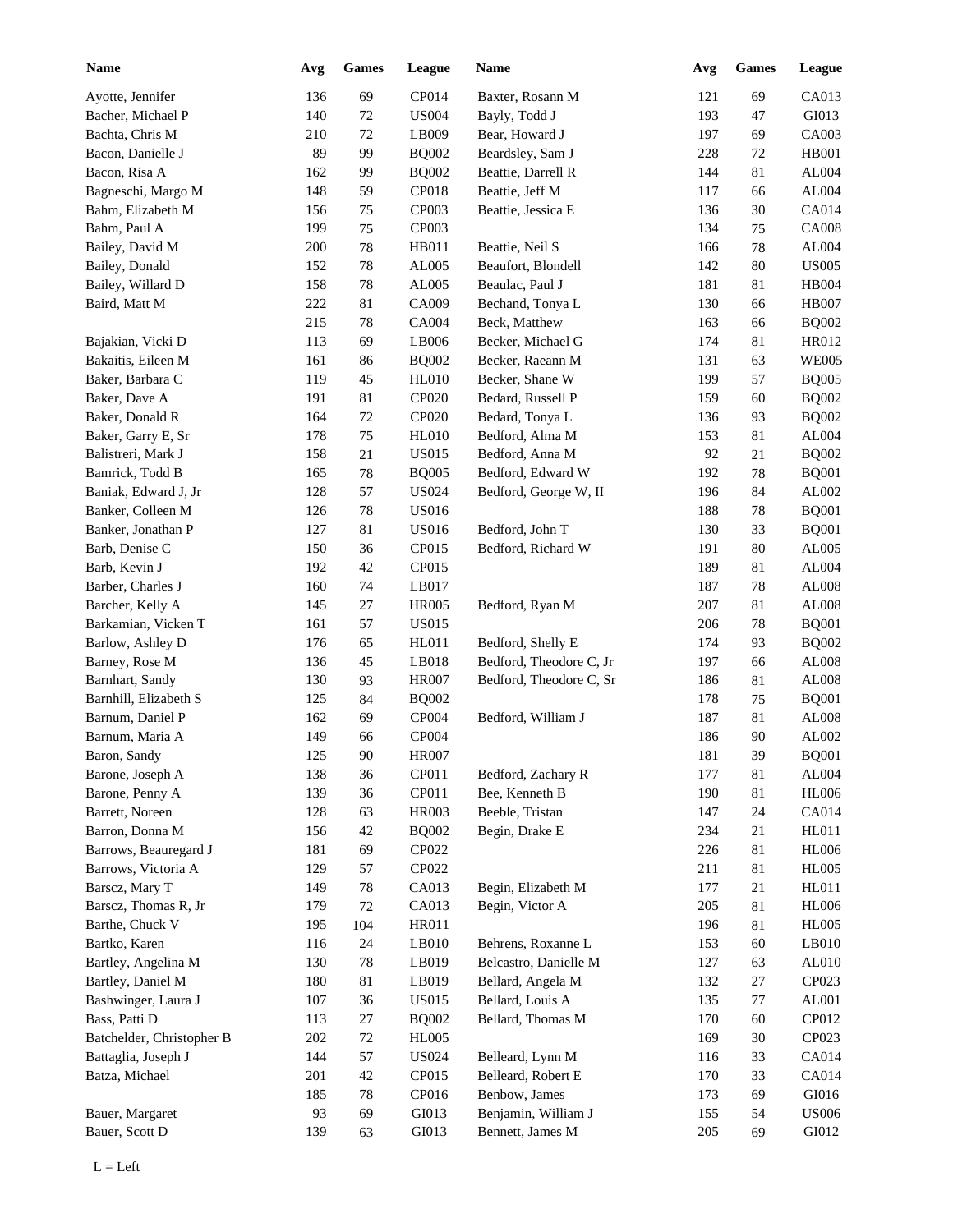| <b>Name</b>          | Avg | <b>Games</b> | League       | <b>Name</b>            | Avg | <b>Games</b> | League            |
|----------------------|-----|--------------|--------------|------------------------|-----|--------------|-------------------|
| Bennett, Jason R     | 156 | $78\,$       | LB002        | Bewsher, Eli           | 192 | 78           | CA004             |
| Bennett, Lee E       | 193 | 59           | LB002        | Beza, Anton C          | 153 | 39           | LB012             |
| Bennett, Linda M     | 141 | 90           | <b>BQ002</b> | Beza, Lori C           | 160 | 39           | LB012             |
| Bennett, Richard J   | 210 | 81           | <b>BQ002</b> | Bhatia, Anoop          | 144 | 69           | CP020             |
|                      | 205 | 69           | <b>BQ003</b> | Bianchi, Anthony J, Jr | 191 | 27           | GIS <sub>01</sub> |
| Bennett, Timothy J   | 214 | 54           | CA003        | Bidwell, Dave J        | 172 | 30           | <b>HR001</b>      |
| Benoit, Jay W, Sr    | 204 | 57           | HL012        | Bierwirth, Thomas W    | 204 | 75           | HL012             |
|                      | 200 | 66           | CP020        |                        | 183 | 81           | HR012             |
| Benoit, Joseph D     | 151 | 69           | <b>WE003</b> | Bills, Thomas J        | 207 | 78           | HB004             |
| Benoit, Linda A      | 138 | 66           | HL012        | Bisner, Jeffrey A      | 176 | 100          | HR011             |
| Benoit, Marcia M     | 102 | 66           | <b>WE003</b> | Bissell, Donna M       | 118 | 71           | HL011             |
| Benoit, Patty        | 156 | 81           | HL012        | Bissell, Jessica L     | 146 | 63           | HL011             |
| Benoit, Paul J, Jr   | 201 | 75           | HL012        | Bixler, Michael L      | 235 | 81           | CP013             |
|                      | 199 | 81           | CP020        | Black, Bruce D         | 210 | 75           | AL012             |
| Benoit, Robert J, Sr | 210 | 81           | HL012        | Black, Steven D        | 215 | 87           | AL002             |
|                      | 201 | 81           | CP020        |                        | 207 | 92           | <b>HR011</b>      |
| Benoit, Tanya M      | 149 | 72           | HL012        | Blair, Arthur J, Sr    | 147 | 69           | AL003             |
| Benson, Andrew P     | 124 | 39           | CP011        | Blair, Joseph E        | 164 | 72           | HB003             |
| Benson, Brian D      | 151 | 36           | CP011        | Blair, Michael J       | 181 | 78           | <b>BQ005</b>      |
| Benson, Doris        | 132 | 84           | <b>HR007</b> | Blair, Steven D        | 188 | 27           | AL003             |
| Benson, MaryAnn      | 122 | 21           | CP011        | Blake, Diana L         | 182 | 63           | LB010             |
| Benson, William J    | 195 | 75           | <b>HL009</b> | Blake, Dorothy A       | 99  | 73           | CA007             |
| Bentley, Lawrence C  | 180 | 81           | <b>BQ005</b> | Blankenship, Albert E  | 199 | 57           | GI016             |
| Bentley, Richard K   | 194 | 27           | <b>BQ001</b> | Bleau, Jed W           | 174 | 78           | <b>US012</b>      |
|                      | 194 | 84           | <b>BQ003</b> | Bleau, John W          | 158 | 78           | <b>US012</b>      |
| Bentley, Theresa S   | 126 | 78           | LB013        | Blinstrub, Virginia M  | 126 | 72           | <b>BQ002</b>      |
| Berdar, Robert A, Jr | 216 | 63           | CA003        | Bliss, Frank J         | 170 | 69           | HR002             |
|                      | 211 | 72           | <b>HL005</b> | Bloomfield, Pat W      | 152 | 70           | <b>US019</b>      |
| Berger, Keith E      | 199 | 42           | LB005        | Blot, Adam             | 177 | 57           | <b>US024</b>      |
|                      | 192 | 69           | LB010        | Blum, Austin A         | 183 | 60           | <b>US002</b>      |
| Bergman, Robert J    | 155 | 54           | <b>US004</b> | Bobersky, Guy T        | 199 | 75           | LB011             |
| Bernard, Paul R, Jr  | 163 | 81           | AL011        | Bochenek, Theodore     | 171 | 63           | CP009             |
|                      |     |              |              |                        |     |              |                   |
| Bernardo, Ruby       | 127 | 72           | <b>WE005</b> | Bodak, Susan M         | 134 | 81           | CP016             |
| Bernash, Adam J      | 197 | 75           | <b>HL008</b> | Bodnar, Paul S         | 192 | 81           | <b>BQ003</b>      |
| Berner, Betty J      | 138 | 69           | <b>HR008</b> | Bodo, Jami M           | 166 | 69           | GI013             |
|                      | 137 | 69           | <b>HR007</b> | Bodo, Stephen R        | 184 | 30           | GIS02             |
| Berner, Derek S      | 207 | 63           | <b>US006</b> | Boemio, Jason M        | 176 | 72           | CP020             |
| Berner, Wayne F      | 200 | 72           | HR001        | Boissy, Timothy R      | 194 | 104          | HR011             |
| Bertrand, Pamela A   | 221 | 80           | <b>HL010</b> | Bold, Lisa             | 166 | 78           | HL007             |
|                      | 207 | $78\,$       | <b>HL005</b> | Bolognino, Denise      | 158 | 21           | CP008             |
| Bertrand, Richard P  | 221 | 60           | <b>HL010</b> | Bolt, Hazel T          | 137 | 81           | CA007             |
|                      | 217 | 24           | CA003        | Bombard, Kathy S       | 135 | 54           | HL012             |
|                      | 202 | $78\,$       | LB018        | Bondi, Dominic R       | 171 | 47           | $\rm GIO08$       |
| Bessette, David E    | 178 | $78\,$       | CA013        | Bonner, Lynn A         | 149 | 72           | HR012             |
| Bessette, LeRoy J    | 184 | 84           | CP021        | Bonner, Richard W      | 185 | 75           | HR012             |
| Besson, Debbie A     | 129 | $78\,$       | CP003        | Boomhower, Cathy E     | 108 | 87           | <b>BQ002</b>      |
| Betit, Paul J        | 118 | $\sqrt{48}$  | CP012        | Boomhower, Claude A    | 160 | 79           | <b>BQ004</b>      |
| Betts, Beverly R     | 147 | 72           | CP018        | Boomhower, James E     | 187 | 78           | CP016             |
| Betts, Dallas B      | 139 | $75\,$       | CP009        | Boomhower, Kathy C     | 139 | 63           | CP016             |
| Betts, Donald H      | 224 | 75           | HB001        | Boomhower, Lisa M      | 114 | 79           | <b>BQ004</b>      |
| Betts, Frank E       | 192 | $78\,$       | CP020        | Boomhower, Mary Jane   | 149 | 78           | CP016             |
|                      | 181 | 33           | CP015        | Booth, Ann Marie       | 132 | $30\,$       | HB013             |
| Betts, William C     | 175 | 75           | CP009        | Bopp, Wendy J          | 165 | 78           | <b>HL010</b>      |
| Betzler, Donna L     | 164 | 66           | GI010        | Borden, Eric J         | 176 | 33           | <b>HR010</b>      |
| Bevis, Cale A        | 131 | $78\,$       | HB013        |                        | 169 | 62           | HR002             |
| Bevis, Joshua O      | 165 | 75           | HB013        | Borden, Gary M         | 202 | $78\,$       | GI012             |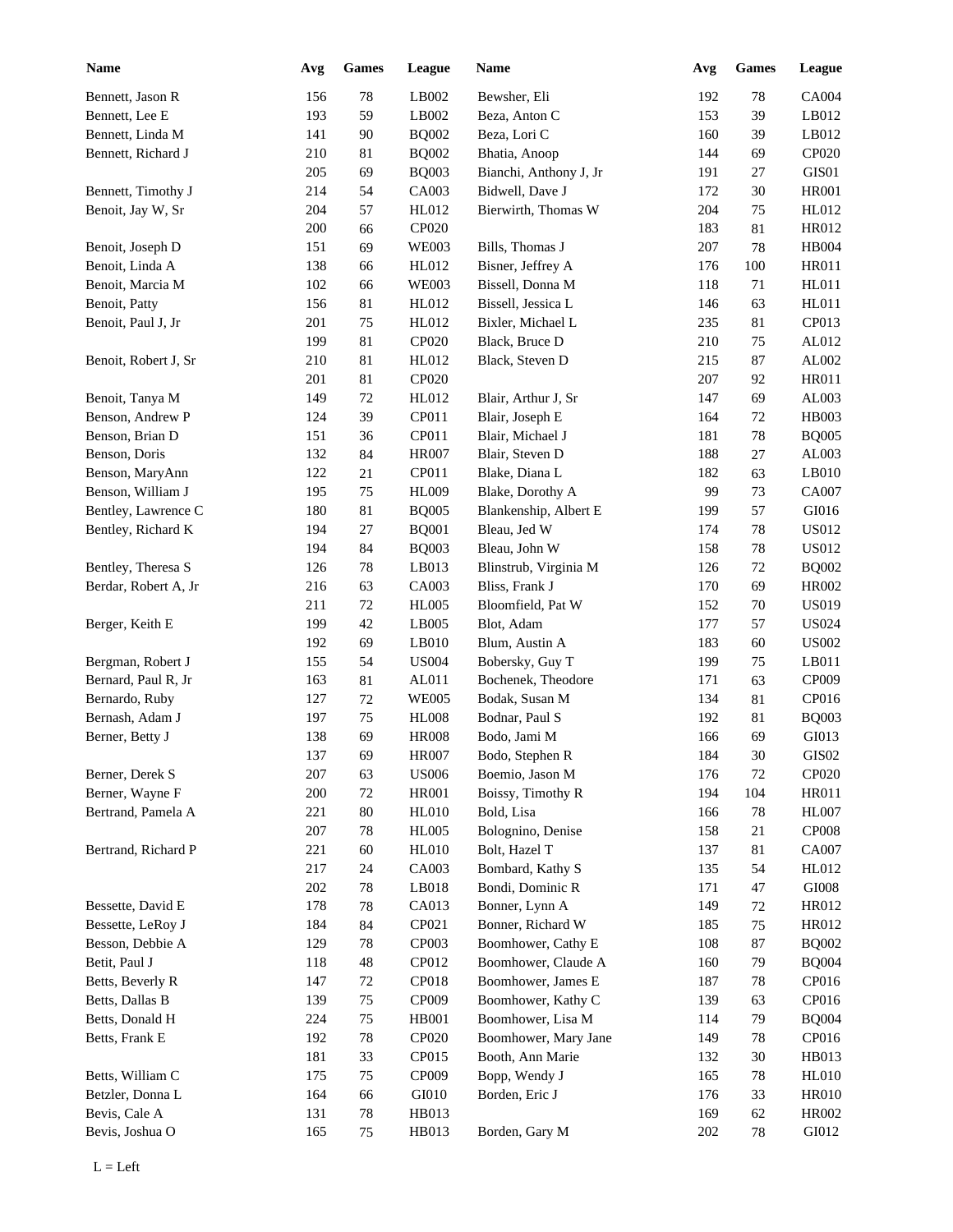| <b>Name</b>                               | Avg | <b>Games</b> | League       | Name                               | Avg | <b>Games</b> | League                 |
|-------------------------------------------|-----|--------------|--------------|------------------------------------|-----|--------------|------------------------|
| Borden, Kelly M                           | 194 | 75           | GI010        | Brenenstuhl, Robert O, Sr          | 173 | 30           | <b>BQ002</b>           |
| Borden, Kyle                              | 136 | $27\,$       | HR002        |                                    | 173 | 60           | <b>BQ005</b>           |
| Borden, Robert E, Sr                      | 179 | 66           | GI012        | Brewer, Cynthia L                  | 128 | 48           | LB010                  |
| Bornhorst, Benjamin J                     | 157 | 66           | <b>HR010</b> | Bridge, Jon                        | 168 | 52           | CP009                  |
| Bornt, Kenny R                            | 183 | 81           | <b>HB010</b> | Bright, Gary J                     | 156 | 57           | <b>US028</b>           |
| Bornt, Laura M                            | 117 | 99           | <b>BQ002</b> | Bristol, Colleen                   | 174 | 81           | HB013                  |
| Bornt, Roy E                              | 188 | 75           | CA011        | Bristol, Donna M                   | 119 | 78           | HB013                  |
| Bornt, Shelly A                           | 153 | 55           | <b>BQ002</b> | Bristol, John P                    | 184 | 81           | HB013                  |
| Borthwick, Paull R                        | 130 | 63           | LB009        | Bristol, Kelly J                   | 147 | 66           | <b>HB007</b>           |
| Borthwick, Russell K                      | 120 | 66           | LB009        | Bristol, Thomas J                  | 200 | 69           | HB004                  |
| Boschelli, Shawn D                        | 200 | 78           | HL011        | Britt, Betty A                     | 127 | 69           | HB003                  |
| Boschelli, Taryn M                        | 178 | 72           | HL011        | Brizzell, Benjamin D               | 194 | 72           | LB015                  |
| Bosko, David M                            | 223 | 66           | GI013        | Brizzell, David E                  | 167 | 57           | LB015                  |
|                                           | 222 | 78           | CA003        | Brizzell, James P                  | 189 | 75           | LB015                  |
|                                           | 218 | 51           | <b>US011</b> | Brizzell, John T                   | 192 | 63           | LB015                  |
| Bosko, Margaret M                         | 204 | 51           | GI013        | Brizzell, Kathy                    | 142 | 69           | LB015                  |
| Bosko, Matthew G                          | 224 | 81           | <b>US011</b> | Brizzell, Laura S                  | 208 | 60           | LB015                  |
|                                           | 221 | $72\,$       | CA003        | Brizzell, Matt C                   | 121 | 63           | HB013                  |
| Bossard, Brian D                          | 139 | 30           | <b>HR006</b> | Brock, Allan B                     | 214 | 84           | <b>BQ003</b>           |
| Bossard, Jesse J                          | 129 | 30           | <b>HR006</b> |                                    | 209 | 23           | <b>BQ005</b>           |
| Bossoni, Renee J                          | 158 | 77           | <b>BQ004</b> | Brock, Clinton A                   | 204 | 81           | <b>BQ002</b>           |
| Bouchey, Tammy J                          | 97  | 24           | HR012        | Brock, Daniel J                    | 176 | 75           | <b>BQ003</b>           |
| Boudreau, Danielle                        | 166 | 33           | GI013        | Brock, David E                     | 176 | 52           | <b>BQ002</b>           |
| Boudreau, John D, Jr                      | 182 | 66           | GI013        | Brock, James R                     | 155 | 78           | <b>BQ004</b>           |
| Boudreau, Robert J                        | 180 | 67           | GI013        | Brock, Jeffrey A                   | 144 | 45           | <b>BQ002</b>           |
| Bouleris, Mary J                          | 126 | 73           | CA007        |                                    | 137 | 78           | <b>BQ004</b>           |
| Bourdeau, Warren J                        | 170 | $72\,$       | <b>US019</b> | Brock, Jon D                       | 195 | 45           | <b>BQ004</b>           |
| Bourgeois, Ellen A                        | 95  | 51           | <b>CA008</b> |                                    | 193 | 81           | <b>BQ002</b>           |
| Bourgeois, Maryellen                      | 146 | 57           | GI013        |                                    | 186 | 84           | <b>BQ003</b>           |
| Bowen, David L                            | 199 | 75           | HB010        | Brock, Karl D                      | 181 | 78           | <b>BQ002</b>           |
| Bowen, James R                            | 202 | 81           | HB004        | Brock, Natasha M                   | 70  | 72           | <b>BQ004</b>           |
| Bowen, Leonard N                          | 212 | 66           | CA002        | Broderick, Diane                   | 115 | $75\,$       | CA010                  |
| Bowen, Tia M                              | 177 |              | CA002        |                                    | 210 | 72           | <b>BQ005</b>           |
| Boyark, Christopher H                     | 165 | 66<br>81     | CP016        | Brogue, Barry W<br>Brogue, Beverly | 144 | 96           | <b>BQ002</b>           |
| Boyce, Beverly M                          | 136 | 59           | HB002        | Brogue, Theodore V                 | 171 | 78           | <b>BQ005</b>           |
| Boyce, Carolyn M                          | 152 | 59           | HB002        | Brooks, John M                     | 118 | $78\,$       | CP006                  |
| Boyce, Crystal                            | 144 | $81\,$       | <b>HB008</b> | Brooks, Mitchell K                 | 132 | 75           | CP006                  |
| Boyce, James A                            | 164 | $81\,$       | <b>HB010</b> | Brophy, Kate A                     | 140 | 36           | HR012                  |
| Boyce, Kenneth W                          | 204 | 75           | HB013        | Browe, William T, Jr               | 199 | 36           | <b>HR001</b>           |
|                                           | 198 | $81\,$       | <b>HB010</b> | Browe, William T, Sr               | 176 |              | <b>HR001</b>           |
| Boyce, Kimberly A                         | 136 | 74           | <b>HB010</b> | Brown, Charles M                   | 215 | 54<br>32     | HLS01                  |
| Boyce, Rita M                             | 147 | 78           | <b>HB010</b> | Brown, Corey N                     | 206 | 68           | LB017                  |
| Boyer, Richard M                          | 199 | 78           | CA002        | Brown, David W, Jr                 | 162 | 27           | GI008                  |
|                                           | 104 |              | CA010        | Brown, Debra S                     | 188 |              | HB010                  |
| Brackley, Lynda<br>Bradley, Christopher M |     | 51<br>$78\,$ | HR012        | Brown, Edward W                    |     | $75\,$       | HL011                  |
|                                           | 160 |              |              |                                    | 143 | $75\,$       |                        |
| Bradley, Marilyn                          | 164 | 66           | <b>US005</b> | Brown, James A                     | 187 | 57           | CA007<br>${\rm GIO}01$ |
| Bradt, Dan F                              | 175 | 75           | CP009        |                                    | 177 | 69           |                        |
|                                           | 168 | 51           | CP020        | Brown, James L                     | 215 | $75\,$       | <b>HB010</b>           |
| Bramlett, Anna L                          | 129 | 75           | <b>HL008</b> | Brown, Kyle R                      | 227 | 75           | CA004                  |
| Brammer, Doris A                          | 106 | 69           | CA011        |                                    | 226 | 78           | CA003                  |
| Brammer, Nicole                           | 126 | 65           | <b>US003</b> |                                    | 207 | 78           | <b>US011</b>           |
| Brammer, Sonia M                          | 111 | 61           | <b>US003</b> | Brown, Michael C                   | 180 | 63           | <b>HL005</b>           |
| Brandt, Susan A                           | 141 | 91           | <b>BQ002</b> | Brown, Michael J                   | 186 | 69           | GI009                  |
| Breen, Lindsey                            | 120 | 69           | HB013        | Brown, Nancy E                     | 109 | 45           | HL011                  |
| Brenenstuhl, Clark P                      | 154 | 66           | <b>BQ001</b> | Brownell, Matthew J                | 235 | 79           | <b>BQ005</b>           |
| Brenenstuhl, Robert O, Jr                 | 202 | 48           | <b>BQ002</b> |                                    | 227 | 42           | <b>BQ003</b>           |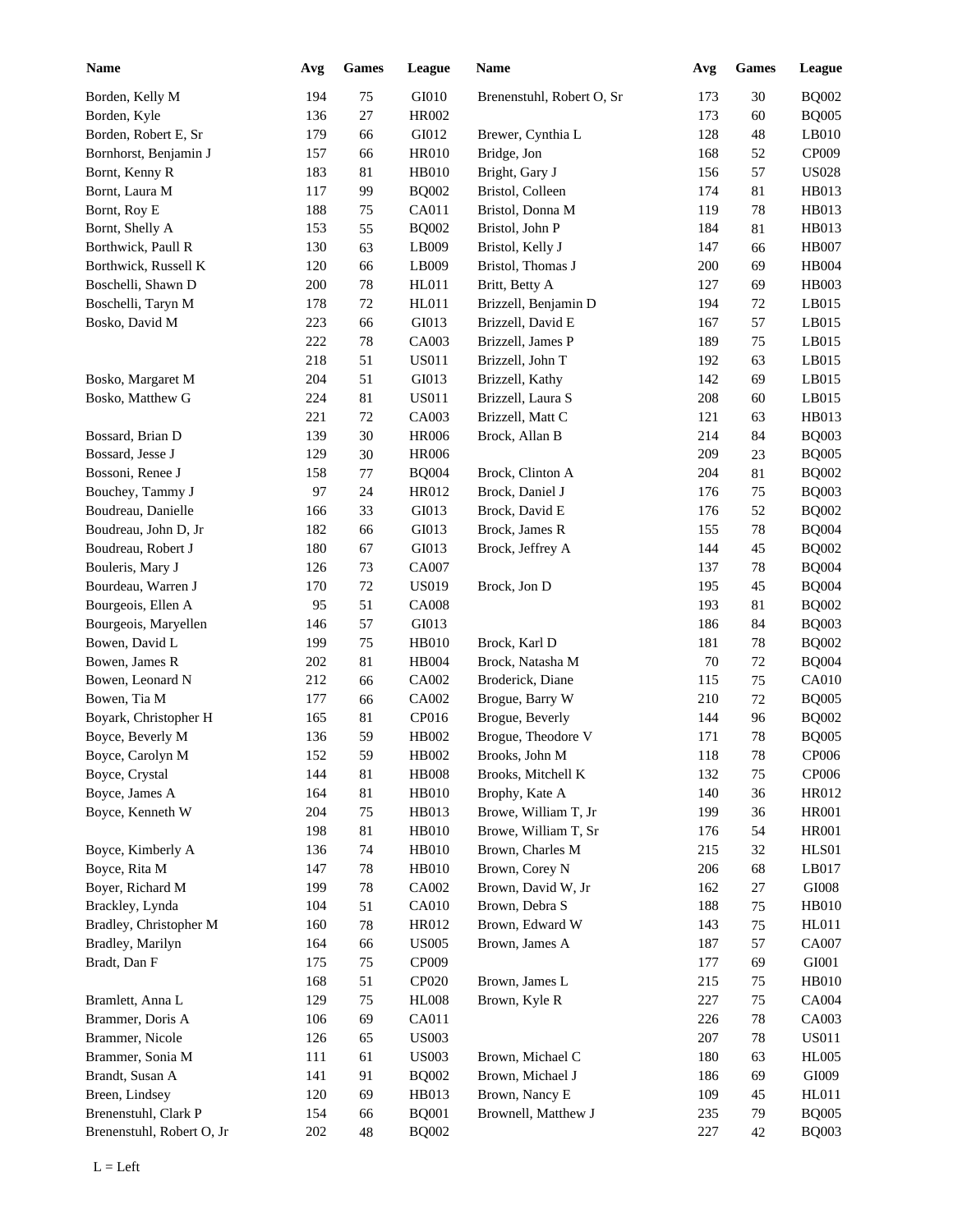| <b>Name</b>          | Avg | <b>Games</b> | League       | <b>Name</b>              | Avg | <b>Games</b> | League        |
|----------------------|-----|--------------|--------------|--------------------------|-----|--------------|---------------|
|                      | 223 | 72           | <b>BQ001</b> | Burke, Timothy M         | 208 | 78           | <b>HB004</b>  |
| Brownell, Stanley J  | 210 | 69           | <b>BQ005</b> |                          | 203 | 78           | <b>HB001</b>  |
| Brucato, Carlene M   | 143 | 42           | CP011        | Burkhart, Charles H, III | 221 | 72           | HB004         |
| Brucato, Paul A      | 176 | 42           | CP011        |                          | 211 | 75           | HB010         |
|                      | 174 | 69           | CP012        | Burkhart, Jemmifer L     | 175 | 21           | <b>HB006</b>  |
| Bruce, John R        | 172 | 75           | <b>WE002</b> | Burkhart, Melynda        | 193 | 62           | <b>HB008</b>  |
| Brundige, Robert J   | 194 | $72\,$       | GI008        | Burkhart, Stacy L        | 140 | 78           | HB010         |
| Brundige, Scott S    | 188 | 81           | <b>HB010</b> | Burns, Donald G          | 186 | 60           | HB011         |
| Bruno, James S       | 202 | $72\,$       | GI008        | Burns, Paul D            | 197 | 77           | HB011         |
| Bruno, Linda L       | 111 | $72\,$       | CP016        | Burrello, Paul D         | 214 | 69           | <b>HL006</b>  |
| Bruno, Lucille I     | 141 | 63           | CP004        |                          | 194 | 78           | <b>HL005</b>  |
| Bruno, Mark A        | 164 | 68           | CP016        | Burridge, Lorannia M     | 135 | 87           | <b>HR007</b>  |
| Brunson, La Quisha M | 168 | 78           | GI010        | Burt, James V, Jr        | 215 | 78           | CA003         |
| Brunt, Penelope G    | 196 | 62           | HL007        |                          | 201 | 108          | <b>HR011</b>  |
| Bruso, Brian P       | 208 | 81           | CP013        | Burton, Brooke A         | 160 | 67           | LB015         |
| Bryan, Dionne        | 147 | 57           | <b>HL007</b> | Burton, Dustin G         | 179 | 60           | LB015         |
| Bryan, Scott W       | 183 | 33           | <b>HR006</b> | Burton, James J          | 212 | 30           | LB015         |
|                      | 175 | 65           | <b>HR013</b> | Busdiecker, James        | 186 | 42           | LB012         |
| Bryans, Kimberly A   | 127 | 60           | CP009        | Busdiecker, Linda        | 114 | 39           | LB012         |
| Bryans, William B    | 172 | 54           | CP009        | Bush, Chris E            | 105 | 33           | <b>BQ004</b>  |
| Bryant, Kory J       | 141 | 48           | CP014        | Bush, Kurt F             | 141 | 75           | <b>BQ004</b>  |
| Bryant, Kyle J       | 184 | 63           | CP014        | Bush, Michael T          | 160 | 44           | GI013         |
| Bryant, Phyllis A    | 137 | 51           | CP014        | Bushey, Dean E           | 194 | 75           | <b>BQ005</b>  |
| Bryce, Deborah F     | 155 | 75           | <b>HR004</b> | Bushnell, Daniel E       | 157 | 59           | LB019         |
| Bryce, Norma J       | 133 | 69           | <b>CA008</b> | Bussey, Edna E           | 118 | 75           | GI001         |
| Bryer, Matthew D     | 204 | 54           | <b>US019</b> |                          | 116 | 62           | CA010         |
| Bryon, Judy          | 144 | 36           | <b>HR006</b> | Bustza, John W           | 195 | 78           | AL001         |
| Bub, Tracy L         | 90  | 27           | <b>WE005</b> | Butler, Sharon M         | 106 | 72           | <b>HR007</b>  |
| Buck, Bryan M        | 190 | 75           | <b>HR009</b> | Butt, Linda              | 139 | 63           | <b>HB006</b>  |
| Buck, John M         | 189 | 81           | <b>HR009</b> | Butt, William C          | 188 | 69           | <b>HB006</b>  |
| Buck, Jola           | 142 | 81           | <b>HR009</b> | Button, Kevin D          | 203 | 27           | <b>BQ003</b>  |
| Buckley, George M    | 184 | 54           | LB027        |                          | 203 | 66           | <b>BQ005</b>  |
| Budka, Richard       | 165 | 75           | <b>US006</b> | Buttton, Kevin D         | 197 | 58           | <b>BQ001</b>  |
|                      | 164 | 63           | GI026        | Byrne, Patrick A         | 185 | 38           | AL008         |
| Bufalini, Mark E     | 155 | 24           | LB011        | Byrne, Paul J, II        | 206 | 75           | <b>HL009</b>  |
| Bull, Cheri M        | 128 | 33           | HL011        | Cadwell, Alvin R         | 173 | $78\,$       | GI009         |
| Bull, Chester J      | 197 | 75           | <b>HL005</b> | Cafaro, David M          | 183 | 75           | LB004         |
| Bull, Paul L, Jr     | 202 | 75           | <b>HL006</b> | Cafaro, Philip B         | 119 | 56           | LB004         |
| Bullis, Kathy M      | 174 | 90           | <b>HL004</b> | Cahill, Christine E      | 144 | 39           | LB012         |
| Bullis, Roger A      | 212 | 90           | <b>HL004</b> | Cahill, Timothy E        | 214 | 75           | <b>BQ003</b>  |
| Bullis, Thomas, Jr   | 119 | 69           | GI012        | Caivana, Helen L         | 147 | 81           | <b>HL004</b>  |
| Bullock, Brian C     | 163 | 75           | HB010        | Caivana, Thomas G        | 193 | 81           | HL004         |
| Bullock, Patricia A  | 151 | 75           | CA010        | Calautti, Michael J      | 166 | $80\,$       | <b>US016</b>  |
| Bulmer, James H      | 205 | 66           | <b>US011</b> | Calautti, Sherry C       | 125 | 76           | <b>US016</b>  |
| Burdick, Michael S   | 193 | 75           | <b>BQ003</b> | Caldwell, Jeannette M    | 136 | 78           | ${\rm AL}007$ |
| Burdick, Shawn D     | 194 | 75           | HB004        | Calhoun, Ed J, Jr        | 207 | 69           | HB010         |
| Burger, Kathleen E   | 134 | 69           | <b>WE005</b> |                          | 203 | 39           | HB009         |
| Burgess, Lisa B      | 157 | 45           | CA011        | Calhoun, Tammy           | 145 | 75           | HB010         |
| Burke, Carol A       | 146 | $78\,$       | <b>US008</b> |                          | 141 | 42           | HB009         |
| Burke, Josephine A   | 140 | 52           | HR002        | Callahan, Corey B        | 210 | 33           | <b>BQ003</b>  |
| Burke, Michele A     | 145 | $78\,$       | CP016        | Callahan, Mark J, Jr     | 175 | 21           | HB009         |
| Burke, Richard J, Jr | 161 | $88\,$       | HR002        | Callahan, Michael E      | 159 | 87           | HL004         |
| Burke, Richard J, Sr | 169 | 78           | HR002        | Callahan, Priscilla      | 140 | 81           | HL004         |
| Burke, Ronald J      | 213 | 78           | HB001        | Callahan, Walter W       | 213 | 84           | <b>BQ003</b>  |
| Burke, Shane T       | 192 | 75           | <b>HL005</b> | Callander, Leonard G     | 160 | 72           | <b>HR005</b>  |
| Burke, Thomas P      | 158 | 75           | <b>WE002</b> |                          | 157 | 54           | HR015         |
|                      |     |              |              |                          |     |              |               |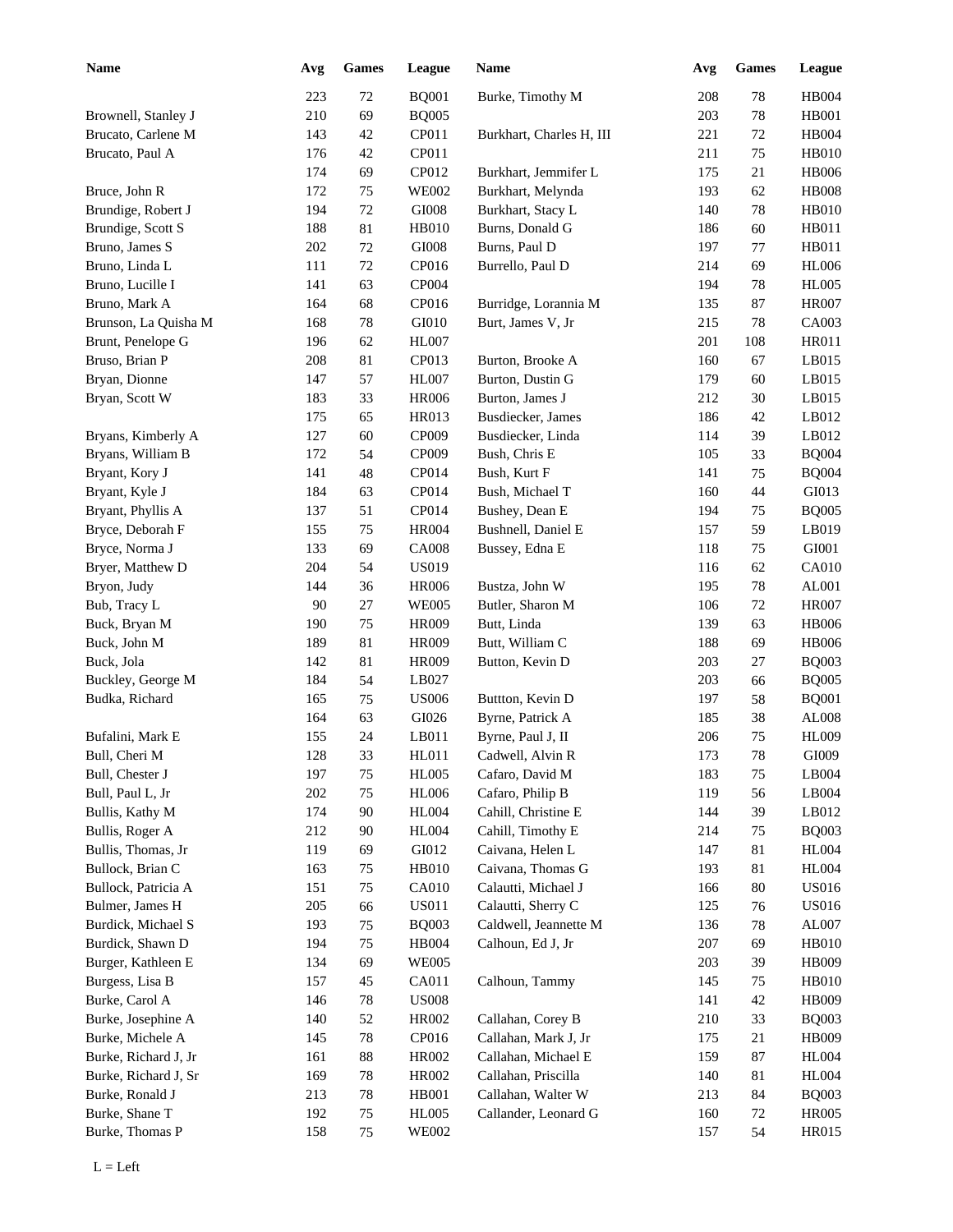| <b>Name</b>              | Avg | <b>Games</b> | League                 | Name                      | Avg  | <b>Games</b> | <b>League</b> |
|--------------------------|-----|--------------|------------------------|---------------------------|------|--------------|---------------|
| Callander, Ruth A        | 157 | 54           | <b>HR015</b>           | Carriero, Sue             | 147  | 84           | <b>CP008</b>  |
|                          | 145 | 63           | <b>HR005</b>           | Carrigan, Michael E       | 133  | 75           | HB011         |
| Caloprete, Mario J       | 160 | 81           | GI012                  | Carroll, Mark A           | 126  | 45           | <b>WE001</b>  |
| Calvanese, Diane L       | 139 | 69           | CP018                  | Carroll, Nicole L         | 145  | 78           | <b>US007</b>  |
| Camadine, Cindy          | 137 | 69           | HR013                  | Carroll, Peter F, III     | 192  | 78           | <b>US019</b>  |
| Cameron, Kenneth O, III  | 194 | 39           | GI008                  | Carroll, Scott R          | 105  | 69           | <b>US007</b>  |
| Campana, William C       | 186 | 72           | GI017                  | Carson, Bonnie S          | 143  | 81           | <b>HR005</b>  |
|                          | 176 | 78           | AL005                  | Carter, Homer M, Sr       | 163  | 75           | AL010         |
| Campbell, Gerald L       | 170 | 30           | GI013                  | Carter, Jonathan M, Sr    | 166  | 63           | AL010         |
| Campbell, Jackie         | 149 | 66           | <b>US007</b>           | Carter, Melissa A         | 114  | 48           | AL010         |
| Campese, Lisa            | 90  | 24           | <b>WE005</b>           | Carter, Robin M           | 134  | 69           | AL010         |
| Canady, Schlane E        | 122 | 47           | LB009                  | Carter, Stefanie J        | 108  | 31           | <b>WE005</b>  |
| Canam, Louise            | 130 | 90           | <b>HR007</b>           | Carter, Wayne M           | 164  | 66           | AL010         |
| Canam, Thomas P          | 155 |              | <b>HR002</b>           | Caruso, Michael J         | 140  |              | CP011         |
|                          |     | 27           |                        |                           |      | 39           |               |
| Cancilla, Christopher A  | 199 | 63           | HL011                  | Caruso, Michelle A        | 141  | 65           | HB013         |
| Cancilla, Tracey H       | 164 | 68           | HL001                  | Caruso, Tara A            | 97   | 60           | HB013         |
| Canfield, Bliss C        | 161 | 84           | <b>HL010</b>           | Caruso, Thomas J          | 173  | 72           | HB013         |
| Caniniti, Michael S      | 149 | 78           | <b>WE002</b>           | Casavant, Cindy S.P.      | 122  | 81           | <b>BQ004</b>  |
| Cannizzo, Frank A        | 139 | 59           | LB004                  | Casavant, Jim L           | 152  | 78           | <b>BQ004</b>  |
| Cannizzo, Thomas J       | 170 | 84           | LB004                  | Casavant, Larry S         | 169  | 78           | <b>BQ004</b>  |
| Cannon, Peggy J          | 137 | 72           | HB002                  | Casey, Barbara J          | 141  | 66           | <b>HL007</b>  |
| Canty, Bennie, Jr        | 177 | 69           | GI016                  | Casivant, Henry D, Jr     | 92   | 44           | <b>WE003</b>  |
| Canty, Lucille R         | 151 | 78           | <b>US005</b>           | Cassella, Ann M           | 136  | 66           | CP014         |
| Capozzelli, Joseph P, Sr | 185 | 66           | <b>CA007</b>           | Castaneda, Russell P      | 133  | 32           | CP011         |
| Capparello, Nick M       | 164 | 84           | <b>HR002</b>           | Castaneda, Yvonne A       | 110  | 30           | CP011         |
| Carabis, Thomas C        | 198 | 75           | GI008                  | Castlegrande, Rocco A     | 190  | 69           | CP012         |
| Carabis, Timothy C, Sr   | 192 | 69           | AL003                  |                           | 185  | 75           | <b>CP020</b>  |
| Carabis, Timothy, Jr     | 182 | 75           | AL003                  | Castracane, Michael R, II | 185  | 24           | GI012         |
| Carbery, Mike D          | 140 | 72           | LB002                  | Catalfamo, Amy N          | 155  | 84           | <b>HL010</b>  |
| Carboni, Marge           | 134 | 66           | <b>CA010</b>           | Catalfamo, Derek S        | 192  | 84           | <b>HL010</b>  |
| Carbonneau, Gary T, III  | 189 | 87           | AL002                  | Catalfamo, Joseph M       | 191  | 58           | HL011         |
| Carbonneau, Gary T, Jr   | 208 | 90           | AL002                  | Catalfamo, Paige S        | 145  | 54           | HL011         |
| Carcia, Daniel J         | 177 | 69           | LB010                  | Catlin, Corey             | 169  | 48           | <b>HR015</b>  |
| Card, Donald E           | 164 | 71           | LB002                  | Catlin, Valerie J         | 111  | 40           | <b>HR015</b>  |
| Card, Julie A            | 143 | 48           | <b>US012</b>           | Catone, Andrea L          | 94   | 51           | <b>US015</b>  |
| Cardany, Barbara A       | 144 | 75           | ${\rm GIO}01$          | Catricala, Cheryl M       | 151  | 56           | LB010         |
| Carden, Jeffery W        | 126 | 30           | CP015                  | Caulfield, Gary J         | 201  | 78           | HB004         |
| Careccia, Joseph         | 167 | 54           | LB006                  | Caulfield, Joseph P       | 156  | $78\,$       | GI009         |
| Carey, James E           | 170 | 68           | $\operatorname{LB}007$ | Caulfield, Michael M      | 164  | 78           | ${\rm G}1009$ |
|                          |     |              |                        |                           |      |              | CP016         |
| Carey, Janet L           | 138 | 75           | LB007                  | Cavanaugh, Jaime          | 107  | 33           | CP016         |
| Cargile, Anne M          | 120 | 66           | HL011                  | Cavanaugh, Michael J      | 155  | 42           |               |
| Cargile, Harry M         | 185 | $78\,$       | HL011                  | Cavanaugh, Shawn M        | 157  | 69           | <b>BQ004</b>  |
| Carhart, Edward L        | 162 | 66           | CP006                  | Caverly, Brian C          | 216  | 75           | <b>HR001</b>  |
| Carhart, Ray J           | 208 | 66           | CA003                  | Cazasta, Robert           | 179  | 33           | LB012         |
| Carley, Mike E           | 176 | 72           | ${\rm AL}001$          | Centra, Stephen           | 110  | 81           | CP017         |
| Carlo, Steven M          | 188 | 45           | HB013                  | Ceremuga, Jack J          | 184  | 75           | CP020         |
| Carmody, Kevin J         | 166 | 75           | HR014                  | Cerulli, Patricia A       | 129  | 69           | GI026         |
| Carnevale, Dennis C      | 199 | $84\,$       | CP013                  | Cessare, Tony             | 181  | 78           | LB002         |
| Carney, Raymond A        | 185 | $81\,$       | <b>HB007</b>           | Chalachanis, Andrew J     | 174  | 42           | LB012         |
| Carney, Robert A         | 181 | 57           | <b>HB007</b>           | Chamberlain, Everett A    | 168  | 84           | CP021         |
| Caron, Ron A             | 203 | $78\,$       | <b>BQ001</b>           | Champion, Beth E          | 174  | 81           | <b>HR005</b>  |
|                          | 201 | $84\,$       | <b>BQ003</b>           | Chapman, Chris            | 144L | 39           | <b>HL010</b>  |
| Carpenter, David J       | 151 | 30           | HB010                  | Chapman, Tiffany          | 117  | $78\,$       | <b>HL010</b>  |
| Carpenter, Kathleen A    | 120 | 69           | HB010                  | Charbonneau, Lawrence R   | 190  | 75           | GI001         |
| Carpentier, Lynne M      | 145 | 60           | <b>WE001</b>           |                           | 188  | $81\,$       | <b>US003</b>  |
| Carr, Philip R           | 153 | 24           | GI013                  |                           | 186  | 81           | GI003         |
|                          |     |              |                        |                           |      |              |               |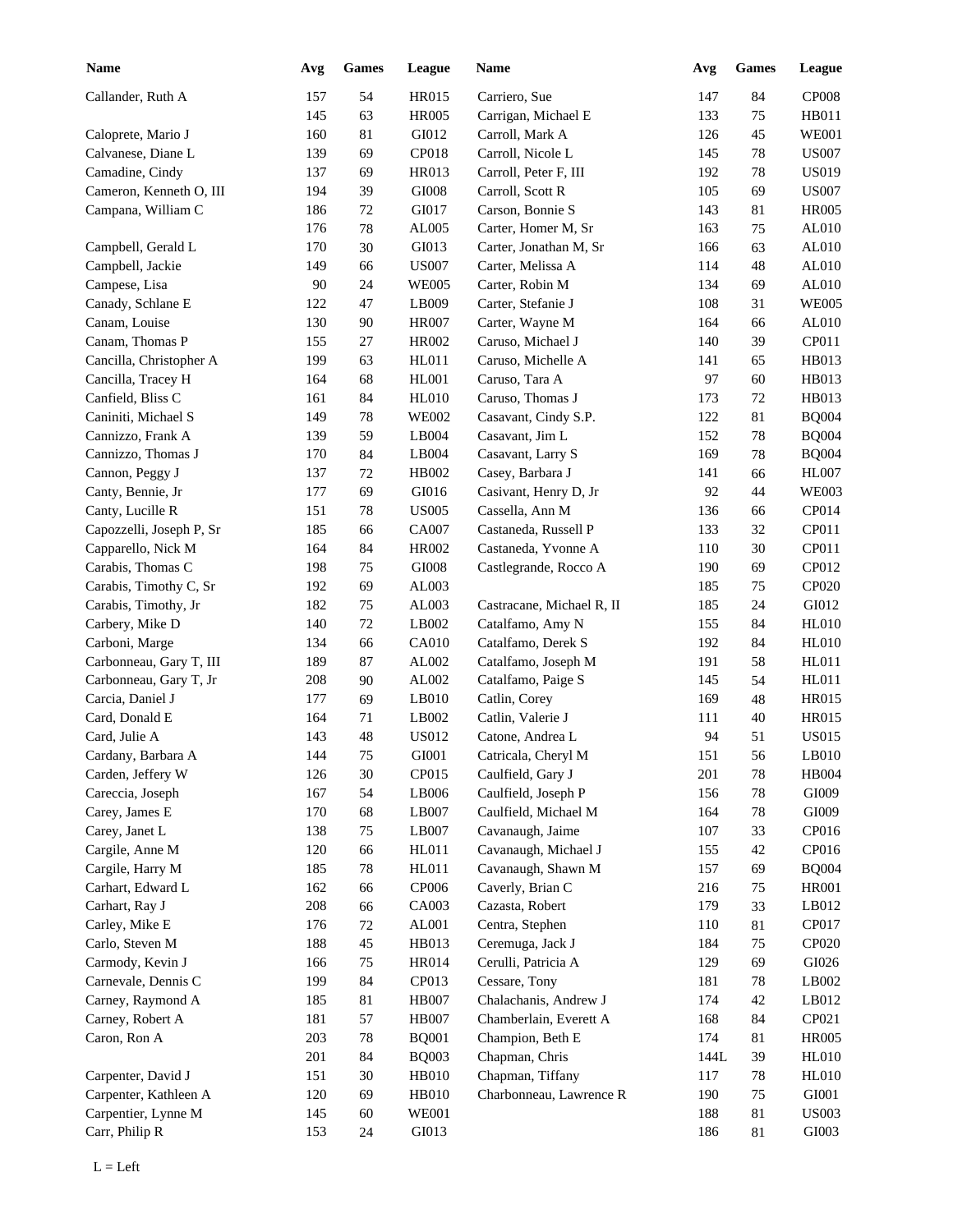| <b>Name</b>              | Avg | <b>Games</b> | League       | <b>Name</b>             | Avg | Games | League       |
|--------------------------|-----|--------------|--------------|-------------------------|-----|-------|--------------|
| Charette, Ann M          | 150 | 63           | LB005        | Ciccone, Amanda N       | 135 | 60    | CA002        |
| Charette, Jason L        | 155 | 84           | CA019        | Cipollo, Michael A      | 177 | 54    | <b>HR010</b> |
| Charette, Lawrence M, Sr | 196 | 69           | <b>US012</b> | Cipperly, Carl W        | 158 | 66    | <b>BQ001</b> |
| Charette, Mark E         | 197 | 62           | CA019        | Cipperly, Daryl T       | 202 | 81    | <b>BQ005</b> |
| Charette, Nicole M       | 120 | 74           | LB005        | Cipperly, Joan M        | 135 | 87    | <b>BQ002</b> |
| Charette, Shannon        | 137 | 51           | LB005        | Cipperly, Polly E       | 128 | 27    | <b>BQ002</b> |
| Charon, Daniel           | 192 | 66           | LB016        | Cipperly, William F, Jr | 191 | 75    | <b>BQ002</b> |
| Charon, Lynne            | 140 | 78           | LB016        |                         | 189 | 63    | <b>BQ001</b> |
| Charow, Amanda K         | 205 | 75           | LB002        | Cirella, Audrey L       | 165 | 50    | <b>HL001</b> |
| Charron, Christopher R   | 209 | 84           | CP013        |                         | 160 | 41    | CP014        |
|                          | 204 | 75           | CP006        | Ckark, Dave G           | 162 | 72    | <b>BQ001</b> |
| Charron, Richard M       | 162 | 69           | CP006        | Clancy, Edward P        | 179 | 69    | GI012        |
| Chauvin, Donna J         | 160 | 75           | HB013        | Clark, David J          | 189 | 84    | LB004        |
| Chauvin, Willaim J       | 148 | 33           | HB013        | Clark, Guy H, III       | 185 |       | <b>BQ001</b> |
|                          |     |              |              |                         |     | 75    |              |
| Cheeley, Matthew B       | 204 | 63           | GI016        |                         | 184 | 75    | <b>BQ003</b> |
| Cheetham, Robin L        | 179 | 75           | LB016        | Clark, Joseph B         | 145 | 81    | LB004        |
| Chenail, Ray             | 145 | 81           | CA019        | Clark, Ryan D           | 122 | 45    | <b>BQ004</b> |
| Chenaille, Amanda L      | 129 | 55           | <b>HB006</b> | Clark, Steve            | 187 | 75    | LB013        |
| Chenaille, Thomas J      | 221 | 75           | <b>HB001</b> | Clark, Tayna L          | 90  | 75    | <b>BQ004</b> |
|                          | 220 | 63           | <b>HB006</b> | Clarke, Bruce R         | 189 | 78    | CP020        |
| Chenes, Christopher P    | 211 | 45           | <b>HB001</b> | Clarke, Dan             | 179 | 72    | LB013        |
| Cheney, John F           | 165 | 81           | GI009        | Clarke, Daniel R        | 204 | 78    | <b>HR014</b> |
| Cherniwchan, Kathleen N  | 123 | $72\,$       | HB002        |                         | 200 | 100   | <b>HR011</b> |
| Chesbro, Matthew J       | 205 | 69           | <b>HL005</b> | Claus, Christopher H    | 227 | 78    | <b>HL006</b> |
| Chestnut, Pat P          | 183 | 78           | CA012        | Cleary, Michael J       | 209 | 63    | LB011        |
| Chestnut, Ryan M         | 217 | 81           | HB001        | Clementi, Beverly J     | 150 | 43    | GI013        |
|                          | 211 | 90           | AL002        | Clements, Kenneth H     | 168 | 75    | CP017        |
| Chiarenza, Luke          | 142 | 30           | CP016        | Clements, Paul A        | 194 | 72    | <b>HL009</b> |
| Chiera, Salvatore M      | 214 | 75           | GI008        | Clewell, Paul L         | 199 | 78    | CA012        |
| Chiera, Salvatore P, Jr  | 217 | 75           | GI008        | Clute, Ashleigh C       | 114 | 36    | CP011        |
| Childs, Jeffery M        | 223 | 81           | CP020        | Clute, Charles W        | 139 | 36    | CP011        |
| Childs, William R        | 192 | 51           | LB017        | Clute, Taylor W         | 116 | 33    | CP011        |
| Chiplock, Julia G        | 129 | 27           | CP015        | Cobberti, Daniel C      | 137 | 69    | HL002        |
| Chiplock, William S, Jr  | 204 | 41           | CP015        | Coburn, Jeff            | 167 | 66    | LB017        |
| Choquette, Ronald        | 159 | 54           | <b>HR004</b> | Cocca, Vincent J        | 192 | 53    | GI023        |
| Choquette, Thomas        | 185 | 57           | <b>HR004</b> | Cocco, Barbara J        | 181 | 69    | CA013        |
| Christensen, Carl S      | 181 | 21           | <b>BQ001</b> | Cocco, Eric J           | 180 | 81    | <b>US006</b> |
| Christian, Celina        | 131 | $78\,$       | <b>US008</b> | Cocco, Jason M          | 208 | 78    | <b>US006</b> |
| Christian, Matthew       | 149 | 75           | <b>HB005</b> | Coelho, Stephen A       | 143 | 45    | <b>US017</b> |
| Christiansen, Dale       | 211 |              | LB011        |                         | 124 |       | HR012        |
|                          |     | 78           |              | Coffey, John J          |     | 35    |              |
|                          | 210 | 75           | GI008        | Coghill, Andrew D       | 186 | 72    | AL003        |
|                          | 209 | $78\,$       | CA004        | Coghill, David C        | 203 | 75    | AL003        |
| Christiansen, Zach D     | 188 | 63           | LB011        | Cohen, Sharice C        | 131 | 54    | GI004        |
| Christopher, Louis J, Jr | 196 | 81           | <b>HL006</b> | Coil, John J            | 188 | 66    | <b>HL008</b> |
|                          | 183 | 81           | <b>HL005</b> | Cole, Marta A           | 154 | 78    | <b>US007</b> |
| Ciarlone, Frank M        | 193 | 69           | <b>US015</b> | Cole, Samantha L        | 117 | 90    | <b>BQ002</b> |
| Ciarlone, Jean A         | 143 | 69           | <b>US015</b> | Coleman, Gene H         | 128 | 68    | <b>US015</b> |
| Ciarlone, Scott F        | 172 | 69           | <b>US015</b> | Coleman, John C, Jr     | 206 | 30    | HR012        |
| Ciccarelli, Alexander M  | 113 | 36           | <b>HR006</b> | Colino, Mike J          | 120 | 63    | CP010        |
| Ciccarelli, Antoinette J | 133 | 50           | LB010        | Collett, Patrick D      | 195 | 78    | GI017        |
| Ciccarelli, Kristin D    | 87  | 33           | <b>HR006</b> | Collette, Robert        | 157 | 78    | HL008        |
| Ciccarelli, Mary Jane    | 133 | 64           | LB010        | Colliano, Samuel J      | 192 | 78    | <b>BQ005</b> |
| Cicchinelli, Anthony D   | 199 | $72\,$       | GI017        | Collington, Aaron C     | 215 | 57    | <b>US013</b> |
| Cicchinelli, Vincent     | 204 | 21           | CA003        | Collington, Davia N     | 167 | 71    | <b>US005</b> |
|                          | 203 | $78\,$       | GI012        | Collins, Alfred J, III  | 195 | 63    | <b>HL009</b> |
|                          | 202 | 30           | HB009        | Collins, Brendan J      | 183 | 78    | <b>HL009</b> |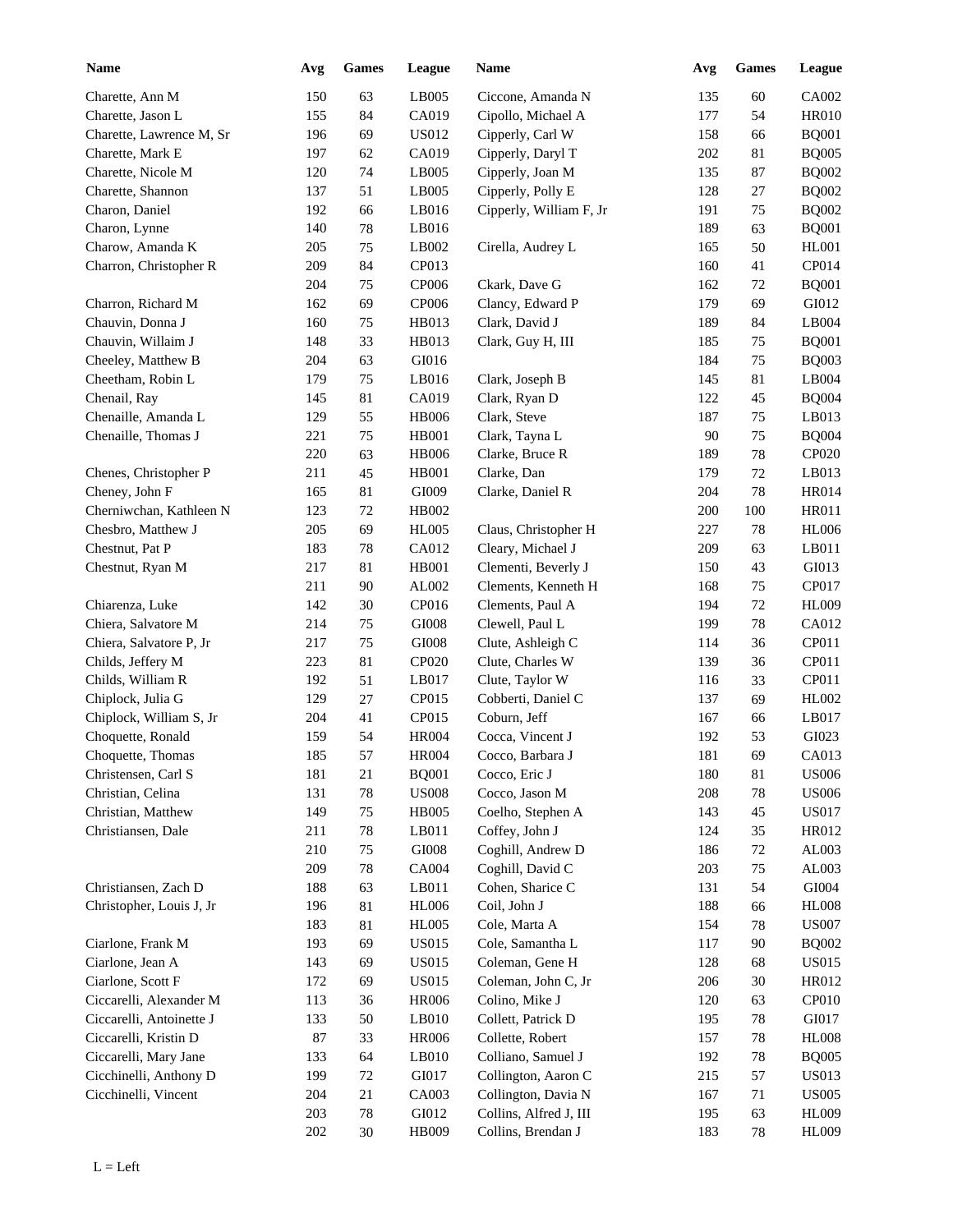| <b>Name</b>             | Avg               | <b>Games</b> | League        | Name                  | Avg | <b>Games</b> | <b>League</b> |
|-------------------------|-------------------|--------------|---------------|-----------------------|-----|--------------|---------------|
| Collins, Christopher M  | 137               | 32           | CP016         | Cossey, James W, Sr   | 161 | 75           | GI001         |
| Collins, Hughey         | 187               | 48           | GI016         | Costantino, Johnnie A | 135 | 96           | <b>BQ002</b>  |
| Collins, James E        | 149               | $75\,$       | CP016         | Costello, John W      | 216 | 69           | <b>HB001</b>  |
| Collins, Michael        | 204               | 57           | CA004         | Costello, Timothy S   | 197 | 60           | AL008         |
| Collins, Ronald C       | 199               | 81           | <b>HR010</b>  | Cotch, David L        | 171 | 72           | <b>US012</b>  |
|                         | 191               | 104          | HR011         | Cotch, Erik D         | 225 | 75           | CA004         |
| Collis, Brian R         | 165               | 66           | <b>US004</b>  |                       | 224 | 75           | CA003         |
| Collum, Alice L         | 142               | 68           | HB002         |                       | 221 | 81           | <b>US011</b>  |
| Coloney, Kristal L      | 130               | 75           | <b>HL010</b>  | Cote, Nancy A         | 97  | 75           | <b>HB007</b>  |
| Colvin, Angela F        | 161               | 33           | LB012         | Coughlin, Melissa A   | 119 | 60           | <b>WE005</b>  |
| Colvin, Brad G          | 204               | 81           | <b>BQ005</b>  | Coutrer, Russell      | 158 | 78           | <b>HB005</b>  |
| Colvin, Robert J        | 185               | 24           | LB012         | Couture, Krista       | 124 | 75           | AL010         |
| Colvin, Rodney C        | 168               | 30           | <b>HL004</b>  | Couture, Matthew E    | 219 | 32           | HLS01         |
| Colvin, Ronald G        | 189               | 78           | <b>BQ005</b>  | Couture, Scott        | 142 | 75           | AL010         |
| Colvin, Tyler J         | 216               | 81           | <b>BQ005</b>  | Cowin, Tammy L        | 148 | 78           | <b>HL001</b>  |
| Comtois, Edward F       | 185               | 78           | LB004         | Cox, Edward H         | 172 | 36           | <b>WE004</b>  |
| Comtois, Linda R        | 174               | 75           | LB018         | Craft, Heath T        | 230 | 72           | <b>HL006</b>  |
| Conde, Edward           | 169               | 60           | CP006         |                       | 225 | 72           | <b>HL009</b>  |
| Conde, Nancy D          | 115               | 69           | CP006         |                       | 215 | 72           | <b>HL005</b>  |
| Conklin, Paula A        | 117               | 96           | <b>BQ002</b>  | Craft, Lisa A         | 151 | 64           | <b>HL001</b>  |
| Conklin, Robert W       | 181               | 78           | LB011         |                       | 151 | 66           | <b>HL007</b>  |
| Conley, Cathy M         | 127               | 54           | <b>WE005</b>  | Craft, Theresa M      | 104 | 57           | <b>HL008</b>  |
| Conley, Chris S         | 150               | 80           | <b>HR009</b>  | Cram, Michael J       | 218 | 81           | CP013         |
| Connelly, Jeremy J      | 145               | 33           | HL002         | Crandall, Ashley E    | 160 | 39           | HL003         |
| Connolly, Ann S         | 140               | 60           | <b>CP006</b>  | Crandall, Debora M    | 145 | 70           | GI004         |
| Connolly, David F       | 179               | 72           | <b>CP006</b>  | Crandall, Harold, III | 200 | 72           | GI004         |
| Connolly, Joanne F      | 113               | 39           | LB012         | Crandall, Harry J, Jr | 207 | 75           | <b>BQ003</b>  |
| Connolly, Michael J     | 160               | 39           | LB012         | Crandall, Michael L   | 180 | 81           | <b>BQ003</b>  |
| Connors, Sean E         | 170               | 66           | LB017         | Crandall, Richard J   | 204 | $81\,$       | <b>HL003</b>  |
| Connors, William E      | 104               | 69           | <b>WE001</b>  |                       | 194 | 72           | <b>HL009</b>  |
| Conroy, John J          | 221               | 69           | AL005         | Crandell, Kelly A     | 111 | 45           | <b>BQ002</b>  |
| Constable, Emily R      | 162               | 69           | GI026         | Cravens, Patrick W    | 141 | 75           | CP003         |
| Constable, Francis      | 160               | 63           | GI026         | Crawford, Mary E      | 156 | 36           | CP015         |
| Constantine, Jeremiah A | 153               | $75\,$       | CP020         | Crawmer, Arthur W     | 150 | $78\,$       | AL011         |
| Cook, Andre F           | 151               | 33           | <b>US016</b>  | Crawmer, Sonia M      | 96  | 57           | AL011         |
| Cook, Crystal R         | $\ensuremath{97}$ | $74\,$       | $\rm BQ004$   | Crego, Don R          | 190 | 69           | CP017         |
| Cook, Donell M          | 119               | 60           | <b>WE005</b>  | Crewell, Stephanie A  | 105 | 36           | <b>WE005</b>  |
| Cook, Donna M           | 117               | 27           | CA014         | Crier, Barbara J      | 99  | 62           | ${\rm AL}007$ |
| Cook, Kenneth T         | 164               | $30\,$       | CA014         | Crier, David W        | 216 | 68           | AL003         |
| Cooke, Paul A           | 148               | $78\,$       | <b>US012</b>  |                       | 209 | 75           | <b>HL006</b>  |
| Coon, Richard M         | 196               | $72\,$       | <b>HL006</b>  | Crola, Rocco          | 176 | $81\,$       | CP017         |
| Cooney, Krista E        | 119               | 55           | HR012         | Crola, Rocco J        | 169 | 51           | CP020         |
| Coonrad, Darrell M      | 225               | $75\,$       | <b>HL005</b>  | Crompton, Dan J       | 136 | 87           | ${\rm AL}002$ |
|                         | 224               | $78\,$       | CA003         | Cropsey, Merritt      | 164 | 48           | HR015         |
| Cooper, Alice M         | 128               | $78\,$       | CA007         | Cross, John P         | 196 | 66           | <b>BQ001</b>  |
| Cooper, Terry C         | 202               | $81\,$       | CP021         | Cross, Noel M         | 184 | 81           | HB013         |
| Coover, James E         | 127               | 66           | CP009         | Crowe, Ronald E       | 146 | 36           | <b>HR006</b>  |
| Coraldi, Ryan F         | 190               | 69           | AL003         | Crowley, Amy M        | 183 | $90\,$       | AL013         |
|                         | 182               | 68           | ${\rm AL}001$ | Crucetti, Anthony J   | 177 | 65           | <b>WE002</b>  |
| Corbeil, Mike J         | 213               | 78           | <b>HL006</b>  | Crucetti, Necia M     | 123 | 84           | <b>BQ002</b>  |
| Corbett, Maureen        | 144               | 57           | <b>US005</b>  | Crucetti, Paul G      | 147 | $78\,$       | <b>WE002</b>  |
| Corbin, Anthony S       | 96                | $42\,$       | HL003         | Crucetti, William     | 180 | $78\,$       | <b>WE004</b>  |
| Cordell, Edward J       | 190               | 63           | CP003         | Cruises, Ann          | 101 | 72           | GI001         |
| Corina, Angelo J        | 134               | 42           | HB009         | Crumb, Richard K      | 143 | 67           | <b>HB007</b>  |
| Corina, Heidi W         | 112               | 21           | HB009         | Cruver, Richard D     | 167 | 78           | CP012         |
| Cornelius, Paula A      | 157               | 75           | <b>HR004</b>  | Cudemo, Charles N, Jr | 149 | 63           | HR012         |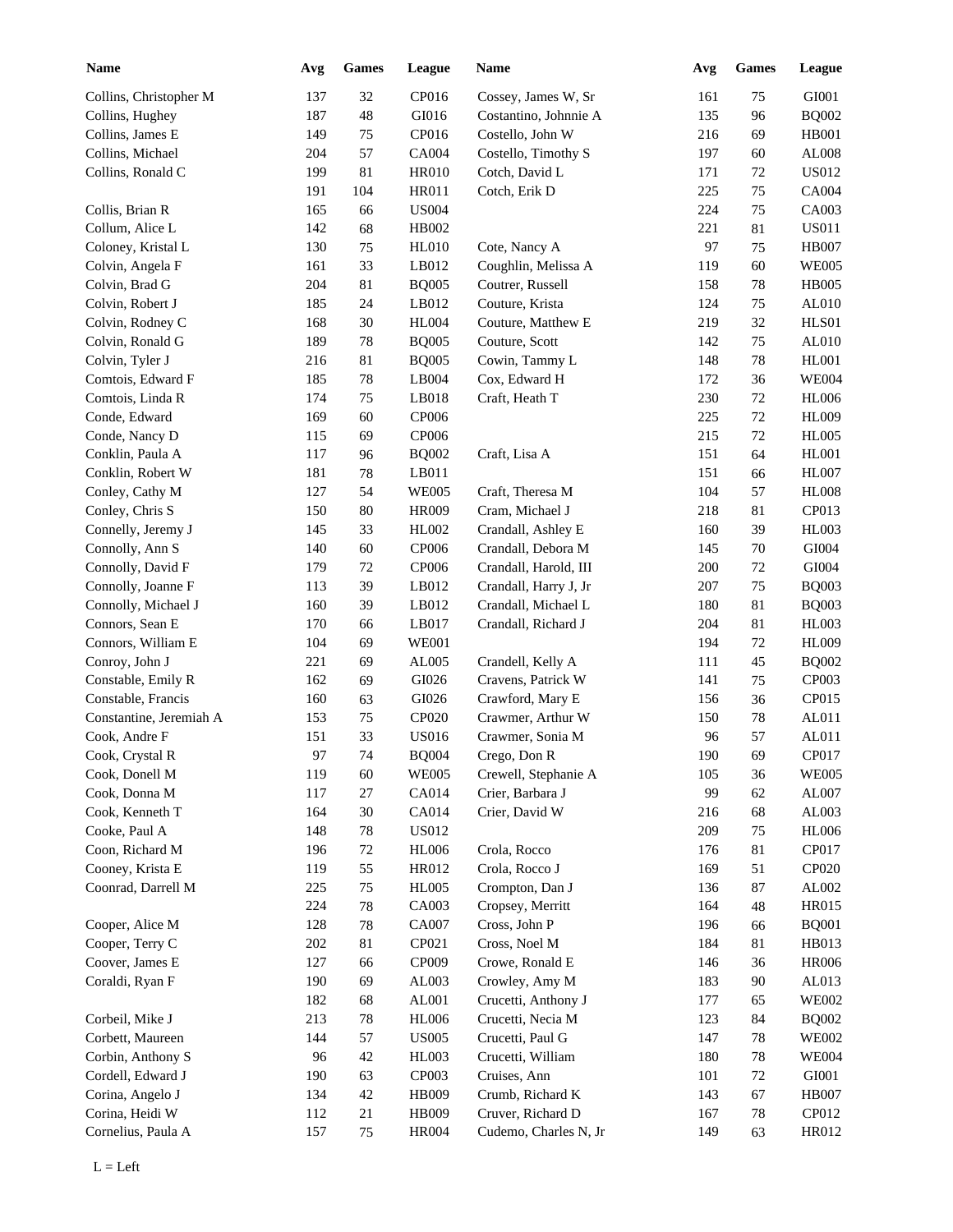| <b>Name</b>                                  | Avg | <b>Games</b> | League         | Name                                   | Avg | <b>Games</b> | League                |  |
|----------------------------------------------|-----|--------------|----------------|----------------------------------------|-----|--------------|-----------------------|--|
| Cudemo, Nick C                               | 188 | 66           | HR012          | Danbury, Jane                          | 138 | 72           | <b>US010</b>          |  |
| Cumm, Timothy C                              | 197 | 78           | <b>BQ005</b>   | Dane, Charles P                        | 165 | 75           | <b>BQ002</b>          |  |
| Cummings, Howard                             | 166 | 66           | CA012          | Dane, John A                           | 203 | 81           | <b>BQ002</b>          |  |
| Cummings, Jeremy P                           | 197 | 81           | <b>US003</b>   |                                        | 200 | 63           | <b>BQ005</b>          |  |
|                                              | 185 | 54           | CA001          | Danei, A. Gus                          | 129 | 75           | GI001                 |  |
| Cummings, Theresa M                          | 142 | 78           | CP018          | Danforth, Kenneth J                    | 167 | 78           | CP012                 |  |
| Cunningham, Joe F                            | 181 | 75           | LB011          | Danzy, Robert, Jr                      | 225 | 84           | <b>HB001</b>          |  |
| Cunningham, Thomas A                         | 183 | 33           | <b>US016</b>   | Dauchy, Richard M                      | 170 | 65           | <b>US012</b>          |  |
| Curran, Gerard                               | 219 | 35           | HB004          | Daugherty, Louise                      | 123 | 57           | CP014                 |  |
|                                              | 216 | 75           | <b>HB001</b>   | Daurio, Eric S                         | 173 | 78           | CP016                 |  |
|                                              | 215 | 81           | <b>US011</b>   | Daurio, Marybeth                       | 134 | 78           | CP016                 |  |
|                                              | 176 | 75           | GI013          |                                        |     |              |                       |  |
| Curtis, Dale R                               |     |              |                | Davendonis, Paul J                     | 185 | 81           | <b>BQ002</b>          |  |
| Curtis, Janet M                              | 146 | 78           | <b>CA008</b>   | Davies, George                         | 109 | 26           | <b>US002</b>          |  |
| Curtis, Jean                                 | 143 | 45           | <b>US015</b>   | Davies, Sean E                         | 140 | 27           | CP013                 |  |
|                                              | 138 | 42           | <b>US012</b>   | Davis, Carissa J                       | 105 | 54           | CP022                 |  |
| Curtis, Particia A                           | 133 | 75           | <b>US015</b>   | Davis, Catherine C                     | 111 | 21           | HR015                 |  |
| Curtis, Patience C                           | 127 | 78           | <b>US007</b>   | Davis, Edward F                        | 178 | 75           | AL003                 |  |
| Curtis, Terry L                              | 184 | 78           | <b>US017</b>   | Davis, Keith J                         | 144 | 21           | HR015                 |  |
|                                              | 183 | 39           | <b>US002</b>   | Davis, Kyle A                          | 161 | 27           | <b>HR014</b>          |  |
|                                              | 175 | 81           | <b>US016</b>   | Davis, Ray H                           | 146 | 78           | LB011                 |  |
| Cusack, Christopher J                        | 114 | 30           | CP015          | Davis, Robert M                        | 173 | 75           | CP021                 |  |
| Cusack, Joann U                              | 117 | 75           | <b>US003</b>   | Davis, Stephen M                       | 142 | 66           | <b>US003</b>          |  |
| Cusack, Jody A                               | 110 | 71           | <b>US003</b>   | Dawson, Denise G                       | 166 | 78           | HR012                 |  |
| Cusack, Patrick M                            | 149 | 77           | <b>US003</b>   | Day, Rory C                            | 175 | 78           | <b>BQ003</b>          |  |
| Cushine, Todd                                | 173 | 69           | <b>US004</b>   | De Agostine, Aerka S                   | 71  | 21           | <b>WE005</b>          |  |
| Cuva, Fred J, Jr                             | 178 | 78           | CP017          | De Fruscio, Barbara A                  | 139 | 36           | LB005                 |  |
| Cuva, Fred J, Sr                             | 120 | 63           | CP017          | De Fruscio, Scott A                    | 206 | 75           | CA019                 |  |
| Cuva, Gladys E                               | 130 | 81           | CP017          | De Genero, Angelo T                    | 183 | 78           | <b>HR004</b>          |  |
| Czamara, Ann M                               | 134 | 72           | <b>HB008</b>   |                                        | 182 | 81           | <b>HR014</b>          |  |
| Czech, Matthew P                             | 212 | $72\,$       | LB027          | De Genero, Dave                        | 199 | 78           | <b>HR004</b>          |  |
| Czesnik, Andrew W                            | 157 | $72\,$       | GI008          | De Giorgio, Lori A                     | 161 | 75           | AL011                 |  |
| D'Agostino, Sally A                          | 144 | 36           | <b>US024</b>   | De Groodt, Keith A                     | 190 | 75           | LB004                 |  |
| Daigle, Cary J                               | 175 | 30           | CP015          | De Lair, Carolanne                     | 129 | 90           | HR002                 |  |
| Daignault, Shari                             | 109 | 69           | CP004          | De Lollo, Jodi M                       | 137 | 60           | HL007                 |  |
| Daignault, Susan                             | 130 | 63           | GI013          | De Long, Julie C                       | 128 | 81           | LB                    |  |
| Daigneault, James M                          | 201 | $75\,$       | GI013          | De Lude, Margaret                      | 133 | 93           | AL013                 |  |
|                                              |     |              |                |                                        |     |              |                       |  |
| Daigneault, John A<br>Daigneault, Margaret A | 218 | 75           | HB004<br>CA014 | De Marco, Wendy M<br>De Mento, James J | 153 | 66           | <b>HL007</b><br>GI009 |  |
|                                              | 150 | 33           |                |                                        | 160 | 78           | GI009                 |  |
| Daigneault, Nicholas J                       | 219 | 78           | CA004          | De Midio, Vincent J                    | 145 | 78           | CP010                 |  |
|                                              | 209 | 84           | <b>US011</b>   | De Voe, Alan T                         | 158 | 54           |                       |  |
|                                              | 207 | 78           | CA003          | De Voe, Craig W                        | 212 | 69           | CP010                 |  |
| Daigneault, Robert A, Jr                     | 235 | 78           | CA004          | De Voe, James W                        | 188 | 42           | CP010                 |  |
|                                              | 233 | 78           | CA003          | De Voe, Lawrence W                     | 163 | 24           | CP010                 |  |
|                                              | 227 | 84           | <b>US011</b>   | De Witt, Olin D, Jr                    | 142 | 77           | <b>HR010</b>          |  |
| Daigneault, Robert A, Sr                     | 212 | 81           | <b>HL005</b>   | Dean, Frank J                          | 114 | 66           | <b>WE003</b>          |  |
|                                              | 199 | 29           | CA014          | Dean, Jean A                           | 99  | 71           | <b>WE003</b>          |  |
| Daley, Paul M                                | 153 | 69           | HR015          | DeCitise, Charles P, Jr                | 208 | 66           | HB013                 |  |
| Dalheim, Linda C                             | 118 | 69           | <b>HL003</b>   | Decitise, Stephanie A                  | 146 | 63           | HB013                 |  |
| D'Aloia, Angelo J                            | 182 | 78           | HL012          | Decker, James E                        | 179 | 68           | <b>BQ005</b>          |  |
|                                              | 177 | 81           | CP020          | Decker, Poly A                         | 131 | 45           | <b>CA001</b>          |  |
| D'Aloia, Peggy E                             | 148 | 66           | HL012          | Decker, Stephen P                      | 204 | 72           | CP020                 |  |
| Dalpe, Leo P, Jr                             | 190 | 84           | CP021          | Decker, William H                      | 169 | 75           | <b>US017</b>          |  |
| Daly, Kerry E                                | 86  | 51           | HR012          | Deere, Christina J                     | 119 | 78           | <b>US007</b>          |  |
| D'Ambiosio, Joseph C                         | 123 | 63           | LB007          | Deere, David L                         | 170 | $72\,$       | <b>US007</b>          |  |
| Dames, Robert R                              | 173 | 21           | ${\rm GIO}08$  | Deere, Destini                         | 122 | $72\,$       | <b>US007</b>          |  |
| Danbury, Chris S                             | 168 | 75           | <b>US010</b>   | Deere, Mary C                          | 150 | $77\,$       | <b>US007</b>          |  |
|                                              |     |              |                |                                        |     |              |                       |  |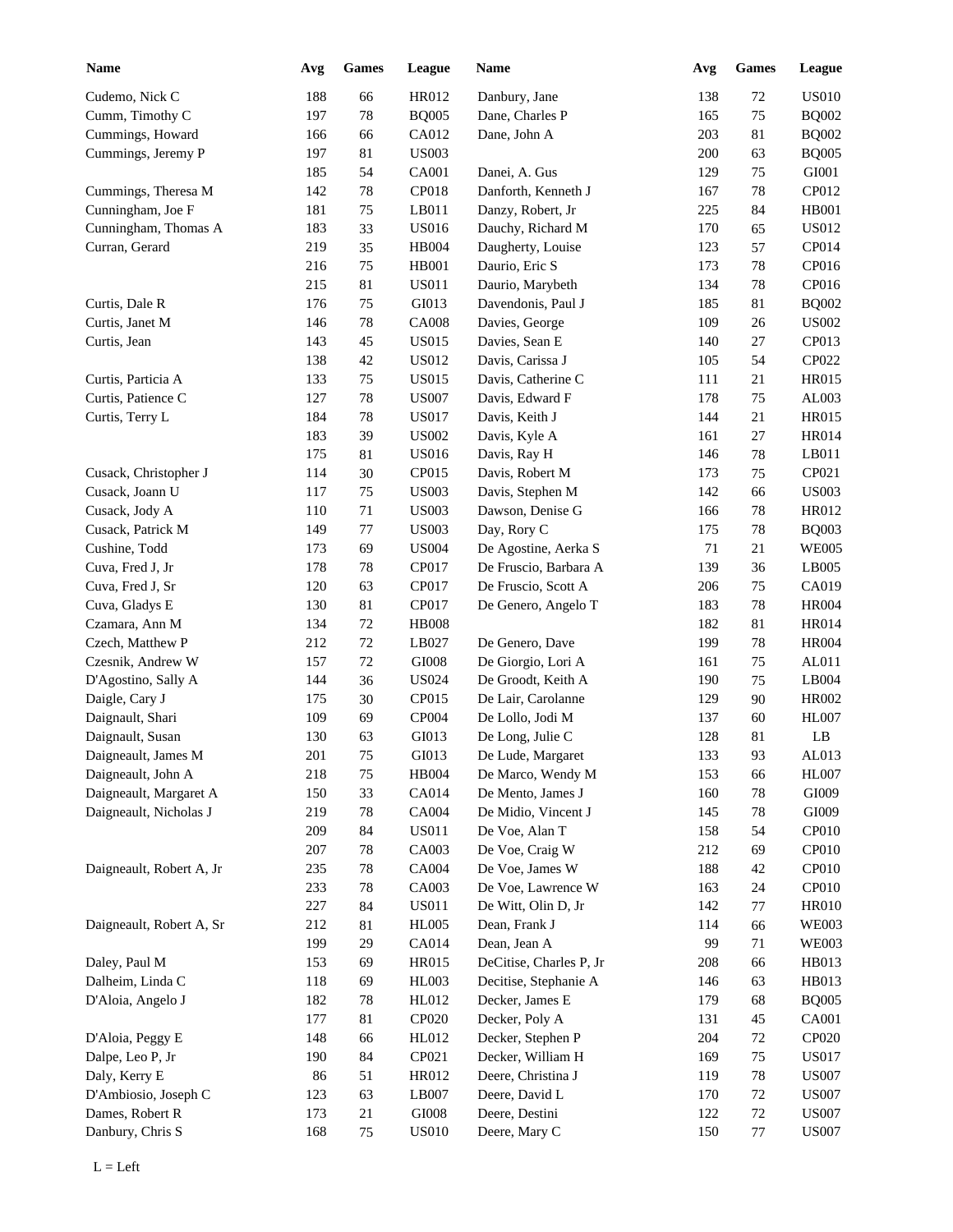| <b>Name</b>            | Avg | <b>Games</b> | <b>League</b> | <b>Name</b>            | Avg | <b>Games</b> | League       |
|------------------------|-----|--------------|---------------|------------------------|-----|--------------|--------------|
|                        | 148 | 66           | <b>US015</b>  | Diamond, Wayne J       | 209 | 75           | CP013        |
| Deerfield, Denise M    | 159 | 57           | GI023         | DiCarlo, Ryan G        | 146 | 71           | LB009        |
| Deerfield, Robert      | 161 | 57           | HR015         | Dickinson, Thomas D    | 181 | 48           | HB009        |
| Deerfield, Thomasine   | 131 | 66           | HR015         | Dickson, Christine     | 127 | 76           | <b>US005</b> |
| DeFelice, Bruce E      | 155 | 84           | CP003         | Dietlein, Richard A    | 180 | 72           | LB011        |
| Del Signore, Stephanie | 128 | 81           | HB010         | Dietz, Francis T       | 181 | 60           | CP003        |
| Delaney, James A       | 184 | 60           | HL012         | Dietz, Jane L          | 167 | 81           | CP017        |
| Delaney, Robin A       | 112 | 29           | HL012         |                        | 163 | 78           | CP003        |
| Delano, Sophie M       | 142 | 75           | <b>HL007</b>  | Diiorio, Jen           | 145 | 69           | <b>HR004</b> |
| DeMars, Randy          | 180 | 27           | HB013         | DiMura, Paul M         | 155 | 75           | GI001        |
| Demartino, Joel H      | 169 | 78           | CP020         | Dinardo, Jeff          | 214 | 81           | AL005        |
| Demers, David J        | 200 | 72           | <b>US019</b>  | Disque, Mary Beth      | 135 | 68           | LB018        |
| Demetros, Robert E, Jr | 185 | 63           | AL003         | Dobert, Christopher J  | 182 | 78           | <b>HB005</b> |
| Denison, Lester E      | 156 | 81           | <b>US006</b>  | Dobert, Daniel M       | 155 | 75           | <b>HR005</b> |
| Dennin, Michael P      | 150 | 42           | <b>WE004</b>  | Dobert, Donicka E      | 130 | 72           | CP016        |
| Dennis, Robert         | 152 | 27           | CP016         | Dobert, Mary E         | 166 | 81           | <b>HR005</b> |
| Denue, Diane Marie     | 155 | 72           | <b>WE005</b>  | Dodge, Charles M       | 170 | 80           | <b>HR010</b> |
| Denue, Susan L         | 120 | 75           | <b>WE005</b>  | Dodge, Jeremy J        | 183 | 72           | <b>HR010</b> |
| Denue, Thomas R        | 181 | 72           | <b>WE004</b>  | Doesburg, Doreen M     | 150 | 66           | <b>HL008</b> |
| Deo, Debra J           | 104 | 21           | CA014         | Doesburg, Michael J    | 172 | 60           | <b>HL008</b> |
| Derby, Joseph M        | 159 | 72           | HL011         | Dolan, Donna L         | 128 | 66           | GI026        |
|                        |     | 71           | <b>US011</b>  | Dolan, Edward P        | 180 |              | GIS02        |
| Derocher, Joseph A, Jr | 217 |              |               |                        |     | 30           |              |
|                        | 210 | 71           | CA003         | Dolan, John J          | 198 | 81           | <b>US019</b> |
| Derocher, Paula J      | 194 | 42           | <b>CA008</b>  | Dolan, Shannon M       | 119 | 47           | GI026        |
| DeRusso, Vincent J     | 164 | 69           | LB009         | Dolan, William T, III  | 170 | 68           | GI026        |
| DeSain, Douglas J      | 169 | 72           | CP020         | Dolder, Josephine      | 133 | 75           | <b>WE005</b> |
| Desautels, Kenneth M   | 169 | 33           | CP012         | Domay, James W         | 164 | 30           | GIS02        |
| Desautels, Mark K      | 159 | 78           | CP012         | Dominy, Michael R      | 188 | 78           | LB           |
| DeSeve, Joseph E, Jr   | 158 | 78           | HR012         | Dominy, Robert L       | 148 | 81           | LB           |
| Desmond, Carl R        | 162 | 51           | CP014         | Donnelly, Daniel E     | 193 | 75           | AL008        |
| Desmond, Margaret S    | 163 | 64           | CP014         | Donnelly, Jennifer H   | 131 | 60           | <b>US010</b> |
| Desnoyers, Shawn E     | 197 | 78           | <b>CA004</b>  | Donnelly, John J, Sr   | 196 | 81           | AL008        |
|                        | 195 | 78           | <b>US011</b>  | Dooley, E. John        | 191 | 63           | GI017        |
| Desso, Debra J         | 147 | 72           | HR012         | Doremus, Albert F      | 150 | 78           | <b>WE004</b> |
| Deuel, Louis R         | 199 | 75           | <b>HR014</b>  | Dorgan, Daniel E       | 158 | 42           | CP015        |
| Devan, Kristen A       | 154 | 69           | CP022         | Doriski, Allene        | 185 | 87           | CA010        |
| Devaren, Paul M        | 202 | 78           | <b>US011</b>  |                        | 183 | 96           | GI006        |
| Devery, Phyllis        | 121 | 63           | <b>HR008</b>  | Dorman, Phillip T      | 191 | 78           | <b>BQ005</b> |
| Devoe, Connor J        | 136 | 75           | CP006         | Dorstek, Henry A       | 214 | 81           | <b>US011</b> |
| DeVoe, Danielle M      | 206 | 81           | CP013         | Doty, James A, Jr      | 210 | 80           | <b>HL006</b> |
|                        | 198 | 66           | CP006         |                        | 204 | 73           | <b>HL009</b> |
| DeVoe, Ronald G        | 209 | 72           | CP006         | Doty, Stephen M        | 139 | 78           | <b>HL009</b> |
|                        | 206 | 81           | CP021         | Dougherty, Ned         | 185 | 66           | HB004        |
|                        | 201 | 78           | CP013         | Doughney, Edward J     | 160 | 63           | GI017        |
| DeVoe, Stephen         | 178 | 72           | CP006         | Douglas, Derek A       | 183 | 53           | GI017        |
| Deyoe, Amanda R        | 163 | 30           | <b>BQ001</b>  | Douglas, Lester H, III | 196 | 69           | GI017        |
|                        | 160 | 75           | <b>BQ004</b>  | Douglas, Lester H, IV  | 194 | 54           | GI017        |
| Di Ciurcio, Shanti R   | 115 | 60           | CP006         | Dowd, Jerry F          | 150 | 63           | HR015        |
| Di Giulio, David M     | 206 | 74           | LB011         | Dowd, Joseph P         | 209 | 81           | HB011        |
| Di Novo, Adam T        | 199 | 81           | LB004         | Dowd, Rosemary         | 114 | 60           | HR015        |
| Di Nuzzo, Janice       | 148 | 69           | HB002         | Downer, Nicholas C     | 204 | 78           | <b>US017</b> |
| Di Nuzzo, Martha H     | 138 | 90           | AL013         | Doyle, Mike            | 158 | 63           | CP006        |
| Di Nuzzo, Robert F     | 221 | 75           | ${\rm AL008}$ | Doyle, Warren F        | 184 | 77           | LB013        |
| Diamante, Brian E      | 167 | 48           | AL003         | Dozois, Raymond        | 175 | 78           | CP021        |
| Diamante, Keith D      | 201 | 62           | AL003         |                        | 174 | 75           | CP006        |
| Diamond, Emilie R      | 105 | 30           | <b>HR006</b>  | Dragon, Elaine M       | 134 | 59           | GI018        |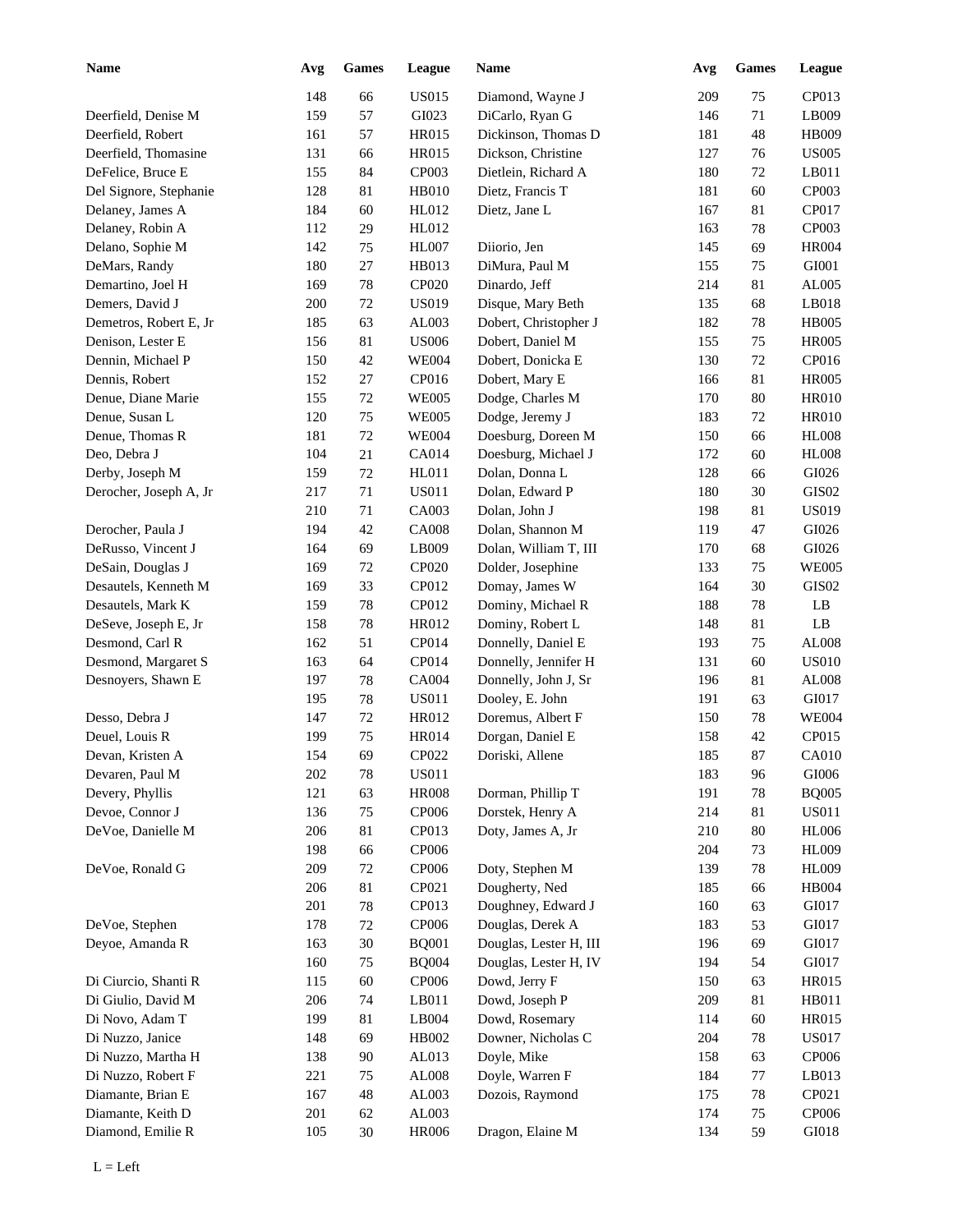| 172<br>63<br>GI018<br>Dutcher, Cindy T<br>138<br>60<br>LB009<br>179<br>39<br>GI018<br>Dutcher, James R<br>200<br>72<br><b>HR005</b><br>GI018<br>CP009<br>63<br>Dutka, John<br>57<br>164<br>110<br>AL010<br>162<br>78<br><b>HL009</b><br>Dybas, Edward<br>136<br>60<br><b>HL006</b><br>203<br>75<br>HL011<br>Dyer, Charles F, Jr<br>180<br>66<br>CA009<br>193<br>84<br>HL010<br>Dynko, Michael D<br>201<br>75<br><b>HL010</b><br><b>HR008</b><br>187<br>84<br>Dzembo, Mary J<br>152<br>72<br><b>HL011</b><br>CP013<br>183<br>78<br>Eaton, Michael E<br>207<br>81<br>CP012<br><b>HL005</b><br>135<br>204<br>33<br>36<br>CP021<br>Eaton, William E<br>CA003<br>147<br>202<br>78<br>66<br>CP021<br>LB005<br>174<br>Eck, Karen<br>102<br>81<br>46<br><b>HL006</b><br>LB002<br>191<br>54<br>Eck, Robert E<br>154<br>57<br>CA011<br>HR012<br>175<br>Eckert, Amanda<br>106<br>57<br>69<br>CA011<br><b>US003</b><br>193<br>Edmond, Joseph D<br>75<br>169<br>79<br>LB011<br><b>US003</b><br>190<br>78<br>Edmond, Sabrena J<br>134<br>74<br>GI009<br>147<br>72<br><b>WE001</b><br>Edwards, Andrew F<br>179<br>63<br><b>US003</b><br>170<br>78<br>Edwards, Matt J<br>141<br>32<br><b>HL003</b><br><b>US003</b><br>GI009<br>178<br>78<br>Edwards, Robert M<br>169<br>54<br><b>HB010</b><br>Edwards, Roger H<br>LB011<br>110<br>30<br>149<br>78<br><b>HB010</b><br>Eidelbus, Stephen R<br>LB017<br>193<br>78<br>183<br>72<br>LB015<br>197<br>60<br>Einbinder, Eric B<br>185<br>42<br>LB017<br><b>HR010</b><br>GI008<br>192<br>58<br>Ekmalian, John A<br>162<br>60<br>LB<br>148<br>81<br><b>HL007</b><br>Ellett, Alice 'Sis"<br>91<br>59<br>CA019<br>143<br>71<br>CA007<br>Ellett, George E<br>199<br>57<br>Dudek, Henry<br><b>HL007</b><br><b>CA004</b><br>Dufek, Florence J<br>185<br>Ellett, Jason G<br>211<br>75<br>69<br>182<br>CP020<br><b>US008</b><br>Duff, Robert A<br>74<br>Elliott, Richard P, Jr<br>171<br>63<br>CA012<br>CP015<br>Dufresne, David E<br>139<br>69<br>Ellis, Jay<br>33<br>124<br><b>CA007</b><br>Duket, John R<br>164<br><b>BQ001</b><br>Ellis, Mary Jane<br>70<br>42<br>147<br>Duma, Peter M<br>188<br>GIS01<br>Ellison, John A<br><b>HL010</b><br>29<br>203<br>55<br>CP016<br><b>HL006</b><br>Duma, Stephanie<br>144<br>53<br>202<br>78<br>Dumas, Paul G<br>233<br>84<br>HB001<br>160<br>60<br><b>HL005</b><br>Dumas, Paul G, Jr<br>205<br>84<br>HB001<br>Ellison, Nancy J<br>169<br>60<br><b>HL010</b><br>CA009<br>Ellott, Sean M<br>Duncan, Charles W<br>172<br>72<br>187<br>58<br>LB017<br>162<br>33<br>CA014<br>CA012<br>Elmer, Curtis R<br>148<br>39<br>68<br>33<br>CA014<br>$72\,$<br>CA012<br>Duncan, Eileen H<br>Elmer, Josh J<br>109<br>$205\,$<br>$87\,$<br>${\rm AL}002$<br>91<br>33<br><b>CA008</b><br>Duncan, Joseph B<br>Elmer, Peggy<br>Duncan, Kirk E<br>180<br>HB003<br>Ely, Paul F<br>193<br><b>HR014</b><br>60<br>60<br><b>CA008</b><br>Ely, Tina M<br><b>BQ004</b><br>Duncan, Mandy M<br>170<br>75<br>159<br>81<br>CA004<br>Ely, Trevor W<br>Duncan, Matthew, III<br>211<br>197<br>27<br><b>BQ002</b><br>66<br><b>US012</b><br>Duncan, Penny<br>148<br>195<br><b>BQ005</b><br>75<br>63<br>Dunn, William G, III<br>CA004<br>208<br>30<br>190<br>81<br><b>BQ004</b><br>CA003<br><b>US011</b><br>208<br>Emanatian, Anthony P<br>81<br>66<br>205<br>CP006<br>CP010<br>145<br>Enfield, Ronald M<br>75<br>72<br>175<br><b>US028</b><br>132<br>English, Arthur J, Jr<br>184<br><b>BQ005</b><br>72<br>75<br>137<br>CP006<br>English, Becky B<br>158<br>42<br><b>HB008</b><br>66<br>CA007<br>CP016<br>126<br>75<br>English, Maggie N<br>154<br>78<br>GI010<br>173<br>78<br>English, Theresa M<br>109<br>75<br>HB002<br>AL001<br>Eno, Carlton P<br>GI003<br>Durivage, Arthur E<br>163<br>81<br>190<br>75<br>${\rm G}1006$<br>Eriksen, David P<br><b>BQ002</b><br>Durivage, Joanne I<br>167<br>137<br>81<br>96<br>CP013<br>118<br>33<br><b>HR010</b><br>Erno, Raymond J<br>208<br>51<br>HB013<br>185<br>78<br>203<br>54<br><b>HL005</b><br><b>US013</b><br>CP013<br>189<br>Erno, Robert J, Sr<br>213<br>69<br>66<br>${\rm AL}002$<br>Espey, Crystal W<br>CP015<br>Dushane, David J, Jr<br>72<br>137<br>39<br>196<br>AL011<br>CP015<br>189<br>54<br>Espey, Donald R<br>180<br>36<br>AL011<br><b>HB008</b><br>Dushane, David J, Sr<br>142<br>Esposito, Stephanie<br>81<br>112<br>36<br>150 | <b>Name</b>          | Avg | <b>Games</b> | League | <b>Name</b>        | Avg | <b>Games</b> | League       |
|-----------------------------------------------------------------------------------------------------------------------------------------------------------------------------------------------------------------------------------------------------------------------------------------------------------------------------------------------------------------------------------------------------------------------------------------------------------------------------------------------------------------------------------------------------------------------------------------------------------------------------------------------------------------------------------------------------------------------------------------------------------------------------------------------------------------------------------------------------------------------------------------------------------------------------------------------------------------------------------------------------------------------------------------------------------------------------------------------------------------------------------------------------------------------------------------------------------------------------------------------------------------------------------------------------------------------------------------------------------------------------------------------------------------------------------------------------------------------------------------------------------------------------------------------------------------------------------------------------------------------------------------------------------------------------------------------------------------------------------------------------------------------------------------------------------------------------------------------------------------------------------------------------------------------------------------------------------------------------------------------------------------------------------------------------------------------------------------------------------------------------------------------------------------------------------------------------------------------------------------------------------------------------------------------------------------------------------------------------------------------------------------------------------------------------------------------------------------------------------------------------------------------------------------------------------------------------------------------------------------------------------------------------------------------------------------------------------------------------------------------------------------------------------------------------------------------------------------------------------------------------------------------------------------------------------------------------------------------------------------------------------------------------------------------------------------------------------------------------------------------------------------------------------------------------------------------------------------------------------------------------------------------------------------------------------------------------------------------------------------------------------------------------------------------------------------------------------------------------------------------------------------------------------------------------------------------------------------------------------------------------------------------------------------------------------------------------------------------------------------------------------------------------------------------------------------------------------------------------------------------------------------------------------------------------------------------------------------------------------------------------------------------------------------------------------------------------------------------------------------------------------------------------------------------------------------------------------------------------------------------------------------------------------------------------------------|----------------------|-----|--------------|--------|--------------------|-----|--------------|--------------|
|                                                                                                                                                                                                                                                                                                                                                                                                                                                                                                                                                                                                                                                                                                                                                                                                                                                                                                                                                                                                                                                                                                                                                                                                                                                                                                                                                                                                                                                                                                                                                                                                                                                                                                                                                                                                                                                                                                                                                                                                                                                                                                                                                                                                                                                                                                                                                                                                                                                                                                                                                                                                                                                                                                                                                                                                                                                                                                                                                                                                                                                                                                                                                                                                                                                                                                                                                                                                                                                                                                                                                                                                                                                                                                                                                                                                                                                                                                                                                                                                                                                                                                                                                                                                                                                                                                                 | Dragon, Michelle M   |     |              |        |                    |     |              |              |
|                                                                                                                                                                                                                                                                                                                                                                                                                                                                                                                                                                                                                                                                                                                                                                                                                                                                                                                                                                                                                                                                                                                                                                                                                                                                                                                                                                                                                                                                                                                                                                                                                                                                                                                                                                                                                                                                                                                                                                                                                                                                                                                                                                                                                                                                                                                                                                                                                                                                                                                                                                                                                                                                                                                                                                                                                                                                                                                                                                                                                                                                                                                                                                                                                                                                                                                                                                                                                                                                                                                                                                                                                                                                                                                                                                                                                                                                                                                                                                                                                                                                                                                                                                                                                                                                                                                 | Dragon, Scott        |     |              |        |                    |     |              |              |
|                                                                                                                                                                                                                                                                                                                                                                                                                                                                                                                                                                                                                                                                                                                                                                                                                                                                                                                                                                                                                                                                                                                                                                                                                                                                                                                                                                                                                                                                                                                                                                                                                                                                                                                                                                                                                                                                                                                                                                                                                                                                                                                                                                                                                                                                                                                                                                                                                                                                                                                                                                                                                                                                                                                                                                                                                                                                                                                                                                                                                                                                                                                                                                                                                                                                                                                                                                                                                                                                                                                                                                                                                                                                                                                                                                                                                                                                                                                                                                                                                                                                                                                                                                                                                                                                                                                 | Dragon, Wayne W, Sr  |     |              |        |                    |     |              |              |
|                                                                                                                                                                                                                                                                                                                                                                                                                                                                                                                                                                                                                                                                                                                                                                                                                                                                                                                                                                                                                                                                                                                                                                                                                                                                                                                                                                                                                                                                                                                                                                                                                                                                                                                                                                                                                                                                                                                                                                                                                                                                                                                                                                                                                                                                                                                                                                                                                                                                                                                                                                                                                                                                                                                                                                                                                                                                                                                                                                                                                                                                                                                                                                                                                                                                                                                                                                                                                                                                                                                                                                                                                                                                                                                                                                                                                                                                                                                                                                                                                                                                                                                                                                                                                                                                                                                 | Dragonette, Angelo   |     |              |        |                    |     |              |              |
|                                                                                                                                                                                                                                                                                                                                                                                                                                                                                                                                                                                                                                                                                                                                                                                                                                                                                                                                                                                                                                                                                                                                                                                                                                                                                                                                                                                                                                                                                                                                                                                                                                                                                                                                                                                                                                                                                                                                                                                                                                                                                                                                                                                                                                                                                                                                                                                                                                                                                                                                                                                                                                                                                                                                                                                                                                                                                                                                                                                                                                                                                                                                                                                                                                                                                                                                                                                                                                                                                                                                                                                                                                                                                                                                                                                                                                                                                                                                                                                                                                                                                                                                                                                                                                                                                                                 | Dragt, Dwayne D      |     |              |        |                    |     |              |              |
|                                                                                                                                                                                                                                                                                                                                                                                                                                                                                                                                                                                                                                                                                                                                                                                                                                                                                                                                                                                                                                                                                                                                                                                                                                                                                                                                                                                                                                                                                                                                                                                                                                                                                                                                                                                                                                                                                                                                                                                                                                                                                                                                                                                                                                                                                                                                                                                                                                                                                                                                                                                                                                                                                                                                                                                                                                                                                                                                                                                                                                                                                                                                                                                                                                                                                                                                                                                                                                                                                                                                                                                                                                                                                                                                                                                                                                                                                                                                                                                                                                                                                                                                                                                                                                                                                                                 |                      |     |              |        |                    |     |              |              |
|                                                                                                                                                                                                                                                                                                                                                                                                                                                                                                                                                                                                                                                                                                                                                                                                                                                                                                                                                                                                                                                                                                                                                                                                                                                                                                                                                                                                                                                                                                                                                                                                                                                                                                                                                                                                                                                                                                                                                                                                                                                                                                                                                                                                                                                                                                                                                                                                                                                                                                                                                                                                                                                                                                                                                                                                                                                                                                                                                                                                                                                                                                                                                                                                                                                                                                                                                                                                                                                                                                                                                                                                                                                                                                                                                                                                                                                                                                                                                                                                                                                                                                                                                                                                                                                                                                                 | Dragt, Michele M     |     |              |        |                    |     |              |              |
|                                                                                                                                                                                                                                                                                                                                                                                                                                                                                                                                                                                                                                                                                                                                                                                                                                                                                                                                                                                                                                                                                                                                                                                                                                                                                                                                                                                                                                                                                                                                                                                                                                                                                                                                                                                                                                                                                                                                                                                                                                                                                                                                                                                                                                                                                                                                                                                                                                                                                                                                                                                                                                                                                                                                                                                                                                                                                                                                                                                                                                                                                                                                                                                                                                                                                                                                                                                                                                                                                                                                                                                                                                                                                                                                                                                                                                                                                                                                                                                                                                                                                                                                                                                                                                                                                                                 |                      |     |              |        |                    |     |              |              |
|                                                                                                                                                                                                                                                                                                                                                                                                                                                                                                                                                                                                                                                                                                                                                                                                                                                                                                                                                                                                                                                                                                                                                                                                                                                                                                                                                                                                                                                                                                                                                                                                                                                                                                                                                                                                                                                                                                                                                                                                                                                                                                                                                                                                                                                                                                                                                                                                                                                                                                                                                                                                                                                                                                                                                                                                                                                                                                                                                                                                                                                                                                                                                                                                                                                                                                                                                                                                                                                                                                                                                                                                                                                                                                                                                                                                                                                                                                                                                                                                                                                                                                                                                                                                                                                                                                                 | Drake, Richard W     |     |              |        |                    |     |              |              |
|                                                                                                                                                                                                                                                                                                                                                                                                                                                                                                                                                                                                                                                                                                                                                                                                                                                                                                                                                                                                                                                                                                                                                                                                                                                                                                                                                                                                                                                                                                                                                                                                                                                                                                                                                                                                                                                                                                                                                                                                                                                                                                                                                                                                                                                                                                                                                                                                                                                                                                                                                                                                                                                                                                                                                                                                                                                                                                                                                                                                                                                                                                                                                                                                                                                                                                                                                                                                                                                                                                                                                                                                                                                                                                                                                                                                                                                                                                                                                                                                                                                                                                                                                                                                                                                                                                                 | Drescher, John C, Sr |     |              |        |                    |     |              |              |
|                                                                                                                                                                                                                                                                                                                                                                                                                                                                                                                                                                                                                                                                                                                                                                                                                                                                                                                                                                                                                                                                                                                                                                                                                                                                                                                                                                                                                                                                                                                                                                                                                                                                                                                                                                                                                                                                                                                                                                                                                                                                                                                                                                                                                                                                                                                                                                                                                                                                                                                                                                                                                                                                                                                                                                                                                                                                                                                                                                                                                                                                                                                                                                                                                                                                                                                                                                                                                                                                                                                                                                                                                                                                                                                                                                                                                                                                                                                                                                                                                                                                                                                                                                                                                                                                                                                 | Drescher, John J, Jr |     |              |        |                    |     |              |              |
|                                                                                                                                                                                                                                                                                                                                                                                                                                                                                                                                                                                                                                                                                                                                                                                                                                                                                                                                                                                                                                                                                                                                                                                                                                                                                                                                                                                                                                                                                                                                                                                                                                                                                                                                                                                                                                                                                                                                                                                                                                                                                                                                                                                                                                                                                                                                                                                                                                                                                                                                                                                                                                                                                                                                                                                                                                                                                                                                                                                                                                                                                                                                                                                                                                                                                                                                                                                                                                                                                                                                                                                                                                                                                                                                                                                                                                                                                                                                                                                                                                                                                                                                                                                                                                                                                                                 | Driggers, Clyde J    |     |              |        |                    |     |              |              |
|                                                                                                                                                                                                                                                                                                                                                                                                                                                                                                                                                                                                                                                                                                                                                                                                                                                                                                                                                                                                                                                                                                                                                                                                                                                                                                                                                                                                                                                                                                                                                                                                                                                                                                                                                                                                                                                                                                                                                                                                                                                                                                                                                                                                                                                                                                                                                                                                                                                                                                                                                                                                                                                                                                                                                                                                                                                                                                                                                                                                                                                                                                                                                                                                                                                                                                                                                                                                                                                                                                                                                                                                                                                                                                                                                                                                                                                                                                                                                                                                                                                                                                                                                                                                                                                                                                                 | Drobneck, Carol A    |     |              |        |                    |     |              |              |
|                                                                                                                                                                                                                                                                                                                                                                                                                                                                                                                                                                                                                                                                                                                                                                                                                                                                                                                                                                                                                                                                                                                                                                                                                                                                                                                                                                                                                                                                                                                                                                                                                                                                                                                                                                                                                                                                                                                                                                                                                                                                                                                                                                                                                                                                                                                                                                                                                                                                                                                                                                                                                                                                                                                                                                                                                                                                                                                                                                                                                                                                                                                                                                                                                                                                                                                                                                                                                                                                                                                                                                                                                                                                                                                                                                                                                                                                                                                                                                                                                                                                                                                                                                                                                                                                                                                 | Drobneck, David J    |     |              |        |                    |     |              |              |
|                                                                                                                                                                                                                                                                                                                                                                                                                                                                                                                                                                                                                                                                                                                                                                                                                                                                                                                                                                                                                                                                                                                                                                                                                                                                                                                                                                                                                                                                                                                                                                                                                                                                                                                                                                                                                                                                                                                                                                                                                                                                                                                                                                                                                                                                                                                                                                                                                                                                                                                                                                                                                                                                                                                                                                                                                                                                                                                                                                                                                                                                                                                                                                                                                                                                                                                                                                                                                                                                                                                                                                                                                                                                                                                                                                                                                                                                                                                                                                                                                                                                                                                                                                                                                                                                                                                 | Drumm, James J       |     |              |        |                    |     |              |              |
|                                                                                                                                                                                                                                                                                                                                                                                                                                                                                                                                                                                                                                                                                                                                                                                                                                                                                                                                                                                                                                                                                                                                                                                                                                                                                                                                                                                                                                                                                                                                                                                                                                                                                                                                                                                                                                                                                                                                                                                                                                                                                                                                                                                                                                                                                                                                                                                                                                                                                                                                                                                                                                                                                                                                                                                                                                                                                                                                                                                                                                                                                                                                                                                                                                                                                                                                                                                                                                                                                                                                                                                                                                                                                                                                                                                                                                                                                                                                                                                                                                                                                                                                                                                                                                                                                                                 | Drzymala, Peter S    |     |              |        |                    |     |              |              |
|                                                                                                                                                                                                                                                                                                                                                                                                                                                                                                                                                                                                                                                                                                                                                                                                                                                                                                                                                                                                                                                                                                                                                                                                                                                                                                                                                                                                                                                                                                                                                                                                                                                                                                                                                                                                                                                                                                                                                                                                                                                                                                                                                                                                                                                                                                                                                                                                                                                                                                                                                                                                                                                                                                                                                                                                                                                                                                                                                                                                                                                                                                                                                                                                                                                                                                                                                                                                                                                                                                                                                                                                                                                                                                                                                                                                                                                                                                                                                                                                                                                                                                                                                                                                                                                                                                                 | Du Bray, Deborah     |     |              |        |                    |     |              |              |
|                                                                                                                                                                                                                                                                                                                                                                                                                                                                                                                                                                                                                                                                                                                                                                                                                                                                                                                                                                                                                                                                                                                                                                                                                                                                                                                                                                                                                                                                                                                                                                                                                                                                                                                                                                                                                                                                                                                                                                                                                                                                                                                                                                                                                                                                                                                                                                                                                                                                                                                                                                                                                                                                                                                                                                                                                                                                                                                                                                                                                                                                                                                                                                                                                                                                                                                                                                                                                                                                                                                                                                                                                                                                                                                                                                                                                                                                                                                                                                                                                                                                                                                                                                                                                                                                                                                 | Du Bray, Michael W   |     |              |        |                    |     |              |              |
|                                                                                                                                                                                                                                                                                                                                                                                                                                                                                                                                                                                                                                                                                                                                                                                                                                                                                                                                                                                                                                                                                                                                                                                                                                                                                                                                                                                                                                                                                                                                                                                                                                                                                                                                                                                                                                                                                                                                                                                                                                                                                                                                                                                                                                                                                                                                                                                                                                                                                                                                                                                                                                                                                                                                                                                                                                                                                                                                                                                                                                                                                                                                                                                                                                                                                                                                                                                                                                                                                                                                                                                                                                                                                                                                                                                                                                                                                                                                                                                                                                                                                                                                                                                                                                                                                                                 | Duclos, Kathy M      |     |              |        |                    |     |              |              |
|                                                                                                                                                                                                                                                                                                                                                                                                                                                                                                                                                                                                                                                                                                                                                                                                                                                                                                                                                                                                                                                                                                                                                                                                                                                                                                                                                                                                                                                                                                                                                                                                                                                                                                                                                                                                                                                                                                                                                                                                                                                                                                                                                                                                                                                                                                                                                                                                                                                                                                                                                                                                                                                                                                                                                                                                                                                                                                                                                                                                                                                                                                                                                                                                                                                                                                                                                                                                                                                                                                                                                                                                                                                                                                                                                                                                                                                                                                                                                                                                                                                                                                                                                                                                                                                                                                                 | Duclos, Robert J     |     |              |        |                    |     |              |              |
|                                                                                                                                                                                                                                                                                                                                                                                                                                                                                                                                                                                                                                                                                                                                                                                                                                                                                                                                                                                                                                                                                                                                                                                                                                                                                                                                                                                                                                                                                                                                                                                                                                                                                                                                                                                                                                                                                                                                                                                                                                                                                                                                                                                                                                                                                                                                                                                                                                                                                                                                                                                                                                                                                                                                                                                                                                                                                                                                                                                                                                                                                                                                                                                                                                                                                                                                                                                                                                                                                                                                                                                                                                                                                                                                                                                                                                                                                                                                                                                                                                                                                                                                                                                                                                                                                                                 | Duda, John A         |     |              |        |                    |     |              |              |
|                                                                                                                                                                                                                                                                                                                                                                                                                                                                                                                                                                                                                                                                                                                                                                                                                                                                                                                                                                                                                                                                                                                                                                                                                                                                                                                                                                                                                                                                                                                                                                                                                                                                                                                                                                                                                                                                                                                                                                                                                                                                                                                                                                                                                                                                                                                                                                                                                                                                                                                                                                                                                                                                                                                                                                                                                                                                                                                                                                                                                                                                                                                                                                                                                                                                                                                                                                                                                                                                                                                                                                                                                                                                                                                                                                                                                                                                                                                                                                                                                                                                                                                                                                                                                                                                                                                 | Duda, Stanley P      |     |              |        |                    |     |              |              |
|                                                                                                                                                                                                                                                                                                                                                                                                                                                                                                                                                                                                                                                                                                                                                                                                                                                                                                                                                                                                                                                                                                                                                                                                                                                                                                                                                                                                                                                                                                                                                                                                                                                                                                                                                                                                                                                                                                                                                                                                                                                                                                                                                                                                                                                                                                                                                                                                                                                                                                                                                                                                                                                                                                                                                                                                                                                                                                                                                                                                                                                                                                                                                                                                                                                                                                                                                                                                                                                                                                                                                                                                                                                                                                                                                                                                                                                                                                                                                                                                                                                                                                                                                                                                                                                                                                                 | Dudek, Barbara A     |     |              |        |                    |     |              |              |
|                                                                                                                                                                                                                                                                                                                                                                                                                                                                                                                                                                                                                                                                                                                                                                                                                                                                                                                                                                                                                                                                                                                                                                                                                                                                                                                                                                                                                                                                                                                                                                                                                                                                                                                                                                                                                                                                                                                                                                                                                                                                                                                                                                                                                                                                                                                                                                                                                                                                                                                                                                                                                                                                                                                                                                                                                                                                                                                                                                                                                                                                                                                                                                                                                                                                                                                                                                                                                                                                                                                                                                                                                                                                                                                                                                                                                                                                                                                                                                                                                                                                                                                                                                                                                                                                                                                 |                      |     |              |        |                    |     |              |              |
|                                                                                                                                                                                                                                                                                                                                                                                                                                                                                                                                                                                                                                                                                                                                                                                                                                                                                                                                                                                                                                                                                                                                                                                                                                                                                                                                                                                                                                                                                                                                                                                                                                                                                                                                                                                                                                                                                                                                                                                                                                                                                                                                                                                                                                                                                                                                                                                                                                                                                                                                                                                                                                                                                                                                                                                                                                                                                                                                                                                                                                                                                                                                                                                                                                                                                                                                                                                                                                                                                                                                                                                                                                                                                                                                                                                                                                                                                                                                                                                                                                                                                                                                                                                                                                                                                                                 |                      |     |              |        |                    |     |              |              |
|                                                                                                                                                                                                                                                                                                                                                                                                                                                                                                                                                                                                                                                                                                                                                                                                                                                                                                                                                                                                                                                                                                                                                                                                                                                                                                                                                                                                                                                                                                                                                                                                                                                                                                                                                                                                                                                                                                                                                                                                                                                                                                                                                                                                                                                                                                                                                                                                                                                                                                                                                                                                                                                                                                                                                                                                                                                                                                                                                                                                                                                                                                                                                                                                                                                                                                                                                                                                                                                                                                                                                                                                                                                                                                                                                                                                                                                                                                                                                                                                                                                                                                                                                                                                                                                                                                                 |                      |     |              |        |                    |     |              |              |
|                                                                                                                                                                                                                                                                                                                                                                                                                                                                                                                                                                                                                                                                                                                                                                                                                                                                                                                                                                                                                                                                                                                                                                                                                                                                                                                                                                                                                                                                                                                                                                                                                                                                                                                                                                                                                                                                                                                                                                                                                                                                                                                                                                                                                                                                                                                                                                                                                                                                                                                                                                                                                                                                                                                                                                                                                                                                                                                                                                                                                                                                                                                                                                                                                                                                                                                                                                                                                                                                                                                                                                                                                                                                                                                                                                                                                                                                                                                                                                                                                                                                                                                                                                                                                                                                                                                 |                      |     |              |        |                    |     |              |              |
|                                                                                                                                                                                                                                                                                                                                                                                                                                                                                                                                                                                                                                                                                                                                                                                                                                                                                                                                                                                                                                                                                                                                                                                                                                                                                                                                                                                                                                                                                                                                                                                                                                                                                                                                                                                                                                                                                                                                                                                                                                                                                                                                                                                                                                                                                                                                                                                                                                                                                                                                                                                                                                                                                                                                                                                                                                                                                                                                                                                                                                                                                                                                                                                                                                                                                                                                                                                                                                                                                                                                                                                                                                                                                                                                                                                                                                                                                                                                                                                                                                                                                                                                                                                                                                                                                                                 |                      |     |              |        |                    |     |              |              |
|                                                                                                                                                                                                                                                                                                                                                                                                                                                                                                                                                                                                                                                                                                                                                                                                                                                                                                                                                                                                                                                                                                                                                                                                                                                                                                                                                                                                                                                                                                                                                                                                                                                                                                                                                                                                                                                                                                                                                                                                                                                                                                                                                                                                                                                                                                                                                                                                                                                                                                                                                                                                                                                                                                                                                                                                                                                                                                                                                                                                                                                                                                                                                                                                                                                                                                                                                                                                                                                                                                                                                                                                                                                                                                                                                                                                                                                                                                                                                                                                                                                                                                                                                                                                                                                                                                                 |                      |     |              |        |                    |     |              |              |
|                                                                                                                                                                                                                                                                                                                                                                                                                                                                                                                                                                                                                                                                                                                                                                                                                                                                                                                                                                                                                                                                                                                                                                                                                                                                                                                                                                                                                                                                                                                                                                                                                                                                                                                                                                                                                                                                                                                                                                                                                                                                                                                                                                                                                                                                                                                                                                                                                                                                                                                                                                                                                                                                                                                                                                                                                                                                                                                                                                                                                                                                                                                                                                                                                                                                                                                                                                                                                                                                                                                                                                                                                                                                                                                                                                                                                                                                                                                                                                                                                                                                                                                                                                                                                                                                                                                 |                      |     |              |        |                    |     |              |              |
|                                                                                                                                                                                                                                                                                                                                                                                                                                                                                                                                                                                                                                                                                                                                                                                                                                                                                                                                                                                                                                                                                                                                                                                                                                                                                                                                                                                                                                                                                                                                                                                                                                                                                                                                                                                                                                                                                                                                                                                                                                                                                                                                                                                                                                                                                                                                                                                                                                                                                                                                                                                                                                                                                                                                                                                                                                                                                                                                                                                                                                                                                                                                                                                                                                                                                                                                                                                                                                                                                                                                                                                                                                                                                                                                                                                                                                                                                                                                                                                                                                                                                                                                                                                                                                                                                                                 |                      |     |              |        |                    |     |              |              |
|                                                                                                                                                                                                                                                                                                                                                                                                                                                                                                                                                                                                                                                                                                                                                                                                                                                                                                                                                                                                                                                                                                                                                                                                                                                                                                                                                                                                                                                                                                                                                                                                                                                                                                                                                                                                                                                                                                                                                                                                                                                                                                                                                                                                                                                                                                                                                                                                                                                                                                                                                                                                                                                                                                                                                                                                                                                                                                                                                                                                                                                                                                                                                                                                                                                                                                                                                                                                                                                                                                                                                                                                                                                                                                                                                                                                                                                                                                                                                                                                                                                                                                                                                                                                                                                                                                                 |                      |     |              |        |                    |     |              |              |
|                                                                                                                                                                                                                                                                                                                                                                                                                                                                                                                                                                                                                                                                                                                                                                                                                                                                                                                                                                                                                                                                                                                                                                                                                                                                                                                                                                                                                                                                                                                                                                                                                                                                                                                                                                                                                                                                                                                                                                                                                                                                                                                                                                                                                                                                                                                                                                                                                                                                                                                                                                                                                                                                                                                                                                                                                                                                                                                                                                                                                                                                                                                                                                                                                                                                                                                                                                                                                                                                                                                                                                                                                                                                                                                                                                                                                                                                                                                                                                                                                                                                                                                                                                                                                                                                                                                 |                      |     |              |        |                    |     |              |              |
|                                                                                                                                                                                                                                                                                                                                                                                                                                                                                                                                                                                                                                                                                                                                                                                                                                                                                                                                                                                                                                                                                                                                                                                                                                                                                                                                                                                                                                                                                                                                                                                                                                                                                                                                                                                                                                                                                                                                                                                                                                                                                                                                                                                                                                                                                                                                                                                                                                                                                                                                                                                                                                                                                                                                                                                                                                                                                                                                                                                                                                                                                                                                                                                                                                                                                                                                                                                                                                                                                                                                                                                                                                                                                                                                                                                                                                                                                                                                                                                                                                                                                                                                                                                                                                                                                                                 |                      |     |              |        |                    |     |              |              |
|                                                                                                                                                                                                                                                                                                                                                                                                                                                                                                                                                                                                                                                                                                                                                                                                                                                                                                                                                                                                                                                                                                                                                                                                                                                                                                                                                                                                                                                                                                                                                                                                                                                                                                                                                                                                                                                                                                                                                                                                                                                                                                                                                                                                                                                                                                                                                                                                                                                                                                                                                                                                                                                                                                                                                                                                                                                                                                                                                                                                                                                                                                                                                                                                                                                                                                                                                                                                                                                                                                                                                                                                                                                                                                                                                                                                                                                                                                                                                                                                                                                                                                                                                                                                                                                                                                                 |                      |     |              |        |                    |     |              |              |
|                                                                                                                                                                                                                                                                                                                                                                                                                                                                                                                                                                                                                                                                                                                                                                                                                                                                                                                                                                                                                                                                                                                                                                                                                                                                                                                                                                                                                                                                                                                                                                                                                                                                                                                                                                                                                                                                                                                                                                                                                                                                                                                                                                                                                                                                                                                                                                                                                                                                                                                                                                                                                                                                                                                                                                                                                                                                                                                                                                                                                                                                                                                                                                                                                                                                                                                                                                                                                                                                                                                                                                                                                                                                                                                                                                                                                                                                                                                                                                                                                                                                                                                                                                                                                                                                                                                 |                      |     |              |        |                    |     |              |              |
|                                                                                                                                                                                                                                                                                                                                                                                                                                                                                                                                                                                                                                                                                                                                                                                                                                                                                                                                                                                                                                                                                                                                                                                                                                                                                                                                                                                                                                                                                                                                                                                                                                                                                                                                                                                                                                                                                                                                                                                                                                                                                                                                                                                                                                                                                                                                                                                                                                                                                                                                                                                                                                                                                                                                                                                                                                                                                                                                                                                                                                                                                                                                                                                                                                                                                                                                                                                                                                                                                                                                                                                                                                                                                                                                                                                                                                                                                                                                                                                                                                                                                                                                                                                                                                                                                                                 |                      |     |              |        |                    |     |              |              |
|                                                                                                                                                                                                                                                                                                                                                                                                                                                                                                                                                                                                                                                                                                                                                                                                                                                                                                                                                                                                                                                                                                                                                                                                                                                                                                                                                                                                                                                                                                                                                                                                                                                                                                                                                                                                                                                                                                                                                                                                                                                                                                                                                                                                                                                                                                                                                                                                                                                                                                                                                                                                                                                                                                                                                                                                                                                                                                                                                                                                                                                                                                                                                                                                                                                                                                                                                                                                                                                                                                                                                                                                                                                                                                                                                                                                                                                                                                                                                                                                                                                                                                                                                                                                                                                                                                                 |                      |     |              |        |                    |     |              |              |
|                                                                                                                                                                                                                                                                                                                                                                                                                                                                                                                                                                                                                                                                                                                                                                                                                                                                                                                                                                                                                                                                                                                                                                                                                                                                                                                                                                                                                                                                                                                                                                                                                                                                                                                                                                                                                                                                                                                                                                                                                                                                                                                                                                                                                                                                                                                                                                                                                                                                                                                                                                                                                                                                                                                                                                                                                                                                                                                                                                                                                                                                                                                                                                                                                                                                                                                                                                                                                                                                                                                                                                                                                                                                                                                                                                                                                                                                                                                                                                                                                                                                                                                                                                                                                                                                                                                 |                      |     |              |        |                    |     |              |              |
|                                                                                                                                                                                                                                                                                                                                                                                                                                                                                                                                                                                                                                                                                                                                                                                                                                                                                                                                                                                                                                                                                                                                                                                                                                                                                                                                                                                                                                                                                                                                                                                                                                                                                                                                                                                                                                                                                                                                                                                                                                                                                                                                                                                                                                                                                                                                                                                                                                                                                                                                                                                                                                                                                                                                                                                                                                                                                                                                                                                                                                                                                                                                                                                                                                                                                                                                                                                                                                                                                                                                                                                                                                                                                                                                                                                                                                                                                                                                                                                                                                                                                                                                                                                                                                                                                                                 |                      |     |              |        |                    |     |              |              |
|                                                                                                                                                                                                                                                                                                                                                                                                                                                                                                                                                                                                                                                                                                                                                                                                                                                                                                                                                                                                                                                                                                                                                                                                                                                                                                                                                                                                                                                                                                                                                                                                                                                                                                                                                                                                                                                                                                                                                                                                                                                                                                                                                                                                                                                                                                                                                                                                                                                                                                                                                                                                                                                                                                                                                                                                                                                                                                                                                                                                                                                                                                                                                                                                                                                                                                                                                                                                                                                                                                                                                                                                                                                                                                                                                                                                                                                                                                                                                                                                                                                                                                                                                                                                                                                                                                                 |                      |     |              |        |                    |     |              |              |
|                                                                                                                                                                                                                                                                                                                                                                                                                                                                                                                                                                                                                                                                                                                                                                                                                                                                                                                                                                                                                                                                                                                                                                                                                                                                                                                                                                                                                                                                                                                                                                                                                                                                                                                                                                                                                                                                                                                                                                                                                                                                                                                                                                                                                                                                                                                                                                                                                                                                                                                                                                                                                                                                                                                                                                                                                                                                                                                                                                                                                                                                                                                                                                                                                                                                                                                                                                                                                                                                                                                                                                                                                                                                                                                                                                                                                                                                                                                                                                                                                                                                                                                                                                                                                                                                                                                 |                      |     |              |        |                    |     |              |              |
|                                                                                                                                                                                                                                                                                                                                                                                                                                                                                                                                                                                                                                                                                                                                                                                                                                                                                                                                                                                                                                                                                                                                                                                                                                                                                                                                                                                                                                                                                                                                                                                                                                                                                                                                                                                                                                                                                                                                                                                                                                                                                                                                                                                                                                                                                                                                                                                                                                                                                                                                                                                                                                                                                                                                                                                                                                                                                                                                                                                                                                                                                                                                                                                                                                                                                                                                                                                                                                                                                                                                                                                                                                                                                                                                                                                                                                                                                                                                                                                                                                                                                                                                                                                                                                                                                                                 | Dupont, Robert P     |     |              |        |                    |     |              |              |
|                                                                                                                                                                                                                                                                                                                                                                                                                                                                                                                                                                                                                                                                                                                                                                                                                                                                                                                                                                                                                                                                                                                                                                                                                                                                                                                                                                                                                                                                                                                                                                                                                                                                                                                                                                                                                                                                                                                                                                                                                                                                                                                                                                                                                                                                                                                                                                                                                                                                                                                                                                                                                                                                                                                                                                                                                                                                                                                                                                                                                                                                                                                                                                                                                                                                                                                                                                                                                                                                                                                                                                                                                                                                                                                                                                                                                                                                                                                                                                                                                                                                                                                                                                                                                                                                                                                 | Dupont, Susan J      |     |              |        |                    |     |              |              |
|                                                                                                                                                                                                                                                                                                                                                                                                                                                                                                                                                                                                                                                                                                                                                                                                                                                                                                                                                                                                                                                                                                                                                                                                                                                                                                                                                                                                                                                                                                                                                                                                                                                                                                                                                                                                                                                                                                                                                                                                                                                                                                                                                                                                                                                                                                                                                                                                                                                                                                                                                                                                                                                                                                                                                                                                                                                                                                                                                                                                                                                                                                                                                                                                                                                                                                                                                                                                                                                                                                                                                                                                                                                                                                                                                                                                                                                                                                                                                                                                                                                                                                                                                                                                                                                                                                                 | Dupont, Susan J      |     |              |        |                    |     |              |              |
|                                                                                                                                                                                                                                                                                                                                                                                                                                                                                                                                                                                                                                                                                                                                                                                                                                                                                                                                                                                                                                                                                                                                                                                                                                                                                                                                                                                                                                                                                                                                                                                                                                                                                                                                                                                                                                                                                                                                                                                                                                                                                                                                                                                                                                                                                                                                                                                                                                                                                                                                                                                                                                                                                                                                                                                                                                                                                                                                                                                                                                                                                                                                                                                                                                                                                                                                                                                                                                                                                                                                                                                                                                                                                                                                                                                                                                                                                                                                                                                                                                                                                                                                                                                                                                                                                                                 | Duquette, Homer E    |     |              |        |                    |     |              |              |
|                                                                                                                                                                                                                                                                                                                                                                                                                                                                                                                                                                                                                                                                                                                                                                                                                                                                                                                                                                                                                                                                                                                                                                                                                                                                                                                                                                                                                                                                                                                                                                                                                                                                                                                                                                                                                                                                                                                                                                                                                                                                                                                                                                                                                                                                                                                                                                                                                                                                                                                                                                                                                                                                                                                                                                                                                                                                                                                                                                                                                                                                                                                                                                                                                                                                                                                                                                                                                                                                                                                                                                                                                                                                                                                                                                                                                                                                                                                                                                                                                                                                                                                                                                                                                                                                                                                 | Durfee, Janice       |     |              |        |                    |     |              |              |
|                                                                                                                                                                                                                                                                                                                                                                                                                                                                                                                                                                                                                                                                                                                                                                                                                                                                                                                                                                                                                                                                                                                                                                                                                                                                                                                                                                                                                                                                                                                                                                                                                                                                                                                                                                                                                                                                                                                                                                                                                                                                                                                                                                                                                                                                                                                                                                                                                                                                                                                                                                                                                                                                                                                                                                                                                                                                                                                                                                                                                                                                                                                                                                                                                                                                                                                                                                                                                                                                                                                                                                                                                                                                                                                                                                                                                                                                                                                                                                                                                                                                                                                                                                                                                                                                                                                 |                      |     |              |        |                    |     |              |              |
|                                                                                                                                                                                                                                                                                                                                                                                                                                                                                                                                                                                                                                                                                                                                                                                                                                                                                                                                                                                                                                                                                                                                                                                                                                                                                                                                                                                                                                                                                                                                                                                                                                                                                                                                                                                                                                                                                                                                                                                                                                                                                                                                                                                                                                                                                                                                                                                                                                                                                                                                                                                                                                                                                                                                                                                                                                                                                                                                                                                                                                                                                                                                                                                                                                                                                                                                                                                                                                                                                                                                                                                                                                                                                                                                                                                                                                                                                                                                                                                                                                                                                                                                                                                                                                                                                                                 |                      |     |              |        |                    |     |              |              |
|                                                                                                                                                                                                                                                                                                                                                                                                                                                                                                                                                                                                                                                                                                                                                                                                                                                                                                                                                                                                                                                                                                                                                                                                                                                                                                                                                                                                                                                                                                                                                                                                                                                                                                                                                                                                                                                                                                                                                                                                                                                                                                                                                                                                                                                                                                                                                                                                                                                                                                                                                                                                                                                                                                                                                                                                                                                                                                                                                                                                                                                                                                                                                                                                                                                                                                                                                                                                                                                                                                                                                                                                                                                                                                                                                                                                                                                                                                                                                                                                                                                                                                                                                                                                                                                                                                                 | Durivage, Matthew J  |     |              |        |                    |     |              |              |
|                                                                                                                                                                                                                                                                                                                                                                                                                                                                                                                                                                                                                                                                                                                                                                                                                                                                                                                                                                                                                                                                                                                                                                                                                                                                                                                                                                                                                                                                                                                                                                                                                                                                                                                                                                                                                                                                                                                                                                                                                                                                                                                                                                                                                                                                                                                                                                                                                                                                                                                                                                                                                                                                                                                                                                                                                                                                                                                                                                                                                                                                                                                                                                                                                                                                                                                                                                                                                                                                                                                                                                                                                                                                                                                                                                                                                                                                                                                                                                                                                                                                                                                                                                                                                                                                                                                 | Durkin, James M      |     |              |        |                    |     |              |              |
|                                                                                                                                                                                                                                                                                                                                                                                                                                                                                                                                                                                                                                                                                                                                                                                                                                                                                                                                                                                                                                                                                                                                                                                                                                                                                                                                                                                                                                                                                                                                                                                                                                                                                                                                                                                                                                                                                                                                                                                                                                                                                                                                                                                                                                                                                                                                                                                                                                                                                                                                                                                                                                                                                                                                                                                                                                                                                                                                                                                                                                                                                                                                                                                                                                                                                                                                                                                                                                                                                                                                                                                                                                                                                                                                                                                                                                                                                                                                                                                                                                                                                                                                                                                                                                                                                                                 | Durr, Monchello D    |     |              |        |                    |     |              |              |
|                                                                                                                                                                                                                                                                                                                                                                                                                                                                                                                                                                                                                                                                                                                                                                                                                                                                                                                                                                                                                                                                                                                                                                                                                                                                                                                                                                                                                                                                                                                                                                                                                                                                                                                                                                                                                                                                                                                                                                                                                                                                                                                                                                                                                                                                                                                                                                                                                                                                                                                                                                                                                                                                                                                                                                                                                                                                                                                                                                                                                                                                                                                                                                                                                                                                                                                                                                                                                                                                                                                                                                                                                                                                                                                                                                                                                                                                                                                                                                                                                                                                                                                                                                                                                                                                                                                 |                      |     |              |        |                    |     |              |              |
|                                                                                                                                                                                                                                                                                                                                                                                                                                                                                                                                                                                                                                                                                                                                                                                                                                                                                                                                                                                                                                                                                                                                                                                                                                                                                                                                                                                                                                                                                                                                                                                                                                                                                                                                                                                                                                                                                                                                                                                                                                                                                                                                                                                                                                                                                                                                                                                                                                                                                                                                                                                                                                                                                                                                                                                                                                                                                                                                                                                                                                                                                                                                                                                                                                                                                                                                                                                                                                                                                                                                                                                                                                                                                                                                                                                                                                                                                                                                                                                                                                                                                                                                                                                                                                                                                                                 |                      |     |              |        |                    |     |              |              |
|                                                                                                                                                                                                                                                                                                                                                                                                                                                                                                                                                                                                                                                                                                                                                                                                                                                                                                                                                                                                                                                                                                                                                                                                                                                                                                                                                                                                                                                                                                                                                                                                                                                                                                                                                                                                                                                                                                                                                                                                                                                                                                                                                                                                                                                                                                                                                                                                                                                                                                                                                                                                                                                                                                                                                                                                                                                                                                                                                                                                                                                                                                                                                                                                                                                                                                                                                                                                                                                                                                                                                                                                                                                                                                                                                                                                                                                                                                                                                                                                                                                                                                                                                                                                                                                                                                                 |                      |     |              |        |                    |     |              |              |
|                                                                                                                                                                                                                                                                                                                                                                                                                                                                                                                                                                                                                                                                                                                                                                                                                                                                                                                                                                                                                                                                                                                                                                                                                                                                                                                                                                                                                                                                                                                                                                                                                                                                                                                                                                                                                                                                                                                                                                                                                                                                                                                                                                                                                                                                                                                                                                                                                                                                                                                                                                                                                                                                                                                                                                                                                                                                                                                                                                                                                                                                                                                                                                                                                                                                                                                                                                                                                                                                                                                                                                                                                                                                                                                                                                                                                                                                                                                                                                                                                                                                                                                                                                                                                                                                                                                 | Dushane, Tammy L     |     | 72           | AL011  | Essegian, Martha L | 110 | 81           | <b>HR007</b> |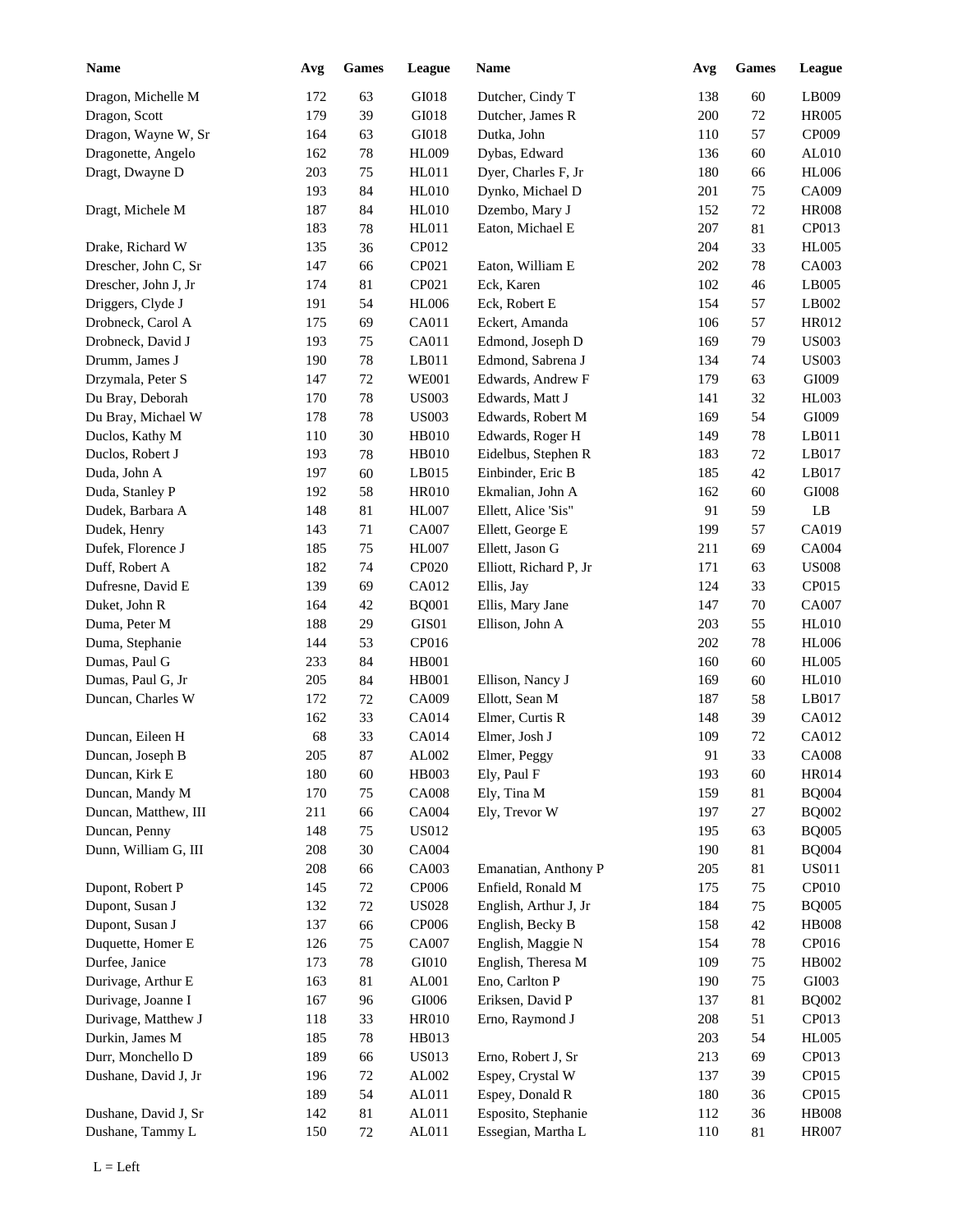| <b>Name</b>               | Avg | <b>Games</b> | League       | <b>Name</b>            | Avg | <b>Games</b> | League       |
|---------------------------|-----|--------------|--------------|------------------------|-----|--------------|--------------|
| Etman, Marcia             | 149 | $78\,$       | GI013        | Filarecki, Marianna L  | 158 | 42           | CP016        |
| Evans, John P             | 173 | 73           | <b>HR001</b> | Filuta, Anne M         | 123 | 78           | AL007        |
| Evans, Laura C            | 130 | $72\,$       | HR002        | Filuta, Jennifer A     | 177 | 48           | <b>HR003</b> |
| Evans, Raymond E          | 213 | $81\,$       | <b>US011</b> | Filuta, John M         | 200 | 72           | AL007        |
| Evans, Robert J, Jr       | 207 | 75           | <b>HL005</b> | Filuta, Mike J         | 214 | 63           | <b>HR001</b> |
| Evans, Stephen            | 104 | $78\,$       | LB011        | Finch, Justin M        | 180 | 72           | LB015        |
| Everson, Philip G         | 192 | 84           | CP021        | Finch, Linda L         | 140 | $78\,$       | LB005        |
| Every, John               | 146 | $72\,$       | <b>HR004</b> | Firstenberg, Don E     | 143 | 42           | LB018        |
| Ewing, Shannon R          | 136 | 84           | <b>BQ002</b> | Fisher, Downey Jay     | 136 | 62           | AL003        |
| Face, Barbara C           | 141 | 63           | CP004        | Fisher, Janis          | 149 | 36           | HR015        |
| Face, William L           | 126 | 66           | CP004        | Fisher, Joshua K       | 181 | 69           | <b>HR010</b> |
| Facteau, Karl F           | 169 | 72           | AL010        | Fisher, Paul F         | 162 | 33           | HR015        |
| Fairlee, Jeff A           | 177 | 48           | LB009        | Fisher, William D      | 168 | 81           | HB011        |
| Falasco, James J, Jr      | 195 | 81           | GI012        | Fisher, William R      | 172 | 78           | <b>HR010</b> |
| Falasco, James J, Sr      | 136 | 78           | GI012        | Fisher, Ylva E         | 95  | 64           | <b>HB007</b> |
| Falasco, Joseph M         | 166 | 48           | GI012        | Fitch, Madeline M      | 165 | 68           | <b>US005</b> |
| Falasco, Peter S          | 192 | 72           | GI012        | Fitch, Mark S          | 210 | 60           | <b>US013</b> |
| Falato, James J           | 192 | 81           | CA005        |                        | 203 | 66           | GI016        |
| Falconio, Leo J           | 203 | 75           | CA005        | Fitch, Nancy           | 134 | 75           | <b>US005</b> |
| Falkenberg, Karey L       | 124 | 78           | CP008        | Fitch, Praphai T       | 221 | 72           | <b>HL007</b> |
| Falzo, Michael S          | 135 | 45           | CA009        |                        | 219 | 78           | <b>HL010</b> |
| Fanning, Paul A           | 199 | 74           | CP006        |                        | 214 | 75           | <b>HL001</b> |
| Fargione, Vincent A       | 183 | 45           | LB017        | Fitzgerald, Barbara E  | 136 | 75           | GI001        |
| Farinaccio, Michael J, Sr | 185 | 39           | CP015        | Fitzgerald, Joseph     | 195 | 72           | <b>US010</b> |
| Farinaccio, Rita J        | 134 | 38           | CP015        | Fitzgerald, Nicholas J | 175 | 72           | <b>HB005</b> |
| Farley, Timothy D         | 192 | $78\,$       | <b>HR001</b> | Fitzpatrick, John M    | 195 | 63           | GI023        |
| Farley, Tracy L           | 122 | 72           | HR012        | Fitzpatrick, Tracy A   | 129 | 66           | AL010        |
| Faroni, Michael J         | 134 | 75           | HB011        | Fitzpatrick, William   | 169 | 60           | <b>WE004</b> |
| Farr, Rex                 | 139 | 78           | CP016        | FitzPatrick, William J | 242 | 30           | CA019        |
| Farrell, Suzanne E        | 129 | 93           | <b>BQ002</b> | Fitzsimmons, Donna     | 172 | 78           | US012        |
| Fascia, Luanne R          | 95  | 54           | <b>HL001</b> |                        | 172 | 78           | <b>HB005</b> |
| Fecura, Jason M           | 208 | 82           | CP021        | Fitzsimmons, Michael H | 188 | 78           | <b>HB005</b> |
|                           | 205 | 70           | CA012        | Fitzsimmons, Walter J  | 224 | 84           | <b>BQ003</b> |
| Fecura, Patrick M         | 210 | 75           | CA009        | Fiuric, Michael C      | 154 | 33           | HB004        |
|                           | 205 | 65           | CA019        | Flanger, Aaron D       | 169 | 24           | CP010        |
| Fecura, Robert E, Jr      | 181 | $81\,$       | GI009        | Flanigan, Bryon P      | 199 | 24           | <b>US019</b> |
| Fecura, Robert E, Sr      | 170 | 75           | CA009        | Flatley, Jason E       | 213 | 78           | CA004        |
| Fedler, Condon W          | 173 | $72\,$       | <b>BQ001</b> | Flint, Brenda L        | 114 | 65           | <b>WE005</b> |
| Fedorchak, Kathy R        | 142 | 33           | CP011        | Flowers, Matthew, Jr   | 202 | 63           | <b>US013</b> |
| Fedorchak, Thomas M       | 185 | $78\,$       | CP012        | Flynn, Maureen V       | 133 | 81           | CP017        |
|                           | 178 | 42           | CP011        | Flynn, Robert          | 172 | 39           | CP011        |
| Fedoreshenko, Christine A | 174 | 75           | CA002        | Flynn, Rosemarie       | 151 | 36           | CP011        |
| Fedoreshenko, Donna M     | 156 | 75           | CA002        | Fogarty, Peter R       | 193 | 68           | <b>HB007</b> |
| Fedoreshenko, James A     | 197 | 72           | CA002        | Fogarty, Timothy J     | 158 | 81           | <b>HB007</b> |
| Fehily, Angela R          | 162 | 57           | <b>HL007</b> | Foland, Deborah A      | 127 | 72           | CP016        |
| Feiden, John K            | 208 | 84           | CP021        | Foland, Steven E       | 156 | 43           | CP016        |
| Feiden, Kathleen M        | 204 | 69           | HB001        | Foley, Annette         | 142 | 48           | HR002        |
|                           |     |              |              |                        |     |              | GI003        |
| Feiden, Kenneth J, Jr     | 181 | 75           | AL012        | Foley, Thomas J        | 122 | 81           | $\rm GIO08$  |
|                           | 170 | 51           | HR014        | Follett, Michael J     | 166 | $72\,$       |              |
| Felitti, Joseph P         | 199 | 66           | <b>HB005</b> | Fonda, Kenneth R, Jr   | 194 | 70           | CA013        |
| Feltt, AnneMarie          | 140 | 76           | LB013        |                        | 192 | 81           | HB004        |
| Fera, Michele             | 150 | 63           | LB005        | Fonlenot, Gary         | 179 | 66           | <b>HL003</b> |
| Ferraro, Joan             | 144 | $72\,$       | CP018        | Forbes, Robert A       | 206 | 84           | CP013        |
| Fifield, Craig S          | 191 | $30\,$       | <b>BQ001</b> |                        | 205 | 84           | CP021        |
|                           | 187 | 39           | <b>BQ004</b> | Forbes, Steven C, Jr   | 216 | 78           | CP021        |
| Filarecki, Donald         | 167 | 51           | CP016        |                        | 215 | 78           | CP013        |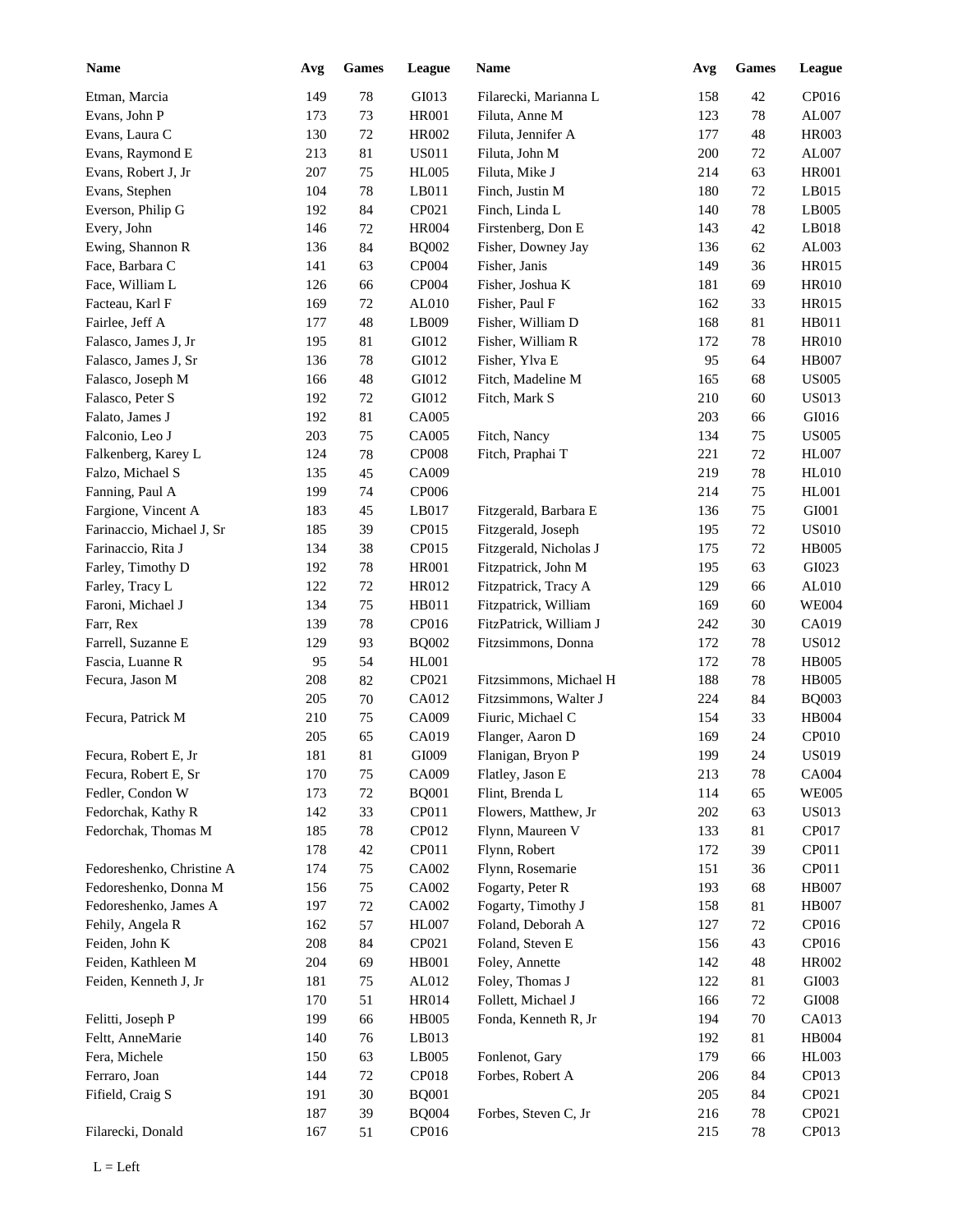| <b>Name</b>                          | Avg        | <b>Games</b> | League       | Name                                         | Avg | <b>Games</b> | <b>League</b> |
|--------------------------------------|------------|--------------|--------------|----------------------------------------------|-----|--------------|---------------|
| Ford, Amanda R                       | 102        | $30\,$       | CP015        | Furry, Joseph, Jr                            | 188 | 32           | <b>HB009</b>  |
| Ford, Brian K                        | 109        | 57           | US012        |                                              | 185 | 81           | <b>US019</b>  |
| Ford, John G                         | 128        | 42           | CP015        | Fusci, Kenneth G                             | 156 | 72           | LB018         |
| Ford, Thomas E, Jr                   | 167        | 42           | CP015        | Fusci, Rozanne C                             | 146 | 75           | LB018         |
| Forner, Jane E                       | 145        | 66           | <b>US008</b> | Fusco, Michael A                             | 185 | 72           | LB010         |
| Forte, Laura M                       | 151        | 69           | <b>US012</b> | Fyvie, Shawn C                               | 193 | 66           | LB009         |
| Fortune, Daniel J                    | 208        | 69           | AL005        | Gabriel, Patricia L                          | 160 | 78           | <b>US016</b>  |
| Fortune, Michelle M                  | 118        | $72\,$       | CP016        | Gabriel, Steven J                            | 232 | 84           | <b>HB001</b>  |
| Foster, Bill                         | 133        | 78           | <b>HB007</b> |                                              | 225 | 81           | <b>HL005</b>  |
| Foster, Daniel P                     | 185        | 27           | $\rm GIS02$  | Gabriele, Anthony D                          | 200 | 72           | CP020         |
| Foster, Marybeth                     | 125        | $72\,$       | <b>HB007</b> | Gaedje, John W                               | 173 | 75           | CP022         |
| Foucher, Andre F                     | 186        | 75           | CA013        | Gaetano, Michael L                           | 207 | 78           | <b>HL005</b>  |
| Foulks, Robert L                     | 161        | $72\,$       | <b>US012</b> | Gaffney, Andrea C                            | 162 | 69           | <b>CP018</b>  |
| Fountaine, Mary Alice                | 146        | 78           | HL001        | Gagliardi, Nichola W                         | 180 | 88           | <b>HR011</b>  |
| Fountaine, Theodore J                | 127        | 78           | CP010        | Gagliardi, Tammy T                           | 157 | 69           | HR013         |
| Fournier, Gerald E                   | 193        | 66           | GI008        | Gagnon, Edward                               | 124 | 51           | <b>HL003</b>  |
| Fowler, Russell C                    | 196        | 39           | GI017        | Gagnon, Gregg R                              | 199 | 78           | AL012         |
| Fox, Brett W                         | 104        | 33           | CA014        | Gaige, Carol L                               | 145 | 69           | LB016         |
| Fox, Thomas E                        | 203        | 78           | <b>HB004</b> | Gaige, Christopher L                         | 186 | 78           | LB016         |
| Francis, Maryann R                   | 113        | 63           | HR013        | Gaige, Joyce M                               | 149 | 70           | LB016         |
| Francisco, Dale B                    | 184        | 63           | CP021        | Gaige, Kevin J                               | 194 | 69           | LB016         |
| Francisco, Jean A                    | 137        | 48           | HL012        | Gailliard, Joseph M                          | 175 | 39           | GI016         |
| Franco, Anthony W                    | 163        | 54           | GI026        | Gailor, Tammy D                              | 141 | 66           | <b>CP018</b>  |
|                                      | 153        | 57           | GI012        | Galinski, David S                            | 204 | 72           | LB010         |
| Frank, Chris T                       | 199        | $72\,$       | <b>US019</b> | Galinski, Scott C                            | 169 | 63           | LB010         |
| Franklin, William D                  | 179        | 81           | AL002        | Galkiewicz, David E                          | 158 | 29           | <b>WE001</b>  |
| Frankow, William J, Jr               | 149        | 45           | HL003        | Gallagher, Michael P                         | 117 | 21           | CP004         |
| Frazier, Earl                        | 203        | 75           | GI016        | Galuski, Mary M                              | 125 | 51           | <b>US012</b>  |
| Frederick, Ray C                     | 157        | 45           | LB018        | Garcia, Raul R                               | 146 | 81           | HL003         |
| Freedman, David                      | 153        | 72           | <b>US005</b> | Gardner, Gregg E                             | 211 | 72           | <b>HR001</b>  |
| Freedman, Rebecca                    | 124        | 68           | <b>US005</b> | Gardner, Melissa A                           | 113 | 84           | <b>BQ002</b>  |
| Freeman, Bernice                     | 110        | 72           | LB016        | Gardner, Ronald P                            | 219 | 75           | <b>HB001</b>  |
| Freeman, Linda A                     | 145        | $75\,$       | <b>US005</b> |                                              | 219 | 78           | <b>HL005</b>  |
| Freer, William T                     | 195        | $72\,$       | AL005        | Gardner, Shane G                             | 149 | 63           | HL011         |
| French, Charles W                    | 202        | 81           | CP020        | Gardner, Sheila L                            | 122 | $72\,$       | CP003         |
| French, Darin P                      | $180\,$    | $81\,$       | CP020        | Garland, Linda M                             | 164 | 75           | <b>HL001</b>  |
|                                      |            |              |              |                                              |     |              |               |
| French, Ryan A                       | 135<br>182 | 78           | HR010        |                                              | 157 | 75           | <b>HL007</b>  |
| Frenger, David M                     |            | $75\,$       | GI012        | Garner, Antoinette M                         | 136 | 57           | HR002         |
| Frenger, Henry L                     | 174        | $75\,$       | GI012        | Garner, Walter R                             | 120 | $78\,$       | LB004         |
| Friedman, Corey L                    | 174        | 57           | LB017        | Garrison, Mary W                             | 98  | 30           | LB006         |
| Frisone, Lisa M<br>Fronczek, Susan M | 117        | 66           | HL003        | Garrity, Christine R<br>Garrity, David P, Jr | 160 | 68           | HR012         |
|                                      | 154        | $72\,$       | HL001        |                                              | 156 | 59           | HR012         |
| Frontera, Michael S                  | 197        | $75\,$       | LB004        | Garrity, Kyle                                | 171 | 69           | <b>HB008</b>  |
| Frontera, Richard                    | 187        | 57           | LB004        | Garrity, Matthew T                           | 224 | $78\,$       | CA004         |
| Frost, Stephen E                     | 174        | 61           | CP020        |                                              | 219 | $78\,$       | CA003         |
| Fruscio, Carmen P                    | 167        | 81           | GI012        | Garrity, Sharon                              | 139 | $78\,$       | <b>HB008</b>  |
| Frye, Cliff                          | 202        | 84           | LB004        | Garrity, Thomas G, Jr                        | 223 | 81           | <b>HB001</b>  |
| Fryer, Candace M                     | 151        | 74           | <b>US003</b> |                                              | 217 | $72\,$       | CA003         |
| Fryer, Christopher R                 | 111        | $\sqrt{48}$  | CP003        | Garrone, Jarrod J                            | 197 | 36           | <b>HL006</b>  |
| Fulgan, Peter A                      | 206        | $75\,$       | <b>US011</b> | Garry, Brian M                               | 201 | $78\,$       | <b>HL006</b>  |
| Fuller, Ellerie L                    | 113        | 60           | HL003        | Gaspie, Barbara M                            | 149 | 84           | HL004         |
| Fuller, Michael R                    | 218        | $75\,$       | HB004        | Gaspie, Dennis M                             | 210 | 81           | <b>HL004</b>  |
| Funaro, Richard J                    | 215        | 66           | <b>HL005</b> | Gaspie, Paul W                               | 181 | 55           | <b>HL004</b>  |
| Funiciello, Anthony J                | 178        | 69           | CP004        | Gast, Ronald G                               | 206 | $\sqrt{48}$  | <b>CA004</b>  |
| Funiciello, Linda M                  | 142        | 63           | CP004        | Gates, Raymond G                             | 175 | 81           | <b>BQ002</b>  |
| Furlano, Joseph                      | 162        | 27           | CA014        | Gatus, Carol                                 | 125 | 87           | <b>BQ002</b>  |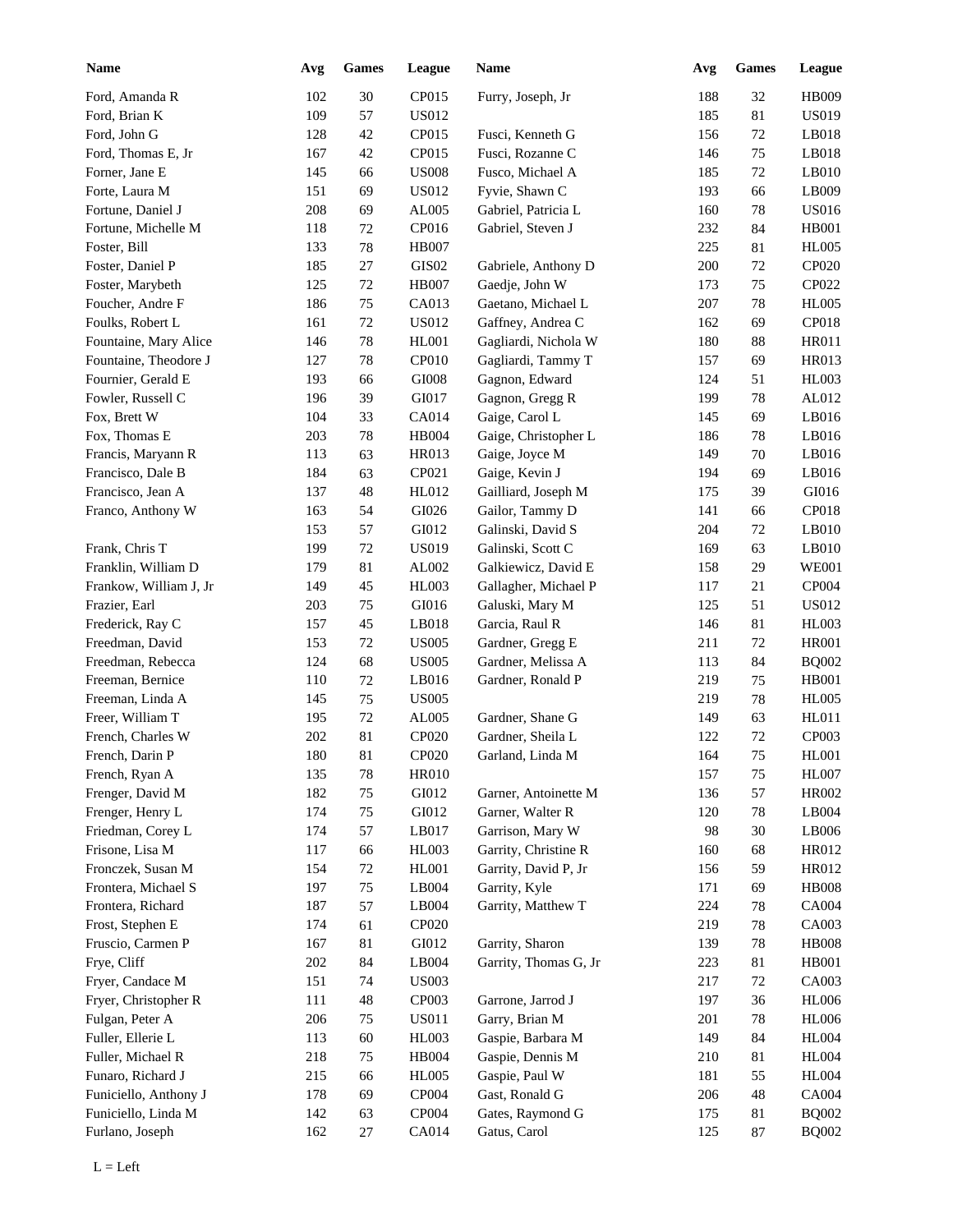| <b>Name</b>             | Avg | $\mathbf{Games}$ | League            | Name                      | Avg | <b>Games</b> | League       |
|-------------------------|-----|------------------|-------------------|---------------------------|-----|--------------|--------------|
| Gauthier, Paul J        | 194 | $78\,$           | GI012             | Goedde, Harold            | 108 | 66           | CP017        |
| Gauthier, William       | 168 | $72\,$           | <b>HB005</b>      |                           | 103 | 45           | CP004        |
| Gavin, Jerry            | 173 | $72\,$           | GI008             | Goedtel, Barbara J        | 137 | 42           | LB009        |
| Gawlowski, Brian S      | 171 | $72\,$           | HR013             | Goedtel, Edward R         | 209 | 54           | LB015        |
| Gawlowski, Kay A        | 123 | 81               | HR013             | Gokey, Joseph F           | 178 | 75           | AL011        |
| Gaynor, Mary D          | 140 | $75\,$           | <b>HB007</b>      | Golden, Paula J           | 154 | 30           | CP023        |
|                         | 134 | 78               | <b>HB005</b>      | Golden, Walter C          | 198 | $27\,$       | CP023        |
| Gazzetta, Marshall V    | 163 | 69               | CA019             | Golding, Patricia J       | 118 | 78           | LB002        |
| Gazzetta, Ronald C      | 179 | 63               | CA019             | Goldstein, Marc D         | 194 | 75           | CP020        |
| Gearhart, Kassandra M   | 115 | 64               | CP017             | Goldston, Anthony         | 179 | 78           | AL001        |
| Gebert, Paul G          | 125 | 75               | ${\rm AL008}$     | Golonka, Edward T         | 136 | 60           | LB010        |
| Geene, Jeffrey          | 175 | 81               | HB013             | Gomez, Michelle M         | 112 | 78           | <b>HL003</b> |
| Geene, Maria            | 176 | 81               | HB013             | Gongoleski, Chester R     | 209 | 78           | CA003        |
| Geis, Susan R           | 148 | $72\,$           | CP014             | Gonzalez, Carlsbury       | 183 | 54           | LB002        |
| Geleta, Tim C           | 229 | 78               | <b>HL006</b>      | Goodermote, Donald J, Jr  | 205 | 36           | <b>BQ002</b> |
|                         | 217 | 81               | <b>HB001</b>      | Goodermote, Kathryn L     | 198 | 87           | AL002        |
|                         | 213 | 69               | CP010             | Goodermote, Kenneth L, Jr | 154 | 42           | <b>HR004</b> |
| Gelineau, Wilfred C     | 176 | 66               | AL003             | Goodness, Stephen E, Jr   | 201 | 84           | <b>HR002</b> |
|                         | 168 | 48               | AL011             | Goodwin, Barbara A        | 169 | 84           | HL010        |
| Genevive, Mary E        | 149 | 72               | <b>HR008</b>      | Gordon, Eric S            | 189 | 60           | GI013        |
| Gensicki, Adelheid L    | 116 | 84               | <b>HR007</b>      | Gordon, Gregory S         | 171 | 60           | <b>BQ001</b> |
|                         | 111 | 72               | <b>HR008</b>      | Gordon, Kelly A           | 135 | 69           | <b>HB007</b> |
| Genthner, Anita         | 142 | 72               | HB003             | Gordon, Nathanael J       | 179 | 39           | <b>US023</b> |
| Georgopoulos, Eleanor C | 147 | 57               | HB002             | Gordon, William E         | 195 | 57           | AL012        |
| Geren, Robert           | 182 | 69               | HB013             | Gorman, Carol L           | 116 | $78\,$       | <b>BQ002</b> |
| Geren, Timothy J        | 159 | 72               | HB013             | Gorman, Edward P          | 182 | $72\,$       | LB004        |
| Germain, Jason C        | 176 | 73               | LB004             | Gorman, George B          | 219 | 75           | CA003        |
| Germaine, Patrick M     | 163 | 36               | LB012             |                           | 216 | 68           | <b>US011</b> |
| Germano, Joseph V       | 176 |                  | GI018             | Gorman, George B, III     | 216 |              | CA004        |
|                         | 93  | 63               | CP006             |                           |     | 63           |              |
| Gervais, Matthew M      |     | 69               |                   |                           | 215 | 42           | <b>US011</b> |
| Gerwin, Joseph, Jr      | 206 | 54               | HB004             |                           | 211 | 75           | CA003        |
| Gerwitz, Janine         | 120 | 66               | AL010             | Gorman, Heather A         | 152 | 75           | GI004        |
| Gerwitz, Philip J       | 147 | 63               | AL010             | Gorman, Joshua P          | 172 | 33           | LB012        |
| Giachetti, Frank N, Jr  | 209 | 81               | CP020             | Gorman, Keith R           | 188 | 69           | <b>WE002</b> |
| Giagni, Chris A         | 166 | 72               | LB009             | Gorman, Linda A           | 167 | 42           | CP015        |
| Gibbs, Barbara J        | 108 | 60               | AL013             | Gorman, Mike J            | 128 | 75           | <b>HL009</b> |
| Gilbert, Jacob C        | 178 | 78               | <b>US017</b>      | Gorman, Peter J           | 147 | $72\,$       | GI004        |
| Gildea, Michael J       | 183 | 81               | CP021             | Gorski, Jack              | 173 | $75\,$       | CA005        |
| Gill, Charles W, Jr     | 219 | 84               | HB001             | Gorzynski, Stanley J      | 156 | 63           | <b>US004</b> |
| Gillespie, Todd W       | 187 | 72               | ${\rm AL008}$     | Gould, Betty L            | 143 | 59           | CP018        |
| Gillham, Jamie L        | 122 | 63               | LB013             | Gould, Chuck E            | 156 | 51           | LB009        |
| Gillick, Nathan M       | 232 | 72               | CA004             | Gould, Thomas R           | 208 | 81           | <b>US011</b> |
| Gillick, Sarene L       | 113 | 59               | <b>CA008</b>      | Gourlay, Robert V         | 200 | 72           | CP020        |
| Gilligan, Richard J     | 180 | 66               | GI018             | Gowett, John R            | 190 | $75\,$       | <b>US012</b> |
| Gimondo, Sal A          | 194 | $30\,$           | GIS <sub>02</sub> | Gowie, Michele A          | 128 | 69           | <b>HB010</b> |
| Giroux, Donna J         | 140 | 69               | CA011             | Goyer, Norman P           | 178 | 75           | GI001        |
| Giroux, Gerald D        | 104 | $30\,$           | CA014             | Graham, Edward A          | 155 | 69           | CP020        |
| Giroux, Karen A         | 186 | 54               | CP008             | Grant, Claire A           | 156 | 24           | CA014        |
| Giudici, Jason M        | 188 | 78               | CP012             | Grattan, Gloria J         | 169 | 78           | GI010        |
| Gladding, Kenneth W     | 139 | 51               | CP010             | Grattan, Wayne G          | 151 | 69           | <b>WE004</b> |
| Gladding, Marc R        | 181 | $78\,$           | CP010             | Gravelle, Darcee K        | 90  | 51           | LB010        |
| Glasser, James M        | 172 | $30\,$           | GIS02             | Gray, Charles M           | 180 | $72\,$       | AL004        |
| Gleeson, John P         | 119 | $78\,$           | CP012             | Gray, Charles M, Jr       | 206 | 69           | <b>US019</b> |
| Glendenning, Joseph M   | 182 | 69               | GI013             | Gray, Jennifer L          | 146 | 39           | CP014        |
| Glynn, Bernadette       | 142 | 37               | GI013             | Gray, Richard R           | 173 | 78           | <b>BQ002</b> |
| Godfrey, Kathleen L     | 131 | 27               | CP015             | Gray, Timothy C           | 148 | 45           | CP014        |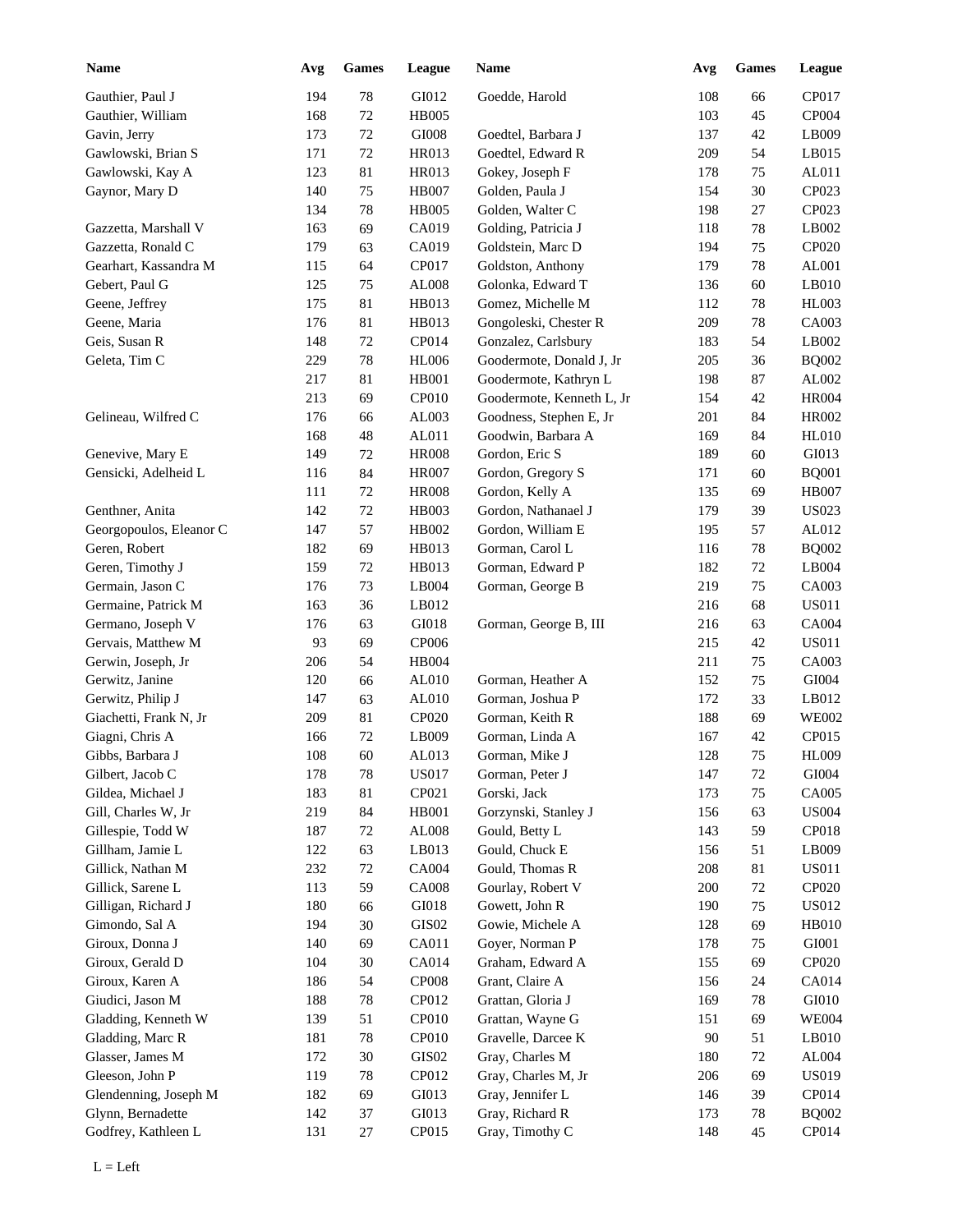| <b>Name</b>           | Avg | <b>Games</b> | League       | Name                    | Avg | Games  | <b>League</b> |
|-----------------------|-----|--------------|--------------|-------------------------|-----|--------|---------------|
| Greaves, Veronica J   | 122 | 41           | GI013        | Halpin, Kathy M         | 128 | 45     | <b>WE005</b>  |
| Greco, Kelly E        | 196 | 84           | CP021        | Hamill, Edna F          | 131 | 72     | <b>CA010</b>  |
| Green, Janice A       | 149 | 63           | CA002        |                         | 120 | 75     | GI001         |
| Greene, Denise B      | 114 | 73           | CP016        | Hamilton, Joseph M      | 207 | 72     | <b>BQ003</b>  |
| Greene, Kenneth D     | 200 | 75           | CP016        | Hamilton, Robert J      | 167 | 30     | <b>BQ003</b>  |
| Gregory, Edward K     | 121 | 28           | CA014        | Hammond, Gregory A      | 170 | 81     | <b>HR010</b>  |
| Gregory, Karen M      | 95  | 33           | CA014        |                         | 164 | 36     | <b>HR006</b>  |
| Gregory, Ronald E     | 188 | 27           | CP015        | Hammond, Riann A        | 91  | 78     | LB002         |
| Gregware, James E, Jr | 190 | 45           | AL001        | Hammond, Timothy M      | 154 | 55     | AL010         |
| Grennan, Erica L      | 114 | 24           | CP009        | Hanlon, John T          | 153 | 69     | <b>HR010</b>  |
| Grennon, Edward W     | 183 | 75           | CP020        | Hannigan, Ryan M        | 143 | 75     | <b>HR010</b>  |
|                       | 177 | 63           | CP009        | Hanor, Robert D         | 164 | 81     | LB004         |
| Grennon, Nancy P      | 118 | 72           | CP009        | Hansen, Barbara         | 122 | 66     | <b>HR004</b>  |
| Grennon, Susan L      | 152 | 58           | CP009        | Hansen, Mark W          | 169 | 75     | AL003         |
| Greth, Douglas C, Jr  | 179 | 65           | LB009        |                         | 168 | 68     | GI013         |
|                       |     | 69           |              |                         | 153 |        | CP012         |
| Greth, Kyle D         | 156 |              | LB009        | Hanson, Karl A          |     | 78     |               |
| Greve, Theodore       | 167 | 78           | LB011        | Hanson, Thomas          | 166 | 60     | LB017         |
| Grieco, Joseph S, Jr  | 194 | 75           | <b>US011</b> | Hara, Peter R           | 116 | 38     | CP011         |
| Grigg, Elaine M       | 154 | 75           | CA013        | Hara, Theresa M         | 119 | 36     | CP011         |
| Grimaldi, Susan M     | 128 | 87           | HR002        | Harding, Danielle M     | 171 | 54     | <b>HR003</b>  |
| Griswold, Jerry B     | 158 | 75           | <b>BQ001</b> | Harding, Matthew J      | 226 | 81     | HR014         |
| Gritzuk, Kathryn E    | 138 | 36           | CP016        |                         | 224 | 78     | <b>CA004</b>  |
| Groat, Kenneth J      | 190 | 21           | CP011        |                         | 223 | 81     | <b>HR010</b>  |
| Groat, Linda          | 161 | 36           | CP011        |                         | 221 | 100    | <b>HR011</b>  |
| Groat, Robert         | 170 | 78           | CP016        | Harding, Thomas G       | 185 | 51     | <b>HR010</b>  |
| Groat, Robert C       | 137 | 75           | CP016        | Hardy, Daniel           | 60  | 30     | AL007         |
| Groff, Brett E        | 198 | 69           | LB018        | Hare, Paul W            | 181 | 72     | CP020         |
| Gronau, John A        | 160 | 51           | <b>WE002</b> | Hare, Phil              | 179 | 24     | HB011         |
| Gross, Tracey M       | 112 | $27\,$       | CP023        |                         | 176 | 56     | AL005         |
| Grugan, Ian K         | 201 | 66           | CA002        | Harko, Paul P           | 134 | 54     | <b>WE003</b>  |
| Grugan, Milton, Jr    | 165 | 75           | <b>HB005</b> | Harlow, David E         | 117 | 60     | <b>US015</b>  |
| Grugan, Owen P        | 194 | 71           | CA002        | Harlow, Edward J        | 128 | 78     | <b>US023</b>  |
| Grugan, Rosa          | 121 | 74           | CA002        | Harper, Tim             | 154 | 64     | LB016         |
| Grugan, Rosemary      | 113 | 78           | <b>HB005</b> | Harpine, Andrew P       | 179 | 69     | CP014         |
| Guerin, Marian        | 118 | 57           | CA010        | Harrat, Cassy L         | 114 | 25     | LB010         |
| Guile, John B         | 122 | $78\,$       | <b>BQ002</b> | Harrington, Kurt M      | 186 | $75\,$ | HL011         |
| Guilianelli, Robert   | 170 | 63           | <b>US003</b> | Harrington, Laure A     | 144 | 75     | HL011         |
| Guilianelli, Robert J | 174 | $75\,$       | <b>US003</b> | Harrington, Michael J   | 184 | $75\,$ | HL011         |
| Guilianelli, Ursula M | 147 | $72\,$       | <b>US003</b> | Harrington, Thomas J    | 206 | $75\,$ | <b>BQ003</b>  |
| Gundrum, Patricia L   | 151 | 33           | LB012        | Harrington, Wayne E, Sr | 178 | $75\,$ | <b>BQ005</b>  |
| Gundrum, Steve M      | 176 | $27\,$       | LB012        | Harris, Denise L        | 149 | $72\,$ | HL002         |
| Gurbey, Arthur L      | 197 | 65           | <b>US011</b> | Harris, Jarrod S        | 202 | $75\,$ | LB011         |
| Gustafson, Peter H    | 180 | 69           | LB011        | Harris, Nick J          | 229 | $87\,$ | ${\rm AL}002$ |
| Gutbrodt, Julie A     |     |              | GI013        |                         |     |        | CA003         |
|                       | 193 | 69           |              |                         | 219 | 75     |               |
| Guthier, Jo           | 131 | 63           | <b>HR003</b> | Harris, Richard G       | 202 | $78\,$ | LB011         |
| Guthier, Vince        | 158 | 66           | <b>HR003</b> | Harris, Roberta E       | 186 | 87     | $\rm GIO06$   |
| Gutzwiller, Matt      | 188 | 66           | CP016        |                         | 184 | 69     | CA010         |
| Gwinn, Kenneth F      | 162 | $78\,$       | HR012        | Hartigan, Michael P     | 143 | 93     | HR002         |
| Hack, Agnes           | 102 | 54           | <b>HR008</b> | Hartmann, Thomas J      | 213 | 81     | <b>US011</b>  |
| Hackett, Joseph E     | 192 | $75\,$       | <b>BQ001</b> | Hartwell, Denise C      | 150 | 68     | CP016         |
| Haggart, Lynda        | 144 | $75\,$       | CP016        | Hartzell, Cheryl L      | 137 | 72     | HR002         |
| Hall, Corey J         | 171 | $75\,$       | CP012        | Hartzell, Judy G        | 149 | 66     | HR002         |
| Hall, Mark E, Sr      | 167 | $78\,$       | LB004        | Harvin, Carol           | 118 | 81     | <b>US005</b>  |
| Hall, Sharon R        | 132 | 99           | <b>BQ002</b> | Haschytz, Peter J, II   | 195 | 54     | <b>US024</b>  |
| Halpin, Clifford J    | 200 | 74           | <b>HR005</b> | Haskins, Douglas C      | 182 | 72     | <b>HB005</b>  |
| Halpin, James J, Jr   | 183 | 54           | <b>WE004</b> | Haswell, Erik M         | 192 | 71     | CP017         |
|                       |     |              |              |                         |     |        |               |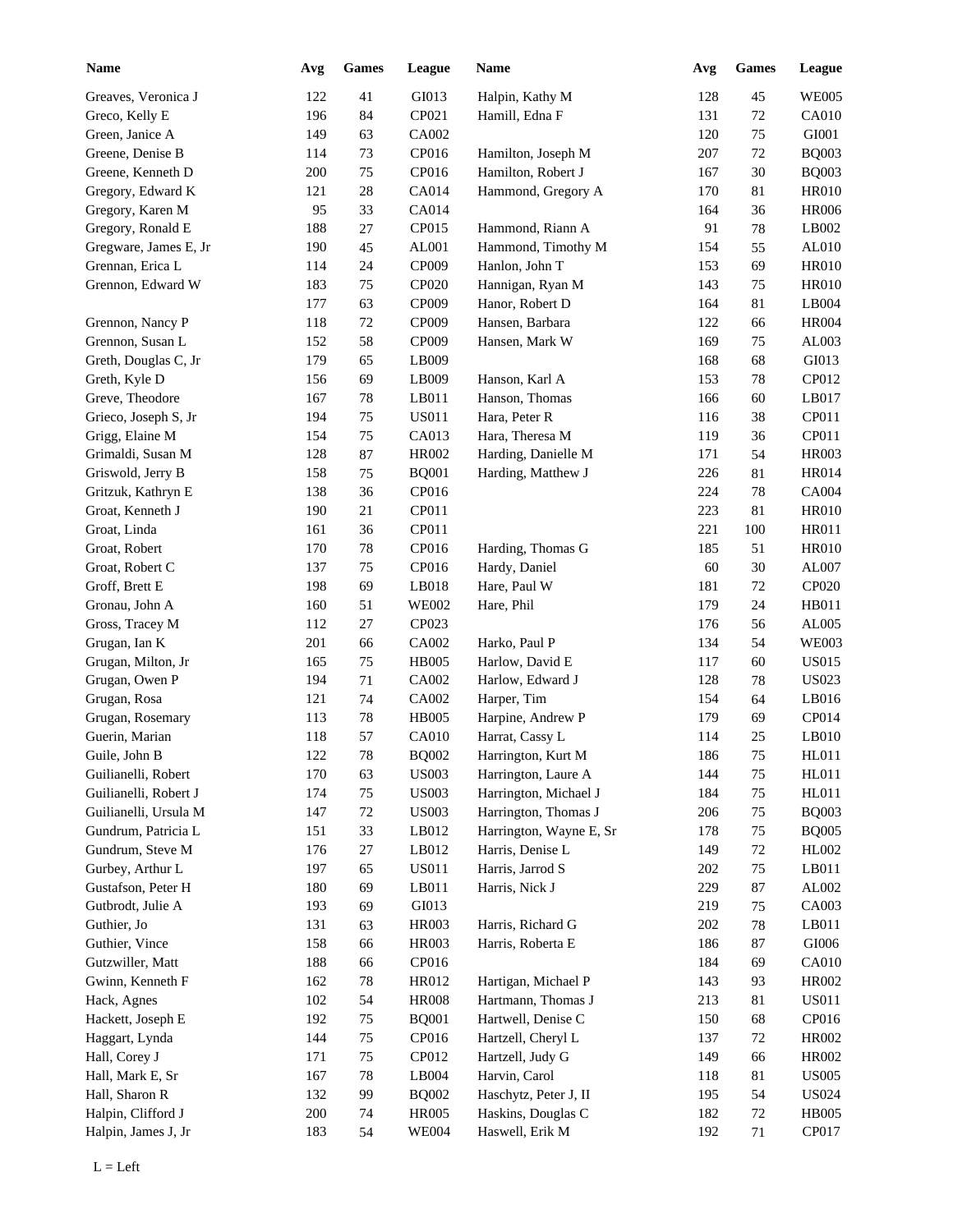| Name                   | Avg | <b>Games</b> | League                 | Name                   | Avg | <b>Games</b> | League        |
|------------------------|-----|--------------|------------------------|------------------------|-----|--------------|---------------|
| Haupt, Michele A       | 156 | 68           | LB016                  |                        | 142 | 75           | GI001         |
| Haupt, Raymond E       | 195 | 60           | LB016                  | Herrington, Jessica L  | 206 | 45           | <b>HL007</b>  |
| Haupt, Raymond W       | 202 | 75           | LB016                  | Herrington, Katy J     | 126 | 33           | LB012         |
| Hauser, Charles        | 158 | 66           | AL007                  | Herrington, Keith R    | 175 | 36           | LB012         |
| Hawthorne, Peter G     | 176 | 66           | LB027                  | Herrington, Roy S      | 190 | 56           | GI017         |
| Hayes, Brian C         | 163 | 69           | CP020                  | Hess, Christian P      | 193 | 78           | CP013         |
| Hayes, Patricia        | 131 | 84           | <b>BQ002</b>           | Hess, Katherine M      | 107 | 60           | LB019         |
| Hayes, Thomas J        | 204 | 75           | LB002                  | Hewitt, Annetta A      | 124 | 75           | <b>US003</b>  |
|                        | 198 | 75           | LB015                  | Hickey, Carole F       | 135 | 39           | CP023         |
|                        | 194 | 83           | LB004                  | Hickey, Stephen F      | 197 | 39           | CP023         |
|                        | 193 | 81           | LB018                  | Hickok, Nicholas B     | 182 | 75           | CP022         |
| Hayner, Glenn E        | 226 | 36           | CP015                  | Hicks, John W          | 161 | 66           | CP012         |
|                        | 218 | 78           | <b>HL006</b>           | Hidley, Bruce A        | 140 | 57           | <b>WE004</b>  |
|                        | 212 | 45           | CP021                  | Higgins, Justin        | 115 | 63           | HL002         |
| Hayner, Glenn F        | 173 | 75           | HB003                  | Higgins, Matthew R     | 123 | 72           | HL002         |
| Hayner, Michelle T     | 147 | 93           | <b>BQ002</b>           | Higgins, Steven J      | 157 | 60           | HL002         |
| Hayner, Willis J       | 206 | 75           | CP021                  | Higgins, Trudy W       | 141 | 84           | <b>HR007</b>  |
| Hazelton, Doris M      | 141 | 60           | CA007                  |                        | 138 | 64           | <b>HR008</b>  |
|                        | 135 | 60           | <b>CA010</b>           | Hildreth, Albert J, Jr | 208 | 69           | CA003         |
| Healy, Kevin W         | 149 | 41           | CP016                  | Hildreth, Edward F     | 198 | 81           | GI012         |
| Heaphy, Travis J       | 209 | 81           | <b>HL005</b>           |                        | 197 | 81           | GI009         |
|                        | 196 | 42           | CA003                  |                        | 192 | 78           | GI017         |
| Heaphy, William J, III | 215 | 42           | LB017                  | Hildreth, Michelle     | 143 | 56           | GI010         |
|                        | 212 | 81           | <b>HL005</b>           | Hildreth, Nancy J      | 102 | 54           | AL001         |
| Hebert, Kimberly       | 167 | 69           | LB019                  | Hildreth, Thomas J     | 174 | 69           | GI017         |
| Hebert, Matthew C      | 193 | 57           | <b>US011</b>           | Hill, Barbara J        | 140 | 57           | <b>HR003</b>  |
| Hebert, Nadine M       | 154 | 71           | <b>US012</b>           |                        | 183 | 66           | <b>HR003</b>  |
|                        | 133 | 54           |                        | Hill, Brittany M       |     |              | CA003         |
| Hebert, Paul           | 216 |              | <b>HB007</b>           | Hill, Matthew T        | 221 | $72\,$       |               |
| Hebert, Tanner W       |     | $78\,$       | HL011                  |                        | 211 | 75           | HR014         |
| Heekin, Matt J         | 201 | 78           | LB011                  |                        | 208 | 104          | HR011         |
| Heer, David W, Jr      | 208 | 35           | HB004                  | Hill, Theodore C, III  | 198 | $72\,$       | <b>HR014</b>  |
|                        | 205 | 75           | HB001                  | Hilligas, Casey M      | 177 | 69           | LB019         |
| Heer, Diane M          | 221 | 78           | <b>HB007</b>           | Hilliker, Randy W      | 164 | 42           | CP011         |
|                        | 218 | 78           | HB001                  | Hillman, Diane         | 133 | 75           | ${\rm GIO}01$ |
| Heer, Jason D          | 178 | $72\,$       | HB004                  |                        | 129 | 65           | CA010         |
| Heer, Kathleen M       | 166 | 66           | <b>HB008</b>           | Hilton, Elbert         | 169 | 61           | GI016         |
| Heffern, Rita C        | 191 | 81           | GI010                  | Hisgen, Tom            | 162 | 75           | CP006         |
| Heffern, Thomas J      | 178 | 21           | AL003                  | Hisgen, Troy M         | 155 | 66           | CP006         |
| Helf, Gregory A        | 152 | 36           | <b>HR006</b>           | Hoag, Adam M           | 140 | 69           | LB009         |
| Henderson, David J     | 206 | 27           | GIS01                  | Hoag, Douglas          | 161 | 78           | <b>US023</b>  |
| Henderson, Taylor      | 202 | 81           | <b>BQ005</b>           | Hoag, Rosanne M        | 159 | 81           | <b>HB008</b>  |
| Henkel, Brian J        | 219 | 75           | HB004                  | Hobdy, E J             | 174 | 30           | GI016         |
|                        | 218 | 75           | HB001                  | Hodges, William D, III | 168 | 69           | <b>HR010</b>  |
| Hennessey, Gerald J    | 198 | 75           | LB                     |                        | 155 | 75           | CP020         |
| Henningson, Richard J  | 175 | 78           | LB                     | Hodlik, Matthew E      | 199 | 69           | GI026         |
| Henry, Joan            | 158 | 66           | LB                     |                        | 197 | 81           | GI012         |
| Henry, Roger S         | 202 | $72\,$       | $\mathbf{L}\mathbf{B}$ | Hodlik, Michael A      | 199 | 72           | CA004         |
| Herald, Cheryl M       | 124 | 71           | LB016                  |                        | 197 | 75           | GI012         |
| Herald, Joseph C       | 178 | 75           | LB016                  | Hodson, Jamison        | 146 | 51           | CP017         |
| Heritage, Linda A      | 138 | 69           | <b>HR005</b>           | Hoefer, David          | 203 | 75           | CP010         |
| Herman, John W         | 186 | 78           | GI009                  |                        | 199 | 78           | CP020         |
| Hernadez, Lisa M       | 106 | 24           | LB005                  | Hoefer, Gregory S      | 185 | 72           | CP020         |
| Heroux, Jacqueline     | 130 | 81           | CA007                  | Hoffay, Michael J      | 188 | 69           | <b>HR001</b>  |
| Heroux, Philomena      | 109 | 75           | CA007                  |                        | 185 | 104          | <b>HR011</b>  |
| Herrington, David L    | 172 | 67           | HB013                  | Hoffay, Terrance A     | 193 | 78           | HB010         |
| Herrington, Jeff       | 147 | 55           | GI003                  | Hoffman, Eric R        | 185 | 61           | LB011         |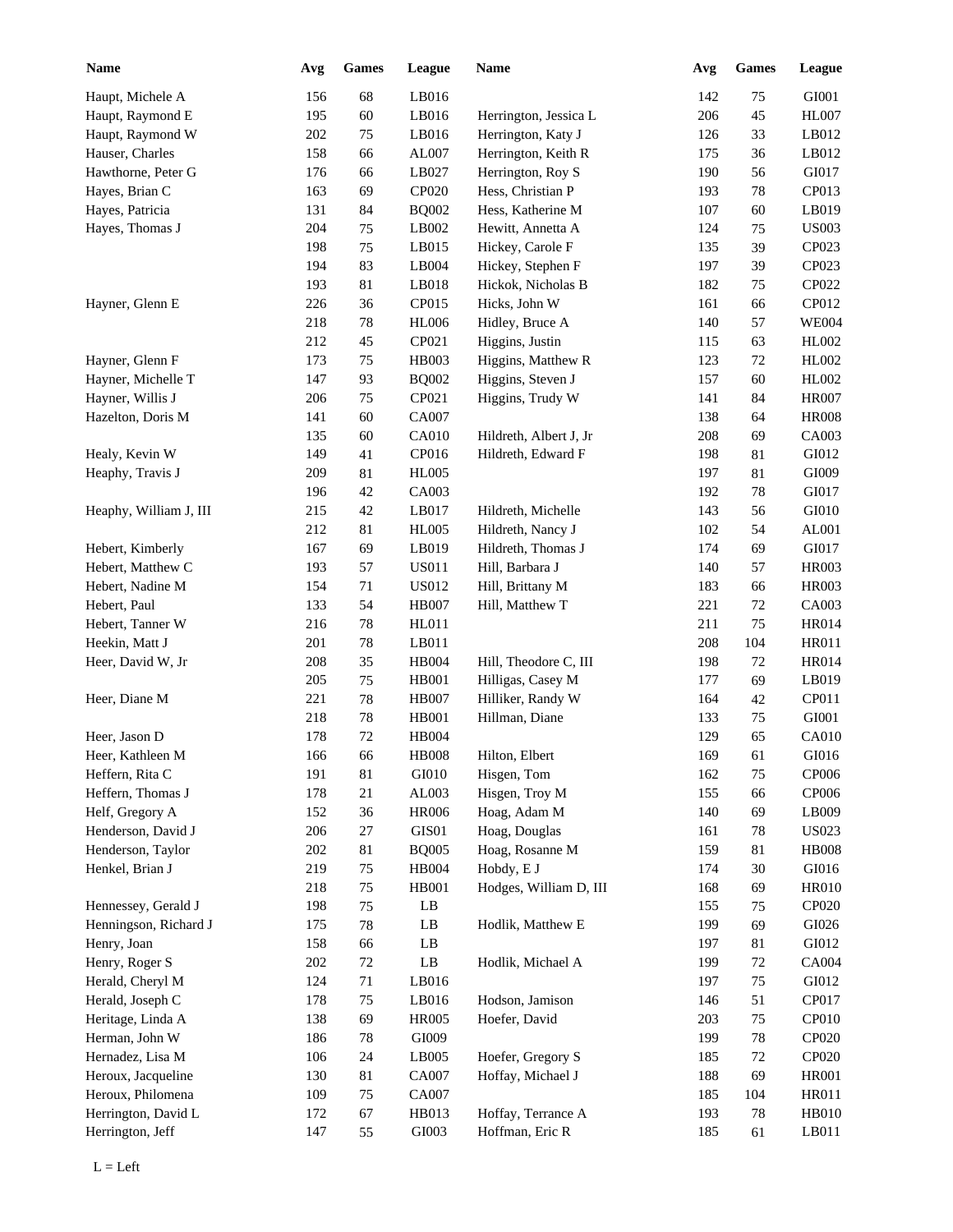| <b>Name</b>            | Avg | <b>Games</b> | League            | <b>Name</b>            | Avg | <b>Games</b> | League       |
|------------------------|-----|--------------|-------------------|------------------------|-----|--------------|--------------|
| Hoffman, Mike S        | 127 | 33           | <b>HR006</b>      | Hudson, Theodore S     | 192 | 72           | CP013        |
| Hoffman, Roy T, Jr     | 192 | $78\,$       | GI012             | Hudspath, Jason J      | 180 | 66           | HR014        |
| Hoffman, Sherman H     | 163 | 69           | <b>BQ001</b>      | Hudspath, Paul A       | 195 | 78           | <b>HR014</b> |
| Hoffman, Thomas J, Jr  | 198 | 63           | $L$ B010          | Hudspath, Tracey L     | 146 | 78           | <b>HR009</b> |
| Hoffmann, Arthur P, Sr | 228 | 81           | <b>HR010</b>      | Huerter, John J        | 177 | 45           | HR014        |
|                        | 218 | 97           | HR011             | Huerter, Mark          | 204 | 29           | <b>HR014</b> |
| Hoffmann, Patricia     | 150 | 90           | <b>HR007</b>      |                        | 199 | 65           | <b>HR011</b> |
|                        | 144 | 78           | <b>HR008</b>      | Hughes, Donald C       | 210 | 63           | <b>HR014</b> |
| Holbrook, Robert W     | 202 | 63           | $L$ B018          | Hulbert, Carl P, Jr    | 127 | 78           | <b>BQ002</b> |
|                        | 202 | 75           | LB015             | Hull, Jeffrey G        | 211 | 74           | <b>HB010</b> |
| Holcomb, Virginia B    | 130 | 75           | GI001             |                        | 209 | 78           | <b>HB001</b> |
| Holland, Allison       | 109 | 33           | CP015             |                        | 207 | 33           | HB004        |
| Holland, Chris D       | 175 | $42\,$       | CP015             | Hull, Loren J          | 167 | 66           | <b>HB010</b> |
| Holland, Edward J      | 183 | 78           | AL012             | Hull, Tammi L          | 133 | 51           | <b>US012</b> |
| Holmes, Maria A        | 183 | 24           | <b>US005</b>      | Hull, Victoria J       | 132 | 57           | GI010        |
| Holmes, Mark R         | 207 | 75           | CP021             |                        | 130 | 57           | <b>HB008</b> |
| Holmstedt, Kristen L   | 141 | 30           | ${\rm AL004}$     |                        | 111 | 36           | <b>WE001</b> |
| Holtby, Kyra L         | 112 | 48           | CA011             | Hume, Robert T         | 118 | 63           | CA009        |
| Hommel, June A         | 143 | 93           | <b>BQ002</b>      | Huneau, Mark S         | 208 | 63           | CA003        |
| Honsinger, James G     | 161 | 58           | HB011             |                        | 202 | 72           | CA004        |
| Horan, Courtney J      | 199 | 66           | HB001             | Hunt, Brad             | 203 | 84           | LB004        |
| Horan, Jason E         | 219 | 72           | <b>HB001</b>      | Hunt, Brian J, Sr      | 176 | 78           | <b>BQ001</b> |
| Horn, Caral F          | 176 | 78           | <b>CA008</b>      | Hunt, Jayne            | 118 | 36           | HR002        |
|                        | 171 | 33           | CA014             | Hunt, Michael D        | 111 | 78           | <b>BQ001</b> |
| Horn, Cassandra A      | 165 | 61           | <b>CA008</b>      | Hunt, Michelle         | 116 | 51           | <b>HL007</b> |
|                        | 161 | 30           | CA014             | Hunt, Richard T        | 153 | 41           | <b>HR002</b> |
| Horn, Samantha M       | 191 | 72           | <b>CA008</b>      | Hunt, Tracy D          | 177 | 78           | <b>BQ001</b> |
|                        | 186 | 33           | CA014             | Hunter, Dawn M         | 137 | 78           | <b>US003</b> |
| Horn, Wendy E          | 108 | $27\,$       | GIS <sub>02</sub> | Hunter, Gisele M       | 127 | 78           | <b>HB005</b> |
| Horner, Mary V         | 149 | 81           | CP014             | Hunter, Judy           | 108 | 75           | <b>HB005</b> |
| Horner, Michele S      | 149 | 84           | CP014             | Hunter, Russell        | 225 | 78           | CA003        |
| Hornick, Geraldine     | 135 | 63           | $L$ B010          |                        | 211 | 81           | <b>HL005</b> |
| Hornick, Kevin C       | 121 | 72           | $L$ B010          | Hurd, Andrew J         | 218 | 36           | CP011        |
| Horton, Becky          | 117 | 42           | <b>US012</b>      |                        | 211 | 75           | CP012        |
| Horton, Kaitlin        | 161 | 75           | GI010             | Hurd, Jennifer A       | 134 | 39           | CP011        |
| Horton, Ruth E         | 146 | $78\,$       | <b>HR009</b>      | Hurlburt, Francis J    | 199 | 74           | <b>BQ004</b> |
| Horton, Steven J       | 221 | 24           | CA003             |                        | 199 | 75           | <b>BQ001</b> |
|                        | 215 | $75\,$       | GI012             |                        | 192 | 73           | <b>BQ002</b> |
| Horvath, Thomas S      | 213 | 75           | CP013             | Hurlburt, Machelle     | 138 | 36           | <b>BQ004</b> |
| Hotaling, Julia E      | 169 | 36           | GI013             | Hurlburt, William J    | 116 | 78           | <b>BQ004</b> |
| Houghtaling, Hope A    | 105 | 75           | AL007             | Hurley, Paul           | 143 | 66           | LB010        |
| Houghtaling, James E   | 135 | 75           | ${\rm AL}007$     | Hurley, Rena           | 131 | $60\,$       | LB010        |
| Houghton, Joseph M     | 206 | 57           | <b>BQ002</b>      | Huskie, David M        | 156 | $72\,$       | GI017        |
| Houghton, Leo W        | 178 | 81           | <b>BQ002</b>      | Huyck, Rachel I        | 160 | 51           | <b>US024</b> |
| Houghton, Walter J     | 139 | $78\,$       | <b>US017</b>      | Hyde, Brandon M        | 136 | 69           | <b>BQ001</b> |
|                        | 133 | 39           | <b>US008</b>      | Hyde, Milo P, Jr       | 217 | 69           | <b>HB006</b> |
| Houser, Edward J, Jr   | 205 | 69           | GI004             |                        | 214 | 75           | <b>HB001</b> |
| Houser, Tracie A       | 124 | 71           | GI004             | Hyde, Patricia A       | 141 | 60           | <b>HB006</b> |
| Hout, Anthony R        | 172 | 70           | LB013             | Iannone, Louis P       | 153 | 69           | GI026        |
| Hout, Jacquelyn A      | 184 | 75           | LB013             | Iannone, Sandy M       | 144 | 66           | GI026        |
| Hover, Todd E          | 201 | $72\,$       | <b>BQ003</b>      | Imperial, Joe          | 205 | 78           | CP020        |
| Howe, Emilie           | 94  | 54           | CA011             | Impicciatore, Joseph M | 198 | 75           | CA012        |
|                        |     |              | GIS02             | Irvine, John J         |     |              | <b>WE002</b> |
| Howes, David A         | 171 | $30\,$       |                   |                        | 184 | 69           | <b>WE001</b> |
| Hoyt, Matthew B        | 192 | 68           | GI023             |                        | 183 | 69           | <b>WE005</b> |
| Huba, Kevin M          | 153 | 72           | LB017             | Irvine, Mary Anne      | 141 | 75           |              |
| Huber, Tom M           | 156 | 78           | CP012             | Irvine, Ralph E        | 171 | 72           | <b>WE002</b> |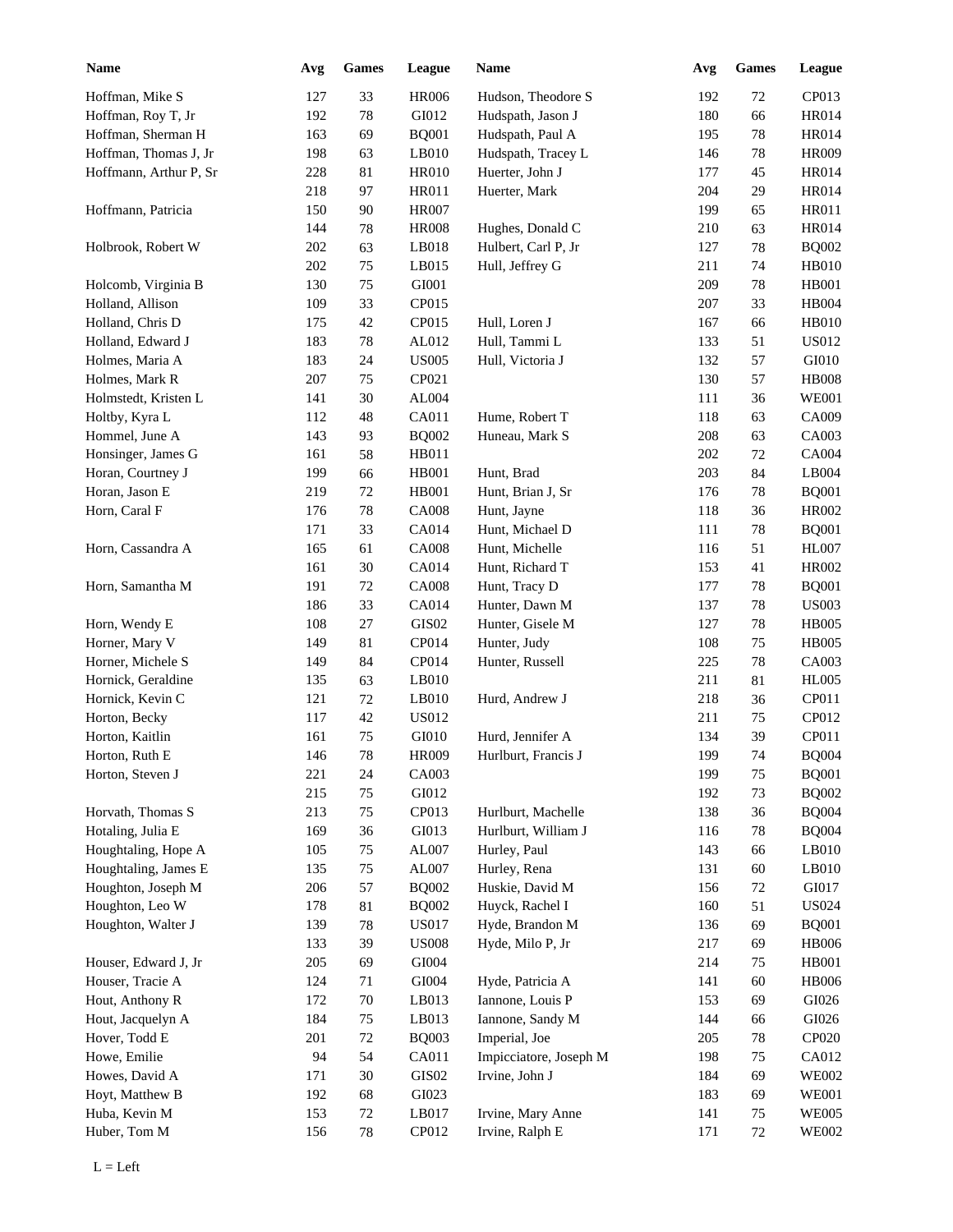| <b>Name</b>           | Avg     | <b>Games</b> | League       | Name                   | Avg | <b>Games</b> | <b>League</b> |
|-----------------------|---------|--------------|--------------|------------------------|-----|--------------|---------------|
| Irwin, Thomas J       | 155     | 78           | <b>WE002</b> | Jones, Kristofer C     | 123 | 63           | LB006         |
| Ivana, Stephanie A    | 85      | 24           | US012        | Jones, Lester M, Jr    | 135 | 26           | <b>HL003</b>  |
| Iwaneczko, Michael T  | 134     | 57           | <b>HR015</b> | Jones, Mary V          | 159 | 82           | <b>US005</b>  |
| Izzo, Sal C           | 162     | 81           | <b>HL006</b> | Jones, Michael P       | 192 | 81           | AL005         |
| Jackson, Carolyn A    | 102     | 66           | CA013        | Jones, Michael T       | 188 | 27           | GI016         |
| Jackson, Leon L       | 157     | 39           | CP012        | Jones, Phillip W       | 209 | 72           | <b>HL005</b>  |
| Jacob, Dawn A         | 133     | 84           | CP016        | Jones, Richard D       | 169 | 63           | LB006         |
| Jacob, William R      | 140     | 81           | CP016        | Jones, Terry S         | 180 | 75           | CP006         |
| Jacobs, Jason E       | 223     | $72\,$       | AL008        | Jones, Tiffany P       | 149 | 69           | CP006         |
|                       | 214     | 74           | AL002        | Jones, Vaughn A        | 211 | 69           | <b>US013</b>  |
| Jacobsen, Janet       | 128     | 54           | CP017        |                        | 211 | 72           | GI016         |
| Jacobus, Robert       | 169     | 57           | <b>HB005</b> | Jones, Wayne W         | 182 | 30           | CA014         |
| Jacques, Daniel A     | 191     | 75           | CP020        | Jordan, Lydia A        | 117 | 77           | <b>US017</b>  |
| Jacques, Darrin J     | 198     | 81           | CP020        | Jordan, Philip P       | 170 | 70           | <b>US017</b>  |
| Jacques, Donald J     | 172     | 42           | CP020        | Joslin, Alan D         | 172 | 78           | CP020         |
| Jacques, Jill G       | 137     | 75           | GI001        | Joslin, Douglas H      | 174 | 72           | CP020         |
| Jacques, Nicole M     | 168     | 63           | CP022        | Jourdanais, Karen M    | 125 | 51           | <b>HL003</b>  |
| James, David M        | 198     | 63           | <b>HL006</b> | Joyner, Gary D         | 162 | 78           | <b>BQ003</b>  |
| James, Mark T         | 230     | 78           | <b>HB001</b> | Jozwiak, Edie M        | 123 | 36           | LB012         |
| Jankauskas, Brian F   | 167     | 75           | LB011        | Jozwiak, Richard S, Jr | 163 | 42           | LB012         |
| Jankowski, Jeffery A  | 135     | 65           | HR003        | Judka, Jeramiah M      | 192 | 67           | GI013         |
| Jankowski, Kate W     | 110     | 63           | <b>HR003</b> | Judka, Stephen, Sr     | 182 | 63           | AL001         |
| Janse, Barbara        | 112     | 60           | CA011        | Julian, Noretta        | 132 | 60           | CA007         |
| Janse, David P        | 170     | 78           | CA011        |                        | 128 | 63           | <b>CA010</b>  |
| Jansen, Ralph L       | 163     | 80           | <b>US006</b> | Juliano, Kyle C        | 193 | 72           | <b>HL006</b>  |
| Jarvis, Herbert G     | 183     | 75           | AL011        |                        | 187 | 72           | <b>HL005</b>  |
| Jarvis, Ronald L      | 204     | 75           | <b>CA004</b> | Kalenian, Joan M       | 114 | 78           | <b>US023</b>  |
| Jarvis, Susan         | 190     | 74           | AL002        | Kalinohak, Harold M    | 169 | 78           | <b>US010</b>  |
| Jason, Jacobs E       | 199     | 81           | AL008        | Kalwasinski, Keith     | 233 | 36           | <b>HL009</b>  |
| Jay, Thomas W         | 194     | 39           | CP015        |                        | 227 | 72           | <b>HL006</b>  |
|                       | 182     | 81           | CP021        |                        | 202 | 75           | <b>HL005</b>  |
| Jeffries, Daniel E    | 177     | 78           | <b>HB005</b> | Kampf, Jeff M          | 166 | 65           | <b>US002</b>  |
| Jenkins, Dana E       | 197     | 81           | CP020        | Kane, Brian A          | 171 | 62           | GI017         |
| Jensen, Catherine     | 93      | 78           | <b>HR009</b> | Kane, Debora A         | 143 | 72           | HR013         |
| Jensen, Daphne A      | 164     | 81           | <b>HB008</b> | Kane, James L          | 160 | 48           | GI017         |
|                       | 161     | $24\,$       | GI010        | Kane, Patrick E        | 170 | 81           | <b>HR014</b>  |
| Jensen, Darcy L       | 116     | 75           | <b>HB008</b> | Kapusnik, Barbara A    | 138 | 69           | <b>WE005</b>  |
| Jensen, Don           | 167     | $78\,$       | <b>HR009</b> | Kapusnik, James, Sr    | 166 | 63           | <b>WE002</b>  |
| Jensen, Douglas J, Sr | 224     | $78\,$       | HB001        | Karas, Stanley J       | 194 | $72\,$       | HL012         |
|                       | 220     | 57           | HB010        |                        | 180 | 78           | CP020         |
|                       | 219     | 69           | $\rm HB004$  | Kardas, Victoria A     | 181 | 69           | LB013         |
| Jerkins, John M       | 164     | 72           | LB010        | Kaufman, James R       | 151 | 60           | CP022         |
| Jette, Evelyn A       | 139     | $78\,$       | CA007        | Kaufmann, Eugene R     | 127 | 66           | HL003         |
| Jette, Janice B       | 142     | 63           | CP018        | Kaufmann, Eugene V     | 162 | 42           | HL003         |
| Jevanian, Phyllis     | 108     | $72\,$       | LB005        | Kearney, Thomas A      | 175 | 78           | <b>HL003</b>  |
| Johnson, David        | 144     | $78\,$       | AL007        | Kearns, Jeffery A      | 164 | 78           | CP022         |
| Johnson, David K      | 217     | 33           | CP023        | Keefe, Louis           | 179 | 72           | CP006         |
| Johnson, Douglas J    | 218     | $81\,$       | <b>HL005</b> | Keefe, Yolanda G       | 124 | 66           | CP006         |
| Johnson, Joseph R     | 175     | $78\,$       | CA011        | Keefer, Kenneth E, Sr  | 151 | 75           | <b>WE002</b>  |
| Johnson, Kathleen E   | $108\,$ | $78\,$       | AL013        | Keenan, William E, Jr  | 206 | 84           | <b>US011</b>  |
| Johnson, Linda J      | 155     | 57           | HB002        | Kehn, Justin F, Jr     | 199 | 81           | HR014         |
| Johnson, Marie H      | 141     | $36\,$       | CP023        |                        | 195 | 66           | <b>HR003</b>  |
| Johnson, Michael      | 125     | $30\,$       | CP016        | Kehn, Robert L         | 156 | 46           | <b>US002</b>  |
| Johnston, Stephanie   | 168     | $42\,$       | LB009        | Kehn, Thomas M         | 204 | 65           | <b>HR001</b>  |
| Jones, Cherly A       | 142     | 33           | CA014        |                        | 187 | 88           | HR011         |
| Jones, Eugene F       | 198     | 63           | GI016        | Keiper, Nichole M      | 134 | 62           | CP017         |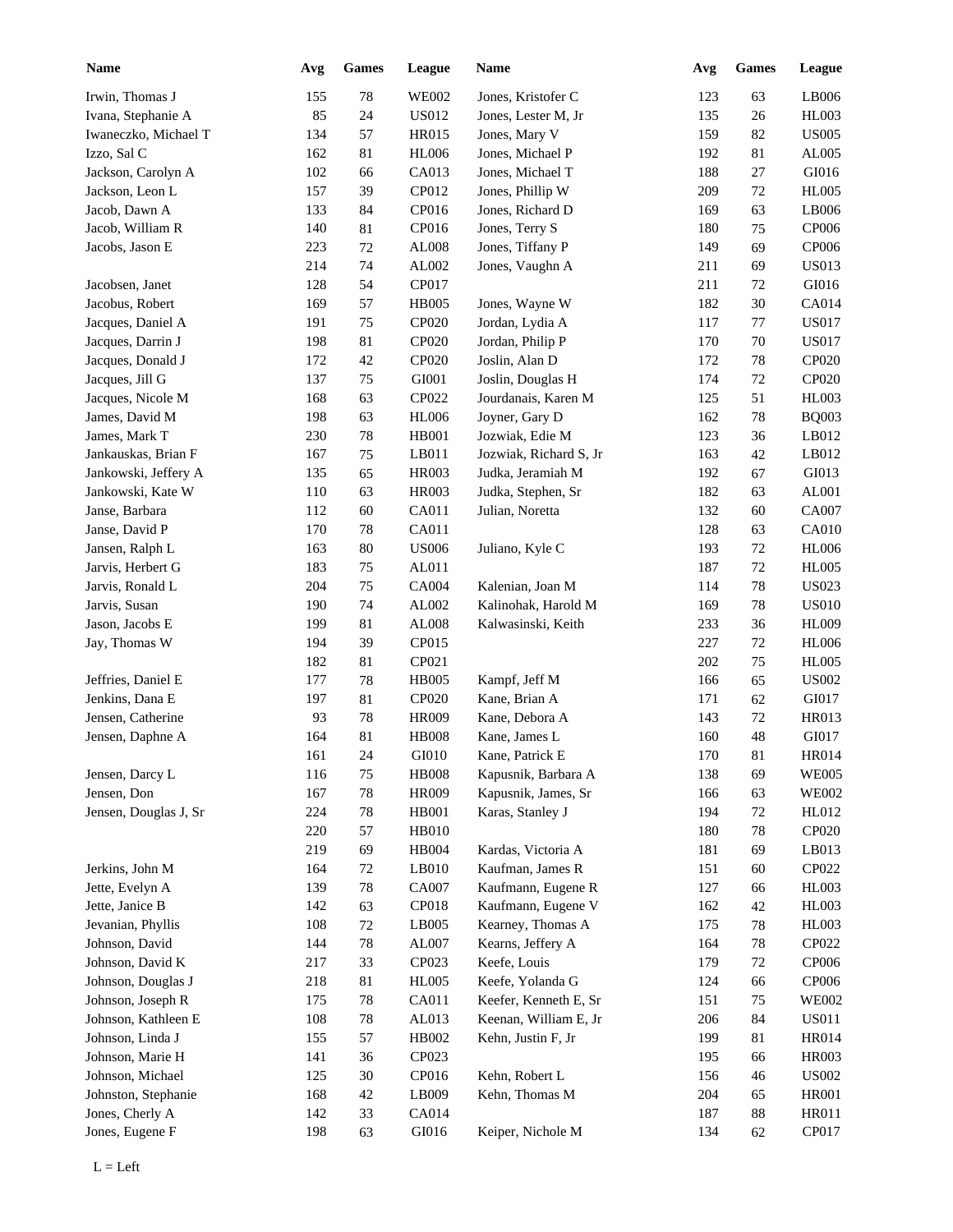| <b>Name</b>            | Avg | ${\bf Games}$ | League                 | Name                   | Avg | Games  | <b>League</b> |
|------------------------|-----|---------------|------------------------|------------------------|-----|--------|---------------|
| Keiper, Pam J          | 151 | 75            | CP017                  | Klar, James J, Sr      | 183 | 78     | CA004         |
| Keiper, Robert D, Jr   | 167 | 69            | CP017                  |                        | 183 | 80     | CA009         |
| Keith, Kenneth K       | 186 | $72\,$        | CA012                  |                        | 178 | 33     | CA014         |
|                        | 174 | 27            | <b>US024</b>           |                        | 170 | 75     | <b>US015</b>  |
| Kelch, Edward J        | 210 | 37            | LB010                  | Klar, Kathryn          | 166 | 78     | <b>HL010</b>  |
| Kellar, Tina           | 132 | 48            | LB010                  |                        | 164 | 58     | HL011         |
| Keller, John E         | 125 | 60            | HL012                  | Klimkewicz, Edward     | 202 | 69     | AL005         |
| Keller, Raymond H      | 183 | 75            | HL012                  | Klonowski, Michael J   | 190 | 72     | CP006         |
| Kelly, Brandy J        | 151 | 23            | <b>US015</b>           | Klose, David J         | 131 | 21     | CP015         |
| Kelly, Brian           | 157 | 75            | <b>HB005</b>           | Knapek, Rebecca M      | 81  | 69     | <b>CA008</b>  |
| Kelly, Dawne P         | 166 | 57            | LB002                  | Knapp, Christopher P   | 177 | 81     | CP022         |
| Kelly, Edmund F        | 169 | $72\,$        | <b>WE004</b>           | Knapp, Jennifer M      | 147 | 81     | CP022         |
| Kelly, Grace           | 128 | 66            | CA013                  | Knapp, Jesse C         | 221 | 75     | CA003         |
| Kelly, Irene T         | 118 | 60            | LB016                  | Knight, Todd K         | 139 | 63     | CP006         |
| Kelly, Patricia A      | 135 | 61            | LB010                  | Kniskern, Paula M      | 155 | 72     | HL002         |
| Kelly, Robert G        | 159 | 69            | LB016                  | Knupp, Seth L          | 174 | 69     | LB009         |
| Kelly, Robert P        | 161 | 63            | <b>US002</b>           | Koch, Daniel C         | 193 | 66     | <b>HL003</b>  |
| Kennedy, Ami Lynn M    | 103 | 69            | <b>HB008</b>           | Koch, Pearl L          | 138 | 75     | GI001         |
| Kennedy, Kathy         | 75  | 63            | <b>HB008</b>           | Koehler, Henry R, Jr   | 221 | 27     | <b>HL005</b>  |
| Kennedy, Maureen L     | 134 | 24            | CA014                  | Koenig, Kristen L      | 195 | 27     | <b>HR004</b>  |
| Kennedy, Michael N, Jr | 169 | 51            | HR002                  |                        | 185 | 92     | HR011         |
| Keough, Kevin P, II    | 177 | 72            | <b>BQ001</b>           | Koktowski, William M   | 211 | 57     | CA003         |
| Kepner, Eric J         | 220 | 84            | <b>HB001</b>           | Kolach, John S         | 162 | 63     | LB018         |
| Kepner, Mark E, Jr     | 192 | 21            | HB009                  | Kolakowski, John J     | 177 | 78     | CA009         |
| Kepner, Mark E, Sr     | 224 | 80            | <b>US011</b>           | Kolkhorst, Arthur D    | 154 | 63     | GI026         |
|                        | 220 | 78            | <b>HB001</b>           | Komorowski, Doug J     | 134 | 63     | <b>US003</b>  |
| Kern, Ernest L         | 186 | 75            | GI001                  | Koniowka, Delvena A    | 168 | 84     | <b>HL010</b>  |
|                        | 170 | 72            | <b>US002</b>           | Koniowka, Derek M      | 199 | 84     | <b>HL010</b>  |
| Kern, John A           | 168 | 72            | <b>US002</b>           | Koniowka, Frank L      | 201 | 84     | <b>HL010</b>  |
| Kern, Sheila M         | 130 | 75            | GI001                  | Koniowka, Kevin        | 179 | 74     | AL001         |
| Kershaw, John D        | 168 | 81            | HB010                  | Koniowka, Larry J      | 166 | 84     | <b>HL010</b>  |
| Kervan, Francis W      | 194 | 81            | <b>US004</b>           | Kopcza, Michael        | 157 | 80     | <b>CA007</b>  |
| Kervan, Michael F      | 208 | 78            | <b>US004</b>           | Korb, Walter F         | 125 | 78     | <b>BQ001</b>  |
| Ketcham, Amy           | 93  | 57            | CP017                  | Kosarovich, Daniel P   | 144 | 72     | <b>US017</b>  |
| Ketcham, Thomas C      | 122 | 60            | CP017                  | Kowalchyk, Paulette T  | 149 | 75     | GI001         |
| Kewley, William J      | 197 | $75\,$        | HB004                  | Kowalchyk, Theodore J  | 206 | 75     | CA003         |
| Keyoskey, Debbie J     | 142 | 75            | CP017                  | Kowalski, Guy W        | 213 | 84     | CP013         |
| Keyoskey, Matthew W    | 187 | $81\,$        | CP017                  |                        | 211 | 57     | <b>HL005</b>  |
| Keyoskey, Patrick F    | 189 | 81            | CP017                  | Kownack, Gordon L      | 157 | 33     | HB009         |
| Keyoskey, Thomas F     | 195 | 78            | CP017                  | Kramek, Anne M         | 122 | 53     | $L$ B010      |
| Kilcullen, John T      | 164 | $77\,$        | $\mathbf{L}\mathbf{B}$ | Kramek, Joseph L       | 153 | 57     | LB010         |
| Kilinski, Ernest L     | 164 | 81            | CP012                  | Kramek, William        | 147 | 66     | $L$ B010      |
| Kilmer, Margaret L     | 128 | 84            | CP014                  | Kratzenberg, Kenneth A | 174 | 62     | <b>HB005</b>  |
| Kimball, Timothy P     | 227 | 63            | <b>HL006</b>           | Kraus, Elsa            | 124 | 74     | CP006         |
| Kindlon, Jean C        | 86  | 72            | $L$ B010               | Kraus, Roy             | 169 | 78     | CP006         |
| Kindlon, Thomas F, Sr  | 163 | $72\,$        | $L$ B010               | Krause, Colleen M      | 117 | 60     | CP009         |
| King, Bryan N          | 200 | $87\,$        | AL002                  | Krause, Kevin R        | 153 | 60     | CP009         |
|                        | 156 | 66            | ${\rm AL008}$          | Krause, Michell M      | 123 | 60     | <b>WE005</b>  |
| King, Charity          | 165 | 96            | <b>BQ002</b>           | Krawczyk, Jeff D       | 161 | 54     | <b>BQ003</b>  |
| King, Eveleen A        | 148 | 72            | HR002                  | Kreiger, Allan         | 136 | 78     | HB003         |
| King, Michael V        | 175 | 75            | <b>BQ005</b>           | Kreiger, Jennifer      | 121 | 83     | HB003         |
| Kingsley, Jennifer A   | 151 | 48            | HB009                  | Kreiger, Keith D       | 157 | $72\,$ | HB003         |
| Kingsley, Michael A    | 200 | 48            | HB009                  | Kreiger, Lisa M        | 126 | 75     | HB003         |
| Kipp, Patricia M       | 156 | 65            | <b>HR008</b>           | Kretchmer, James W     | 224 | 57     | CP013         |
| Kirkpatrick, Edward L  | 205 | 90            | <b>HL004</b>           | Krogh, Beryl B         | 131 | 84     | HB003         |
| Klar, James J, Jr      | 217 | 63            | CA003                  | Krolak, James          | 172 | $72\,$ | CP021         |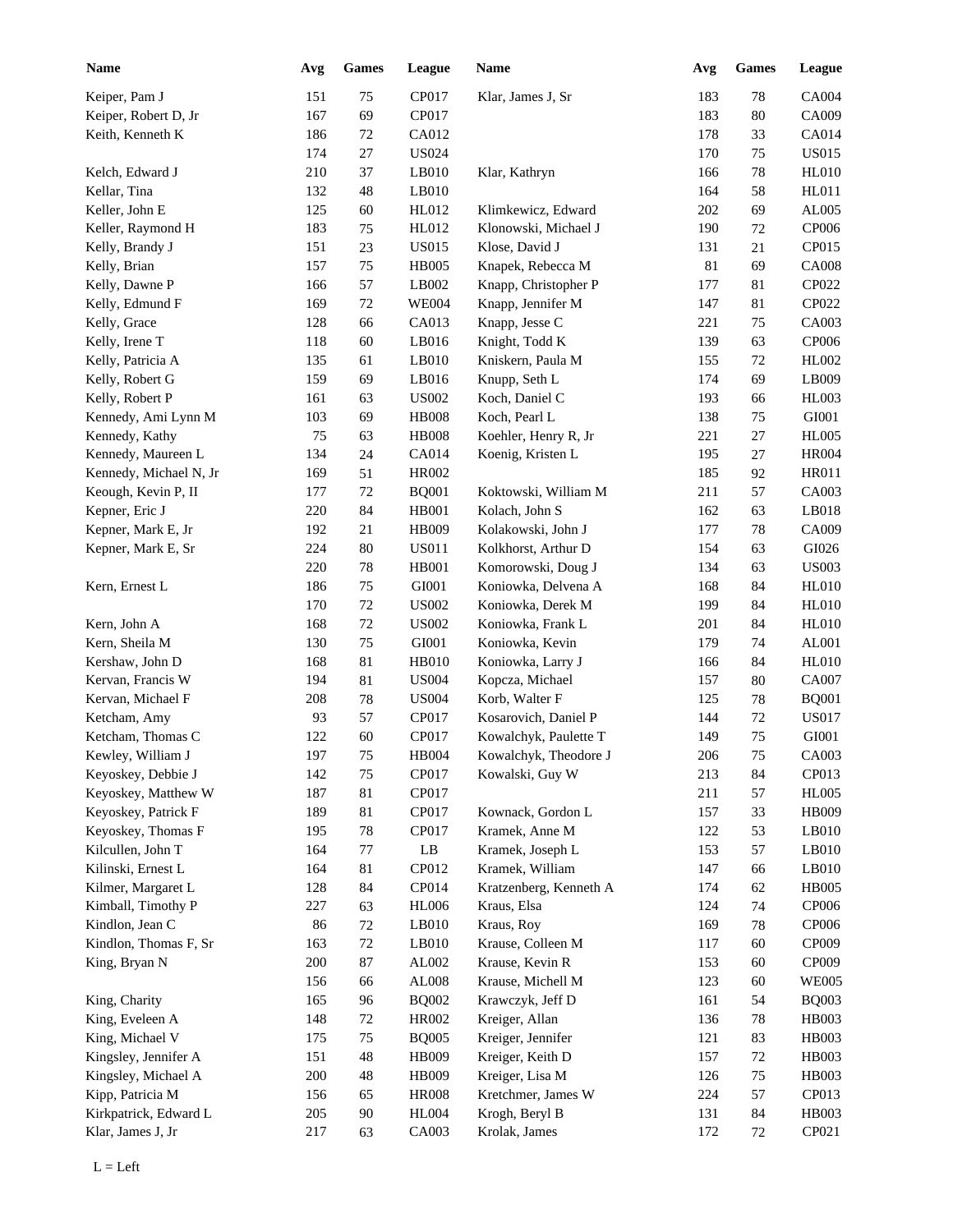| <b>Name</b>              | Avg | $\mathbf{Games}$ | League        | <b>Name</b>            | Avg | <b>Games</b> | League       |
|--------------------------|-----|------------------|---------------|------------------------|-----|--------------|--------------|
| Krolak, Todd J           | 200 | 66               | CP021         |                        | 179 | 39           | LB005        |
| Kron, Randy W            | 178 | 75               | GI017         | LaMalfa, Robert, Jr    | 166 | 72           | LB010        |
| Krosky, Stephen W        | 176 | 63               | CP010         | Lamb, Edward D         | 225 | 81           | <b>HB001</b> |
| Krueger, Kurt M          | 179 | $75\,$           | LB002         | Lamb, Randy A          | 202 | 81           | <b>BQ005</b> |
|                          | 174 | $77\,$           | LB007         | Lamb, Terry A          | 198 | 78           | <b>BQ005</b> |
| Kruegler, Mark S         | 152 | 68               | $L$ B010      | Lambertsen, Marion R   | 150 | 78           | AL001        |
|                          | 147 | 39               | LB005         | LaMoy, Timothy M       | 183 | 78           | <b>HL008</b> |
| Krutka, Edward           | 197 | 36               | CP015         | Landrigan, Lynne A     | 88  | 34           | <b>HR006</b> |
|                          | 183 | 24               | CA014         | Landry, Charlene A     | 157 | 81           | <b>CP008</b> |
| Krutka, Patti            | 130 | 33               | CP015         | Landry, John E         | 215 | 72           | <b>HL006</b> |
|                          | 111 | 24               | CA014         |                        | 209 | 30           | <b>HL009</b> |
| Kryzak, Daniel J         | 236 | 78               | HB001         | Landry, Melissa A      | 152 | 60           | <b>CP008</b> |
|                          | 225 | $81\,$           | <b>US011</b>  | Lane, Charles E, Jr    | 140 | 72           | CP003        |
| Kryzak, Jennifer L       | 192 | $72\,$           | HB001         | Lane, Roberta B        | 158 | 69           | <b>HL001</b> |
| Kubiak, Jodie            | 111 | $72\,$           | <b>BQ004</b>  | Lang, Robert C         | 196 | 60           | <b>BQ001</b> |
| Kubiak, Meghan M         | 101 | $75\,$           | <b>BQ004</b>  | Langford, Jean M       | 114 | 53           | <b>WE005</b> |
| Kubiak, Robert           | 148 | 72               | <b>BQ004</b>  | Lanoue, Nicole D       | 123 | 78           | <b>HB008</b> |
| La Boissiere, Jamie L    |     |                  |               |                        |     |              | <b>HB009</b> |
|                          | 192 | 90               | ${\rm AL}002$ | Lanove, Michael J      | 155 | 33           |              |
| La Chance, Ron           | 177 | 75               | <b>HR014</b>  | Lansing, Heidel        | 134 | 69           | <b>HR008</b> |
| La Chapelle, Betty       | 136 | 75               | <b>US015</b>  | Lansing, Lisa M        | 143 | 48           | LB010        |
| La Due, Mary Beth        | 188 | 30               | CA014         | Lansing, Richard S     | 210 | 71           | LB010        |
|                          | 176 | $70\,$           | <b>CA008</b>  | Lanzillo, Mary Beth    | 147 | 81           | <b>HB008</b> |
| La Due, Robert C, Jr     | 146 | 33               | CA014         | Lanzillo, Pat M        | 186 | 75           | LB002        |
|                          | 138 | 75               | CA012         | LaPointe, Chris R      | 156 | 66           | LB017        |
| La Due, Robert C, Sr     | 216 | 30               | CA014         | LaPointe, Robert T     | 181 | 75           | AL003        |
| La Flamme, Eric M        | 172 | 84               | <b>BQ003</b>  | Laranjo, Elfreda A     | 135 | 81           | GI023        |
| La Mar, Errol R          | 175 | 75               | GI012         | Laranjo, Tina M        | 120 | 63           | GI023        |
| La Marche, Tina M        | 217 | 57               | CA001         | Laraway, Fran A        | 121 | 75           | GI001        |
| La Motte, Theresa I      | 127 | 54               | LB016         | Laraway, Stacy         | 110 | 27           | GIS02        |
| La Plante, Barbara A     | 161 | $78\,$           | $\rm LB$      | Larkin, Lori A         | 87  | 48           | AL010        |
| La Plante, Francis, Sr   | 167 | $78\,$           | <b>CP010</b>  | Larkin, Robert R       | 152 | 72           | $AL010$      |
|                          | 164 | 81               | LB            | Larkin, Thomas K       | 155 | 33           | <b>HL006</b> |
| La Plante, Gina M        | 127 | 51               | LB010         | LaRose, Lisa A         | 120 | $81\,$       | AL011        |
| La Plante, Kristal M     | 99  | $23\,$           | LB010         | LaRose, Tom J          | 145 | 81           | AL012        |
| La Plante, Robert F      | 197 | 57               | GI012         | Laskey, Pamela J       | 134 | 30           | CP009        |
| La Rose, Michael         | 209 | 54               | AL012         | Lasky, Ray             | 192 | 39           | LB012        |
| La Rose, Thomas A        | 214 | $81\,$           | AL012         | Lassone, Mike L        | 191 | 45           | CA001        |
| LaBarge, Robert          | 114 | $81\,$           | $L$ B018      |                        | 191 | 66           | LB017        |
| Labelle, Chris E         | 213 | 54               | HL002         | Laurin, Fred V         | 120 | 77           | CA007        |
| Labelle, Paul J          | 169 | 31               | AL005         | Lavazzo, Jamie         | 164 | 60           | HL011        |
| LaBoda, Edward C         | 168 | 51               | CP016         | Lavazzo, Vincent P     | 191 | 69           | HL011        |
| Lacey, James R           | 182 | 63               | CP020         | Lavelle, Eugene R      | 166 | $75\,$       | <b>US017</b> |
| LaChance, Ronald J, Jr   | 185 | 33               | CA012         | Lavigna, Michael C     | 169 | 72           | CP020        |
|                          | 185 | 45               | CA011         | Lavigne, Kenneth J     | 208 | 81           | <b>HL006</b> |
| LaForest, John E, Jr     | 219 | 69               | CA004         | Lavigne, Robert J      | 225 | 78           | <b>HL006</b> |
| LaForest, John E, Sr     | 213 | 45               | CA004         | Lavigne, Thomas W, Jr  | 225 | 104          | CA006        |
| LaFountain, Robert J, Jr | 130 | 66               | CP009         |                        | 217 | 75           | CA003        |
| LaFountain, Ronald K, Jr | 209 | $78\,$           | <b>HL005</b>  | Lavine, Christina I    | 75  | 81           | <b>BQ004</b> |
| Lagace, Kathy J          | 122 | 75               | HL012         | Lavoie, Raymond E      | 168 | 78           | HL009        |
| Lagace, Thomas D         | 152 | 60               | HL012         | Law, Donna M           | 130 | 79           | HR002        |
| Lagon, Edwin D           | 164 | 72               | CP003         | Lawson, Laurence J, Jr | 162 | $72\,$       | <b>WE002</b> |
| Lajeunesse, Shirley D    | 142 | $87\,$           | <b>HR007</b>  | Lawyer, Emily          | 92  | 39           | LB012        |
| Lake, Lauren P           | 132 | $72\,$           | HL002         | Lawyer, Frank A        | 154 | 39           | LB012        |
| LaMalfa, Laura P         | 149 | 39               | LB005         | Layman, Christopher S  | 181 | $72\,$       | <b>US002</b> |
|                          | 148 |                  | $L$ B010      | Lazzaro, Stephen C     |     |              | LB012        |
|                          |     | 68               |               |                        | 192 | 36           |              |
| LaMalfa, Robert W, Sr    | 185 | 69               | $L$ B010      | Lazzaro, Theresa A     | 129 | 75           | GI001        |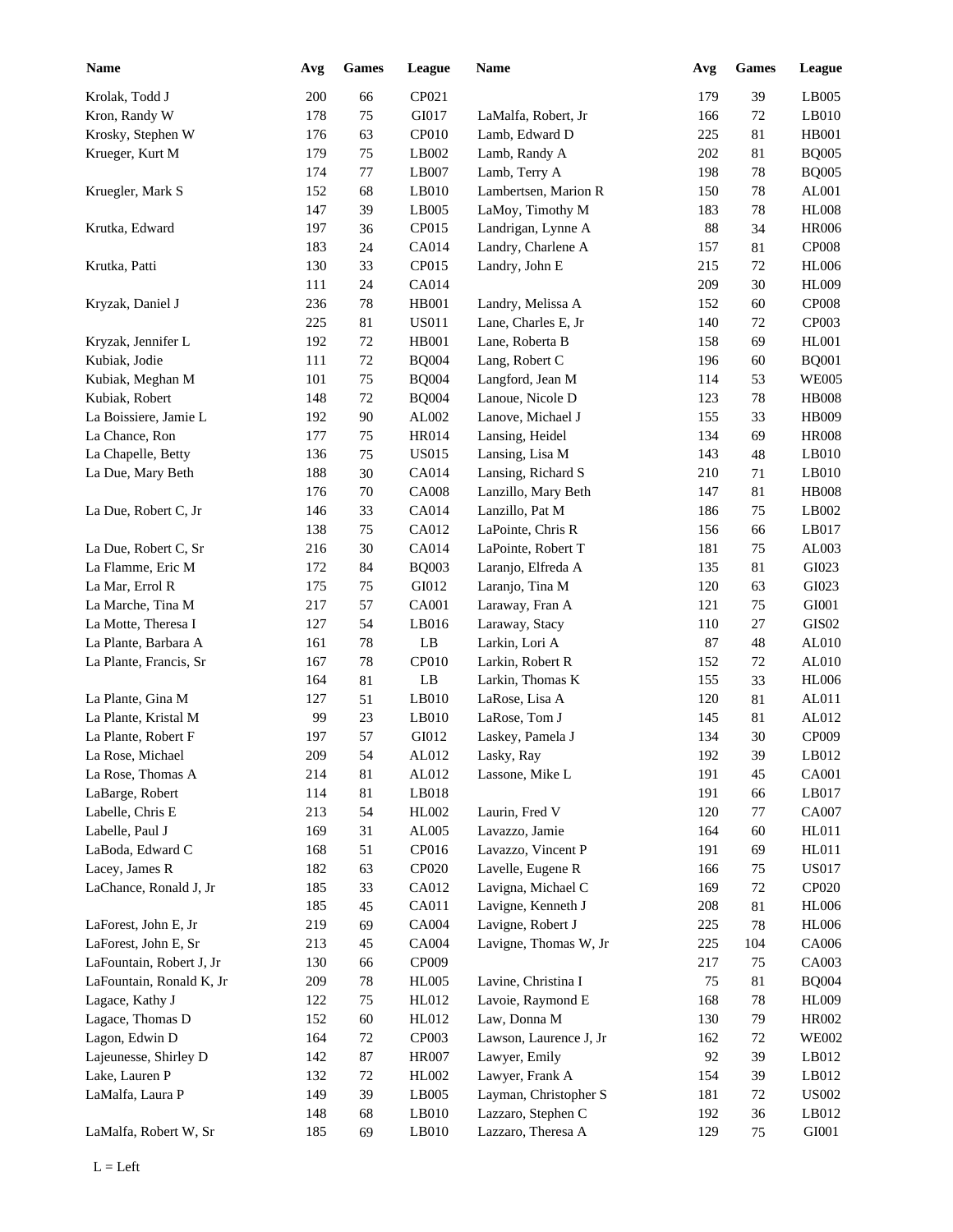| <b>Name</b>           | Avg        | <b>Games</b> | League       | <b>Name</b>             | Avg | <b>Games</b> | <b>League</b>         |
|-----------------------|------------|--------------|--------------|-------------------------|-----|--------------|-----------------------|
| Lazzaro, Virginia     | 157        | 36           | LB012        | Linck, Peter            | 218 | 78           | <b>HL006</b>          |
| Le Blanc, Arthur D    | 175        | $72\,$       | CP004        |                         | 212 | 78           | <b>HL005</b>          |
| Le Blanc, Dorine M    | 172        | 57           | CP016        | Link, Andrea            | 140 | 72           | LB009                 |
| Le Blanc, Sylma E     | 158        | 63           | CP004        | Link, Christina M       | 129 | 69           | LB009                 |
| Le Blanc, William F   | 191        | 75           | CP020        | Link, Leonard P         | 141 | 57           | LB009                 |
| Le Clair, Robert P    | 190        | 78           | CA011        | Liotta, Joseph A, Sr    | 188 | 60           | <b>US016</b>          |
| Le Clair, Tonya M     | 150        | 81           | CA011        | Lippitt, Daniel E       | 161 | 72           | <b>US012</b>          |
| Le Claire, Eugene P   | 158        | 78           | <b>HL006</b> | Litvaitis, Edward       | 143 | 57           | CP017                 |
| Le May, Donald        | 155        | 75           | CA007        | Lloyd, Kim S            | 185 | 30           | CP015                 |
| Le May, Steven J      | 194        | 78           | CA004        | Lloyd, Richard S        | 196 | 30           | CP015                 |
| Leary, Mark P         | 194        | 81           | <b>BQ003</b> | Lobel, Joseph W         | 147 | 39           | LB013                 |
| Leathem, Joseph H, Jr | 198        | 81           | LB016        | Lobel, Sandra J         | 167 | 78           | LB013                 |
| Leatso, Louis W, Jr   | 156        | 75           | CP012        | Locke, Amanda L         | 128 | 75           | GI004                 |
| Lebretore, Evelyn A   | 142        | 75           | CA007        | Locke, George L         | 150 | 60           | GI004                 |
|                       | 140        | 69           | CA010        | Locke, Jo E             | 158 | 75           | GI004                 |
| LeClaire, Dena M      | 174        | 36           | HLS01        | Locke, Leslie J         | 184 | 74           | GI004                 |
| LeClaire, Eugene A    | 191        | 75           | <b>HL006</b> | Locken, Geoff           | 123 | 30           | GIS02                 |
| Lee, Daniel W         | 162        | 78           | LB011        | Lockrow, Dale J         | 162 | 75           | <b>BQ003</b>          |
| Lee, James R          | 152        | 50           | <b>WE001</b> | LoFink, William J       | 177 | 72           | GI013                 |
| Lee, Paul M           | 183        | 78           | HB011        | Lofrumento, Valina A    | 175 | 69           | <b>HB008</b>          |
| Lee, Robert E         | 187        | $81\,$       | HB011        | Lohner-Jacobus, Debra A | 143 | 42           | <b>HB005</b>          |
|                       |            | 78           | HB011        | Loiselle, Rebeeca       |     |              | CA002                 |
| Lee, Robert E, Jr     | 176<br>210 |              |              |                         | 122 | 60           | HB004                 |
| Lee, Stephen D        |            | 60           | <b>HR001</b> | Lombardi, Mike A        | 211 | 66           |                       |
| Leet, Karen           | 142        | 79           | CP017        | Long, Kelly L           | 116 | 69           | <b>WE005</b><br>CP013 |
| LeFleur, William      | 168        | 75           | <b>HR004</b> | Loupessis, Antonios     | 204 | 54           |                       |
| Lefner, Ernest, III   | 212        | 66           | <b>HL006</b> | Loya, Pat A             | 184 | 62           | LB004                 |
| Legacy, Thomas D      | 167        | 21           | CP020        | Lucarelli, Anthony J    | 146 | $72\,$       | HL002                 |
|                       | 165        | 66           | HL012        | Lucarelli, Colleen      | 126 | 72           | HL002                 |
| Legault, John J, Jr   | 155        | 62           | <b>WE001</b> | Lucarelli, Nicholas F   | 112 | 65           | HL002                 |
| Legg, Edward E, Jr    | 189        | 81           | <b>BQ003</b> | Lucarelli, Philip       | 161 | 65           | HL002                 |
| Leibach, Daria        | 139        | 69           | CA013        | Luce, John K, Sr        | 183 | $78\,$       | <b>US008</b>          |
| Leibach, Darryl S     | 191        | $75\,$       | CA013        | Ludwick, Rebecca        | 158 | 66           | GI013                 |
|                       | 184        | 78           | CA012        | Ludwig, Douglass C      | 147 | 73           | CP021                 |
| Leibach, June B       | 169        | 63           | LB018        | Ludwin, Jeff J          | 164 | 42           | LB005                 |
| LeMay, Arthur J       | 199        | $72\,$       | <b>HR001</b> | Luke, Steven J          | 207 | 51           | <b>BQ001</b>          |
| Lemire, Judy          | 120        | $30\,$       | CP011        | Lundquist, Denise V     | 174 | $78\,$       | HL001                 |
| Lemire, Rick J        | 182        | 33           | CP011        | Lussier, Brien D        | 143 | 32           | CP020                 |
| Lennon, Theresa M     | 143        | 57           | LB006        | Luxner, Tim             | 134 | 63           | <b>HR004</b>          |
| Lennox, John M        | 210        | $78\,$       | <b>HL006</b> | Lyman, Kimberly A       | 121 | 55           | HL012                 |
| Lennox, Mark A        | 229        | $78\,$       | <b>HL006</b> | Lyman, Melody L         | 137 | $72\,$       | <b>US017</b>          |
| Lenseth, Douglas W    | 191        | 54           | <b>HR010</b> | Lyman, Sandra Lee T     | 130 | $75\,$       | HL012                 |
|                       | 190        | $42\,$       | HR014        | Lynch, Bruce M          | 221 | 84           | <b>US011</b>          |
| Leo, Gabriel W        | 155        | $72\,$       | CP020        |                         | 208 | 100          | HR011                 |
| Leonard, Daniel J     | 189        | $75\,$       | CP017        | Lynch, Leo              | 228 | 78           | <b>HB001</b>          |
| Lewandusky, Robert J  | 219        | $72\,$       | CA004        | Lynch, Nicolettte A     | 181 | 24           | HL002                 |
| Lewis, Alicia         | 127        | $81\,$       | <b>HL003</b> | Lyons, Edward J         | 177 | $72\,$       | HB013                 |
| Lewis, Beth           | 142        | 69           | $L$ B010     | Lyons, Lynn             | 146 | 60           | HB013                 |
| Lewis, Kenneth L, Jr  | 171        | $75\,$       | HL003        | Lysogorski, Matthew D   | 163 | 75           | GI009                 |
| Lewis, Pamela         | 159        | 77           | <b>HL003</b> | Mac Cue, Timothy E      | 161 | 66           | <b>US012</b>          |
| Lewis, Rachel         | 158        | $50\,$       | HL003        | Mac Dougal, Ranger W    | 158 | 36           | LB009                 |
| L'Homme, Sarah M      | 99         | 24           | <b>US012</b> | Mac Gregor, Carole      | 117 | 48           | <b>HR008</b>          |
| Libby, Jeremiah R     | 129        | 36           | <b>HR006</b> | Mac Veigh, Peter L      | 224 | 72           | <b>BQ001</b>          |
| Libudziewski, Walter  | 163        | 66           | <b>WE004</b> |                         | 223 | $75\,$       | <b>BQ003</b>          |
| Lieberman, Matthew P  | 215        | 54           | HB001        | MacArvey, James A       | 195 | 72           | CP020                 |
|                       | 214        | 71           | AL002        | Mackenzie, David L      | 184 | 54           | LB017                 |
| Light, Marianne       | 98         | $42\,$       | <b>WE005</b> | Macpherson, James F     | 141 | 78           | <b>WE004</b>          |
|                       |            |              |              |                         |     |              |                       |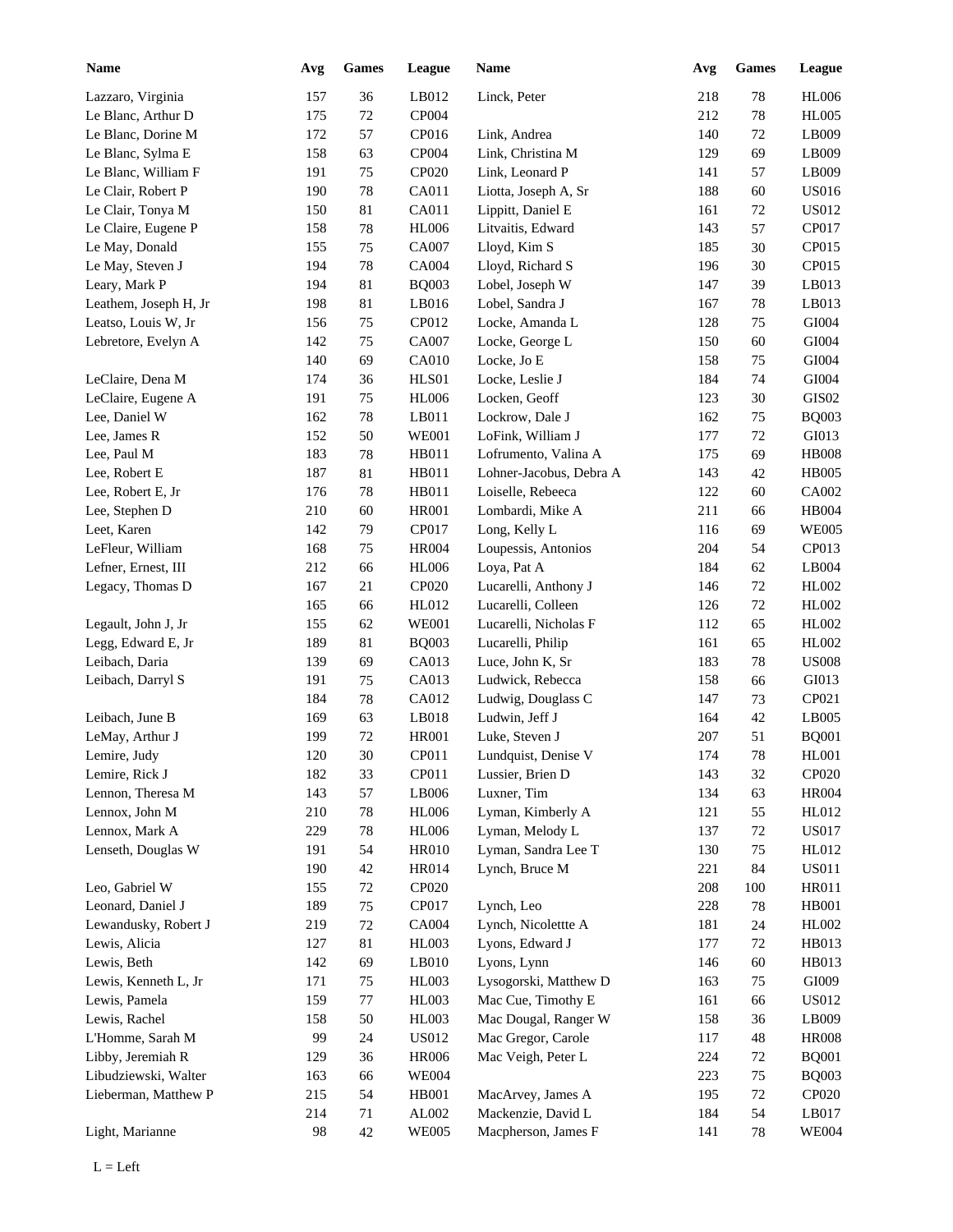| <b>Name</b>             | Avg    | <b>Games</b> | League       | Name                    | Avg | <b>Games</b> | League                 |
|-------------------------|--------|--------------|--------------|-------------------------|-----|--------------|------------------------|
| Macpherson, Michael J   | 172    | 81           | <b>WE004</b> | Mantello, Joseph M      | 145 | 77           | AL001                  |
|                         | 171    | $72\,$       | <b>WE001</b> | Mantello, Michael S     | 214 | 78           | <b>HB004</b>           |
| Maddalla, Judy B        | 88     | 21           | <b>HR003</b> | Manzer, David M         | 144 | 78           | LB006                  |
| Madden, Joan            | 158    | 84           | <b>HR007</b> | Manzer, Kevin L         | 199 | 78           | GI012                  |
| Madsen, Joan            | 102    | 57           | CA013        | Manzer, Richard N, Jr   | 211 | 81           | LB006                  |
| Madsen, William C       | 184    | 63           | <b>HR004</b> | Marble, Benjamin C      | 198 | 78           | CA005                  |
| Magisano, Dianne L      | 167    | 72           | <b>BQ002</b> |                         | 190 | 30           | CA014                  |
| Maguire, Daniel         | 188    | 69           | GI012        | Marbot, Kenneth J       | 194 | 42           | <b>BQ003</b>           |
| Mahar, Debra L          | 101    | 78           | <b>BQ004</b> | Marbot, Wendy J         | 156 | 24           | <b>BQ002</b>           |
| Maher, Joanne E         | 142    | 45           | <b>HR008</b> | Marciano, Richard M     | 164 | 33           | CP009                  |
| Mahoney, Jamie          | 136    | 60           | GI026        | Marcil, George          | 194 | 81           | CA012                  |
| Mailloux, Nicole        | 140    | 63           | <b>WE001</b> | Mariano, Brian T        | 234 | 23           | <b>HL006</b>           |
| Main, Steve G           | 162    | 81           | <b>BQ005</b> |                         | 225 | 84           | <b>HB001</b>           |
| Mainella, Dominick M    | 195    | 75           | HR012        |                         | 220 | 81           | <b>HL005</b>           |
| Mainello, John A, III   | 185    | 30           | <b>US015</b> | Mariano, James A, Jr    | 209 | 81           | <b>HB001</b>           |
| Maironis, Jessica L     | 122    | 69           | GI013        | Mariano, James A, Sr    | 174 | 72           | AL003                  |
| Majewski, Stanley V     | 160    | 75           | CA007        | Marino, John W          | 176 | 21           | CP012                  |
| Maksymik, Debra         | 120    | 59           | <b>CA010</b> |                         | 174 | 81           | CP020                  |
| Malary, June K          | 148    | 33           | CP023        | Marinucci, Joyce A      | 136 | 81           | <b>US003</b>           |
|                         | 148    | 78           | CP017        | Markell, Debra A        | 151 | 63           | HR012                  |
| Malary, Wayne G         | 155    | 36           | CP023        | Markowski, Bernadette C | 161 | 36           | CP023                  |
|                         |        |              |              |                         |     |              |                        |
|                         | 155    | $72\,$       | CP017        | Markowski, Chris J      | 202 | 39           | CP023                  |
| Malatesta, Andrew F, Jr | 189    | 30           | GIS02        | Markowski, Frank J, III | 162 | 39           | CP023                  |
| Malette, Deborah        | 137    | 75           | <b>HL010</b> | Markowski, Frank J, Jr  | 168 | 39           | CP023<br>CP023         |
| Malette, Paul J         | 205    | 81           | <b>HL010</b> | Markowski, Joan A       | 119 | 39           |                        |
| Malette, Stephanie A    | 181    | 68           | CP022        | Markowski, John J       | 203 | 81           | CP013                  |
| Malette, Steven E       | 198    | 21           | <b>HL005</b> | Markowski, Kathleen     | 121 | 39           | CP023                  |
| Mallaraf, Jeremy R      | 162    | 26           | CP016        | Markowski, Wendy M      | 163 | 39           | CP023                  |
| Mallory, Brian A        | 158    | 72           | CP014        | Marois, John P          | 219 | 78           | CA003                  |
| Mallory, Gary S, Sr     | 153    | 61           | CP014        |                         | 212 | 81           | <b>HB001</b>           |
| Malo, Anthony           | 147    | 57           | CA011        | Marrazo, Carol L        | 157 | 75           | CP018                  |
| Malo, Scott             | 112    | 63           | CA002        | Marrow, David           | 194 | 81           | AL008                  |
| Malone, Stephanie       | 153    | 30           | CP023        | Marshall, Charles E     | 139 | 71           | GI012                  |
| Malone, William         | 116    | 27           | CP023        | Marshall, Kenneth M     | 166 | 72           | HL002                  |
| Maloney, Amber L        | 94     | 21           | CP006        | Marshall, Paul J        | 202 | 69           | CA009                  |
| Maloney, Ashley         | 111    | 60           | CP009        | Martell, Raymond E      | 194 | 81           | ${\rm AL008}$          |
| Maloney, Joyce M        | 157    | 75           | CP009        | Martien, Freddy         | 167 | 81           | $\operatorname{LB}004$ |
| Maloney, Melissa M      | 118    | 66           | CP009        | Martin, Arleen M        | 138 | 78           | <b>HL003</b>           |
| Maloney, Mike P         | 130    | 72           | CP006        | Martin, Christina M     | 141 | 66           | LB016                  |
| Maloney, Patrick F      | 185    | 69           | LB009        | Martin, Cynthia A       | 156 | 69           | <b>HB008</b>           |
| Maloney, Tracy          | $88\,$ | 42           | <b>WE003</b> | Martin, Donald F        | 181 | 63           | AL008                  |
| Maloney, Tricia M       | 127    | 66           | LB009        | Martin, Greg A          | 143 | 42           | CP016                  |
| Mamone, Sal             | 182    | 96           | HR011        | Martin, Jason E         | 132 | 21           | HR014                  |
| Mancini, Tony           | 212    | 63           | LB027        | Martin, John C          | 193 | 63           | LB016                  |
| Mancucci, Barbara J     | 137    | 42           | <b>HB005</b> | Martin, Lori L          | 157 | 48           | LB010                  |
|                         | 136    | 48           | <b>HB007</b> | Martin, Shirley M       | 155 | 81           | GI010                  |
| Manduca, Gary V         | 189    | 57           | AL005        | Martin, Susan J         | 144 | 24           | <b>HR008</b>           |
| Mangene, David H        | 203    | 75           | <b>HB006</b> | Martin, Terrell         | 218 | 84           | HB001                  |
| Mangene, Erin E         | 145    | 69           | <b>HB006</b> | Martineau, Paul         | 165 | 78           | CP021                  |
| Manley, Paul R          | 205    | 66           | LB027        | Martinez, Gloria A      | 141 | 99           | <b>BQ002</b>           |
| Manley, Ray             | 133    | $72\,$       | CP016        | Martone, Anthony M      | 177 | 30           | <b>US004</b>           |
| Manning, Karen A        | 141    | 84           | <b>HL010</b> | Martuscello, Joseph     | 114 | 24           | CP023                  |
| Manning, Neil F         | 162    | 39           | CP015        | Martuscello, Linda      | 105 | 24           | CP023                  |
| Manning, Tonya C        | 134    | 39           | CP015        | Martz, Georgianne       | 116 | 66           | CP004                  |
| Manny, Eric P           | 170    | 39           | HB009        | Martz, Robert D         | 212 | 66           | CP004                  |
| Manny, Meghan A         | 132    | 42           | HB009        | Masher, Stefanie        | 155 | 58           | LB010                  |
|                         |        |              |              |                         |     |              |                        |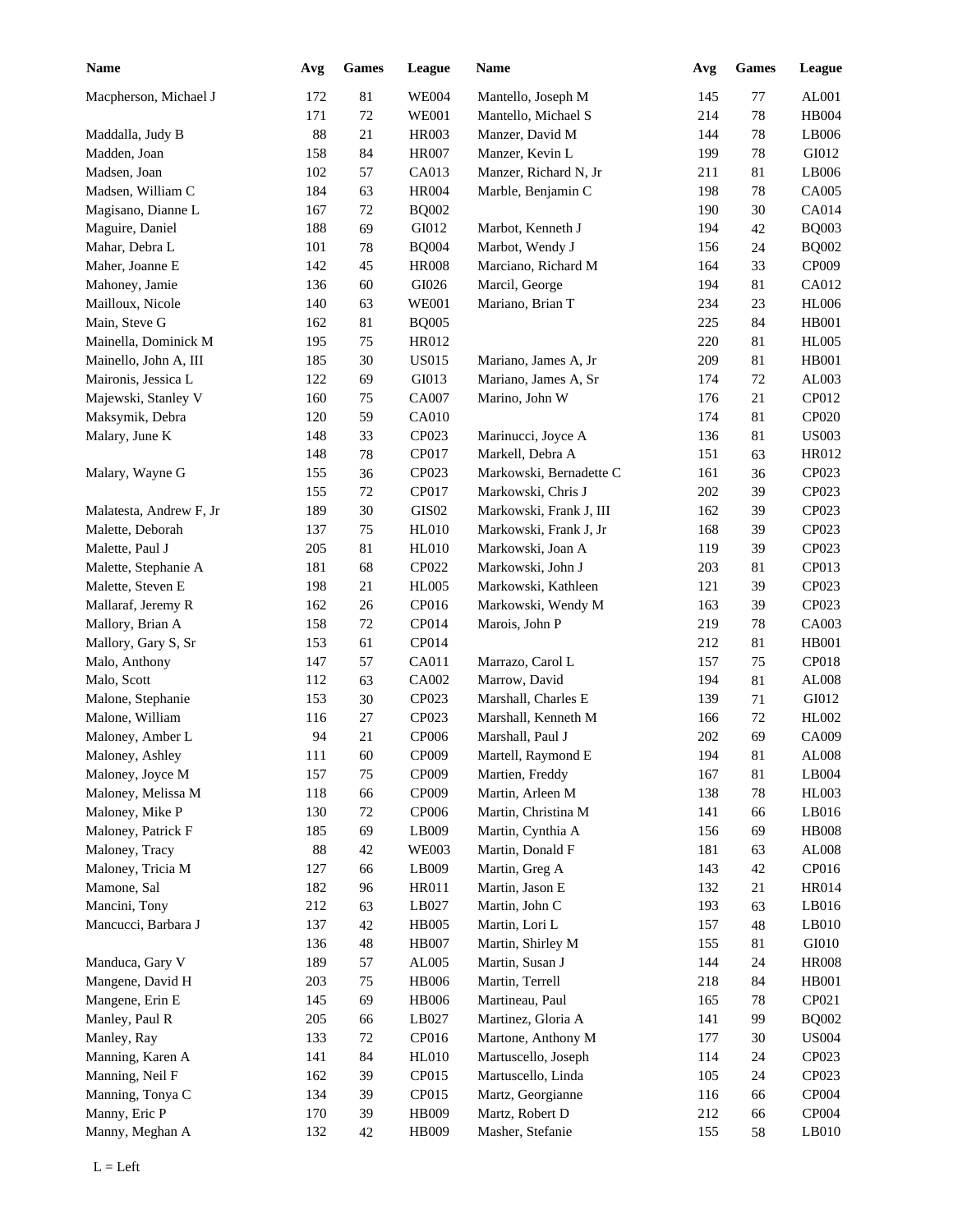| <b>Name</b>                               | Avg        | Games    | League                       | <b>Name</b>                           | Avg        | Games        | League         |
|-------------------------------------------|------------|----------|------------------------------|---------------------------------------|------------|--------------|----------------|
| Mason, Brent J                            | 175        | 66       | GI004                        | Mc Namee, Barb                        | 141        | 41           | <b>HR005</b>   |
| Mason, Kathy                              | 159        | 69       | GI004                        | McCallen, James J                     | 150        | 60           | GI017          |
| Mason, Paul A                             | 183        | 75       | <b>BQ002</b>                 |                                       | 146        | 30           | CP011          |
| Massara, Charles C                        | 157        | 51       | HR012                        | McCann, Ginny                         | 137        | 55           | CP016          |
| Massoth, Glenn R                          | 203        | 27       | <b>US012</b>                 | McCann, John W                        | 160        | 66           | CP016          |
|                                           | 190        | 78       | <b>US003</b>                 | McCart, Timothy R                     | 230        | 78           | <b>BQ003</b>   |
| Massoth, Victoria J                       | 136        | 73       | <b>US003</b>                 |                                       | 222        | 69           | <b>BQ001</b>   |
| Mastan, June A                            | 137        | 69       | CP014                        | McCauley, Reid C                      | 185        | 78           | <b>US005</b>   |
| Masterson, Joy                            | 143        | 72       | AL004                        | McClellan, Joel                       | 174        | 60           | AL012          |
| Masterson, Kimberly M                     | 124        | 39       | CP015                        | McClure, David                        | 196        | 39           | LB020          |
| Masterson, Nicholas S                     | 166        | 81       | AL004                        | McClure, David G                      | 193        | 70           | LB017          |
| Masterson, Sandra L                       | 159        | 96       | <b>BQ002</b>                 | McConkey, Brian B                     | 142        | 21           | LB017          |
| Masterson, Scott A                        | 174        | 39       | GI008                        | McConkey, Brian W                     | 175        | 72           | LB017          |
| Masterson, Todd J                         | 183        | 42       | CP015                        | McCormick, Gregory A                  | 192        | 50           | CA012          |
| Mastrianni, Mickey                        | 134        | 72       | <b>HL007</b>                 | McCormick, William P                  | 183        | 78           | CA007          |
| Mastropietro, Brad M                      | 173        | 36       | <b>HL006</b>                 | McCrea, Michael P                     | 170        | 71           | LB018          |
| Mastropietro, Donald P                    | 203        | 81       | <b>HL006</b>                 | McCrea, Ruth                          | 110        | 72           | <b>HB005</b>   |
| Mastropietro, Shawn A                     | 205        | 62       | <b>HL006</b>                 | McCrea, Timothy M                     | 149        | 78           | <b>HB005</b>   |
| Mateunas, Mark P                          | 166        | 78       | LB011                        | McCulloch, Philip J                   | 137        | 69           | CP009          |
| Matthews, Melanie B                       | 139        | 69       | <b>WE001</b>                 | McDermott, Robert C                   | 214        | 72           | <b>HB001</b>   |
|                                           | 138        | 69       | <b>WE003</b>                 |                                       | 214        | 72           | <b>US011</b>   |
|                                           | 136        | 65       | <b>WE005</b>                 | McDonald, Marsha L                    | 125        | 69           | <b>HB007</b>   |
| Matwa, Janice M                           | 141        | 81       | <b>US003</b>                 | McDonald, Sammie L, Sr                | 193        | 72           | GI016          |
| Maxon, Deborah D                          | 132        | 75       | <b>BQ002</b>                 |                                       | 189        | 78           | AL008          |
| Maxon, Karen K                            | 141        | 99       | <b>BQ002</b>                 |                                       | 184        | 69           | CA004          |
| Maxwell, Helen M                          | 131        | 71       | <b>CA010</b>                 | McDonough, Patrick J, Jr              | 195        | 21           | <b>CA004</b>   |
|                                           | 128        | 78       | CA007                        | McElligott, John E                    | 153        | 54           | <b>HR010</b>   |
| May, Joseph F                             | 213        | 78       | <b>HB004</b>                 | McElwee, John W                       | 147        | 78           | GI009          |
| Mayo, Herbert T                           | 177        | 39       | CP012                        | McFadden, J S                         | 128        | 42           | CP011          |
|                                           | 157        | 36       | CP011                        | McFee, Jeffery                        | 161        | 81           | <b>US028</b>   |
|                                           | 149        | 42       | CP017                        | McGeary, Darren                       | 223        | 78           | CA003          |
| Mayo, Jean M                              | 128        | 69       | CP003                        |                                       | 220        | 78           | CA004          |
| Mayo, Scott M                             | 200        | 42       | CP015                        |                                       | 217        | 84           | <b>US011</b>   |
| Maziejka, Edward M, Jr                    | 161        | 30       | CP011                        | McGuire, Dan J                        | 211        | 84           | CP021          |
| Mazurak, Barbara D                        | 156        | 69       | CP004                        | McHarg, Craig D                       | 147        | 78           | <b>US016</b>   |
| Mazurak, Joseph W                         | 191        | 72       | CP004                        | McHugh, Leonard E                     | 153        | 37           | <b>US002</b>   |
| Mazzacco, Jeffrey M                       | 163        | 24       | GI012                        | McLaughlin, Charles R                 | 188        | 46           | <b>HL003</b>   |
| Mazzacco, John N, Sr                      | 183        | 104      | CA006                        | McLaughlin, Robert J                  | 161        | 78           | <b>HR014</b>   |
|                                           | 174        | 81       | GI012                        | McLaughlin, Robert V                  | 216        | 73           | <b>HL006</b>   |
| Mc Allister, Mary Anne                    | 149        | 72       | HL011                        |                                       | 203        | 47           | <b>HL005</b>   |
| Mc Cabe, David S<br>Mc Cabe, Patricia A   | 167        | 30       | <b>BQ005</b>                 | McLaughlin, Shawn M                   | 164        | 45           | GI017          |
|                                           | 161        | 75       | HL011                        | McMahon, Daniel E                     | 208        | 75           | HB011          |
| Mc Cart, Jean P                           | 142        | 57       | <b>BQ002</b><br>HL002        | McMahon, Earl H<br>McMahon, Michael T | 146<br>126 | 42           | CP015<br>GI003 |
| Mc Clements, Ruth A                       | 116        | 75       |                              |                                       |            | 60           |                |
| Mc Devitt, Pamela S<br>Mc Donald, Patsy A | 182        | 66       | <b>US008</b>                 | McMillan, Joseph C                    | 136        | 51           | CP022          |
| Mc Farland, Timothy J                     | 163<br>213 | 90       | <b>US005</b><br><b>HR010</b> | McNab, Michael C<br>McNamara, Luis D  | 216        | 78<br>$42\,$ | CP020<br>LB    |
|                                           | 208        | 81<br>63 | HR003                        | McQuade, Nicole M                     | 153<br>155 | 36           | <b>HR006</b>   |
| Mc Gill, Jeanne D                         | 160        | 96       | ${\rm G}1006$                | McTague, Brian T                      | 169        | $80\,$       | LB018          |
| Mc Guirk, Madeline                        | 130        | 47       | HB002                        | Meager, Jack E                        | 219        | 75           | CP013          |
| Mc Harg, Jean                             | 117        | 63       | <b>US016</b>                 | Mehalich, David C                     | 202        | 27           | AL001          |
| Mc Hargue, Jolene M                       | 168        |          | GI013                        |                                       | 188        | 42           | GI013          |
| Mc Isaac, Jane A                          | 149        | 63<br>78 | <b>US012</b>                 | Mehalich, Mary S                      | 179        | $\sqrt{48}$  | GI013          |
| Mc Laughlin, Janette M                    | 196        | 78       | HB010                        |                                       | 173        | 27           | AL001          |
|                                           | 188        | 60       | <b>HL007</b>                 | Mehalich, Priscilla R                 | 188        | 27           | AL001          |
| Mc Mahon, Janice D                        | 151        | $42\,$   | CP015                        |                                       | 185        | 45           | GI013          |
|                                           |            |          |                              |                                       |            |              |                |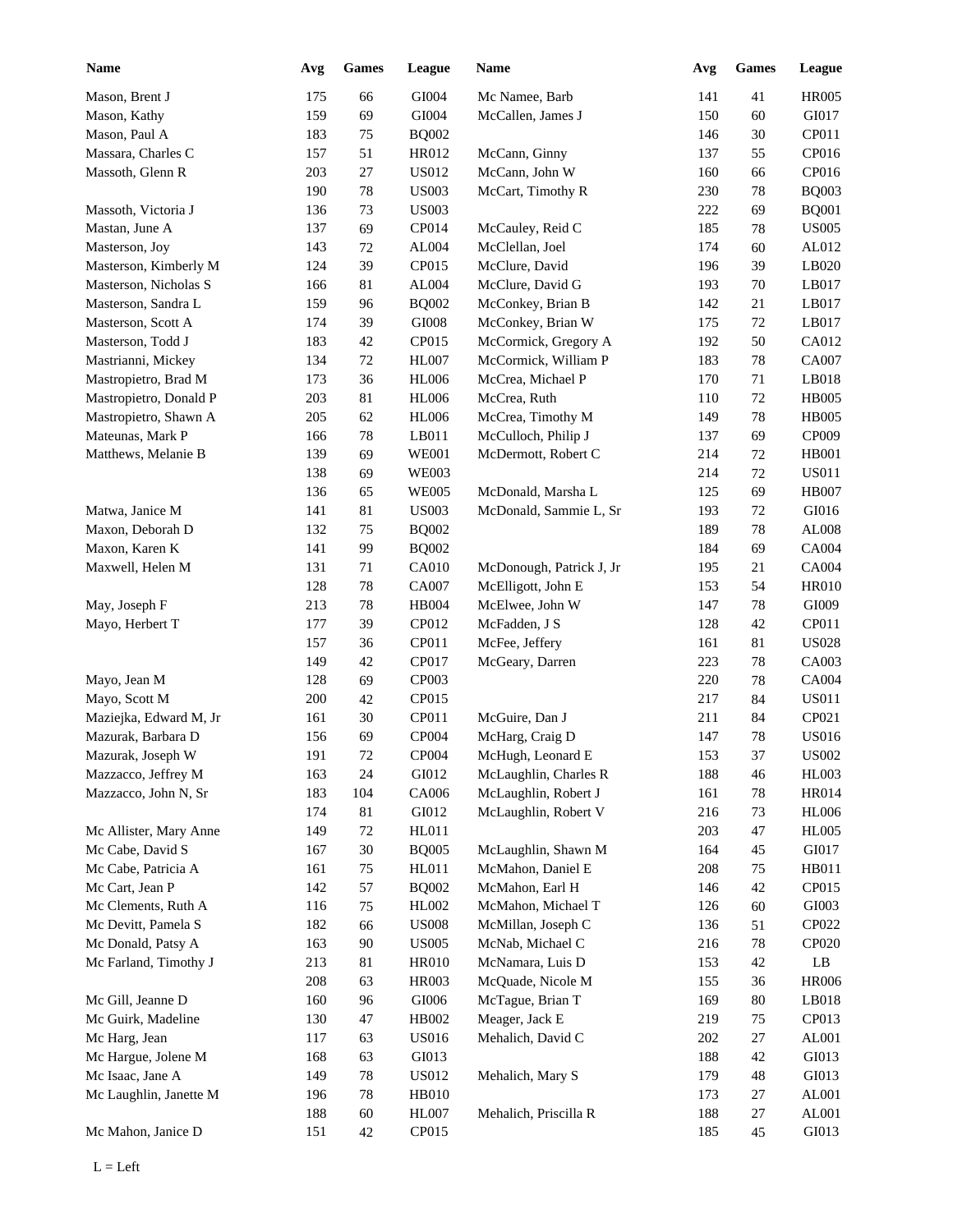| <b>Name</b>              | Avg | <b>Games</b> | League       | Name                   | Avg | <b>Games</b> | League       |
|--------------------------|-----|--------------|--------------|------------------------|-----|--------------|--------------|
| Meierdiercks, Jonathan W | 153 | 69           | <b>CP010</b> | Miller, Nancy          | 163 | 81           | <b>CP008</b> |
| Meierdiercks, Steven R   | 156 | $72\,$       | CP010        | Miller, Patrick M      | 203 | 78           | <b>HL006</b> |
| Mein, Wesley M           | 178 | 42           | CP010        | Miller, Ronald J       | 162 | 78           | <b>HR013</b> |
| Melesky, Robert M        | 188 | 81           | <b>BQ005</b> | Miller, Scott J        | 176 | 81           | CP003        |
| Mell, Karen J            | 117 | 39           | CP011        | Miller, Yvonne F       | 170 | 54           | HR002        |
| Mellon, James F, Jr      | 159 | 65           | <b>HL006</b> | Millham, Daniel J      | 116 | 63           | <b>HR003</b> |
| Mellon, Lynn A           | 166 | 62           | <b>HL007</b> | Millis, Glenn M        | 209 | 57           | CP021        |
| Melucci, Steven J        | 138 | 32           | HB013        | Millis, Michael J      | 187 | 72           | LB016        |
| Melville, Katherine T    | 113 | 28           | AL011        | Millis, Stacey M       | 159 | 75           | LB016        |
| Mennillo, John A         | 203 | 36           | AL008        | Mincher, James B       | 156 | 59           | CP021        |
| Mero, Ann M              | 120 | 69           | <b>US003</b> | Mineau, David A        | 231 | 45           | HL012        |
| Mero, Charles G, Jr      | 212 | 78           | HR014        |                        | 230 | 63           | HL002        |
|                          | 202 | 28           | HR011        |                        | 228 | 72           | HL011        |
| Mero, Daniel J           | 192 | 71           | <b>HR014</b> |                        | 212 | 81           | CP020        |
| Merrills, Daniel C       | 198 | 78           | <b>BQ002</b> |                        | 206 | 75           | <b>HL005</b> |
| Merritt, Jason C         | 195 | 66           | LB009        | Minichiello, Rose K    | 140 | 69           | <b>CA010</b> |
| Messemer, Kate E         | 220 | 81           | <b>HB001</b> |                        | 138 | 72           | <b>CA007</b> |
| Messick, Thomas          | 207 | 75           | CP014        | Minick, Bonnie S       | 182 | 82           | <b>HL004</b> |
| Messier, David W         | 199 | $78\,$       | GI009        | Minick, Gregg R        | 175 | 81           | <b>HL004</b> |
| Messier, Joseph I        | 185 | 77           | CP020        | Minor, Ronald D        | 110 | 60           | <b>HL008</b> |
|                          | 187 | $78\,$       | <b>HL006</b> | Minor, Teddy           | 137 | 69           | <b>HL008</b> |
| Messitt, Peter J         |     |              |              | Mitchell, Cody M       |     |              | CA011        |
| Metcalfe, Dave A         | 167 | 74           | <b>CP006</b> |                        | 153 | 72           |              |
| Metcalfe, Nancy J        | 146 | 75           | <b>CP006</b> | Mitchell, Pat          | 124 | 42           | LB012        |
| Metcalfe, Penny J        | 103 | 66           | CP006        | Mitchell, Robert E     | 178 | 42           | LB012        |
| Meyer, David W           | 148 | 75           | LB           | Mitchell, Sean M       | 150 | 36           | LB012        |
| Miakisz, Anthony J       | 159 | $72\,$       | LB017        | Mitchell, Steve P      | 188 | $81\,$       | <b>US019</b> |
| Michalski, Donald M      | 218 | 30           | GIS01        | Mitchell, Terrell K    | 208 | 51           | CP009        |
| Michaud, Matthew E       | 213 | 72           | CA003        | Mochrie, Brian K       | 214 | 84           | <b>HB001</b> |
|                          | 213 | 75           | CA004        | Mochrie, Rick, Jr      | 226 | 63           | <b>HB001</b> |
|                          | 196 | 104          | HR011        | Mochrie, Scott R       | 220 | 81           | <b>HB001</b> |
| Mickel, James P          | 183 | 81           | <b>US019</b> | Mochrie, William D, Jr | 212 | 78           | <b>HB001</b> |
|                          | 181 | 72           | <b>US015</b> | Moench, Doug B         | 160 | 42           | CP015        |
| Mickiewicz, Thomas S     | 161 | 69           | GI012        | Moench, Kathleen A     | 122 | 42           | CP015        |
| Micklas, Erlene G        | 136 | $72\,$       | HL011        | Molloy, John A         | 193 | 54           | LB015        |
| Micklas, Theresa M       | 122 | 78           | CP014        | Molloy, Joshua W       | 203 | 57           | LB015        |
| Middleton, Donna         | 128 | 66           | AL010        | Molnar, Lloyd R        | 184 | 75           | CP021        |
| Middleton, Douglas J     | 199 | 54           | HB004        | Monforte, Kris M       | 197 | 69           | LB011        |
| Middleton, John          | 159 | 69           | AL010        | Montgomery, Karen M    | 97  | 29           | <b>WE005</b> |
| Midura, Eugene F         | 187 | 61           | LB016        | Monti, Debra           | 135 | $75\,$       | CA002        |
| Midura, Gene F           | 194 | 81           | LB016        | Montinieri, Scott J    | 146 | 33           | HB009        |
| Miglianti, Bill          | 196 | 72           | <b>HR001</b> | Moon, Edward C         | 147 | 42           | CP015        |
| Migliore, Vincent A      | 131 | 42           | CA009        | Moore, Gloria J        | 126 | $75\,$       | AL011        |
| Milanese, Anthony G      | 208 | 75           | <b>HR014</b> | Moore, Luther A        | 188 | 69           | GI016        |
| Milanese, Marc F         | 192 | $78\,$       | HR012        | Moore, Michael C       | 172 | 24           | <b>HB005</b> |
| Milanese, Sharon M       | 120 | 75           | HR012        | Moore, Peter J         | 150 | 81           | <b>BQ002</b> |
| Milano, Daryl L          | 109 | $72\,$       | LB010        | Moore, Richard A       | 174 | 69           | GI008        |
| Miller, Alexis M         | 116 | $27\,$       | <b>US012</b> | Moore, Stacey A        | 143 | 63           | <b>HB005</b> |
| Miller, Alicia M         | 119 | 65           | HR002        | Moran, Diane M         | 168 | 75           | HR012        |
| Miller, Andrew J         | 188 | 51           | <b>HL006</b> | Moran, Frank L         | 143 | 80           | <b>US028</b> |
| Miller, Darryl H         | 167 | 63           | <b>US012</b> | Morck, Karen A         | 151 | $75\,$       | CA013        |
| Miller, Eric S           | 132 | $81\,$       | <b>HR004</b> | Morck, Thomas M        | 217 | $75\,$       | CA013        |
| Miller, Erik C           | 199 | $\sqrt{48}$  | LB018        | Morgan, Marjorie M     | 178 | 69           | <b>HL001</b> |
| Miller, Harold E         | 166 | 72           | <b>HB005</b> | Morgan, Richard P      | 204 | 81           | <b>BQ005</b> |
| Miller, Liam M           | 166 | 75           | LB011        | Morgan, Scott E        | 178 | 69           | LB002        |
| Miller, Martin A         | 218 | $81\,$       | HB001        | Morine, Frederick C    | 201 | 48           | $\rm GIO08$  |
|                          | 217 | 81           | HB004        | Morini, Vincent A      | 201 | 81           | <b>US011</b> |
|                          |     |              |              |                        |     |              |              |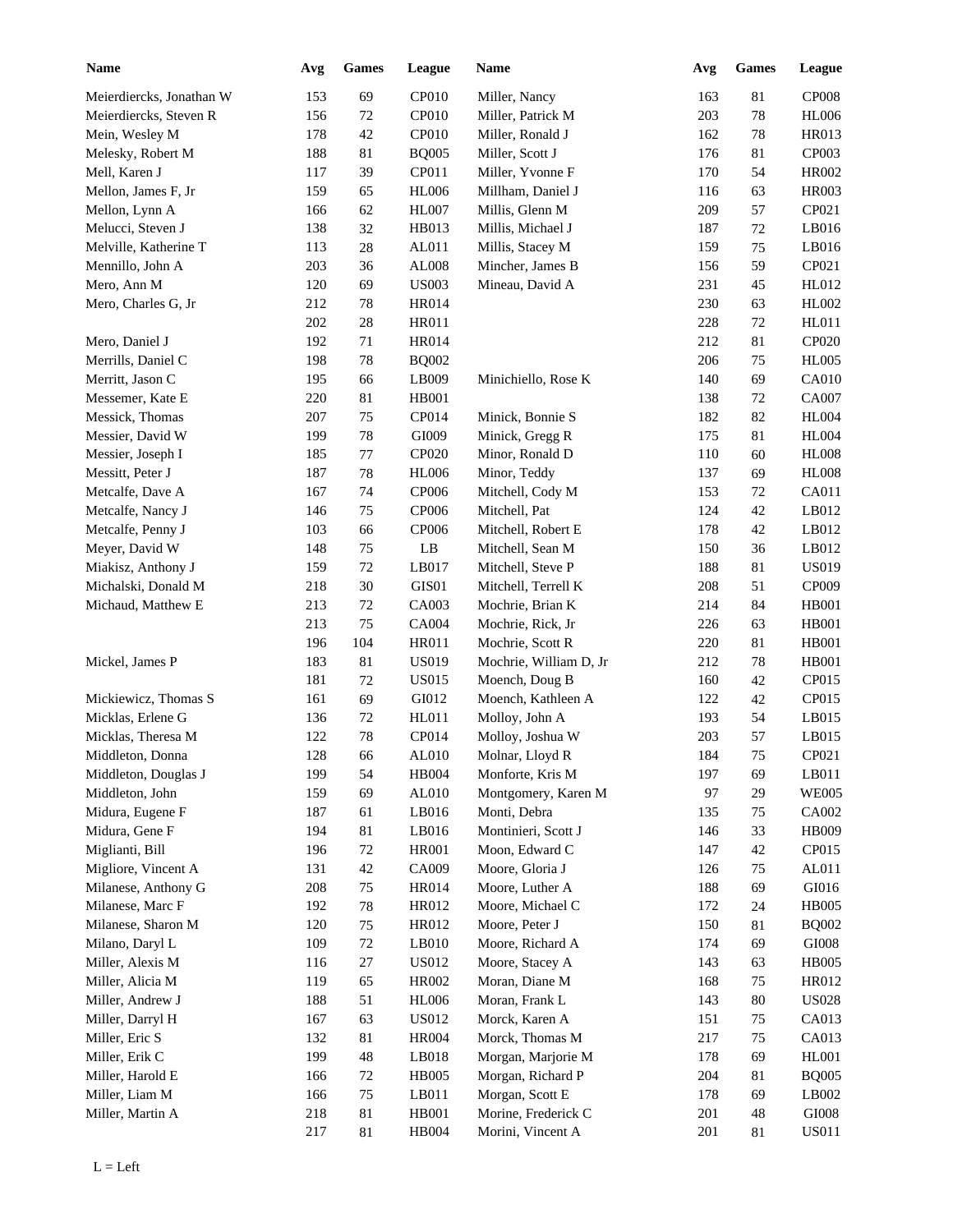| <b>Name</b>           | Avg | <b>Games</b> | League       | <b>Name</b>            | Avg | <b>Games</b> | League        |
|-----------------------|-----|--------------|--------------|------------------------|-----|--------------|---------------|
|                       | 192 | $78\,$       | HB001        | Murray, Richard L      | 195 | 84           | LB004         |
| Morizio, David L      | 129 | 64           | <b>HB004</b> | Murray, Robert E, Jr   | 181 | 66           | GI017         |
| Morrell, Bonnie M     | 131 | 48           | LB019        | Murray, Susan M        | 145 | 78           | CP003         |
| Morrell, Craig R      | 221 | 78           | <b>HL010</b> | Mustico, Richard A     | 198 | 74           | LB015         |
| Morrell, Diane E      | 209 | 78           | HL007        | Mustico, Robert E      | 186 | 69           | LB015         |
|                       | 209 | 81           | <b>HL010</b> | Muzio, David W         | 215 | 78           | CA019         |
|                       | 204 | $78\,$       | HL001        | Muzio, Donald J        | 205 | 81           | <b>HL006</b>  |
| Morrell, Eric V       | 233 | $78\,$       | <b>HL010</b> | Muzio, Edward A        | 180 | 81           | <b>HL006</b>  |
|                       | 217 | 42           | <b>HL005</b> | Muzio, Mary E          | 149 | 78           | <b>HB008</b>  |
|                       | 211 | $72\,$       | CP013        | Muzio, Paul M          | 232 | 84           | <b>HB001</b>  |
| Morrell, Vincent D    | 184 | 73           | <b>HL006</b> |                        | 216 | 84           | <b>US011</b>  |
| Morris, Marilyn J     | 117 | $75\,$       | GI001        | Muzio, Paul M, II      | 208 | 84           | <b>HB001</b>  |
| Morris, Steve         | 154 | $72\,$       | CP016        | Myron, Damian M        | 147 | 66           | CP016         |
| Morris, Timothy       | 145 | 51           | LB010        | Nacy, Leann J          | 139 | 69           | CP014         |
| Morrison, Heather A   | 172 | $72\,$       | <b>HR004</b> | Nadeau, Michael A      | 194 | 77           | CA019         |
| Morrison, Mary Ellen  | 135 | 96           | <b>BQ002</b> | Nadeau, Paul A, Jr     | 218 | 84           | <b>US011</b>  |
| Morrison, Shawn J     | 171 | 81           | <b>BQ003</b> |                        | 216 | 69           | CA003         |
| Morrison, Tom W       | 175 | 78           | LB011        | Nadoraski, Michael J   | 167 | 68           | LB018         |
| Morrissey, Gene A     | 161 | 36           | CP015        | Nagel, Walter          | 140 | 79           | <b>HR004</b>  |
| Morrissey, Margaret M | 130 | 36           | CP015        | Nahm, Kathleen M       | 150 | 75           | <b>HL001</b>  |
| Mortenson, David E    | 167 | $75\,$       | LB013        | Napier, Janet M        | 146 | 54           | LB005         |
| Mortimer, Warren G    | 151 | 65           | HR003        | Narkiewcz, Paul D      | 208 | 69           | CP020         |
| Mortimer, Wayne L     | 200 | 63           | HR003        | Nasca, Jack A          | 200 | 60           | LB002         |
| Morton, Gerald S      | 150 | 81           | <b>US016</b> | Nash, Martin C, Jr     | 223 | 78           | <b>HL005</b>  |
| Morton, Lisa M        | 117 | 24           | <b>US016</b> |                        | 216 | 84           | <b>HB001</b>  |
| Mosher, Donald L      | 156 | 45           | <b>HR002</b> | Nault, Kathleen M      | 150 | 78           | LB013         |
| Moss, Michael D       | 183 | 78           | <b>HR010</b> | Nault, Meghan K        | 186 | 75           | LB013         |
| Mosseau, Joseph W     | 135 | 66           | CP022        | Nault, Steven J        | 178 | 73           | LB013         |
| Mossey, Marilyn E     | 140 | 75           | <b>US008</b> | Nazarian, Matt J       | 133 | 63           | CP016         |
| Mowatt, Ashley M      | 143 | 78           | LB005        | Neal, Zelda M          | 110 | 48           | LB006         |
| Moxley, Tammy         | 125 | 87           | <b>BQ002</b> | Nealon, Brian          | 156 | 81           | <b>HB010</b>  |
| Moxon, David W        | 142 | 30           | <b>HR006</b> | Nebral, Christopher C  | 182 | 69           | LB009         |
| Mull, Richard M       | 172 | 63           | <b>US004</b> | Need, Mary             | 150 | 78           | <b>US003</b>  |
| Mullahey, Sue E       | 120 | 65           | <b>US016</b> | Need, Ronald D         | 189 | 78           | <b>US003</b>  |
| Mullen, Brian M       | 193 | 78           | <b>BQ005</b> | Need, William A        | 191 | 81           | <b>US003</b>  |
| Mullen, Craig A       | 173 | $72\,$       | LB027        | Neet, Nicholas K       | 153 | 75           | CA012         |
| Mullen, Edward M      | 199 | 75           | HR001        | Negus, Kris L          | 212 | 81           | <b>HL005</b>  |
| Mulligan, Colleen     | 164 | 81           | CP016        |                        | 209 | 84           | CP013         |
| Mulligan, Edward C    | 150 | 79           | <b>BQ004</b> | Neiss, Thomas          | 200 | 72           | LB027         |
| Mulligan, Michael     | 209 | 81           | CP016        | Nelson, Jim            | 191 | 42           | CP015         |
| Mulligan, Robin T     | 138 | $78\,$       | <b>BQ004</b> | Nelson, John G         | 184 | 75           | LB013         |
| Mullins, Mike         | 215 | $72\,$       | <b>BQ002</b> | Nelson, Michael S      | 167 | 75           | CA013         |
|                       | 209 | 84           | <b>BQ003</b> | Nelson, Willard T      | 168 | $30\,$       | CP015         |
| Mulvaney, Paul        | 193 | 66           | CP016        | Newcomb, David         | 179 | $30\,$       | GIS02         |
| Munger, Art           | 155 | 36           | CP015        | NG, Alan               | 152 | 57           | <b>US024</b>  |
| Munger, Bryan D       | 134 | 42           | CP015        | Ng, Jimmy F            | 152 | 75           | LB011         |
| Munger, Irene L       | 143 | $30\,$       | CP015        | Nichols, Jo Ann        | 127 | 27           | AL007         |
| Munger, Tanya M       | 119 | 28           | CP015        | Nichols, Ronald P, Sr  | 154 | 27           | ${\rm AL}007$ |
| Murnane, Annette E    | 118 | 57           | <b>HB007</b> | Nicpon, Leonard F      | 194 | 60           | <b>HB005</b>  |
| Murphy, Thomas        | 187 | 75           | <b>HR004</b> | Niedhammer, Lawrence A | 204 | 84           | <b>HL010</b>  |
| Murphy, Timothy J     | 161 | $78\,$       | HR012        |                        | 195 | 81           | ${\rm AL}001$ |
| Murray, Bruce W, Sr   | 181 | 60           | CA005        | Nikles, Donald T       | 152 | 84           | LB004         |
| Murray, Chip          | 134 | 68           | CA012        | Noble, Louis A         | 144 | 72           | CP020         |
| Murray, David L       | 162 | 84           | LB004        | Noble, Robert A        | 203 | 81           | CP020         |
| Murray, James H, Sr   | 134 | 54           | HR001        | Nocella, Chris S       | 222 | 78           | <b>HB001</b>  |
| Murray, Paul W        | 145 |              | CA012        | Noe, Christian         |     |              | <b>HR004</b>  |
|                       |     | 75           |              |                        | 152 | 66           |               |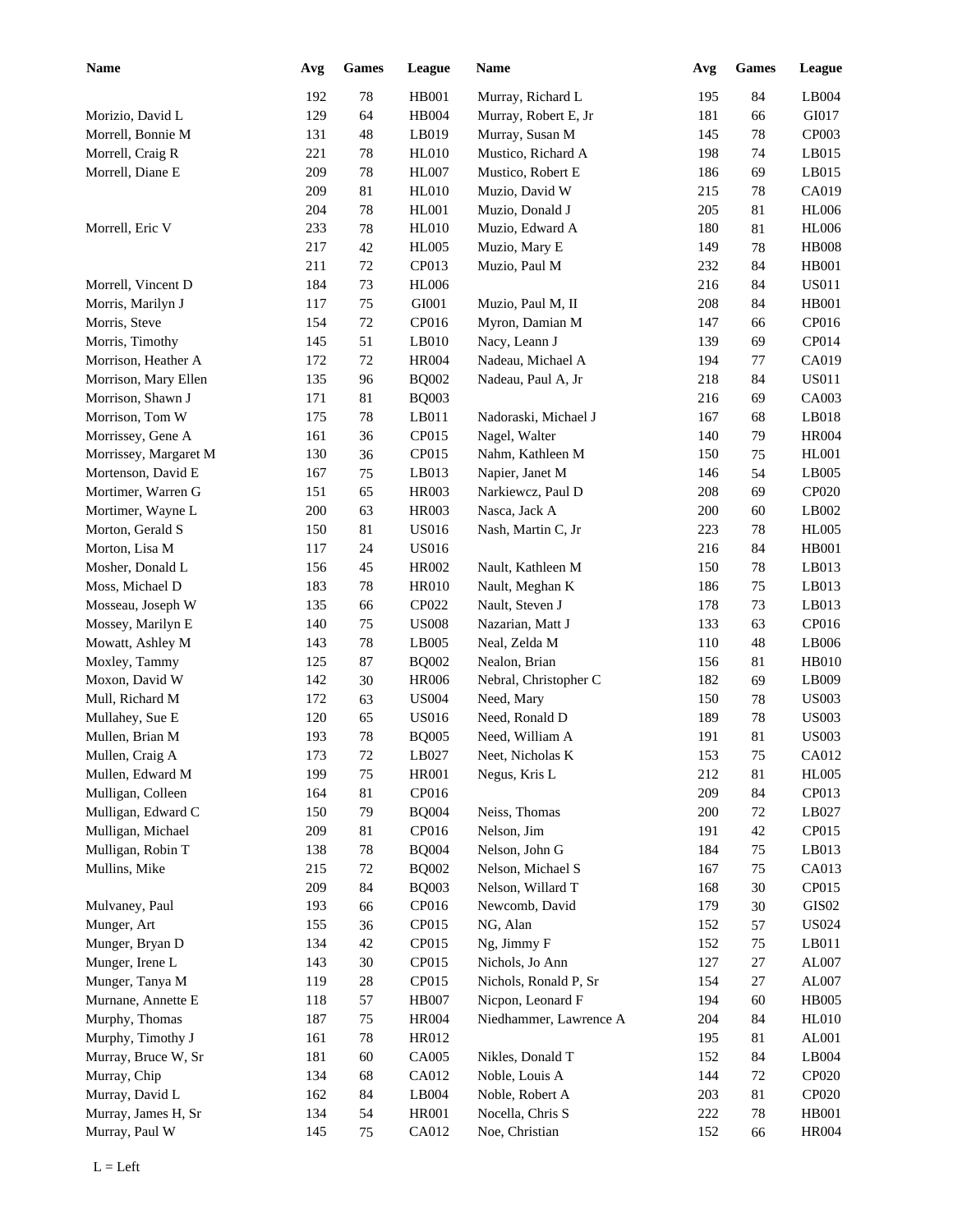| <b>Name</b>                             | Avg        | <b>Games</b> | League         | <b>Name</b>            | Avg        | <b>Games</b> | League        |
|-----------------------------------------|------------|--------------|----------------|------------------------|------------|--------------|---------------|
| Nolan, Scott A                          | 193        | $78\,$       | GI009          | Olender, Laura M       | 175        | 75           | CP018         |
| Nolan, Thomas F, Jr                     | 190        | 71           | <b>HL010</b>   | Oliver, Gerald J       | 179        | 69           | CA002         |
| Nolin, Kenneth C                        | 200        | 66           | GI012          | Oliver, Ilah M         | 140        | 66           | CA002         |
| Nolin, Kenneth F                        | 179        | 69           | GI012          | Oliver, William D      | 186        | 81           | CP021         |
| Nolin, Tina M                           | 86         | $72\,$       | <b>HL010</b>   | Olsen, Jeffery A       | 204        | 72           | LB004         |
| Nolin, William J, Jr                    | 207        | 60           | CA009          | Olszewski, Alex, Jr    | 226        | 84           | <b>BQ003</b>  |
|                                         | 206        | 78           | CA003          | Onderdonk, Christina M | 215        | 78           | <b>HB001</b>  |
|                                         | 205        | 78           | CA004          | O'Neil, Joyce G        | 157        | 87           | <b>HR007</b>  |
| Nopper, Matthew H                       | 197        | 36           | CP023          |                        | 150        | 69           | <b>HR008</b>  |
| Nopper, Shannon A                       | 138        | 36           | CP023          | O'Neil, Thomas A       | 186        | 57           | HL010         |
| Normile, Barbara A                      | 140        | 51           | CA007          | O'Neil, Thomas M       | 189        | 78           | <b>US006</b>  |
| Norton, Alfred                          | 168        | 84           | <b>HL010</b>   | Onyon, Fred A          | 214        | 81           | CP020         |
| Norton, Daniel P                        | 184        | 78           | <b>HL006</b>   | Opoka, Matthew F       | 199        | 45           | GI013         |
|                                         | 181        | 84           | <b>HL010</b>   | Opoka, Maxwell F       | 186        | 75           | GI013         |
| Norton, Jason M                         | 196        | 74           | <b>HL006</b>   | O'Reilly, Colleen M    | 136        | 72           | LB010         |
|                                         | 187        | 69           | <b>HL005</b>   | O'Reilly, Kevin W      | 178        | 54           | <b>US002</b>  |
| Norton, Jeremy M                        | 129        | 76           | <b>US007</b>   | Oreshan, John          | 199        | 72           | LB002         |
| Norton, Kimberly L                      | 180        | 44           | <b>HL005</b>   | Oreshan, Justin E      | 196        | 80           | LB018         |
| Norton, Patricia                        | 132        | 84           | <b>HL010</b>   | Orlep, Margaret D      | 121        | 78           | <b>HR009</b>  |
| Norton, Paul E, Jr                      | 127        | 81           | <b>HL006</b>   | Orlyk, Harry           | 162        | 81           | CA009         |
| Novak, Brent C                          | 198        | 60           | AL002          | Oropalio, Nicholas M   | 127        | 23           | <b>HR010</b>  |
|                                         | 187        | 78           | AL011          | O'Rourke, Alfred L, Sr | 189        | 81           | GI012         |
| Novak, Joseph P                         | 158        | 66           | <b>US015</b>   | O'Rourke, Shawn P      | 180        | 72           | <b>HL006</b>  |
| Nowakowski, Richard C                   | 178        | 61           | GI012          | Osborne, Craig W       | 216        | 81           | HB004         |
| Nunez, Jerry                            | 112        | 78           | <b>US006</b>   | Osgood, David W        | 161        | 84           | <b>BQ003</b>  |
| Nusca, Joseph E                         | 208        | 75           | <b>HB004</b>   |                        | 160        | 78           | <b>BQ002</b>  |
| Nystoriak, Mark                         | 160        | 78           | <b>WE004</b>   | Osterhout, Dean L      | 195        | 60           | LB017         |
| Nystoriak, Michael, Jr                  | 149        | 69           | <b>WE004</b>   | Osterhout, James D     | 137        | 78           | <b>CP006</b>  |
| Nystoriak, Walter                       | 156        | 69           | CA005          | Osterhout, Ryan D      | 188        | 72           | LB017         |
| O'Bremski, Vincent                      | 157        | 78           | CP021          | Ostiguy, Richard J     | 162        | 45           | <b>US006</b>  |
| O'Brien, Ann M                          | 134        | 93           | AL013          | Ostrander, Kevin J     | 194        | 81           | <b>US019</b>  |
| O'Brien, Daniel J                       | 187        | 75           | GI017          | Oswald, Daniel T       | 191        | 63           | LB007         |
|                                         |            |              |                |                        |            |              | <b>US005</b>  |
| O'Brien, Elizabeth M<br>O'Brien, Gary O | 172        | 93           | AL013          | Owen, Becky A          | 180        | 78           |               |
|                                         | 144<br>104 | 74<br>$71\,$ | LB018<br>CA012 | Owens, Gregory M       | 172<br>168 | 72<br>57     | AL005         |
| O'Brien, Jeffery                        |            |              |                | Paddock, Douglas E     |            |              | <b>BQ002</b>  |
| O'Brien, Jennifer G                     | 163        | 45           | HR012          | Pade, Kathryn A        | 172        | 75           | HR012         |
| O'Brien, John W                         | 193        | 66           | GI017          | Pagano, Jeffery K      | 186        | 78           | <b>HB005</b>  |
| O'Brien, Kevin P                        | 192        | 54           | HB004          | Pagano, John           | 123        | 80           | <b>HB007</b>  |
| O'Brien, Kyle M                         | 164        | 45           | GI017          | Pagano, Kathryn L      | 161        | 81           | <b>HB007</b>  |
| O'Brien, Matthew T                      | 204        | $78\,$       | <b>HL005</b>   | Page, Ileain R         | 185        | 100          | ${\rm G}1006$ |
| O'Brien, Michael J                      | 200        | 75           | GI017          | Pakatar, John T, Jr    | 206        | 81           | <b>HL006</b>  |
| O'Brien, Sean P                         | 186        | 60           | GI017          | Pakatar, Kenneth J     | 219        | 78           | <b>HL006</b>  |
| O'Bryan, Andrea L                       | 122        | 40           | LB007          | Pakatar, Thomas E      | 208        | 81           | <b>HL006</b>  |
| O'Bryan, Kyle A                         | 197        | 78           | CP017          | Palella, Debra         | 81         | 24           | LB018         |
| O'Connell, Jennifer L                   | 93         | 44           | <b>US016</b>   | Palermo, Marissa V     | 140        | 78           | CP022         |
| O'Connell, Marie D                      | 148        | 68           | CP014          | Pallozzi, Joseph A     | 165        | 60           | <b>US002</b>  |
| O'Connor, Matthew S                     | 205        | 84           | <b>HL010</b>   | Palmer, Ernest C       | 184        | 51           | LB027         |
| O'Connor, Sarah A                       | 202        | 81           | <b>HL010</b>   | Palmer, James, Jr      | 202        | 69           | <b>US002</b>  |
| O'Connor, Scott E                       | 213        | 75           | HB001          | Palmer, Kathleen E     | 129        | 81           | <b>US016</b>  |
| O'Dell, Loren H                         | 163        | 75           | <b>BQ001</b>   | Papandrea, Anthony, M  | 125        | 57           | HL002         |
| O'Dell, William H                       | 139        | $78\,$       | <b>BQ001</b>   | Papandrea, Susan P     | 105        | 43           | HL002         |
| O'Donnell, Terry                        | 144        | $72\,$       | CP022          | Parent, Gerald H       | 137        | 76           | AL007         |
| Ogle, Lydia E                           | 125        | 75           | <b>HB005</b>   | Parent, Sandra         | 112        | 73           | AL007         |
| Ognan, David                            | 187        | 54           | LB020          | Parisi, Christina M    | 180        | 21           | LB010         |
| O'Hea, Thomas J                         | 153        | 21           | LB007          | Parker, Amy            | 137        | 78           | CP016         |
| O'Konski, Raymond                       | 176        | 75           | CA007          | Parker, Lauran         | 126        | 78           | LB005         |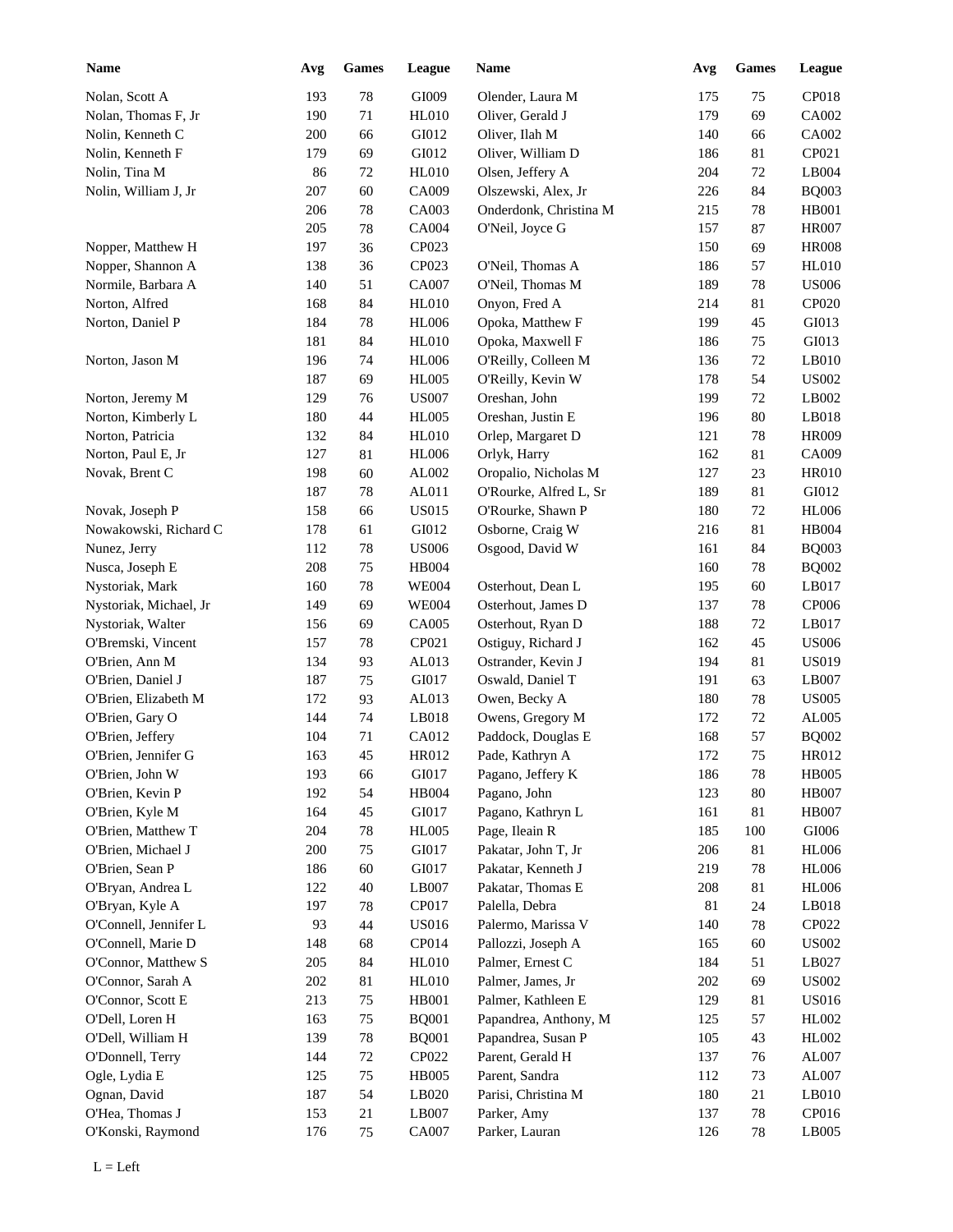| <b>Name</b>                        | Avg | <b>Games</b> | League                       | <b>Name</b>          | Avg | <b>Games</b> | League                 |
|------------------------------------|-----|--------------|------------------------------|----------------------|-----|--------------|------------------------|
| Parker, Morgan M                   | 185 | 78           | CP016                        | Peckowitz, Robert J  | 188 | 75           | <b>US004</b>           |
| Parker, Reine E                    | 121 | 69           | <b>US028</b>                 | Peer, Daniel J       | 137 | 75           | <b>BQ001</b>           |
| Parkis, Maria A                    | 98  | 78           | <b>HL007</b>                 | Pelcher, Pamela H    | 196 | 72           | <b>BQ002</b>           |
| Parkis, Raymond L                  | 121 | 78           | <b>HL009</b>                 | Pelkey, Michael      | 177 | 30           | LB005                  |
|                                    | 115 | 78           | HL003                        | Pelland, Karen       | 95  | 45           | AL001                  |
| Parks, Lawrence, Jr                | 157 | 42           | CP015                        | Pellegrine, Jason T  | 169 | 78           | AL011                  |
| Parrott, Michael J                 | 184 | 67           | GI026                        | Pelletier, Charles E | 213 | 78           | <b>BQ004</b>           |
| Parry, Erika A                     | 111 | 69           | LB010                        | Pelletier, Kay       | 154 | 72           | <b>BQ004</b>           |
| Parsely, Katherine                 | 114 | 33           | <b>HR006</b>                 | Pelletier, Robert D  | 202 | 75           | CP020                  |
| Parslow, Mark C                    | 176 | 51           | <b>HR003</b>                 | Pelletier, Sherry    | 160 | 61           | <b>BQ001</b>           |
| Paruszkiewicz, Linda               | 103 | 30           | <b>HB010</b>                 | Pelniciaro, Joseph A | 157 | 78           | HB004                  |
| Pascucci, Anthony F                | 196 | 78           | <b>HL006</b>                 | Pelton, John M       | 150 | 66           | <b>HR013</b>           |
|                                    | 195 | 63           | HL002                        | Peluso, Linda L      | 126 | 69           | CP016                  |
| Pascucci, Thomas D                 | 191 | 71           | <b>HR014</b>                 | Peluso, Stephen      | 209 | 51           | CP016                  |
| Pasinella, Michele L               | 189 | 75           | AL002                        | Penman, Brian A      | 186 | 75           | <b>US003</b>           |
| Passineau, Albert E                | 207 | 60           | <b>HL004</b>                 | Penree, Anthony J    | 194 | 72           | CP004                  |
| Passineau, Sandra J                | 150 | 81           | <b>HR005</b>                 | Penree, Christine M  | 132 | 69           | CP004                  |
| Passonno, Robert K                 | 156 | 63           | <b>WE001</b>                 | Pepin, David         | 136 | 51           | <b>WE002</b>           |
| Pastore, Joseph J                  | 179 | 75           | <b>WE002</b>                 | Pepper, James        | 185 | 39           | CP015                  |
| Patalino, Paula L                  | 117 | 27           | HB013                        | Pepper, Kathleen     | 134 | 27           | CP015                  |
| Patentreger, Dave                  | 198 | 75           | <b>HR001</b>                 | Percio, Vincent J    | 198 | 66           | CP021                  |
| Patnode, Denise M                  | 163 | 75           | GI010                        | Perkins, Chaz C      | 186 | 63           | <b>BQ005</b>           |
|                                    | 157 | 68           | AL004                        | Perkins, Harold B    | 116 | 72           | CP017                  |
| Patnode, Kayla M                   | 192 | 69           | AL004                        | Perkins, Jayme K     | 113 | 51           | CP006                  |
|                                    | 188 | 75           | GI010                        | Perkins, Marjorie J  | 100 | 57           | CP017                  |
|                                    | 187 | 54           | <b>US007</b>                 | Perkins, Michael H   | 135 | 57           | <b>CP006</b>           |
| Patricelli, Albert E               | 230 | 42           | HB009                        | Perkins, Robert W    | 150 | 78           | <b>HR013</b>           |
|                                    | 221 | 81           | HB001                        | Perks, Harry R, Jr   | 183 | 72           | <b>HR010</b>           |
| Patricelli, James A                | 226 | 84           | HB001                        | Perone, Dennis P     | 223 | 78           | AL008                  |
| Patricelli, Kelly                  | 118 | 39           | <b>HB009</b>                 |                      | 222 | 75           | GI017                  |
| Patricia, Joanne K                 | 176 | 33           | CP011                        | Perrault, Thomas F   | 185 | 69           | <b>HB004</b>           |
|                                    | 176 | 78           | CP016                        | Perrone, Kathleen    | 125 | 57           | GI013                  |
| Patricia, Kevin J                  | 160 | 42           | CP011                        | Perry, Joshua M      | 222 | 33           | <b>HB001</b>           |
| Patten, Amanda E                   | 105 | 26           | LB013                        |                      | 220 | 69           | <b>HB004</b>           |
| Patton, Keith                      | 115 | 75           | CA013                        |                      | 211 | 30           | <b>HB009</b>           |
| Paul, Allen M                      | 191 | $81\,$       | CA002                        |                      | 204 | $78\,$       | <b>HB004</b>           |
|                                    |     |              | <b>US003</b>                 | Perry, Justin        |     |              | CP020                  |
| Paul, Janet M                      | 143 | 75<br>75     |                              | Perry, Matthew J     | 168 | 78           | CP022                  |
| Paul, Marci A                      | 138 |              | <b>US003</b><br><b>US004</b> |                      | 166 | 78           |                        |
| Paulsen, Brett E                   | 186 | 75           | <b>US004</b>                 | Perry, Rebecca L     | 162 | 24           | HL003<br><b>HB004</b>  |
| Paulsen, Craig D                   | 211 | 78           |                              | Perry, Ronald R      | 211 | 30           |                        |
| Paulsen, Glenn J                   | 202 | 60           | <b>US004</b><br>HB001        |                      | 199 | 45           | HB009<br><b>CA001</b>  |
| Paulsen, Ryan M<br>Paulsen, Todd F | 221 | 69           |                              | Pesta, Cathy         | 197 | 33           |                        |
|                                    | 189 | 75           | <b>US004</b>                 | Pesta, Elizabeth     | 109 | 66           | <b>CA010</b>           |
| Paupst, Dustin W                   | 217 | 81           | <b>HL005</b>                 | Pesta, Gregory W     | 153 | 62           | CA009                  |
| Pawlows, Mark E                    | 168 | 60           | CP <sub>010</sub>            | Pesta, James J       | 181 | 73           | CA009                  |
| Peabody, Brian A                   | 192 | 81           | CP003                        | Pesta, Steven A      | 160 | 64           | CA009                  |
| Peabody, Craig, Jr                 | 157 | 78           | <b>US017</b>                 | Peter, Raymond W     | 135 | 81           | $\mathbf{L}\mathbf{B}$ |
| Peabody, Craig, Sr                 | 195 | 78           | <b>US017</b>                 | Peterson, Bonnie J   | 135 | 53           | <b>HR003</b>           |
| Peabody, Harold J                  | 178 | 66           | <b>US017</b>                 | Peterson, Dean W     | 141 | 51           | <b>US003</b>           |
| Peabody, Jeffery G                 | 161 | 76           | <b>US017</b>                 | Peterson, Georgio C  | 111 | 38           | CA007                  |
| Peabody, Laurie A                  | 148 | 55           | GI013                        | Peterson, Joseph P   | 204 | 75           | CA004                  |
| Peabody, Malissa L                 | 171 | 81           | CP003                        |                      | 202 | 71           | CA003                  |
| Peabody, Traci L                   | 132 | 69           | <b>US017</b>                 | Peterson, Paul J, Jr | 199 | 60           | <b>CA004</b>           |
| Pearson, David J                   | 187 | 69           | GI013                        | Petrocelli, Paul C   | 142 | 81           | LB007                  |
| Peck, Jamie C                      | 205 | 60           | CA012                        | Pettigrew, James B   | 175 | 81           | <b>HB007</b>           |
| Pecker, Robert J                   | 199 | 72           | LB017                        | Pfeiffer, Marcy E    | 109 | 78           | <b>BQ002</b>           |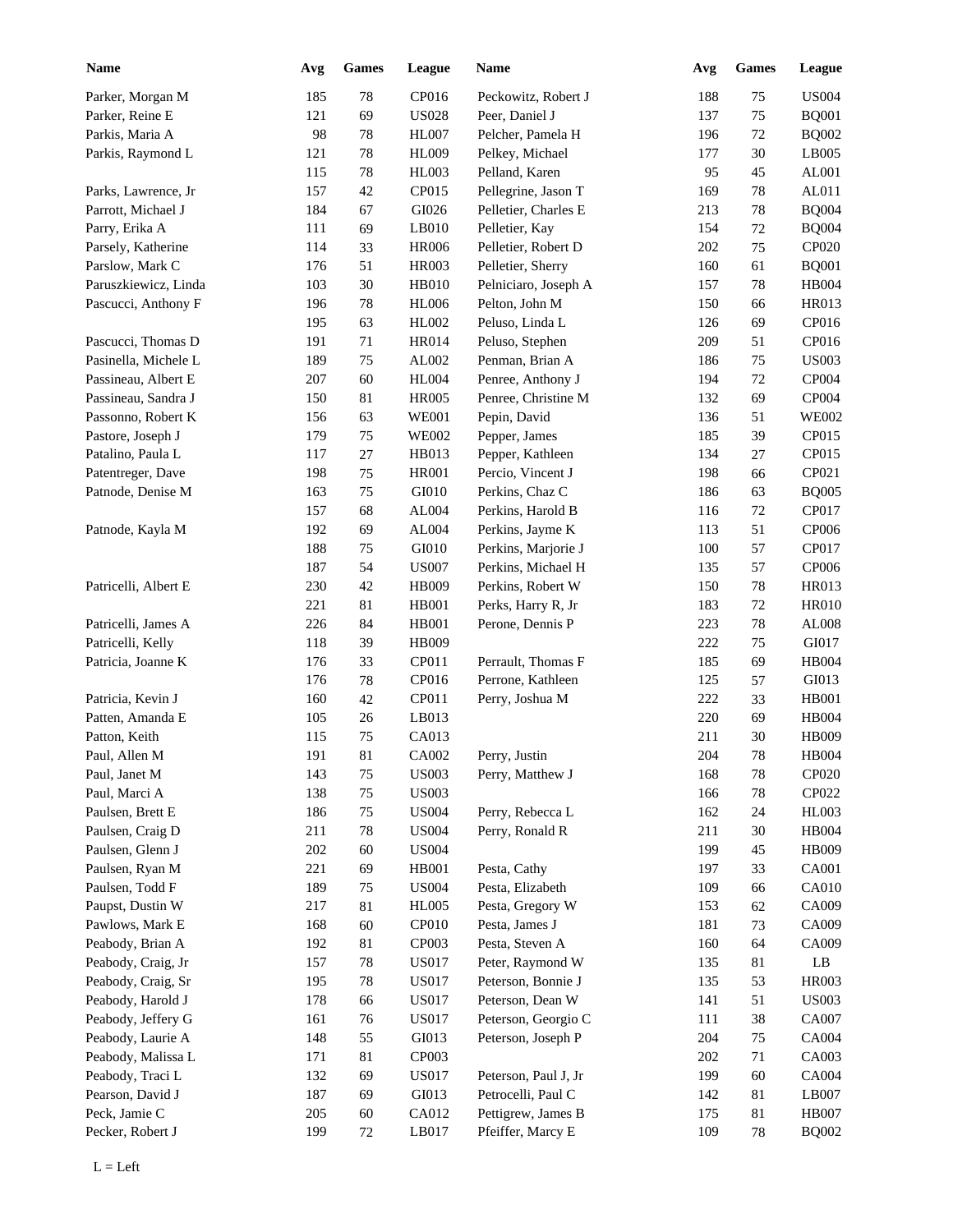| <b>Name</b>            | Avg        | <b>Games</b> | League                        | <b>Name</b>          | Avg        | <b>Games</b> | League                |
|------------------------|------------|--------------|-------------------------------|----------------------|------------|--------------|-----------------------|
| Phelan, Arthur         | 123        | 39           | LB012                         | Pohl, Jason E        | 211        | 78           | HL002                 |
| Phelan, Leslie         | 120        | 33           | LB012                         | Polanski, Arnold     | 185        | 42           | LB012                 |
| Phelps, Darren D       | 161        | 72           | <b>HL006</b>                  | Polaro, Richard P    | 207        | 59           | GI012                 |
| Phillips, George L, Jr | 214        | 75           | <b>HR005</b>                  |                      | 202        | 72           | <b>US011</b>          |
|                        | 199        | 100          | <b>HR011</b>                  |                      | 197        | 45           | CA003                 |
| Phillips, Jerry        | 145        | 84           | CP003                         | Polesel, Corey J     | 157        | 81           | LB                    |
| Phillips, Yvonne       | 153        | 75           | <b>HR005</b>                  | Polhemus, Michael    | 152        | 67           | CA012                 |
| Phoenix, Leonard E     | 145        | 63           | CP021                         |                      | 148        | 48           | LB009                 |
| Phoenix, Paul W        | 213        | 75           | <b>HB004</b>                  |                      | 147        | 39           | LB005                 |
|                        | 212        | 81           | <b>HB010</b>                  | Polhemus, Wilma      | 139        | 57           | LB009                 |
|                        | 200        | 24           | <b>HB001</b>                  |                      | 138        | 39           | LB005                 |
| Phoenix, Scott E       | 177        | 39           | CP012                         | Pollay, Danielle L   | 68         | 78           | LB007                 |
| Phoenix, Tami M        | 191        | 41           | HL007                         | Pollay, Frank D      | 164        | 81           | CP012                 |
|                        | 187        | 27           | <b>HB010</b>                  | Pomiber, Janis Lynn  | 176        | 62           | GI010                 |
| Piche, Brian J         | 196        | 69           | <b>HR014</b>                  |                      | 171        | 63           | AL004                 |
| Piche, Frank E         | 206        | 60           | HR014                         | Pondillo, John, Jr   | 216        | 69           | CA019                 |
| Piche, Gregory C       | 169        | 66           | <b>HR014</b>                  | Pontore, Ruth M      | 161        | 88           | $\rm GIO06$           |
| Pickard, Gary W        | 153        | 54           | <b>BQ002</b>                  | Post, Carol S        | 147        | 33           | CP015                 |
| Pickering, Christopher | 141        | 69           | AL010                         | Post, Douglas V      | 150        | 30           | CP015                 |
| Pickett, Kim T, Sr     | 161        | 77           | <b>HB005</b>                  | Potts, Brian C       | 221        | 78           | LB004                 |
| Pielo, Charles W       | 168        | 57           | HR012                         |                      | 210        | 84           | <b>HL010</b>          |
| Pierce, Anna M         | 164        | 66           | <b>HL007</b>                  | Potts, Eric E        | 218        | 81           | <b>HL010</b>          |
|                        | 163        | 84           | <b>HL010</b>                  | Potyrala, John, Jr   | 176        | 69           | LB017                 |
| Pierce, George         | 123        | 57           | HL012                         | Potyrala, Michael D  | 174        | 69           | GI012                 |
| Pierce, Michael G, Jr  | 198        | 69           | <b>BQ002</b>                  | Poulin, Clemence M   | 166        | 84           | CA010                 |
| Pierce, Michael G, Sr  | 160        | 78           | <b>BQ002</b>                  | Poutre, David J      | 206        | 75           | CP020                 |
| Pierce, Phyliss        | 87         | 49           | HL012                         | Poutre, Donald S     | 202        | 69           | CP022                 |
| Pierce, Thomas J, Jr   | 213        | 84           | <b>HL010</b>                  |                      | 195        | 66           | CP020                 |
|                        | 211        | 78           | HL011                         | Poutre, Donald W     | 194        | 78           | CP020                 |
| Pierre, Doug M         | 138        | 78           | CP022                         | Poutre, Renee N      | 119        | 69           | CP022                 |
| Pierson, Mary A        | 103        | 24           | CP011                         | Powers, Patricia A   | 130        | 51           | HB002                 |
| Pignatelli, Joseph A   | 175        | 66           | <b>HL006</b>                  | Pratt, Gerald E      | 191        | 81           | <b>HL005</b>          |
| Piotrowski, Ted        | 158        | 66           | CP010                         | Premo, Christopher M | 176        | 63           | <b>HR001</b>          |
| Pirri, David V         | 188        | 47           | $L$ B010                      | Prentiss, Chad E     | 191        | 78           | <b>BQ002</b>          |
| Pirri, Denise A        | 156        | 66           | LB010                         | Prescott, Frank T    | 161        | $78\,$       | CP021                 |
| Pisculli, David J      | 209        | $81\,$       | <b>HL006</b>                  |                      | 212        | $72\,$       | <b>HB001</b>          |
|                        |            |              |                               | Prest, Joseph G, Sr  |            |              |                       |
| Pitanello, Anthony J   | 202<br>188 | 81<br>75     | <b>HL005</b><br>GI009         | Prest, Mary A        | 213<br>198 | 78<br>81     | HL007<br><b>HB001</b> |
| Pitcher, David J       | 122        | 75           | $AL010$                       | Prevost, Keith M     | 196        | $72\,$       | CP020                 |
| Pitcher, Karen E       | 134        |              | AL010                         | Price, Ashley        |            |              | HL011                 |
| Piterniak, Nick A      |            | 78           | HB011                         | Priester, Kate       | 121        | 77           | HB009                 |
|                        | 201        | 75           | HL006                         | Prime, James E       | 114        | 24           | CA009                 |
| Pitt, Gary T           | 218        | 45           |                               | Primeau, Bessie M    | 184        | 44           |                       |
|                        | 205        | 42           | <b>HL005</b><br>CA009         | Primeau, Diane R     | 118        | 75           | <b>HL010</b><br>CP015 |
| Plante, E. Arthur      | 161        | 75           |                               |                      | 142        | 33           |                       |
| Plante, William B      | 213        | 77           | CA009                         | Primeau, Sheila J    | 128        | 60           | CA002                 |
|                        | 207        | $30\,$       | CA004                         | Primeau, Timothy W   | 202        | 42           | CP015                 |
| Plantier, Bernard L    | 193        | 75           | CA004                         |                      | 193        | 66           | CP021                 |
| Ploof, Christina       | 115        | 75           | LB016                         | Prince, Floyd H      | 207        | 51           | <b>HL005</b>          |
| Ploof, Donald J        | 144        | 66           | LB016                         | Prochilo, Barbara E  | 146        | $26\,$       | CP015                 |
| Ploof, Judy            | 131        | 66           | LB016                         | Prochilo, James A    | 147        | 24           | CP015                 |
|                        | 127        | 66           | LB006                         | Proctor, Adam M      | 208        | 66           | CA003                 |
| Ploof, Matthew D       | 184        | 78           | <b>US017</b>                  | Proctor, Gerald J    | 210        | 66           | CP013                 |
| Ploof, Todd M          | 190        | 69           | CP021                         |                      | 200        | 69           | <b>HL005</b>          |
| Plowstrup, Michael A   | 176        | 72           | $\ensuremath{\mathsf{USO10}}$ | Proctor, Larry       | 158        | 81           | GI003                 |
| Plumadore, Denise      | 166        | 66           | $L$ B010                      | Proctor, Leonard W   | 228        | 78           | <b>HL006</b>          |
| Plumadore, Thomas L    | 154        | 57           | $L$ B010                      |                      | 220        | 75           | <b>HL005</b>          |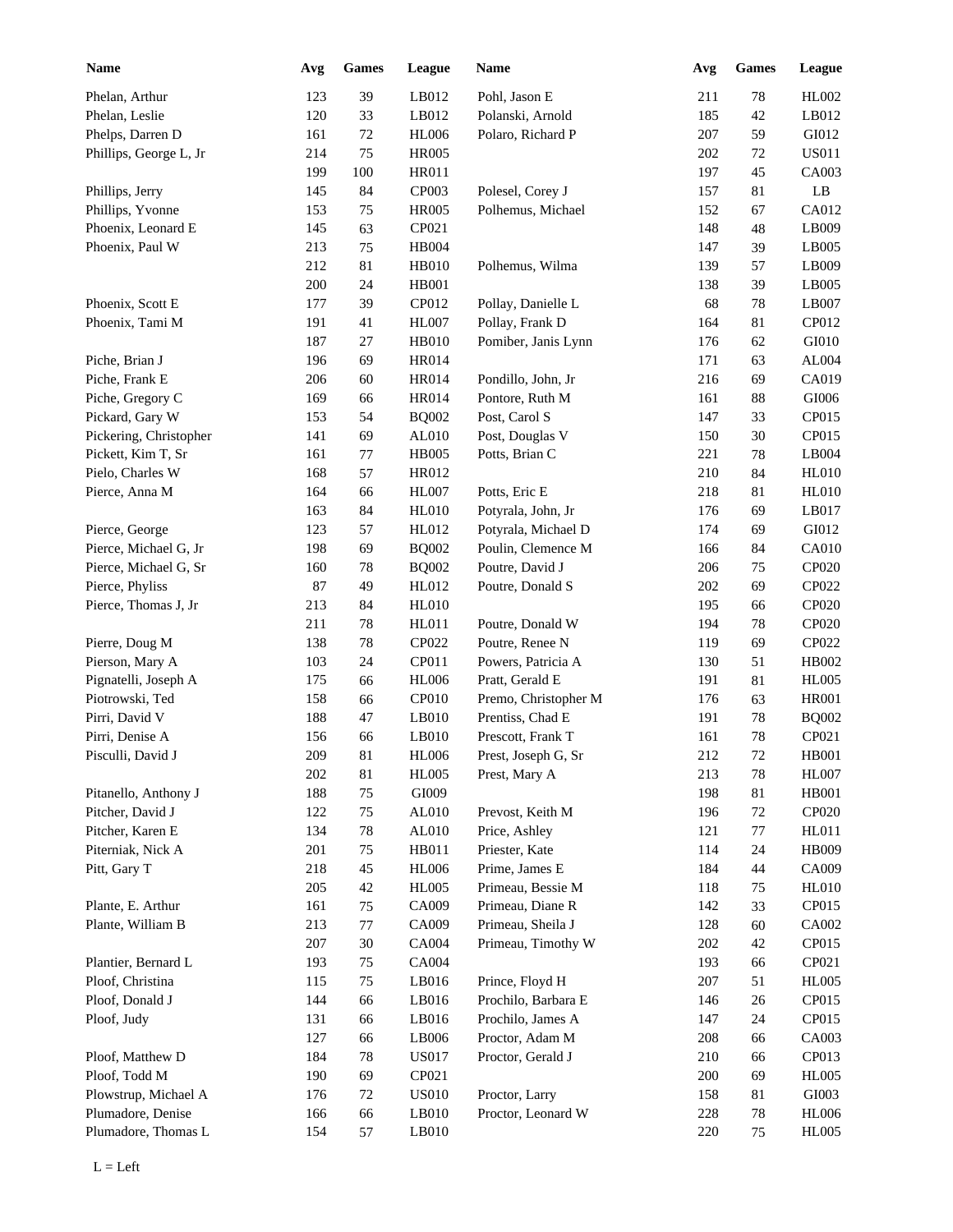| <b>Name</b>                  | Avg        | <b>Games</b> | League                 | <b>Name</b>               | Avg        | <b>Games</b> | League                |
|------------------------------|------------|--------------|------------------------|---------------------------|------------|--------------|-----------------------|
|                              | 202        | 75           | CP013                  | Reamer, Edward C          | 186        | 75           | LB017                 |
| Propst, Walter               | 192        | $78\,$       | <b>HL006</b>           | Reckner, Carolyn R        | 91         | 30           | LB012                 |
|                              | 178        | 74           | AL005                  | Reckner, Charles A, Jr    | 161        | 30           | LB012                 |
| Prosser, Paul A              | 191        | 81           | <b>HR005</b>           | Rector, Bret H            | 159        | 69           | HR012                 |
|                              | 176        | 104          | HR011                  | Rector, Jason R           | 200        | 24           | HR012                 |
| Pryor, Brian E               | 163        | 51           | GI004                  | Rector, Kyle M            | 138        | 29           | HR012                 |
| Pryor, Steve A               | 134        | 45           | LB011                  | Rector, Pamela M          | 149        | 71           | HR012                 |
| Puckey, Ryan R               | 208        | 75           | LB016                  | Rector, Stephen J, Jr     | 191        | 81           | HR012                 |
| Pugh, Sandra                 | 191        | $72\,$       | HL001                  | Rector, Stephen L, Sr     | 194        | 81           | HR012                 |
| Pugliano, Michael A          | 205        | $72\,$       | CA004                  | Reed, Charles J           | 105        | 66           | HL012                 |
| Pugliese, Brittany L         | 120        | 99           | <b>BQ002</b>           | Reed, Kelly               | 125        | 69           | HL012                 |
| Pulenskey, Bryan T, Jr       | 163        | 69           | <b>US012</b>           | Reed, Kevin               | 195        | 69           | HL012                 |
| Pupello, Nicholas            | 180        | 21           | <b>US006</b>           | Reedy, Mary L             | 141        | 72           | LB016                 |
| Purcell, Vonne E             | 149        | 90           | AL013                  | Rehonis, Daniel J         | 208        | 81           | AL008                 |
| Putnam, Nathan E             | 119        | 63           | LB011                  |                           | 205        | 21           | <b>US017</b>          |
| Pyskadlo, Mark J             | 196        | 69           | <b>US002</b>           | Reichelt, Veronica C      | 148        | 75           | CP022                 |
|                              | 191        | 33           | CA014                  | Reilly, Ann R             | 129        | 72           | CP014                 |
| Quackenbush, Colleen C       | 142        | 63           | <b>WE003</b>           | Reilly, Brandy L          | 169        | 81           | <b>HB008</b>          |
| Quackenbush, Edgar L         | 123        | 63           | <b>WE003</b>           | Reilly, John F            | 182        | 72           | LB010                 |
| Quackenbush, Renee R         | 149        | 30           | GIS02                  | Reinemann, Jesse A        | 194        | 84           | AL002                 |
|                              |            |              |                        | Reiniger, Clay A          |            |              | CA003                 |
| Quell, David E               | 216<br>208 | 63<br>75     | CA009<br>CA004         |                           | 216<br>215 | 72<br>100    | HR011                 |
|                              |            |              |                        |                           |            |              |                       |
| Quell, John A                | 188        | 36<br>93     | LB013                  |                           | 202        | 81           | <b>US011</b><br>CA003 |
| Quell, Mary Ann              | 110        |              | <b>HR007</b>           | Reiniger, Clay E          | 231        | 60           |                       |
| Quigley, Paul J              | 148        | 75           | CP012                  |                           | 230        | 75           | <b>US011</b>          |
| Quinn, Jon P                 | 190        | 74           | CP020                  | Renaud, Joseph L          | 141        | 42           | AL010                 |
| Quintal, Jillian A           | 165        | 39           | HB009                  | Renna, Patricia           | 139        | 72           | <b>HB005</b>          |
| Quintal, Susan J             | 170        | 63           | <b>HB007</b>           |                           | 137        | 75           | <b>HB007</b>          |
| Racht, Wayne F               | 201        | 75           | <b>CP006</b>           | Rescott, James P          | 185        | 81           | HR012                 |
| Radick, Charles Z            | 199        | 24           | GIS01                  | Restau, Shirley B         | 133        | 60           | CP018                 |
| Radley, Jodi L               | 159        | 63           | HR002                  | Restino, Travis M         | 123        | 24           | <b>BQ002</b>          |
| Radley, Kyle E               | 156        | 54           | HR013                  | Reu, Patricia A           | 141        | 63           | CA007                 |
| Radliff, Sean E              | 154        | 30           | CA014                  | Reynolds, Karen           | 162        | 63           | LB002                 |
| Rafferty, Thilde S           | 97         | 65           | $\mathbf{L}\mathbf{B}$ | Reynolds, Laurie J        | 142        | 42           | <b>US012</b>          |
| Ragone, Nicholas A           | 161        | 66           | LB009                  |                           | 140        | 48           | <b>US003</b>          |
| Ragone, Scott C              | 137        | $72\,$       | LB009                  | Rezey, Helen M            | 122        | 75           | <b>HB005</b>          |
| Rainville, Nathan P          | 171        | 75           | CP017                  | Rhoades, Deloris          | 145        | 81           | <b>US016</b>          |
| Rainville-Pommier, Barbara J | 142        | 69           | CP017                  | Rhodes, Richard D         | 148        | 84           | CP021                 |
| Randall, Frederick L         | 118        | 65           | CA012                  | Rhodes, Robert A          | 181        | 78           | <b>HR001</b>          |
| Rapp, Lisa M                 | 122        | 36           | LB005                  | Riberdy, Brian D          | 195        | 78           | <b>HL003</b>          |
|                              | 121        | 63           | LB009                  | Riberdy, David R          | 152        | 74           | <b>HL003</b>          |
| Rapp, Mark W                 | 188        | 69           | LB009                  | Riberdy, Pamela J         | 149        | 78           | <b>HL003</b>          |
|                              | 182        | 42           | LB005                  | Riccitelli, Frank J       | 153        | 33           | CA014                 |
| Rasheed, Thelma J            | 170        | 87           | <b>US005</b>           | Riccitelli, JoAnn P       | 83         | 30           | CA014                 |
| Rasmussen, Timothy J         | 208        | 57           | HB004                  | Riccitelli, John J        | 194        | 36           | LB005                 |
| Ray, Dorothy M               | 159        | 74           | GI013                  | Rice, Brian W             | 220        | 72           | <b>BQ001</b>          |
| Ray, Richard W, III          | 188        | 59           | GI013                  |                           | 218        | 81           | <b>BQ003</b>          |
| Ray, Richard W, Jr           | 197        | $30\,$       | GI013                  | Rice, Edward J            | 165        | 57           | <b>WE002</b>          |
| Raylinsky, Casimir E         | 198        | 84           | CP021                  | Rice, Jonathan E          | 165        | 78           | <b>BQ001</b>          |
| Raymond, Michael             | 206        | 78           | <b>HB005</b>           | Rice, Lumas A             | 172        | 68           | <b>US013</b>          |
| Raymond, Sharon A            | 179        | 84           | CP008                  | Richardson, Linwood       | 150        | 57           | <b>US024</b>          |
| Rayno, Jeff P                | 164        | 33           | HB009                  | Richmond, Matthew J       | 188        | 21           | GI013                 |
| Rayno, Vince                 | 119        | 33           | HB009                  | Rickert, Steve            | 197        | 60           | <b>HR001</b>          |
| Razanousky, Frank M          | 148        | 104          | CA006                  | Riddell, Matthew J        | 176        | 72           | LB010                 |
| Razzano, Jennifer M          | 128        | 63           | GI013                  | Rielly, Joseph T, Sr      | 173        | 63           | HL002                 |
| Razzano, Rosemary            | 120        | 51           | GI026                  | Rifenburgh, William H, Jr | 182        | 78           | <b>BQ002</b>          |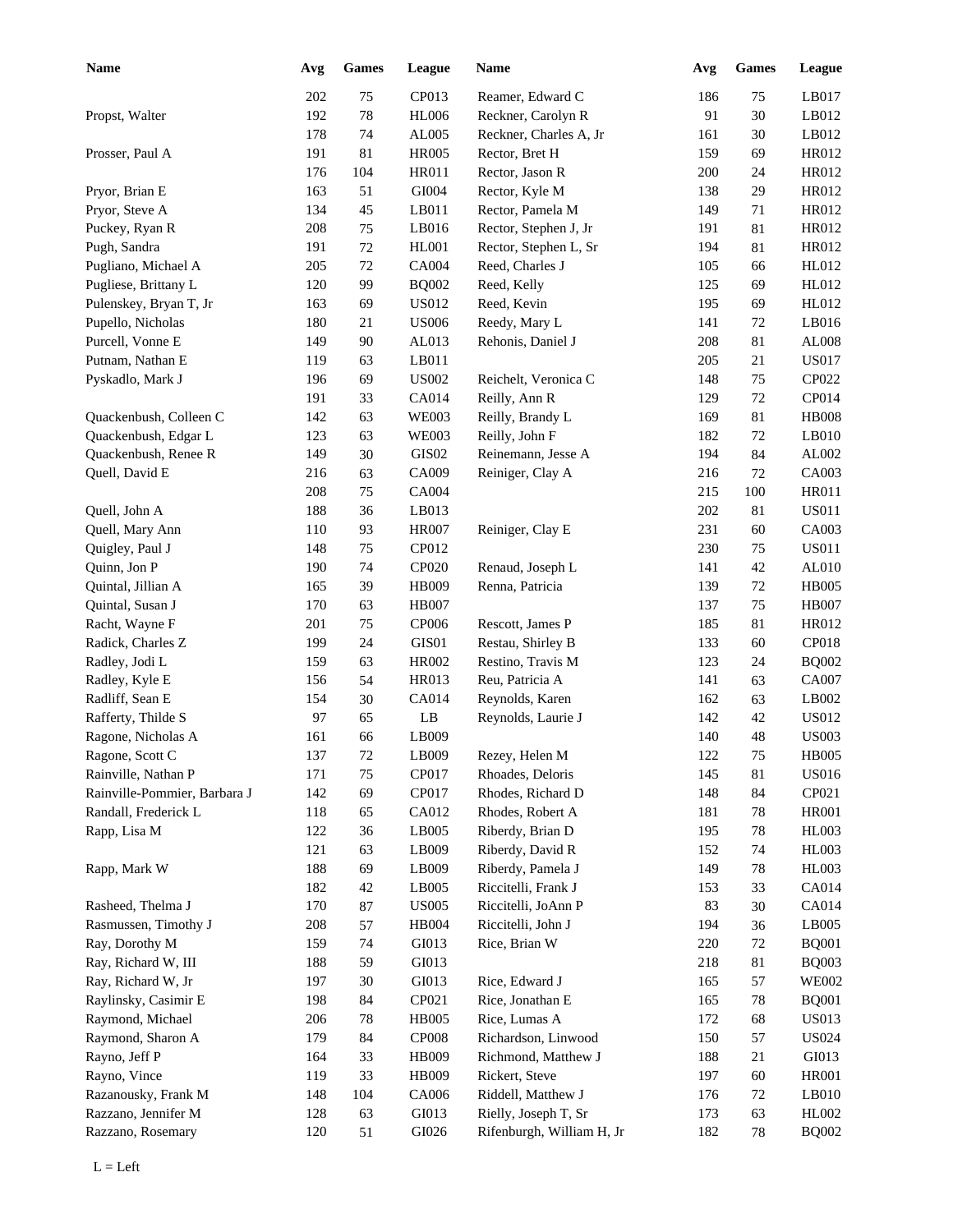| <b>Name</b>           | Avg | <b>Games</b> | League       | Name                   | Avg        | <b>Games</b> | <b>League</b> |
|-----------------------|-----|--------------|--------------|------------------------|------------|--------------|---------------|
| Rigney, Alden E       | 119 | 48           | CA012        | Ronda, Michael P       | 196        | 78           | <b>HL006</b>  |
| Riley, Dennis J       | 146 | 60           | CA001        | Rondeau, Allen C       | 177        | 69           | <b>HR001</b>  |
| Riley, Patricia A     | 143 | 57           | <b>US024</b> | Rondeau, Francis S     | 190        | 33           | <b>US002</b>  |
| Rings, Barry J        | 135 | 74           | HR012        | Rondeau, James         | 189        | 60           | <b>HR001</b>  |
| Rings, Joseph F       | 173 | 45           | HR012        | Rondeau, James L       | 181        | 48           | <b>US002</b>  |
| Riservato, Anthony M  | 210 | 60           | CP020        | Rondeau, Paul J        | 172        | 69           | <b>US002</b>  |
|                       | 209 | 60           | CA004        | Roof, Shawna L         | 114        | 66           | CP022         |
| Ritrovato, Carrie A   | 121 | 75           | <b>HB005</b> | Rootes, Robert J       | 189        | 53           | GI013         |
| Ritz, Justin C        | 203 | 24           | HB001        | Rootes, Thomas R       | 175        | 72           | GI013         |
|                       | 196 | 78           | LB004        | Rosario, John          | 209        | 78           | <b>HB001</b>  |
| Rivenburg, Tim J      | 152 | 66           | LB017        |                        | 208        | 78           | <b>HL005</b>  |
| Rivera, Samuel, Jr    | 153 | 57           | GI026        | Rose-Turriglio, Tina L | 78         | 45           | <b>HB009</b>  |
| Rivers, Leroy         | 200 | 69           | GI016        | Rose, Dawn M           | 126        | 45           | <b>CP008</b>  |
| Rivette, Nelson J     | 184 | 78           | HB004        | Rose, George H, Jr     | 179        | 66           | <b>HR005</b>  |
| Robbins, Daniel M     | 171 | 72           | LB027        | Rosecrans, Ben R       | 163        | 75           | CA007         |
| Robbins, Ernie        | 197 | 78           | LB016        | Rosecrans, Eileen      | 85         | 66           | <b>US028</b>  |
| Robbins, George E     | 177 | 51           | CA004        | Rosekrans, Donald G    | 184        | 81           | GI012         |
| Robbins, Kathy        | 168 | 78           | LB016        |                        | 177        | 27           | CA014         |
| Roberts, April D      | 141 | 39           | CP015        | Rosekrans, Donald J    | 172        | 72           | GI012         |
| Roberts, Dayna L      | 191 | 27           | <b>US012</b> | Rosekrans, William R   | 166        | 48           | GI012         |
| Roberts, Donald A     | 177 | 62           | <b>HR010</b> | Rosenberg, Bernice     | 115        | 75           | <b>BQ002</b>  |
| Roberts, Edwin C, Jr  | 205 | 63           | <b>HB004</b> | Rosenberger, John W    | 188        | 75           | LB017         |
|                       | 191 | 81           | HB010        | Rosencran, Mary        | 116        | 72           | <b>US028</b>  |
| Roberts, Frank A      | 190 | 81           | GI012        | Rosenthal, Alfred J    | 189        | 84           | CP021         |
| Roberts, Fred J       | 208 | 39           | LB005        | Rosenthal, Dawn M      | 101        | 75           | CP006         |
|                       | 205 | 63           | LB017        | Rosko, Leon J          | 200        | 73           | <b>HB004</b>  |
| Roberts, James W      | 174 | 36           | CP015        | Ross, Anita F          | 148        | 69           | <b>CP018</b>  |
| Roberts, Karen L      | 133 | 72           | <b>BQ002</b> | Ross, Gregory P        | 182        | 66           | CP021         |
| Roberts, Sandra E     | 157 | 75           | GI001        |                        | 162        | 33           | <b>HR013</b>  |
| Robertson, Barbara S  | 139 | 33           | HR015        | Ross, Joseph L         | 167        | 81           | CP021         |
| Robertson, Ralph      | 173 | 78           | <b>HR010</b> | Ross, Kirsten M        | 139        | 53           | LB009         |
|                       | 168 | 78           | <b>HR004</b> | Ross, Mary L           | 126        | 75           | HB002         |
| Robilotto, Joseph L   | 181 | 75           | LB           | Ross, Michael A        | 173        | 81           | CP012         |
| Robinson, Brandi L    | 87  | 45           | <b>CA008</b> | Rossi, Charles J       | 219        | 33           | CP013         |
| Robinson, Cynthia L   | 108 | 36           | <b>HR006</b> | Roullier, Eunice       | 149        | 75           | GI001         |
| Robinson, John R      | 85  | 36           | <b>HR006</b> | Rousia, Janice M       | 188        | 81           | LB018         |
| Robinson, Thomas R    | 159 | 81           | HB013        | Rousseau, Samantha A   | 172        | 72           | <b>US017</b>  |
| Robitaille, William E | 172 | 72           | CA011        | Rowe, Daniel J         | 220        | $78\,$       | <b>HB001</b>  |
| Rock, Christopher M   | 222 | 69           | CA004        |                        | 207        | 75           | CP013         |
| Rock, Erin A          | 120 | 78           | CP006        | Rowe, Joseph G         | 163        | 72           | GI001         |
| Rock, Helen M         | 132 | 78           | CP006        | Rowe, Lois M           | 131        | 75           | GI001         |
| Rock, Michael G       | 182 | 72           | CP006        | Rowe, Richard M        | 148        | 75           | GI001         |
| Rockwell, Daniel J    | 173 | 72           | LB010        | Rowe, Robert J         | 224        | 60           | CP013         |
| Rocque, Jason W       | 209 | 72           | <b>HL006</b> |                        | 220        | 57           | <b>HB001</b>  |
| Rocque, Raymond A     | 222 | 75           | HL002        | Rowe, Robert J, Jr     | 160        | 30           | GIS02         |
|                       | 211 | 78           | <b>HL006</b> | Rowe, Thomas F         | 161        | 75           | GI001         |
| Rocque, Sandra A      | 152 | 60           | HL002        | Rowland, Lauren A      | 92         | 36           | CP011         |
| Rode, Tracey          | 119 | 27           | CP004        | Roy, David M           | 110        | 36           | <b>HR006</b>  |
| Rodford, Eric J       | 182 | 69           | <b>HB006</b> | Royce, Howard W        | 139        | 75           | <b>WE004</b>  |
| Roe, Bonnie R         | 131 | 72           | GI004        | Royce, William H       | 162        | 81           | <b>WE004</b>  |
| Roe, Gerald E         | 142 | 66           | GI004        | Roylance, Daniel L     | 178        | 100          | CA006         |
| Rogers, Ed            | 129 | 66           | <b>HB007</b> | Rubin, Margaret T      | 147        | 63           | HL001         |
| Rogers, Scott A       | 225 | 33           | HB001        | Ruby, George A         |            | 51           | GI023         |
| Rogers, Scott A       | 191 | 78           | HB013        | Ruchel, Regina A       | 171<br>104 | 44           | <b>WE003</b>  |
| Romani, Claude C      | 204 |              | <b>US011</b> | Ruff, Nicholas E       |            |              | CP023         |
|                       |     | 84           |              |                        | 151        | 27           |               |
| Romano, Ronald L      | 170 | 75           | <b>US008</b> | Ruggiero, Donald P     | 136        | 66           | GI003         |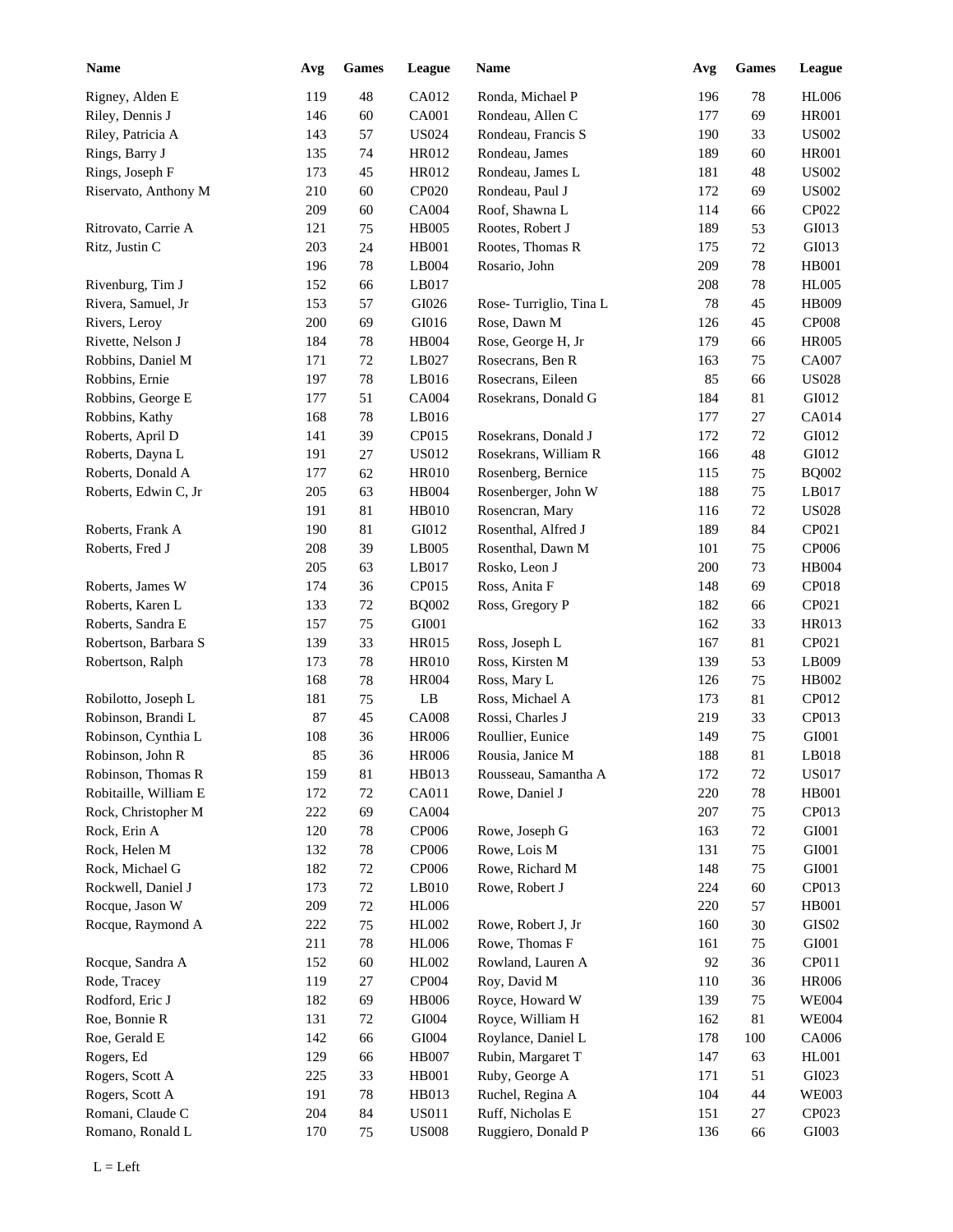| <b>Name</b>                      | Avg | <b>Games</b> | League       | <b>Name</b>             | Avg | <b>Games</b> | League       |
|----------------------------------|-----|--------------|--------------|-------------------------|-----|--------------|--------------|
| Ruggiero, Vincent A              | 189 | $72\,$       | <b>US019</b> |                         | 163 | 60           | <b>HR015</b> |
| Ruggles, Jeffery E               | 207 | $75\,$       | <b>BQ002</b> | Samboy, Bret P          | 224 | 77           | HR014        |
| Ruggles, John S, Sr              | 176 | 78           | <b>BQ002</b> |                         | 215 | 96           | HR011        |
| Rulison, Fred A, Jr              | 183 | 63           | AL010        | Samboy, Bruce T         | 184 | 100          | HR011        |
| Rumpler, Kurt A                  | 194 | 42           | HB004        |                         | 182 | 60           | <b>HR015</b> |
| Rushford, Lesleigh               | 127 | 64           | HL007        | Samsel, James J         | 172 | 75           | <b>US016</b> |
| Rushford, Nicole E               | 108 | 71           | <b>HL007</b> | Sandercox, Wayne E      | 188 | 78           | LB002        |
| Russ, James E                    | 216 | 66           | <b>HL006</b> | Sanders, Joseph P       | 167 | 45           | <b>US012</b> |
|                                  | 204 | 78           | CP013        | Sankey, Curtis L        | 176 | 102          | <b>HR011</b> |
| Russ, Kenneth A                  | 173 | 84           | LB004        | Sano, Anthony M         | 177 | 81           | CP021        |
| Russell, Fr. Richard             | 170 | $77\,$       | <b>BQ002</b> | Sansone, Keith J        | 192 | 78           | <b>HR001</b> |
| Russell, Jason G                 | 195 | 63           | <b>HB005</b> | Sansone, Keith R        | 173 | 75           | <b>HR001</b> |
| Russell, Joan                    | 115 | 57           | CP018        | Sansone, Thomas F       | 171 | 67           | GI009        |
| Russell, Michael J               | 201 | 100          | HR011        | Santoro, Frank J        | 173 | 72           | GI023        |
| Russell, Mitchell F              | 199 | 104          | HR011        | Santspree, John         | 163 | 81           | GI009        |
|                                  | 174 | 81           | <b>HR014</b> | Santspree, John E, Jr   | 186 | 27           | GIS02        |
| Ryan, Brian J                    | 136 | 69           | HB002        | Santspree, Richard E    | 173 | 35           | AL001        |
| Ryan, Evelyn                     |     |              |              |                         |     |              |              |
| Ryan, Gary J                     | 113 | 68           | CA019        | Sargood, Edward J       | 201 | 69           | <b>BQ003</b> |
| Ryan, George T                   | 145 | 39           | HB009        | Sarkisian, Wendy A      | 190 | 51           | LB019        |
| Ryan, Jill M                     | 161 | 39           | HB009        | Saul, Dawn M            | 126 | 69           | <b>HB007</b> |
| Ryan, Joseph P                   | 180 | 75           | <b>BQ005</b> | Saunders, Joel F        | 189 | 69           | LB027        |
| Ryan, Kevin P                    | 170 | 60           | LB015        | Savini, Vincent Y       | 163 | 21           | CP020        |
| Ryan, Laura J                    | 170 | 72           | <b>HB007</b> | Savoie, Paul R          | 195 | 81           | <b>HL005</b> |
| Ryan, Maggie M                   | 160 | 63           | LB010        | Savoy, Marcia           | 101 | 50           | CA007        |
| Ryan, Mary J                     | 135 | 48           | HB002        | Sbrega, Pam L           | 124 | 80           | <b>BQ002</b> |
| Ryder, Luke R                    | 207 | 72           | HL002        | Scaccia, Joseph P       | 219 | 78           | AL002        |
| Ryder, Melissa A                 | 129 | 75           | HL002        |                         | 216 | 57           | AL008        |
| Ryfa, Martin A                   | 171 | 84           | LB004        |                         | 211 | 63           | AL005        |
| Safford, Ann                     | 134 | 54           | GI001        | Scaccia, Michael E      | 212 | 48           | HR012        |
| Safford, David E                 | 195 | 72           | GI008        | Scalisi, David V        | 178 | 54           | LB017        |
|                                  | 191 | 78           | GI003        | Scattergood, Marilyn J  | 125 | 75           | <b>CA008</b> |
|                                  | 185 | 75           | GI001        | Scelsi, Marc M          | 216 | 66           | <b>HL006</b> |
| Sagendorf, Cathy A               | 161 | 65           | CA013        |                         | 208 | 75           | <b>HL009</b> |
| Sagendorf, James A               | 209 | $72\,$       | CA012        | Scelsi, Michael A       | 168 | 78           | <b>HL009</b> |
|                                  | 206 | 66           | CA013        | Schaap, Michael E       | 209 | 57           | GI008        |
| Salamida, Joseph M               | 207 | $78\,$       | CA004        | Schaefer, David A       | 150 | 69           | <b>WE002</b> |
| Salazar, Johathan X              | 187 | 65           | LB010        | Scheilding, Suzanne A   | 139 | 51           | GI004        |
| Salerno, Charles A, Jr           | 211 | $81\,$       | CA012        | Schell, Paula A         | 152 | 36           | CP015        |
|                                  | 208 | 75           | CA013        | Schermerhorn, Kenneth M | 197 | 69           | CP012        |
| Salerno, Elizabeth T             | 119 | 56           | <b>WE005</b> | Scheuer, Donald V, Jr   | 205 | 54           | LB009        |
| Salerno, Kathleen A              | 135 | 63           | CA013        | Scheuer, Kimberly M     | 179 | 66           | LB009        |
| Salisbury (Phillips), Jennifer-A | 168 | 60           | CP004        | Schindler, Henry L, Jr  | 131 | 75           | GI023        |
|                                  | 163 | 81           | <b>HL010</b> | Schindler, Rebecca L    | 123 | 48           | GI023        |
| Salisbury, Allen S               | 211 | 78           | LB002        | Schmidt, Paul B         | 207 | 75           | CP013        |
|                                  | 204 | 69           | GI008        | Schmigel, Louis M       | 201 | 72           | <b>BQ005</b> |
| Salisbury, Eileen M              | 127 | 75           | LB002        | Schmitt, Robert J       | 211 | 78           | GI017        |
| Salisbury, Matthew T             | 222 | $72\,$       | CP004        | Schmitz, John           | 174 | 27           | <b>HB006</b> |
|                                  | 219 | 81           | <b>HL010</b> | Schongar, Bob           | 158 | 60           | GI017        |
| Salisbury, Thomas R              | 160 | 62           | LB010        | Schongar, Carol A       | 136 | 72           | <b>HB008</b> |
|                                  | 151 | 81           | <b>US005</b> | Schoonmaker, Douglas G  | 171 | 36           | <b>WE002</b> |
| Sally, Terry                     | 169 | $72\,$       | LB002        | Schoonmaker, Robert K   | 214 | 78           | <b>HL005</b> |
| Salmon, David C                  | 144 | 81           | AL008        | Schrader, Joanne        | 127 | 78           | <b>CA010</b> |
| Salsburg, Deborah A              | 146 | 36           | CP015        | Schrimsher, James F     | 190 | 81           | CP021        |
| Salsburg, Edward J, Jr           | 215 | 36           | CP015        | Schrimsher, Lisa M      | 114 | 78           | <b>US023</b> |
| Samarita, Chris                  | 195 |              | <b>US004</b> |                         | 135 |              | <b>HR007</b> |
|                                  |     | 69           |              | Schriner, Marge A       |     | 78           |              |
| Samboy, Anita B                  | 165 | 66           | <b>HR008</b> | Schroeder, Janet M      | 148 | 81           | <b>US028</b> |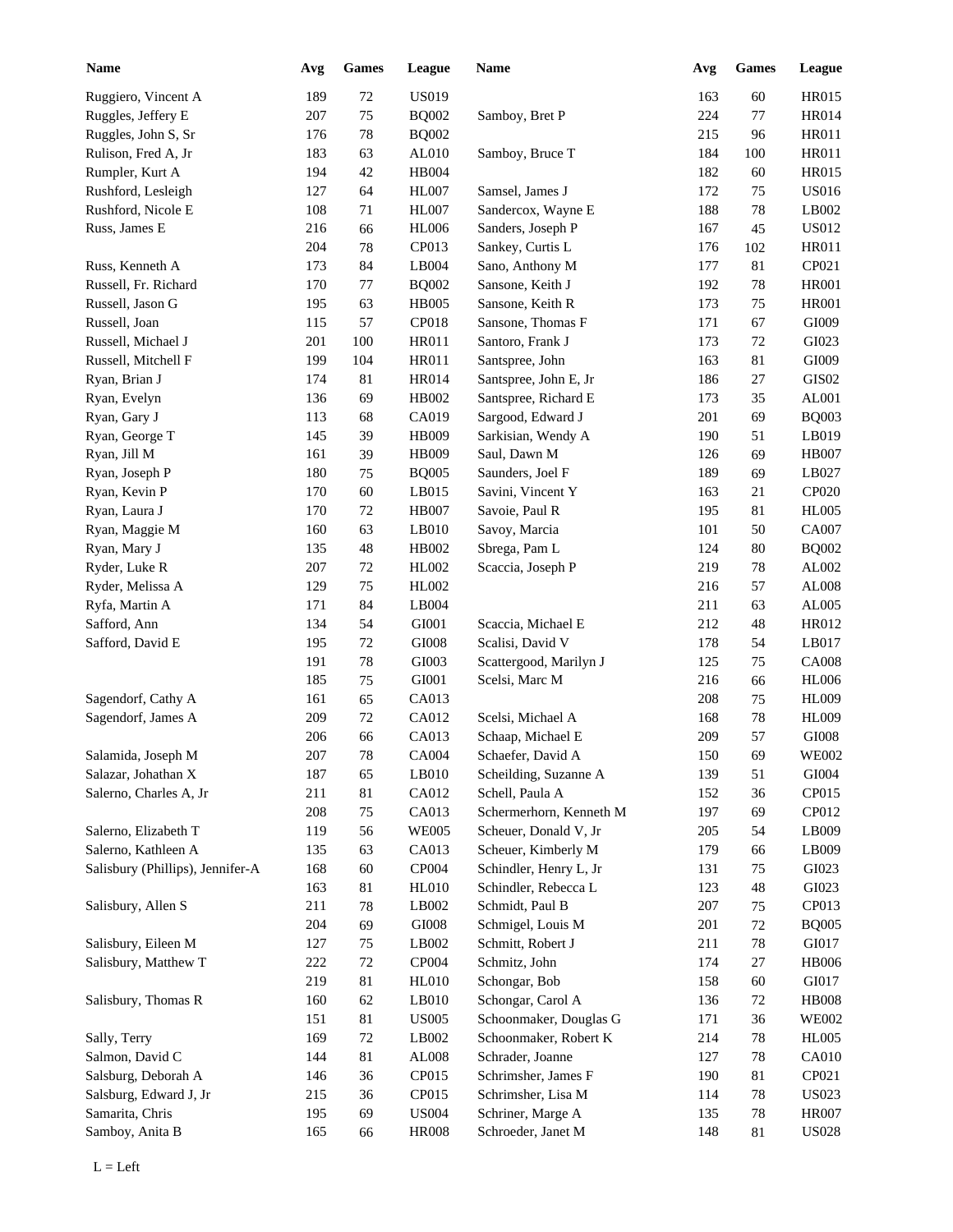| <b>Name</b>                             | Avg | <b>Games</b> | League       | Name                     | Avg        | <b>Games</b> | League       |
|-----------------------------------------|-----|--------------|--------------|--------------------------|------------|--------------|--------------|
| Schunk, Anthony J                       | 129 | 45           | <b>HL008</b> | Sherman, Daniel J        | 198        | $81\,$       | HB001        |
| Schunk, Paula                           | 111 | 45           | <b>HL008</b> | Sherman, Marian L        | 134        | 78           | AL010        |
| Schwartz, Michael A                     | 150 | 36           | <b>US002</b> | Sherman, Richard B       | 147        | 75           | AL010        |
| Scifo, Janine P                         | 155 | $72\,$       | <b>US015</b> | Sherry, Gerald M         | 151        | 72           | CA005        |
| Scifo, John J                           | 129 | 74           | <b>US015</b> | Sherwin, Jannice         | 164        | 42           | LB005        |
| Scifo, Joseph J                         | 201 | 75           | <b>US019</b> | Sherwin, Timothy T       | 190        | 39           | LB005        |
|                                         | 198 | 66           | <b>US015</b> | Shevy, Denise F          | 143        | 81           | <b>US028</b> |
| Scifo, Nancy W                          | 135 | 39           | <b>US015</b> | Shevy, Robert F          | 162        | 81           | <b>US028</b> |
| Scifo, Nicholas A                       | 180 | 75           | <b>US015</b> | Shields, Lori A          | 158        | 69           | <b>HB008</b> |
| Scifo, Robert P                         | 188 | $72\,$       | <b>US015</b> | Shils, Marc J            | 199        | 72           | LB009        |
| Scoons, Patricia M                      | 110 | $81\,$       | AL004        | Shimer, Gregory A        | 214        | 78           | HB011        |
| Scott, Jesica                           | 146 | 75           | <b>HB005</b> | Shippee, Charles B       | 143        | 53           | <b>HR009</b> |
| Scott, Lisa H                           | 141 | 63           | <b>HR005</b> | Shippee, Kenneth L       | 199        | 66           | LB017        |
| Scott, Matthew W                        | 147 | 60           | HR013        | Shippee, Sandra D        | 128        | 63           | <b>HR009</b> |
| Scott, Michael W                        | 158 | 78           | CP022        | Shipski, Justin T        | 214        | 30           | CP013        |
| Scott, Nancy A                          | 127 | 72           | HL001        | Shoemaker, Jennifer M    | 132        | 78           | <b>HB008</b> |
| Scott, Paul J                           | 129 | 51           | <b>HL006</b> | Shoemaker, Robert G      | 214        | 30           | HB004        |
| Scott, Richard A                        | 178 | $72\,$       | <b>HR005</b> | Shoemaker, Robert P      | 225        | 81           | HB004        |
| Scoville, William E                     | 191 | 75           | AL001        |                          | 223        | 81           | <b>HB001</b> |
| Seabury, Damien M                       | 155 | 75           | <b>HB005</b> | Shudt, Matt J            | 131        | 45           | HB013        |
| Seabury, Robert H, Jr                   | 199 | 72           | <b>BQ003</b> | Shufelt, Clayton W       | 162        | 66           | <b>WE002</b> |
| Seaman, Steven A                        | 171 | 24           | CP004        | Shufelt, Patrick J       | 183        | 69           | <b>HR014</b> |
| Sears, Gregory A                        | 185 | 33           | GI008        | Shufelt, Robin S         | 131        | 78           | HL011        |
| Sedmak, Thomas A                        | 152 | 72           | CA009        | Shufelt, Rodger P        | 199        | 78           | HL011        |
| Sehl, Sandra A                          | 163 | 67           | HR009        |                          | 199        | 81           | <b>HL006</b> |
| Seidl, Charles                          | 162 | 24           | LB012        | Shufelt, Thomas J, Jr    | 210        | $81\,$       | <b>US011</b> |
| Seidl, Michele                          | 124 | $27\,$       | LB012        |                          | 208        | 72           | $\rm GIO08$  |
| Selby, Scott W                          | 204 | $81\,$       | <b>US011</b> | Shufelt, Thomas J, Sr    | 184        | 78           | GI018        |
|                                         | 201 | 75           | CA003        |                          | 180        | 69           | $\rm GIO08$  |
| Selin, Jordan S                         | 204 | 84           | HL010        | Shufon, Susan K          | 84         | 54           | LB006        |
| Semenick, Shirley                       | 176 | 88           | GI006        | Shumway, William C       | 201        | 81           | <b>BQ003</b> |
|                                         | 172 | 72           | CA010        | Shunk, Paul F            | 163        | 54           | <b>BQ002</b> |
|                                         | 97  |              |              |                          |            |              |              |
| Seney, Kathleen M<br>Senick, Joan A     |     | 44           | <b>BQ002</b> | Shuster, Chuck J         | 140        | 66           | <b>HL009</b> |
|                                         | 123 | $72\,$<br>63 | $L$ B010     | Sicley, Allen E          | 152<br>118 | 39<br>56     | <b>BQ003</b> |
| Sequin, Timothy E<br>Serafin, Raymond J | 180 |              | LB010        | Siddon, June R           |            |              | <b>HR002</b> |
|                                         | 142 | 66           | LB015        | Sidoti, Charles A        | 203        | 42           | LB012        |
| Severence, Maryellen                    | 129 | 60           | CA011        |                          | 201        | $72\,$       | LB017        |
| Sgambati, Cathy A                       | 168 | 86           | <b>HL004</b> | Sieczkarski, Diana L     | 203        | 84           | CP003        |
| Sgambati, Francis A                     | 173 | $87\,$       | <b>HL004</b> | Sifka, Christopher M, Jr | 192        | 54           | <b>HL006</b> |
| Sgambati, Theresa D                     | 132 | 75           | <b>HL007</b> | Sillman, Brian E         | 167        | 51           | HR012        |
| Shafer, Kathleen M                      | 154 | $81\,$       | CP003        | Silva, Roberto           | 191        | 30           | GIS01        |
| Shafer, Todd C                          | 213 | 81           | CP003        | Silvernail, Stephanie A  | 132        | 36           | CP015        |
| Shafts, Tracey                          | 123 | 75           | CP016        | Simard, Zach W           | 190        | 78           | HB004        |
| Shakar, Diane M                         | 143 | 39           | CP011        | Simmons, Anthony F       | 197        | 72           | CP016        |
| Shakar, Richard G                       | 161 | 39           | CP011        | Simmons, Framk M         | 151        | 33           | <b>HR010</b> |
| Shanahan, Michael E                     | 150 | $30\,$       | <b>HL010</b> | Simon, Leon A            | 188        | 54           | LB002        |
| Sheedy, Kimberly C                      | 160 | 56           | GI013        |                          | 187        | 54           | <b>US013</b> |
| Sheehan, Carol Anne                     | 144 | 75           | <b>WE001</b> | Simonds, Terrence J      | 201        | $72\,$       | GI017        |
| Sheehy, Kathryn E                       | 118 | 66           | HL002        | Simonian, Randy P        | 187        | 81           | CA009        |
| Sheldrick, George H                     | 179 | 51           | LB027        | Simonian, Richard P      | 179        | $75\,$       | CA009        |
| Shell, Maria                            | 118 | $78\,$       | <b>US003</b> | Simonik, Edward J        | 189        | $30\,$       | HR012        |
| Shepard, Joshua D                       | 227 | $72\,$       | $\rm HB001$  | Siptroth, Chris A        | 190        | 81           | <b>BQ004</b> |
|                                         | 209 | 76           | HR011        | Siptroth, Patricia A     | 138        | 81           | <b>BQ004</b> |
| Shepard, Thomas A, Jr                   | 188 | 108          | HR011        | Siskin, Todd             | 121        | $75\,$       | LB018        |
| Sheridan, Joseph P                      | 200 | 75           | LB011        | Sitterly, Joseph A, Jr   | 202        | $72\,$       | GI013        |
| Sherman, Amy L                          | 116 | 53           | HR012        | Sitterly, Loretta K      | 146        | 66           | GI013        |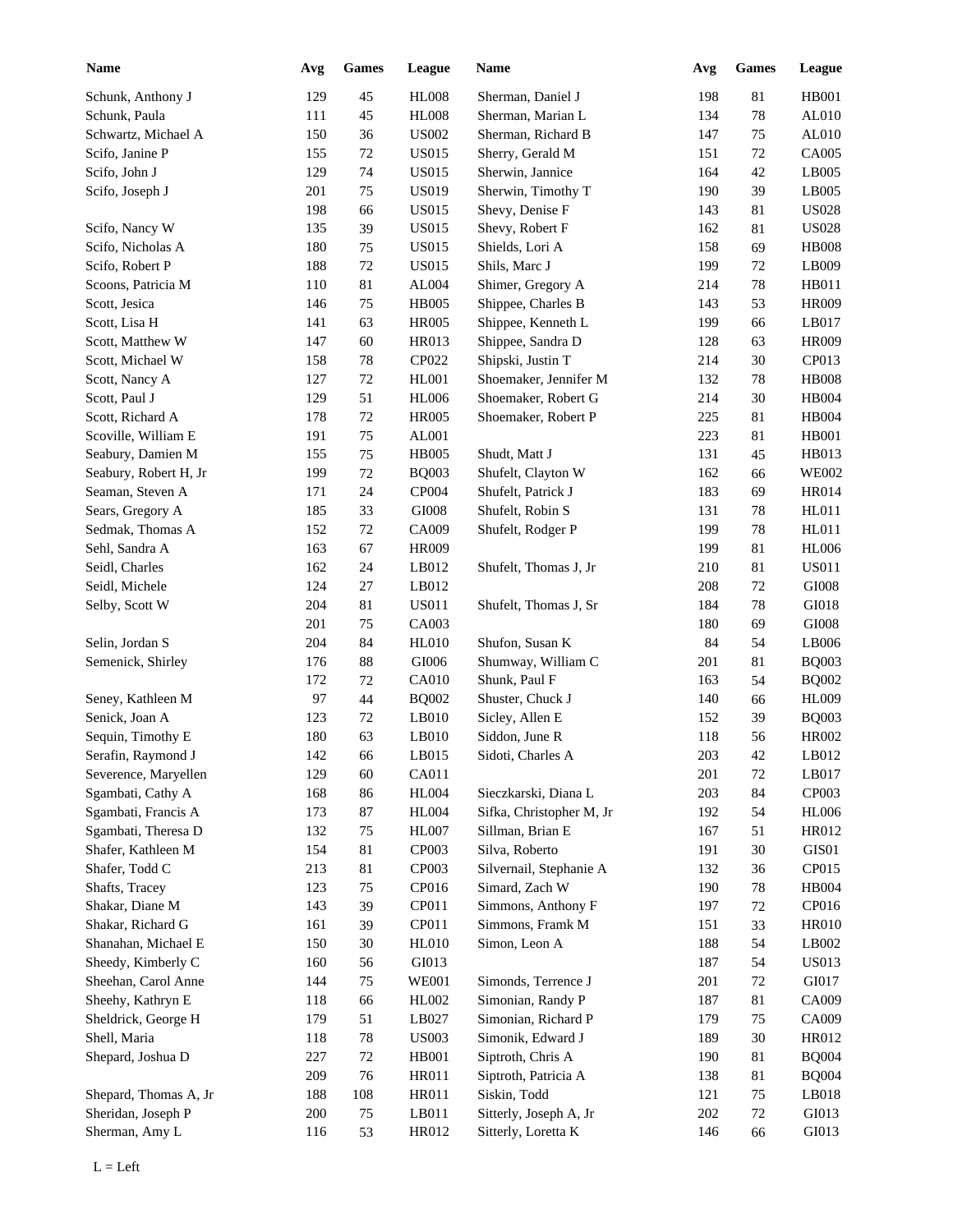| <b>Name</b>            | Avg | <b>Games</b> | League                        | <b>Name</b>              | Avg | ${\bf Games}$ | <b>League</b> |
|------------------------|-----|--------------|-------------------------------|--------------------------|-----|---------------|---------------|
| Skaarup, Raymond F     | 177 | $30\,$       | AL007                         | Smith, Sharon A          | 176 | 42            | CP015         |
| Skaczkowski, David J   | 173 | 76           | CP010                         | Smith, Steven D          | 217 | 72            | <b>HL006</b>  |
| Skaczkowski, Gregory R | 156 | $75\,$       | CP010                         |                          | 211 | 77            | <b>HL005</b>  |
| Skiba, Karyn J         | 170 | 69           | GI013                         | Smith, Timothy J, Jr     | 202 | 75            | CP020         |
| Skiba, Robert T        | 195 | 74           | GI013                         | Smolinski, Holly         | 149 | 60            | GI023         |
| Skiff, Earl V          | 158 | $72\,$       | LB015                         | Snay, Kelly M            | 89  | 72            | CP003         |
|                        | 150 | 84           | <b>US010</b>                  | Snyder, Michael J        | 195 | 75            | CP012         |
| Skiff, Garry E, Jr     | 217 | $72\,$       | CA004                         | Sommers, Peter L         | 197 | 78            | AL002         |
|                        | 195 | 78           | $\ensuremath{\mathsf{USO10}}$ | Sommers, Peter L         | 193 | 75            | LB002         |
| Skiff, Garry E, Sr     | 179 | $78\,$       | $\ensuremath{\mathsf{USO10}}$ | Sonaio, Vincent          | 175 | 75            | CP020         |
| Skpowski, Frank M      | 165 | 75           | <b>US006</b>                  | Sorell, Edmond J, III    | 140 | 55            | <b>US012</b>  |
| Skpowski, Marc J       | 176 | $78\,$       | <b>US006</b>                  | Sorensen, Karen A        | 123 | 63            | <b>CA008</b>  |
| Slack, Cindy J         | 104 | 51           | HB013                         | Soro, James K            | 204 | 36            | LB012         |
| Sleicher, Kyle J       | 202 | 81           | <b>HR014</b>                  |                          | 203 | 68            | $\rm GIO08$   |
|                        | 200 | 28           | HR011                         | Soro, Judy               | 114 | 33            | LB012         |
| Sleight, Kyle G        | 160 | 59           | CP014                         | Sosnow, Peter L          | 142 | 72            | LB015         |
| Slingerland, John F    | 210 | 42           | LB005                         | Soulier, David O         | 222 | 69            | CA003         |
| Slish, Richard A, Jr   | 193 | 81           | LB018                         |                          | 217 | 33            | CA014         |
| Sloane, Gerald G, Jr   |     | 72           |                               |                          |     |               | AL002         |
|                        | 195 |              | AL012<br>GI013                | Sousis, Brian K, Sr      | 215 | 90            |               |
| Sluus, Ryan A          | 107 | 51           |                               | Sousis, Dana L           | 122 | 81            | AL002         |
| Smail, Julian A        | 171 | 70           | ${\bf USO02}$                 | Sousis, Gary P           | 124 | 68            | AL003         |
| Smarro, Drew M         | 228 | 75           | <b>HL006</b>                  |                          | 123 | 78            | <b>HB005</b>  |
|                        | 220 | 78           | CA004                         | Spain, Mary Ann          | 159 | 78            | <b>US016</b>  |
|                        | 216 | 84           | <b>US011</b>                  | Spain, Matthew J         | 195 | 78            | <b>US016</b>  |
|                        | 214 | 57           | CA003                         | Spain, Patricia L        | 106 | $78\,$        | <b>US016</b>  |
|                        | 211 | $81\,$       | <b>HL005</b>                  | Spall, John C            | 193 | 72            | AL001         |
| Smart, James E         | 160 | 48           | <b>US002</b>                  | Spataro, Vincent J       | 122 | 65            | <b>WE001</b>  |
| Smith, Amanda L        | 202 | 78           | HL002                         | Spaulding, David E       | 190 | 78            | CA013         |
| Smith, Brian           | 175 | 66           | CP016                         | Speanburg, Randy C       | 140 | 45            | <b>US003</b>  |
| Smith, Carol M         | 144 | $75\,$       | $\rm LB$                      | Speenburgh, Irene M      | 123 | 35            | <b>WE005</b>  |
| Smith, Cassy M         | 121 | 57           | HR012                         | Spenard, Tad G           | 141 | 48            | CA009         |
| Smith, David M         | 176 | 60           | CP017                         | Spencer, Sean P          | 153 | 39            | HB009         |
| Smith, Deborah J       | 178 | 72           | <b>HL008</b>                  | Spiak, Danielle          | 132 | 90            | <b>BQ002</b>  |
|                        | 161 | 75           | <b>US012</b>                  | Spickler, Michael J      | 196 | 66            | $\rm GIO08$   |
|                        | 161 | $81\,$       | <b>US003</b>                  | Spike, Andrew D          | 167 | 42            | CP004         |
| Smith, Donald F        | 109 | 45           | CA007                         | Spizowski, Edmund C      | 171 | $72\,$        | CA005         |
| Smith, Eric J          | 210 | 75           | HB001                         | Spooner, Paul E          | 139 | 55            | HL003         |
| Smith, Erica S         | 161 | $78\,$       | <b>HB005</b>                  | Sprague, Gary D          | 182 | $70\,$        | <b>HR005</b>  |
| Smith, Gordon E        | 170 | 75           | HL002                         | Sprague, Michelle A      | 152 | $70\,$        | <b>HR005</b>  |
| Smith, Gwendolyn       | 116 | 93           | <b>BQ002</b>                  | Sprague, Richard F       | 176 | 75            | <b>BQ001</b>  |
| Smith, Jo-Ann M        | 169 | $78\,$       | HL002                         | Springel, Melissa J      | 138 | 78            | CP022         |
| Smith, Karla J         | 165 | 75           | LB002                         | Springer, James R        | 165 | 66            | CP003         |
| Smith, Kevin P         | 178 | $90\,$       | HR002                         | Springer, Karen V        | 157 | 75            | <b>HL007</b>  |
| Smith, Lynn A          | 183 | 81           | <b>HB010</b>                  | Squazzo, Peggy           | 166 | 62            | <b>HR004</b>  |
|                        | 168 | 33           | HB009                         | Squiers, Rodney W        | 187 | 79            | <b>BQ003</b>  |
| Smith, Mark A          | 183 | 75           | HL002                         | Squires, Travis J        | 135 | 74            | <b>BQ002</b>  |
| Smith, Maureen         | 107 | $78\,$       | HR002                         | St Andrew, Leon D        | 220 | 81            | <b>US004</b>  |
| Smith, Nick J          | 142 | 49           | LB004                         | St Denis, Edwin K        | 211 | 78            | CP021         |
| Smith, Patrick R       | 224 | 84           | HB001                         | St Denis, Scott A        | 215 | $75\,$        | CP021         |
| Smith, Rhonda J        | 116 | 63           | CP016                         |                          | 210 | $72\,$        | CP013         |
| Smith, Ronald F        | 159 | 60           | LB002                         | St Denis, Todd M         | 146 | 78            | <b>US019</b>  |
| Smith, Rupert S        | 213 | 78           | <b>HB010</b>                  | St Denis, Traci A        |     | 24            | CA014         |
|                        |     |              |                               |                          | 131 |               | CA005         |
|                        | 210 | 33           | HB009                         | St Gelais, Christopher M | 174 | 77            |               |
|                        | 209 | $72\,$       | HB001                         | St Gelais, Harold J      | 178 | 81            | CA005         |
| Smith, Russell         | 178 | 69           | <b>US006</b>                  | St John, Bryan           | 184 | 78            | <b>US017</b>  |
| Smith, Sara P          | 123 | 93           | <b>BQ002</b>                  | St John, Denise A        | 156 | 77            | <b>US017</b>  |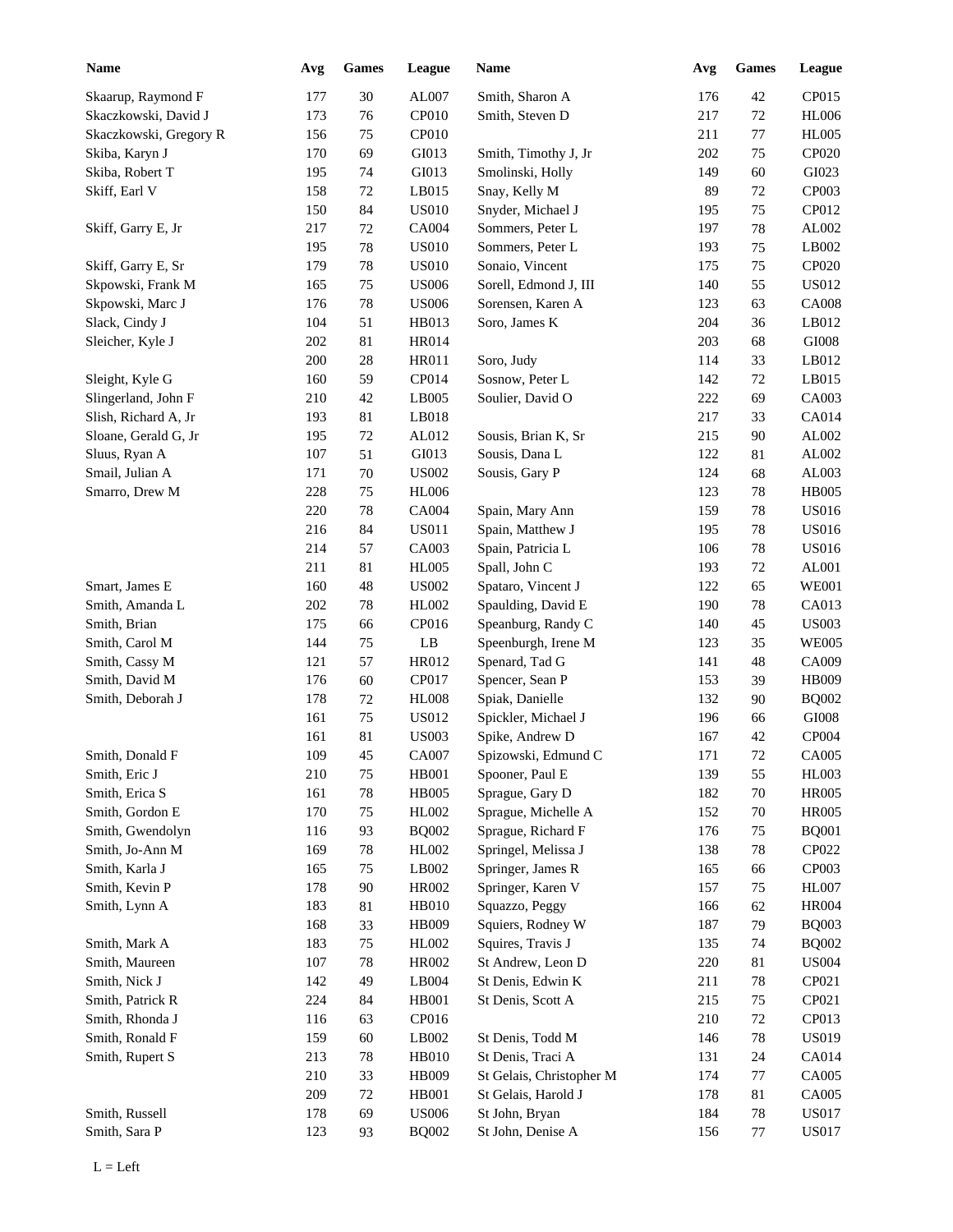| <b>Name</b>               | Avg | <b>Games</b> | League                 | Name                   | Avg | <b>Games</b> | League        |
|---------------------------|-----|--------------|------------------------|------------------------|-----|--------------|---------------|
| St Louis, Tammy M         | 154 | 57           | CP009                  |                        | 213 | 81           | <b>HL005</b>  |
| Stackewicz, Craig J       | 205 | 66           | <b>HL005</b>           | Stoller, Louis J, Jr   | 169 | 81           | CP021         |
| Stackewicz, Paul E        | 212 | 78           | <b>HL005</b>           | Stone, Glen W          | 196 | 75           | <b>BQ005</b>  |
| Stanley, Scott T          | 190 | 81           | LB018                  | Stone, James M         | 162 | 39           | AL010         |
| Stannard, Alfred A        | 145 | $78\,$       | HB013                  | Stopera, Karl E        | 196 | 63           | GI009         |
| Stannard, James W         | 193 | 75           | HB013                  | Stopera, Karl R        | 176 | 81           | GI009         |
| Stark, Lisa M             | 109 | 66           | GI026                  | Stott, Betty J         | 153 | 69           | CA010         |
| Starr, Charles M          | 197 | 60           | <b>US011</b>           |                        | 149 | 72           | GI006         |
| Starr, Edward N           | 203 | 66           | <b>BQ003</b>           | Stovall, Gino H        | 178 | 78           | LB004         |
|                           | 192 | 63           | <b>BQ001</b>           | Stowell, Charylene     | 165 | 78           | HL003         |
| Starry, Laureen L         | 148 | 73           | <b>HL001</b>           | Stowell, Gregory P     | 204 | 78           | <b>HL003</b>  |
| Stebbins, Janice A        | 157 | 66           | GI013                  | Stowell, Niel P        | 175 | 71           | <b>BQ002</b>  |
| Stebbins, Kathleen M      | 166 | 75           | GI010                  | Stowell, Roseanne E    | 142 | 84           | <b>BQ002</b>  |
| Stedman, James B          | 222 | 104          | CA006                  | Stowell, Tammy M       | 123 | 73           | HL003         |
| Steele, Michael L         | 160 | 48           | CP020                  | Strack, Brian M        | 193 | 81           | <b>US006</b>  |
| Steele-Duncan, Leatrice H | 154 | 81           | <b>US016</b>           | Strack, David L        | 196 | 71           | <b>US006</b>  |
| Steenburn, Ronald F       | 153 | 84           | CP021                  | Strack, Leo J          | 187 | 72           | CA013         |
| Stein, Thomas A           | 203 | 69           | LB                     |                        | 174 | 81           | <b>US006</b>  |
| Steinbach, Steve K        | 161 | 48           | HR012                  | Strack, Robert T       | 178 | 78           | <b>US006</b>  |
|                           | 168 | 45           | <b>US002</b>           | Strack, Thomas L       | 205 | 78           | <b>US006</b>  |
| Stemp, Frederick          | 136 | 66           | <b>US005</b>           |                        | 206 | 81           | <b>BQ005</b>  |
| Stephens, Regina D        |     |              |                        | Stradinger, Todd L     |     |              |               |
| Stephenson, Kristen N     | 77  | 51           | <b>US007</b>           | Stratton, Celeste B    | 105 | 65           | US012         |
| Sternberg, Kevin J        | 154 | 42           | CP016                  | Strauss, Sarah M       | 66  | 75           | LB007         |
| Stevens, Arthur           | 193 | 78           | <b>HR001</b>           | Strazza, Roccie H      | 151 | 81           | CP016         |
| Stevens, Colleen          | 141 | 59           | <b>HB007</b>           | Streb, Jay             | 144 | 65           | CP017         |
| Stevens, Daniel C         | 183 | 60           | <b>HR002</b>           | Streit, Tiffany P      | 108 | 45           | CP016         |
| Stevens, Darrin M         | 223 | 72           | <b>HB004</b>           | Strife, Mark W         | 227 | 36           | CP023         |
| Stevens, David M, Sr      | 217 | 72           | <b>HB004</b>           | Strizzi, Craig S       | 173 | 47           | GI004         |
| Stevens, Glenn W          | 151 | 69           | <b>HR001</b>           | Strock, Amanda M       | 120 | 27           | GI004         |
| Stevens, James P          | 203 | 75           | <b>HR002</b>           | Strope, Greg           | 128 | 30           | HB009         |
| Stevens, Joseph E         | 199 | 75           | <b>HR001</b>           | Stroud, Kenneth W      | 221 | 69           | <b>HR001</b>  |
| Stevens, June H           | 171 | 54           | HB002                  | Stuetzle, Steven J     | 199 | 75           | LB004         |
|                           | 170 | 69           | <b>HB007</b>           | Stuhr, Edward P, Jr    | 146 | 75           | CP006         |
| Stevens, Robert M         | 225 | $77 \,$      | <b>HB001</b>           | Stuhr, Irene S         | 142 | $72\,$       | CP006         |
| Stevens, Sharon M         | 153 | 57           | AL004                  | Styczynski, Jennifer L | 113 | 36           | <b>HR006</b>  |
|                           | 150 | 79           | AL002                  | Styczynski, Robert W   | 151 | 36           | <b>HR006</b>  |
| Stevens, Thomas M         | 199 | 76           | HR011                  | Suarez-Ruiz, Felipe    | 199 | 80           | <b>HR010</b>  |
| Stevens, Tia-Marie        | 180 | $42\,$       | HR013                  |                        | 183 | 81           | <b>US019</b>  |
| Stevers, Gerald R, Jr     | 137 | $78\,$       | <b>WE002</b>           | Sulivan, Marlayna C    | 140 | 75           | HR013         |
|                           | 135 | 74           | <b>WE001</b>           | Sullivan, Bonita M     | 158 | 66           | HR015         |
| Steverson, Courtney M     | 149 | 69           | <b>CA008</b>           |                        | 153 | 81           | HR013         |
| Steves, Paul D            | 143 | 25           | LB007                  | Sulz, Paul J           | 187 | 72           | ${\rm AL005}$ |
| Stewart, George E, Jr     | 153 | 78           | $\mathbf{L}\mathbf{B}$ | Sulz, Sharon A         | 161 | 74           | <b>US012</b>  |
|                           | 152 | 66           | CP010                  | Surdam, Amy L          | 132 | 96           | <b>BQ002</b>  |
| Stewart, Janice R         | 150 | 72           | LB                     | Surdam, Leo M, III     | 169 | 60           | <b>BQ002</b>  |
| Stewart, Joseph F         | 203 | 69           | CA009                  | Surdam, Stephen D, Sr  | 216 | 75           | <b>BQ002</b>  |
| Stewart, Marjorieann      | 149 | 75           | LB                     | Suriano, James C, Jr   | 192 | 100          | HR011         |
| Stewart, Thomas J         | 207 | $78\,$       | <b>BQ005</b>           | Surprenant, Gail       | 139 | 72           | <b>HR008</b>  |
| Stoberski, Stanley W      | 159 | $72\,$       | CA007                  | Swantek, John E, III   | 190 | 60           | CA005         |
| Stockholm, Jeffrey E      | 198 | 66           | LB010                  | Swedish, Scott A       | 177 | 72           | GI009         |
| Stockholm, Karen G        | 138 | 54           | LB010                  | Sweeney, Ashley L      | 135 | 78           | CP022         |
| Stocking, Fred R, Jr      | 104 | 33           | <b>HR006</b>           | Sweet, Joanne          | 135 | 36           | CP011         |
| Stocking, Scott D         | 133 | 36           | <b>HR006</b>           | Sweet, Michele L       | 123 | 66           | AL011         |
| Stocklas, Robert N        | 161 | 75           | AL007                  | Sweet, Robert A        | 154 | 75           | <b>HB006</b>  |
| Stockman, Tami C          | 109 | 69           | LB019                  | Sweet, Steven P        | 170 | 42           | CP011         |
| Stoddard, Clifford        | 221 | 81           | <b>HL006</b>           | Sweet, Vicki A         | 125 | 51           | CA013         |
|                           |     |              |                        |                        |     |              |               |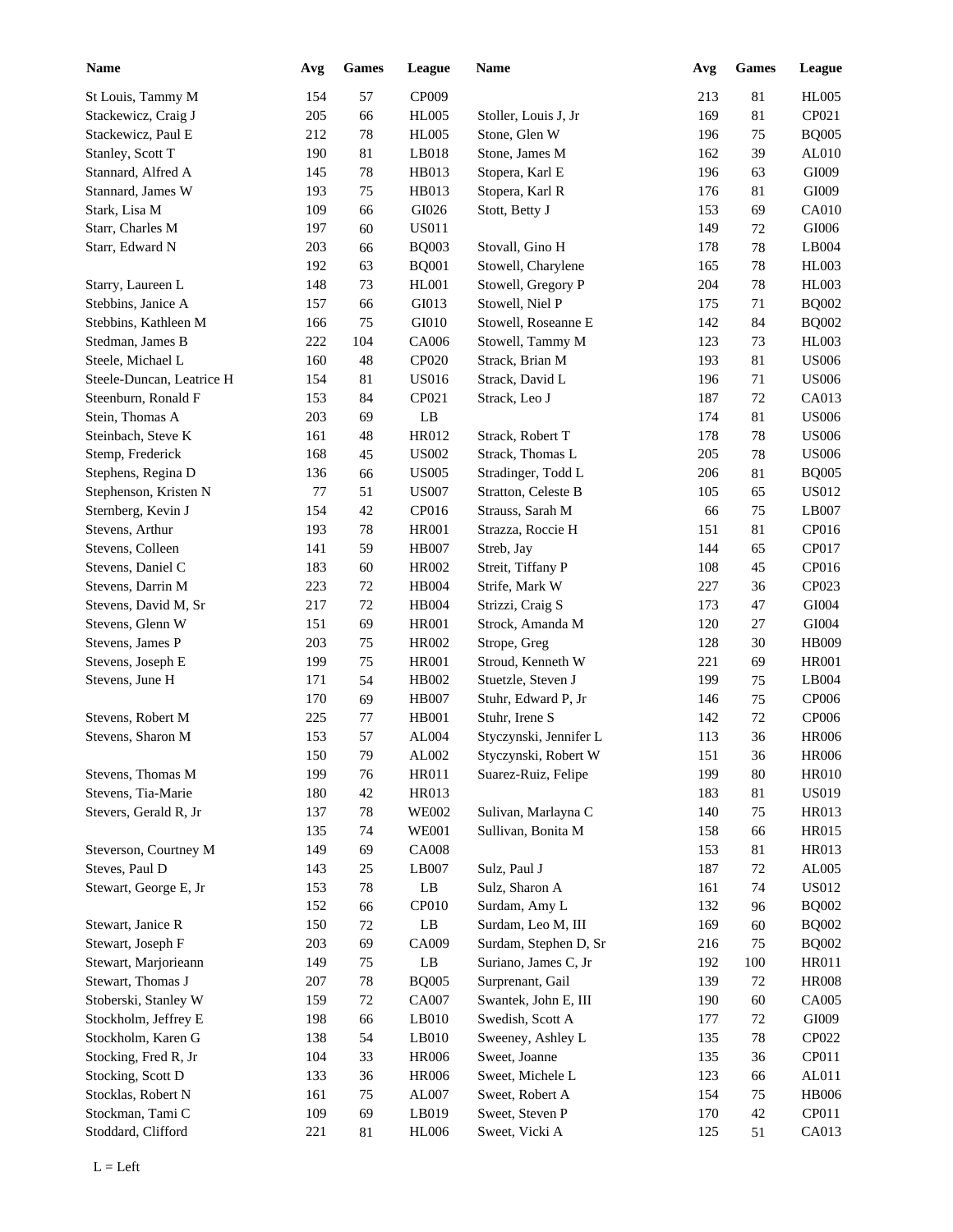| <b>Name</b>          | Avg | <b>Games</b> | League       | <b>Name</b>           | Avg | <b>Games</b> | League         |
|----------------------|-----|--------------|--------------|-----------------------|-----|--------------|----------------|
| Sweeter, Jeremiah C  | 167 | 51           | <b>HB005</b> | Thomas, Stephen F     | 176 | 78           | LB002          |
| Sweeter, Stacey A    | 116 | 51           | <b>HB005</b> | Thompson, AnnMarie    | 130 | 81           | <b>HR009</b>   |
| Swire, David J       | 166 | 78           | <b>CP006</b> | Thompson, Caye        | 119 | 75           | GI001          |
| Sykes, Jason P       | 197 | 78           | <b>BQ002</b> | Thompson, Chris S     | 195 | 81           | <b>US005</b>   |
| Sykes, Paul A, Jr    | 216 | 21           | <b>BQ002</b> | Thompson, Lori M      | 125 | 87           | <b>BQ002</b>   |
|                      | 206 | 72           | <b>BQ005</b> | Thompson, May B       | 132 | 75           | <b>HL010</b>   |
|                      | 204 | 84           | <b>BQ003</b> | Thompson, Shawn P     | 155 | 48           | <b>HL003</b>   |
| Sykes, Paul A, Sr    | 145 | 84           | <b>BQ003</b> | Thompson, Vaughn F    | 158 | 48           | <b>HR009</b>   |
| Sykes, Terry E       | 183 | 39           | <b>BQ003</b> | Thornton, Mickey      | 98  | 66           | <b>US012</b>   |
| Sykowski, Mark       | 180 | 36           | LB007        | Thornton, William W   | 179 | 78           | HB005          |
| Szpila, Karin M      | 164 | 74           | HL011        | Thrane, Gary F, Sr    | 199 | 81           | HB010          |
|                      | 163 | 81           | <b>HL010</b> | Tilley, Aaron M       | 153 | 30           | HR002          |
| Szpila, Robert J     | 205 | 65           | HL011        | Tilley, Gregory R     | 190 | 81           | GI009          |
|                      | 205 | 78           | <b>HL010</b> | Tilley, Raymond E     | 148 | 84           | GI003          |
| Taber, Richard J     | 183 | 57           | <b>BQ001</b> | Tilley, Robert R      | 199 | 78           | GI009          |
| Taddeo, Joseph       | 178 | 72           | <b>HR004</b> | Timmerman, Jean M     | 168 | 96           | <b>BQ002</b>   |
| Taft, Chris          | 111 | 78           | HR012        | Tinkle, Christopher L | 218 | 84           | CP013          |
| Taft, Leslie B       | 179 | 63           | <b>CA010</b> |                       | 204 | 69           | <b>HL005</b>   |
| Tambasco, Frank      | 197 | 75           | CP020        | Tisko, John J         | 199 | 81           | <b>HL005</b>   |
| Tanner, Joseph E     |     | 50           | LB010        | Toma, Gregory S       |     |              | LB019          |
|                      | 167 |              |              |                       | 169 | 60           |                |
| Tarbox, Susan R      | 133 | 65           | CP014        | Toma, Patrick         | 184 | 66           | LB019          |
| Tashjian, Jack S, Sr | 154 | 75           | GI001        | Tommasini, Anthony J  | 168 | 48           | LB             |
| Tate, Mark S         | 211 | 81           | <b>HB010</b> | Tommasini, Cindy V    | 144 | 66           | LB             |
| Tate, Willaim D      | 162 | 63           | CP021        | Tomney, David K       | 139 | 78           | HL011          |
| Taylor, Matthew      | 189 | 78           | <b>US012</b> | Tomney, Leslye        | 112 | 78           | HL011          |
| Taylor, Vickie L     | 144 | 75           | HB003        | Toniatti, Daniel C    | 180 | 57           | GI008          |
| Teal, Tracie A       | 99  | 66           | HR002        | Torrisi, Mary J       | 137 | 45           | <b>WE005</b>   |
| Tedesco, Sal         | 126 | 64           | <b>WE004</b> | Towne, Kyle E         | 197 | 78           | <b>BQ003</b>   |
| Teehan, Sean C       | 149 | 33           | LB009        | Towne, Steven A       | 186 | 73           | CP014          |
| Teneyck, Michael R   | 174 | 30           | <b>HR006</b> | Townsend, Eve         | 133 | 81           | CP016          |
| Teneyck, Susan B     | 143 | 36           | <b>HR006</b> | Townsend, Roger D     | 141 | 66           | CP016          |
| Tenniswood, Casey A  | 119 | 48           | CP003        | Towsley, Darryll S    | 139 | 29           | CP020          |
| Tepedino, Vincent M  | 199 | 84           | CP020        | Traver, Susan P       | 152 | 72           | LB009          |
| Terrell, Tonya       | 147 | 81           | <b>US003</b> | Traynham, Jacque      | 165 | 74           | <b>US012</b>   |
| Terry, Dawn          | 148 | 72           | LB002        | Treharne, Thomas T    | 187 | 84           | CP016          |
| Tesman, Fred P       | 150 | 69           | <b>HB006</b> | Tremblay, Anthony L   | 194 | 49           | CA012          |
| Tesman, Kathleen A   | 127 | 60           | <b>HB006</b> | Tremblay, Leonard E   | 204 | 78           | CA012          |
| Testo, Shirley       | 132 | 72           | <b>HR008</b> | Trendell, Linda G     | 125 | 81           | ${\rm G I}010$ |
| Teta, Robert M       | 211 | 81           | HB004        | Trethaway, Karen      | 160 | 66           | CP016          |
| Tetrault, Bill E     | 146 | 75           | <b>BQ002</b> | Trigonis, Alex        | 128 | 78           | CP012          |
| Tetrault, Louis D    | 196 | 81           | $\rm GI018$  | Trigonis, Marcus      | 131 | 48           | CP012          |
| Therrien, Kurt S     | 203 | 78           | <b>HL005</b> | Trinchillo, Marc      | 216 | 78           | CA019          |
| Thibault, Stephanie  | 147 | 42           | $L$ B010     | Trinkle, Ann B        | 145 | 93           | <b>BQ002</b>   |
| Thibeault, Lynn T    | 153 | 24           | <b>HR006</b> | Trinkle, Timothy N    | 204 | 81           | <b>BQ003</b>   |
| Thibeault, Willie J  | 193 | 27           | <b>HR006</b> | Troicke, Edward C     | 215 | 72           | GI008          |
|                      | 190 | 100          | HR011        | Tromans, Betsy C      | 154 | 96           | <b>BQ002</b>   |
|                      |     |              |              |                       |     |              |                |
| Thibodeau, Hank J    | 216 | 69           | <b>HL005</b> | Trong, Jeff L         | 154 | $26\,$       | GI013          |
|                      | 213 | 66           | CA003        | Trong, Kathy A        | 121 | 24           | GI013          |
| Thibodeau, Kaitlyn J | 211 | 54           | HL010        | Troue, Albert H       | 152 | 76           | <b>US003</b>   |
| Thibodeau, Theresa M | 152 | 27           | CA002        | Tse, Kwok Ping E      | 154 | 63           | LB009          |
|                      | 144 | 36           | HL010        | Tucker, Jo Ann C      | 152 | 69           | HL001          |
| Thomas, Amie M       | 125 | 57           | HL011        | Turner, Donald R      | 170 | 69           | <b>HR005</b>   |
| Thomas, Daniel R     | 151 | 69           | CP017        | Turner, James E       | 219 | 84           | <b>HB001</b>   |
| Thomas, Joseph L     | 129 | 54           | HL011        | Turner, Loretta J     | 182 | 81           | <b>US016</b>   |
| Thomas, Matthew A    | 200 | 27           | HB004        | Turner, Ronald P      | 125 | 81           | <b>HR005</b>   |
| Thomas, Shawn M      | 203 | 78           | <b>US011</b> |                       | 115 | 63           | HR015          |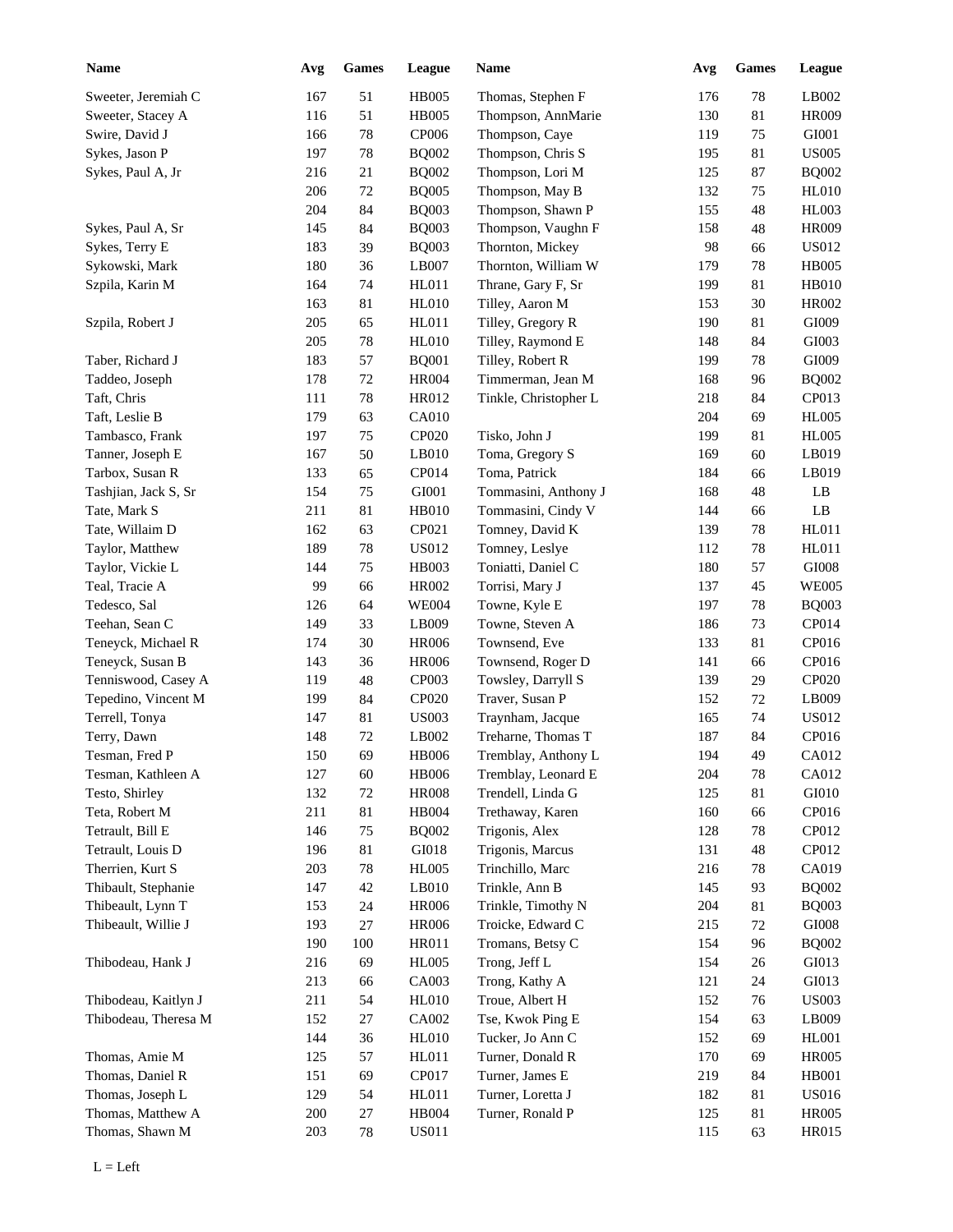| <b>Name</b>                              | Avg | Games       | League       | Name                | Avg        | Games         | League       |
|------------------------------------------|-----|-------------|--------------|---------------------|------------|---------------|--------------|
| Turpin, Kyle R                           | 211 | 21          | <b>HB001</b> | Vermilyea, Gerald R | 150        | 84            | <b>HR002</b> |
| Turpin, Mark G                           | 182 | 57          | GI017        | Vermilyea, Grace E  | 98         | 83            | <b>HR002</b> |
| Turriglio, Patrick M                     | 114 | 45          | HB009        | Vermilyea, Tina M   | 155        | 54            | <b>HL007</b> |
| Tybush, Debbie A                         | 134 | 60          | <b>HB006</b> | Veshia, Michael F   | 197        | 96            | HR011        |
| Tybush, Frank L                          | 164 | 60          | <b>HB006</b> | Vicalvi, Matthew J  | 168        | 78            | <b>US004</b> |
| Tymula, Becky J                          | 151 | 88          | HR002        | Vilardi, Anthony C  | 195        | 72            | CP010        |
| Tymula, Carol A                          | 89  | 87          | HR002        | Vilardi, Justin A   | 184        | 72            | CP010        |
| Uber, Amy M                              | 164 | $72\,$      | CP004        | Vilardi, Kimberly   | 153        | 30            | CP011        |
| Uber, Daniel F, Jr                       | 197 | $72\,$      | CP004        | Vilardi, Michael J  | 198        | 63            | CP010        |
| Udwary, Ruth A                           | 137 | 48          | <b>HR008</b> |                     | 191        | 36            | CP011        |
| Udwary, Sharon                           | 143 | 75          | <b>HR008</b> | Vincelette, Steve A | 157        | 66            | LB027        |
| Upton, Maria                             | 134 | 38          | <b>WE003</b> | Vink, Karon M       | 132        | 57            | <b>WE005</b> |
| Upton, Robert A, Jr                      | 173 | 45          | <b>WE004</b> | Vinson, Thomas E    | 147        | 72            | LB013        |
| Upton, Robert R                          | 166 | 39          | <b>WE003</b> | Vinson, Tina        | 121        | 71            | LB013        |
| Upton, Sandra J                          | 117 | 64          | <b>WE005</b> | Viola, Mary A       | 129        | 52            | LB016        |
| Vaccaro, John A                          | 205 | 62          | LB010        | Vips, Joliene R     | 160        | 54            | LB019        |
| Vagle, Steve P                           | 131 | 57          | LB004        | Visconti, Carl E    | 190        | 81            | CP012        |
| Valenzi, Carm                            | 157 | 72          | CP014        | Vitale, Joseph F    | 159        | 24            | CP023        |
| Valigorsky, Frank J                      | 220 | 81          | <b>US011</b> | Vogt, Stephen L     | 170        | 59            | AL001        |
|                                          | 199 | 78          | GI012        | Von Fricken, Eric L | 213        | 81            | HR014        |
| Vallee, Alexander J                      | 173 | 78          | <b>HB005</b> | Von Fricken, John D | 228        | 75            | <b>HB001</b> |
| Vallee, Judith A                         | 132 | 86          | AL002        |                     | 216        | 72            | <b>US011</b> |
| Van Amburgh, Keith E                     | 134 | 78          | <b>HR005</b> | Vooris, Brian J     | 156        | 58            | LB007        |
| Van Arnum, Amy L                         | 163 | 81          | <b>HL004</b> | Vooris, Richard E   | 166        | 72            | LB007        |
| Van Brocklen, Charles F                  | 161 | 61          | <b>HR015</b> | Vrijian, Vahan C    | 192        | 69            | <b>HL005</b> |
| Van Brocklen, Ruth M                     | 111 | 57          | <b>HR015</b> | Wagner, Billie Jo J | 123        | 72            | CP014        |
| Van Buren, Bobbie J                      | 136 | 57          | <b>HL008</b> | Wagner, Caron M     | 150        | 69            | GI004        |
| Van Buskirk, Mark                        | 130 | 81          | LB018        | Wagner, Jack P      | 151        | 45            | CP014        |
| Van Cleef, Allen                         | 131 | 35          | CP011        | Wagner, Robert E    | 169        | 72            | GI004        |
| Van Cleef, Tiffany R                     | 123 | 36          | CP011        | Wagner, William F   | 221        | $21\,$        | CP013        |
| Van Dyke, Lisa J                         | 141 | 78          | <b>CP006</b> | Wagoner, David A    | 136        | 52            | <b>WE004</b> |
| Van Epps, Kenneth L, Jr                  | 207 | 57          | <b>US004</b> | Wait, Daniel A      | 184        | 39            | CP015        |
|                                          | 135 | $78\,$      | <b>US008</b> | Walders, James D    | 169        | 69            | <b>US012</b> |
| Van Pelt, Alice                          |     |             |              |                     |            |               | <b>US010</b> |
| Van Pelt, Wayne E<br>Van Tine, Krystal M | 158 | 78<br>64    | <b>US008</b> | Waldo, Charles J    | 183<br>151 | 72<br>$77 \,$ | GI013        |
|                                          | 143 |             | GI013        | Waldron, Brian A    |            |               | HB013        |
| Van Vorst, Charles V                     | 182 | $45\,$      | HB009        | Waldron, Deb        | 171        | 81            |              |
| Van Vranken, Allan A                     | 183 | $72\,$      | CA003        | Walizer, Clinton E  | 207        | 47            | <b>BQ002</b> |
| Van Wormer, Colleen A                    | 185 | 75          | CA013        | Walizer, Edward F   | 153        | 78            | <b>BQ001</b> |
| Van Wormer, Robert A                     | 202 | $60\,$      | LB010        |                     | 153        | 81            | <b>BQ002</b> |
| VanAmburgh, Mark R                       | 216 | 75          | HR001        |                     | 152        | 81            | <b>BQ003</b> |
| Vandenburgh, Anne M                      | 208 | $75\,$      | HL002        | Walizer, Lance E    | 153        | 25            | <b>BQ002</b> |
| Vandenburgh, Walter S                    | 176 | 104         | CA006        |                     | 149        | 75            | <b>BQ001</b> |
| Vanderbogart, Connor P                   | 185 | 75          | AL008        | Walker, Dean E      | 192        | 62            | LB010        |
| VanDerhyden, Ralph R                     | 165 | 81          | CA007        | Walker, Michael L   | 218        | 81            | CP013        |
|                                          | 153 | 75          | GI001        | Walker, Shannon F   | 209        | 32            | HLS01        |
| VanDyke, John W                          | 174 | 75          | CP006        | Walker, Wayman      | 199        | 57            | <b>US013</b> |
| Vanzandt, John C                         | 171 | 81          | GI012        | Wallace, Daniel C   | 202        | 24            | CP021        |
|                                          | 163 | $27\,$      | AL004        | Wallace, Thomas P   | 198        | 69            | CA012        |
| Varcasio, Thomas J                       | 143 | $78\,$      | <b>US004</b> | Walsh, Bruce E      | 149        | 60            | HR015        |
| Varin, Paul C                            | 137 | 81          | CA002        | Walsh, Daniel M     | 222        | 77            | CA019        |
| Vartigian, Lawrence E                    | 168 | 39          | HR015        |                     | 217        | 69            | CA002        |
| Vartigian, Nicole L                      | 123 | $72\,$      | <b>HB008</b> | Walsh, David J      | 112L       | 78            | CA012        |
| Venaziano, Arthur J                      | 199 | 75          | AL005        | Walsh, Kristin L    | 184        | 43            | CA001        |
| Venson, Benjamin P                       | 187 | $\sqrt{48}$ | GI016        |                     | 183        | 63            | CA013        |
|                                          | 185 | 50          | <b>US013</b> | Walsh, Lorraine M   | 151        | 75            | CA010        |
| Venson, Michelle                         | 172 | 67          | <b>US005</b> |                     | 148        | 60            | CA001        |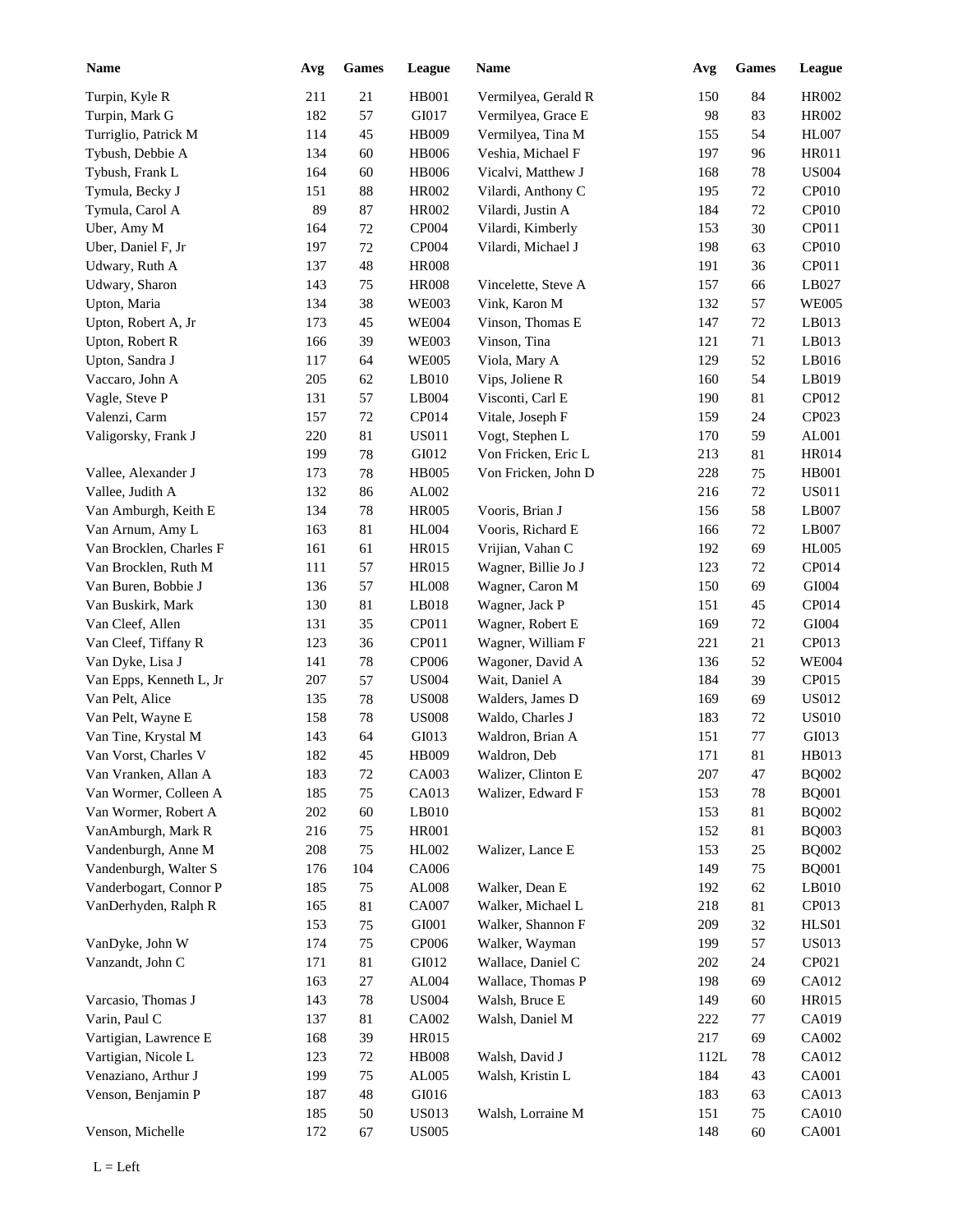| Name                 | Avg | <b>Games</b> | League       | <b>Name</b>                                    | Avg | <b>Games</b> | League                 |
|----------------------|-----|--------------|--------------|------------------------------------------------|-----|--------------|------------------------|
|                      | 144 | 75           | GI001        | Weiss, Becky                                   | 162 | 56           | <b>HB006</b>           |
| Walsh, Maryrose      | 161 | 60           | HR015        | Wells, Daniel J                                | 183 | 75           | AL004                  |
| Walsh, Paul E        | 185 | 75           | LB004        | Welser, Arthur                                 | 124 | 69           | GI001                  |
| Walsh, Thomas D, Jr  | 232 | $81\,$       | <b>US011</b> | Welsh, Chris                                   | 178 | 80           | LB004                  |
|                      | 223 | 78           | CA003        | Welsh, Daniel W                                | 166 | 84           | $\operatorname{LB}004$ |
| Walther, John C, III | 239 | 84           | <b>HB001</b> | Wendell, Thomas E, Jr                          | 149 | 45           | <b>HR001</b>           |
|                      | 233 | 81           | <b>US011</b> | Wensley, Tina M                                | 145 | 63           | <b>HR003</b>           |
| Walts, John          | 179 | 75           | HL003        | Wentworth, Laura A                             | 130 | 36           | CP023                  |
| Ward, Mary M         | 114 | 75           | GI001        | Werber, Bill                                   | 180 | 27           | CP016                  |
|                      | 104 | 62           | <b>CA010</b> | Werneburg, Candylynn M                         | 124 | 69           | <b>US003</b>           |
| Ware, Frank, Jr      | 224 | 63           | HB001        | Westfall, Gail M                               | 146 | 78           | LB013                  |
| Wark, Cathy S        | 155 | 69           | HR009        | Westfall, Robert D                             | 171 | 78           | LB013                  |
| Wark, Rick A, III    | 217 | 78           | AL008        | Whalen, Jennifer L                             | 143 | 75           | <b>US017</b>           |
|                      | 197 | 104          | HR011        | Whalen, Mitchell P                             | 189 | 63           | <b>BQ005</b>           |
| Warmt, Michael J     | 209 | 78           | <b>HL005</b> |                                                | 126 | 75           | GI001                  |
|                      |     |              |              | Wheeler, Marge R                               |     |              |                        |
| Warner, Paul M       | 163 | $78\,$       | <b>US005</b> | Wheeler, Stacy A                               | 193 | 71           | HL003                  |
| Warner, Thomas J     | 205 | 84           | CP013        | White, Kyle M                                  | 184 | 48           | AL001                  |
| Washock, Jack J      | 125 | 75           | CA007        | White, Mark D                                  | 153 | 67           | GI026                  |
| Waterbury, Jeanne A  | 167 | $78\,$       | <b>HB007</b> | White, Sheila M                                | 142 | 73           | US012                  |
| Watrobski, Cindy M   | 114 | 69           | <b>CP008</b> | White, William J                               | 196 | 72           | LB019                  |
| Watrobski, Loreen M  | 137 | $78\,$       | <b>CP008</b> | Whiting, Larry L                               | 174 | 45           | LB016                  |
| Watson, Bryan M      | 100 | 63           | <b>BQ002</b> | Whiting, Lawrence L                            | 170 | 63           | LB016                  |
| Watson, Peter H, Jr  | 153 | 33           | CA014        | Whitman, Brandie S                             | 105 | 81           | <b>BQ004</b>           |
| Waugh, Edward L      | 167 | 75           | LB017        | Whitman, Douglas C                             | 161 | 78           | <b>BQ003</b>           |
|                      | 162 | 78           | GI017        | Whitman, Keith                                 | 153 | 81           | <b>US003</b>           |
| Waytkus, Jeffrey S   | 170 | 75           | <b>BQ002</b> | Whitman, Robert A                              | 142 | 81           | <b>BQ004</b>           |
| Waytkus, Steven T    | 164 | 75           | <b>BQ002</b> | Whitney, Charles W                             | 219 | 78           | CP013                  |
| Weatherwax, George   | 185 | 75           | <b>HR004</b> | Whitney, Franklin M                            | 208 | 78           | CP013                  |
| Weaver, Deborah A    | 142 | 63           | CA013        | Whitney, Thomas R                              | 196 | 81           | CP013                  |
| Weaver, Randy M      | 160 | 75           | LB002        | Whittle, Geoffery E, Sr                        | 194 | 67           | LB015                  |
| Weaver, Rich A       | 132 | 78           | LB002        | Wickes, Christopher E                          | 214 | 21           | <b>HL006</b>           |
| Weber, Eric J        | 171 | 78           | <b>BQ003</b> |                                                | 199 | 63           | <b>HL005</b>           |
| Weber, Jacob K       | 199 | 81           | CP017        | Wickham, Stephanie R                           | 159 | 83           | <b>HL010</b>           |
| Weber, Laura L       | 126 | 96           | <b>BQ002</b> | Wickham, William J, Jr                         | 189 | 78           | HL003                  |
| Weber, Richard J     | 183 | $72\,$       | <b>BQ001</b> | Wicks, Michael K                               | 160 | 72           | <b>HR001</b>           |
| Wedro, James R       | 177 | 81           | GI023        | Wiggin, Amanda M                               | 119 | 69           | <b>US023</b>           |
| Weeden, Alton E      | 168 | 78           | HL012        | Wilbur, David W                                | 159 | 78           | LB011                  |
|                      | 144 | 78           | HR012        | Wilbur, Veronica L                             | 103 | 21           | CP011                  |
| Weeden, Bruce W      | 190 | 72           | <b>BQ001</b> | Wilczynski, Krystal L                          | 86  | 24           | CP022                  |
| Weeden, Michael R    | 213 |              |              |                                                | 189 |              | <b>HL010</b>           |
|                      |     | 69           | <b>BQ005</b> | Wildberger, Charles E<br>Wildberger, Jeffrey C |     | 84           |                        |
|                      | 204 | 75           | <b>BQ001</b> | Wildberger, Phyllis B                          | 207 | 72           | HL010                  |
|                      | 200 | $78\,$       | <b>BQ003</b> |                                                | 146 | 57           | HL010                  |
| Weeden, Richard F    | 171 | 63           | <b>BQ001</b> | Wildberger, Susan F                            | 153 | 84           | <b>HL010</b>           |
|                      | 170 | 70           | <b>BQ003</b> | Wiley, Richard H, Jr                           | 159 | 72           | HL009                  |
| Weeden, Wesley J     | 210 | 30           | <b>BQ002</b> | Wilhelm, Bernie J                              | 136 | 63           | AL010                  |
|                      | 207 | 78           | <b>BQ001</b> | Wilhelm, Veronica                              | 131 | 72           | AL010                  |
| Weglarz, Alex J      | 227 | 72           | HB001        | Wilhide, Christian J                           | 172 | 33           | AL001                  |
|                      | 194 | 75           | <b>HL005</b> | Wilkinson, Brenda L                            | 124 | 21           | GI010                  |
| Wehnau, Dora         | 105 | 78           | <b>HR008</b> | Willett, John G                                | 174 | 63           | CA011                  |
| Wehnau, Paul J       | 218 | 75           | HR014        | Willetts, Jeffrey A                            | 179 | 81           | CP016                  |
|                      | 215 | 108          | HR011        | Willetts, Marion B                             | 141 | 78           | CP016                  |
| Wehnau, Paul L, Jr   | 156 | 80           | HR013        | Williams, Billie Jo                            | 137 | 69           | HR012                  |
| Weinberg, Joshua D   | 147 | 75           | CP016        | Williams, Bryant L                             | 187 | 66           | GI016                  |
| Weiner, Robert W     | 169 | 84           | CA006        | Williams, Jeffrey M                            | 211 | 72           | <b>US003</b>           |
| Weismann, Millie E   | 149 | 75           | <b>HR008</b> | Williams, Lynda A                              | 127 | 75           | <b>HR008</b>           |
|                      | 143 | 78           | <b>US008</b> | Williams, Mary                                 | 128 | 75           | ${\rm GIO}01$          |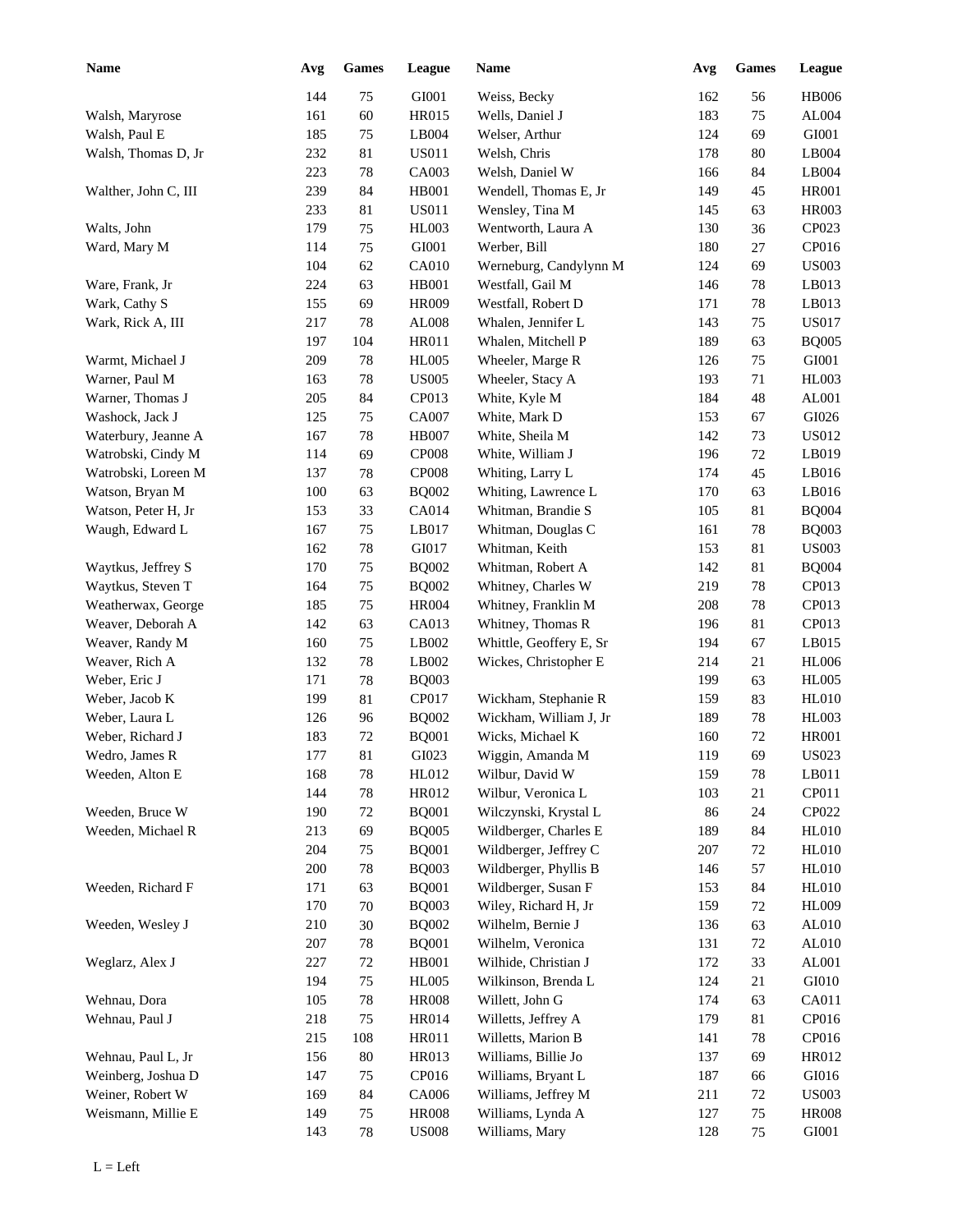| Williams, Michael P<br>155<br>45<br>LB004<br>Yakel, Willard H<br>163<br>57<br>CA005<br><b>HB010</b><br>Williams, Nicholas R<br>167<br>74<br>AL004<br>Yando, Allen P<br>170<br>81<br><b>US011</b><br><b>HB004</b><br>Williams, Philip J<br>209<br>81<br>Yando, Anthony C<br>192<br>63<br><b>WE001</b><br><b>US017</b><br>Yando, Charleen M<br>176<br>65<br>146<br>63<br><b>WE003</b><br><b>US017</b><br>Williams, Richard, Jr<br>141<br>44<br>Yando, Jeremy M<br>233<br>60<br><b>US011</b><br>Williams, Robert W<br>209<br><b>HL006</b><br>226<br>81<br>81<br><b>HL009</b><br><b>HB004</b><br>204<br>78<br>224<br>78<br>CA003<br>Williams, Roberta<br>105<br>47<br><b>WE003</b><br>212<br>69<br>CP016<br><b>US017</b><br>Williamson, Larry C<br>158<br>33<br>Yando, Lynn M<br>140<br>63<br>CP016<br><b>US017</b><br>Williamson, Tonya M<br>111<br>Yando, Marcella L<br>154<br>24<br>72<br>Willsey, Colleen M<br>GI026<br><b>US017</b><br>133<br>69<br>Yando, Misty<br>184<br>72<br><b>US019</b><br><b>US017</b><br>Willsey, Donald E<br>174<br>81<br>Yando, Nayomi N<br>174<br>63<br>GI009<br>AL002<br>Willson, John J<br>168<br>81<br>Yando, Nicholas T<br>170<br>87<br>GI003<br><b>HB004</b><br>Willson, John W<br>158<br>167<br>77<br>75<br>CP020<br>75<br>AL008<br>Wilson, Dennis G<br>185<br>78<br>Yando, Patrick H, Jr<br>192<br><b>HB010</b><br>$78\,$<br><b>US017</b><br>Wilson, Ellen A<br>155<br>81<br>179<br>CP020<br><b>HB004</b><br>Wilson, Mark S<br>204<br>81<br>Yando, Patrick H, Sr<br>202<br>72<br>CA003<br><b>US017</b><br>213<br>33<br>198<br>78<br>Winglosky, Travis E<br>Winnek, John M<br>150<br>33<br>CP016<br>Yando, Penny M<br>62<br><b>US017</b><br>166<br>130<br>63<br><b>HB007</b><br>Yando, Valerie M<br>45<br><b>US017</b><br>Winston, Linda<br>158<br>LB<br>Wintemberg, Daniel J<br>156<br>39<br>LB011<br>Yando, Wayne R<br>33<br>171<br>Winterbourne, Donald E<br>167<br><b>WE002</b><br>Yankus, Edward V<br>196<br>70<br><b>BQ001</b><br>66<br>GI013<br>Wisher, Eric E<br>206<br>54<br>Yankus, Vanessa J<br>71<br><b>BQ001</b><br>155<br>CA009<br>198<br>81<br>Yarrington, Steven M<br>194<br>72<br>LB002<br>Witazek, Joseph E<br>134<br><b>BQ002</b><br>189<br>LB011<br>Withcusky, Carolyn M<br>93<br>75<br>LB018<br>Withkawski, Edward<br>160<br>54<br>HR012<br>Yarter, Gerald L<br>171<br>66<br>CA005<br>Yarter, Suzanne C<br>Witko, Victor P<br>147<br>75<br>158<br>75<br>LB018<br><b>HR008</b><br>Wojeski, Peggy<br>154<br>54<br>Yetto, Dawn M<br>141<br>69<br>HB013<br>147<br>$81\,$<br><b>HR007</b><br>Yetto, Gary<br>75<br><b>HL008</b><br>115<br>102<br>AL007<br>$72\,$<br>HB013<br>Wolf, Lawrence G, Sr<br>76<br>Yetto, John G, Jr<br>189<br>AL007<br>CA012<br>Wolf, Marie A<br>130<br>78<br>Yetto, Jonathan M<br>200<br>57<br>CA013<br>86<br>78<br>AL007<br>78<br>Wolf, Matthew A<br>198<br>Wolf, Rebecca A<br>95<br>56<br>AL007<br>HL012<br>Yetto, Raymond A, Jr<br>175<br>69<br>HB013<br>Yetto, Wayne E, Jr<br>CA019<br>Wolff, Kyle K<br>112<br>207<br>84<br>66<br>178<br>81<br><b>US019</b><br>51<br>HL002<br>Wolff, Peter<br>Yeugelowitz, Janice<br>106<br>133<br>172<br>$75\,$<br><b>US015</b><br>Yonconish, Gretchen<br>96<br><b>BQ002</b><br>Wolnerman, Mary Ann<br>116<br>62<br>HL002<br>Young, Dinah M<br>162<br>78<br>HR002<br>184<br>$\rm GIS02$<br>Young, Donald J<br>24<br>LB005<br>Wong, John P<br>30<br>209<br>Young, Linda J<br>HB002<br>Wood, Audrey I<br>166<br>78<br>CP008<br>133<br>36<br>Wood, Deana M<br>Young, Randall I<br>LB010<br>167<br>HB002<br>179<br>72<br>66<br>Wood, Raymond L<br>CA006<br>Young, William J<br><b>HR004</b><br>186<br>104<br>149<br>66<br>Woodman, Pamela E<br>CP018<br>Zajesky, Robert K<br>AL005<br>137<br>68<br>195<br>66<br>AL005<br>Wright, Audrey<br>146<br>75<br>GI023<br>Zajesky, William E<br>175<br>69<br>GI009<br>AL005<br>Wright, Glen<br>139<br>Zajesky, William E, Sr<br>178<br>69<br>78<br>GI009<br>Zakrzewski, Richard T<br>CA002<br>Wright, Michael T<br>197<br>78<br>30<br>150<br><b>HL006</b><br>Zakrzewski, Steven M, Sr<br><b>BQ003</b><br>Wrinn, Christopher J<br>231<br>84<br>60<br>151<br>217<br>HL005<br>CP016<br>75<br>Zalucki, Matthew T<br>172<br>$42\,$<br>CP013<br>Wrobel, Karen M<br>119<br><b>WE005</b><br>Zalud, Scott J<br>45<br>46<br>211<br>GI013<br><b>HB001</b><br>Wunning, Frederick J<br>175<br>72<br>209<br>33<br>CP015<br>GI013<br>Wyld, Karen K<br>154<br>24<br>Zander, Gary W<br>69<br>188<br>CP015<br>CA019<br>Wyld, Timothy S<br>179<br>Zawistowski, Joseph M<br>36<br>202<br>84<br>CA003<br>CP021<br>Wyrshyhora, Brian P<br>202<br>72<br>Zawistowski, Raymond M<br>84<br>166<br>Wysocki, Chad A<br><b>BQ005</b><br>Zawistowski, Robert<br><b>WE004</b><br>206<br>81<br>156<br>81<br>CP022<br>Wysocki, Jeffrey J<br>57<br><b>BQ003</b><br>Zdeb, Jessica N<br>78<br>174<br>121<br>Zecca, John E<br><b>HL009</b><br>Wysocki, Josh J<br>197<br><b>BQ005</b><br>197<br>78<br>75 | <b>Name</b>      | Avg | Games | League       | <b>Name</b>    | Avg | <b>Games</b> | League       |
|-----------------------------------------------------------------------------------------------------------------------------------------------------------------------------------------------------------------------------------------------------------------------------------------------------------------------------------------------------------------------------------------------------------------------------------------------------------------------------------------------------------------------------------------------------------------------------------------------------------------------------------------------------------------------------------------------------------------------------------------------------------------------------------------------------------------------------------------------------------------------------------------------------------------------------------------------------------------------------------------------------------------------------------------------------------------------------------------------------------------------------------------------------------------------------------------------------------------------------------------------------------------------------------------------------------------------------------------------------------------------------------------------------------------------------------------------------------------------------------------------------------------------------------------------------------------------------------------------------------------------------------------------------------------------------------------------------------------------------------------------------------------------------------------------------------------------------------------------------------------------------------------------------------------------------------------------------------------------------------------------------------------------------------------------------------------------------------------------------------------------------------------------------------------------------------------------------------------------------------------------------------------------------------------------------------------------------------------------------------------------------------------------------------------------------------------------------------------------------------------------------------------------------------------------------------------------------------------------------------------------------------------------------------------------------------------------------------------------------------------------------------------------------------------------------------------------------------------------------------------------------------------------------------------------------------------------------------------------------------------------------------------------------------------------------------------------------------------------------------------------------------------------------------------------------------------------------------------------------------------------------------------------------------------------------------------------------------------------------------------------------------------------------------------------------------------------------------------------------------------------------------------------------------------------------------------------------------------------------------------------------------------------------------------------------------------------------------------------------------------------------------------------------------------------------------------------------------------------------------------------------------------------------------------------------------------------------------------------------------------------------------------------------------------------------------------------------------------------------------------------------------------------------------------------------------------------------------------------------------------------------------------------------------------------------------------------------------------------------------------------------------------------------------------------------------------------------------------------------------------------------------------------------------------------------------------------------------------------------------------------------------------------------------------------------------------------------------------------------------------------------------------------------------------------------------------------------------------------------------------------------------------------------------------------|------------------|-----|-------|--------------|----------------|-----|--------------|--------------|
|                                                                                                                                                                                                                                                                                                                                                                                                                                                                                                                                                                                                                                                                                                                                                                                                                                                                                                                                                                                                                                                                                                                                                                                                                                                                                                                                                                                                                                                                                                                                                                                                                                                                                                                                                                                                                                                                                                                                                                                                                                                                                                                                                                                                                                                                                                                                                                                                                                                                                                                                                                                                                                                                                                                                                                                                                                                                                                                                                                                                                                                                                                                                                                                                                                                                                                                                                                                                                                                                                                                                                                                                                                                                                                                                                                                                                                                                                                                                                                                                                                                                                                                                                                                                                                                                                                                                                                                                                                                                                                                                                                                                                                                                                                                                                                                                                                                                                                                       |                  |     |       |              |                |     |              |              |
|                                                                                                                                                                                                                                                                                                                                                                                                                                                                                                                                                                                                                                                                                                                                                                                                                                                                                                                                                                                                                                                                                                                                                                                                                                                                                                                                                                                                                                                                                                                                                                                                                                                                                                                                                                                                                                                                                                                                                                                                                                                                                                                                                                                                                                                                                                                                                                                                                                                                                                                                                                                                                                                                                                                                                                                                                                                                                                                                                                                                                                                                                                                                                                                                                                                                                                                                                                                                                                                                                                                                                                                                                                                                                                                                                                                                                                                                                                                                                                                                                                                                                                                                                                                                                                                                                                                                                                                                                                                                                                                                                                                                                                                                                                                                                                                                                                                                                                                       |                  |     |       |              |                |     |              |              |
|                                                                                                                                                                                                                                                                                                                                                                                                                                                                                                                                                                                                                                                                                                                                                                                                                                                                                                                                                                                                                                                                                                                                                                                                                                                                                                                                                                                                                                                                                                                                                                                                                                                                                                                                                                                                                                                                                                                                                                                                                                                                                                                                                                                                                                                                                                                                                                                                                                                                                                                                                                                                                                                                                                                                                                                                                                                                                                                                                                                                                                                                                                                                                                                                                                                                                                                                                                                                                                                                                                                                                                                                                                                                                                                                                                                                                                                                                                                                                                                                                                                                                                                                                                                                                                                                                                                                                                                                                                                                                                                                                                                                                                                                                                                                                                                                                                                                                                                       |                  |     |       |              |                |     |              |              |
|                                                                                                                                                                                                                                                                                                                                                                                                                                                                                                                                                                                                                                                                                                                                                                                                                                                                                                                                                                                                                                                                                                                                                                                                                                                                                                                                                                                                                                                                                                                                                                                                                                                                                                                                                                                                                                                                                                                                                                                                                                                                                                                                                                                                                                                                                                                                                                                                                                                                                                                                                                                                                                                                                                                                                                                                                                                                                                                                                                                                                                                                                                                                                                                                                                                                                                                                                                                                                                                                                                                                                                                                                                                                                                                                                                                                                                                                                                                                                                                                                                                                                                                                                                                                                                                                                                                                                                                                                                                                                                                                                                                                                                                                                                                                                                                                                                                                                                                       |                  |     |       |              |                |     |              |              |
|                                                                                                                                                                                                                                                                                                                                                                                                                                                                                                                                                                                                                                                                                                                                                                                                                                                                                                                                                                                                                                                                                                                                                                                                                                                                                                                                                                                                                                                                                                                                                                                                                                                                                                                                                                                                                                                                                                                                                                                                                                                                                                                                                                                                                                                                                                                                                                                                                                                                                                                                                                                                                                                                                                                                                                                                                                                                                                                                                                                                                                                                                                                                                                                                                                                                                                                                                                                                                                                                                                                                                                                                                                                                                                                                                                                                                                                                                                                                                                                                                                                                                                                                                                                                                                                                                                                                                                                                                                                                                                                                                                                                                                                                                                                                                                                                                                                                                                                       |                  |     |       |              |                |     |              |              |
|                                                                                                                                                                                                                                                                                                                                                                                                                                                                                                                                                                                                                                                                                                                                                                                                                                                                                                                                                                                                                                                                                                                                                                                                                                                                                                                                                                                                                                                                                                                                                                                                                                                                                                                                                                                                                                                                                                                                                                                                                                                                                                                                                                                                                                                                                                                                                                                                                                                                                                                                                                                                                                                                                                                                                                                                                                                                                                                                                                                                                                                                                                                                                                                                                                                                                                                                                                                                                                                                                                                                                                                                                                                                                                                                                                                                                                                                                                                                                                                                                                                                                                                                                                                                                                                                                                                                                                                                                                                                                                                                                                                                                                                                                                                                                                                                                                                                                                                       |                  |     |       |              |                |     |              |              |
|                                                                                                                                                                                                                                                                                                                                                                                                                                                                                                                                                                                                                                                                                                                                                                                                                                                                                                                                                                                                                                                                                                                                                                                                                                                                                                                                                                                                                                                                                                                                                                                                                                                                                                                                                                                                                                                                                                                                                                                                                                                                                                                                                                                                                                                                                                                                                                                                                                                                                                                                                                                                                                                                                                                                                                                                                                                                                                                                                                                                                                                                                                                                                                                                                                                                                                                                                                                                                                                                                                                                                                                                                                                                                                                                                                                                                                                                                                                                                                                                                                                                                                                                                                                                                                                                                                                                                                                                                                                                                                                                                                                                                                                                                                                                                                                                                                                                                                                       |                  |     |       |              |                |     |              |              |
|                                                                                                                                                                                                                                                                                                                                                                                                                                                                                                                                                                                                                                                                                                                                                                                                                                                                                                                                                                                                                                                                                                                                                                                                                                                                                                                                                                                                                                                                                                                                                                                                                                                                                                                                                                                                                                                                                                                                                                                                                                                                                                                                                                                                                                                                                                                                                                                                                                                                                                                                                                                                                                                                                                                                                                                                                                                                                                                                                                                                                                                                                                                                                                                                                                                                                                                                                                                                                                                                                                                                                                                                                                                                                                                                                                                                                                                                                                                                                                                                                                                                                                                                                                                                                                                                                                                                                                                                                                                                                                                                                                                                                                                                                                                                                                                                                                                                                                                       |                  |     |       |              |                |     |              |              |
|                                                                                                                                                                                                                                                                                                                                                                                                                                                                                                                                                                                                                                                                                                                                                                                                                                                                                                                                                                                                                                                                                                                                                                                                                                                                                                                                                                                                                                                                                                                                                                                                                                                                                                                                                                                                                                                                                                                                                                                                                                                                                                                                                                                                                                                                                                                                                                                                                                                                                                                                                                                                                                                                                                                                                                                                                                                                                                                                                                                                                                                                                                                                                                                                                                                                                                                                                                                                                                                                                                                                                                                                                                                                                                                                                                                                                                                                                                                                                                                                                                                                                                                                                                                                                                                                                                                                                                                                                                                                                                                                                                                                                                                                                                                                                                                                                                                                                                                       |                  |     |       |              |                |     |              |              |
|                                                                                                                                                                                                                                                                                                                                                                                                                                                                                                                                                                                                                                                                                                                                                                                                                                                                                                                                                                                                                                                                                                                                                                                                                                                                                                                                                                                                                                                                                                                                                                                                                                                                                                                                                                                                                                                                                                                                                                                                                                                                                                                                                                                                                                                                                                                                                                                                                                                                                                                                                                                                                                                                                                                                                                                                                                                                                                                                                                                                                                                                                                                                                                                                                                                                                                                                                                                                                                                                                                                                                                                                                                                                                                                                                                                                                                                                                                                                                                                                                                                                                                                                                                                                                                                                                                                                                                                                                                                                                                                                                                                                                                                                                                                                                                                                                                                                                                                       |                  |     |       |              |                |     |              |              |
|                                                                                                                                                                                                                                                                                                                                                                                                                                                                                                                                                                                                                                                                                                                                                                                                                                                                                                                                                                                                                                                                                                                                                                                                                                                                                                                                                                                                                                                                                                                                                                                                                                                                                                                                                                                                                                                                                                                                                                                                                                                                                                                                                                                                                                                                                                                                                                                                                                                                                                                                                                                                                                                                                                                                                                                                                                                                                                                                                                                                                                                                                                                                                                                                                                                                                                                                                                                                                                                                                                                                                                                                                                                                                                                                                                                                                                                                                                                                                                                                                                                                                                                                                                                                                                                                                                                                                                                                                                                                                                                                                                                                                                                                                                                                                                                                                                                                                                                       |                  |     |       |              |                |     |              |              |
|                                                                                                                                                                                                                                                                                                                                                                                                                                                                                                                                                                                                                                                                                                                                                                                                                                                                                                                                                                                                                                                                                                                                                                                                                                                                                                                                                                                                                                                                                                                                                                                                                                                                                                                                                                                                                                                                                                                                                                                                                                                                                                                                                                                                                                                                                                                                                                                                                                                                                                                                                                                                                                                                                                                                                                                                                                                                                                                                                                                                                                                                                                                                                                                                                                                                                                                                                                                                                                                                                                                                                                                                                                                                                                                                                                                                                                                                                                                                                                                                                                                                                                                                                                                                                                                                                                                                                                                                                                                                                                                                                                                                                                                                                                                                                                                                                                                                                                                       |                  |     |       |              |                |     |              |              |
|                                                                                                                                                                                                                                                                                                                                                                                                                                                                                                                                                                                                                                                                                                                                                                                                                                                                                                                                                                                                                                                                                                                                                                                                                                                                                                                                                                                                                                                                                                                                                                                                                                                                                                                                                                                                                                                                                                                                                                                                                                                                                                                                                                                                                                                                                                                                                                                                                                                                                                                                                                                                                                                                                                                                                                                                                                                                                                                                                                                                                                                                                                                                                                                                                                                                                                                                                                                                                                                                                                                                                                                                                                                                                                                                                                                                                                                                                                                                                                                                                                                                                                                                                                                                                                                                                                                                                                                                                                                                                                                                                                                                                                                                                                                                                                                                                                                                                                                       |                  |     |       |              |                |     |              |              |
|                                                                                                                                                                                                                                                                                                                                                                                                                                                                                                                                                                                                                                                                                                                                                                                                                                                                                                                                                                                                                                                                                                                                                                                                                                                                                                                                                                                                                                                                                                                                                                                                                                                                                                                                                                                                                                                                                                                                                                                                                                                                                                                                                                                                                                                                                                                                                                                                                                                                                                                                                                                                                                                                                                                                                                                                                                                                                                                                                                                                                                                                                                                                                                                                                                                                                                                                                                                                                                                                                                                                                                                                                                                                                                                                                                                                                                                                                                                                                                                                                                                                                                                                                                                                                                                                                                                                                                                                                                                                                                                                                                                                                                                                                                                                                                                                                                                                                                                       |                  |     |       |              |                |     |              |              |
|                                                                                                                                                                                                                                                                                                                                                                                                                                                                                                                                                                                                                                                                                                                                                                                                                                                                                                                                                                                                                                                                                                                                                                                                                                                                                                                                                                                                                                                                                                                                                                                                                                                                                                                                                                                                                                                                                                                                                                                                                                                                                                                                                                                                                                                                                                                                                                                                                                                                                                                                                                                                                                                                                                                                                                                                                                                                                                                                                                                                                                                                                                                                                                                                                                                                                                                                                                                                                                                                                                                                                                                                                                                                                                                                                                                                                                                                                                                                                                                                                                                                                                                                                                                                                                                                                                                                                                                                                                                                                                                                                                                                                                                                                                                                                                                                                                                                                                                       |                  |     |       |              |                |     |              |              |
|                                                                                                                                                                                                                                                                                                                                                                                                                                                                                                                                                                                                                                                                                                                                                                                                                                                                                                                                                                                                                                                                                                                                                                                                                                                                                                                                                                                                                                                                                                                                                                                                                                                                                                                                                                                                                                                                                                                                                                                                                                                                                                                                                                                                                                                                                                                                                                                                                                                                                                                                                                                                                                                                                                                                                                                                                                                                                                                                                                                                                                                                                                                                                                                                                                                                                                                                                                                                                                                                                                                                                                                                                                                                                                                                                                                                                                                                                                                                                                                                                                                                                                                                                                                                                                                                                                                                                                                                                                                                                                                                                                                                                                                                                                                                                                                                                                                                                                                       |                  |     |       |              |                |     |              |              |
|                                                                                                                                                                                                                                                                                                                                                                                                                                                                                                                                                                                                                                                                                                                                                                                                                                                                                                                                                                                                                                                                                                                                                                                                                                                                                                                                                                                                                                                                                                                                                                                                                                                                                                                                                                                                                                                                                                                                                                                                                                                                                                                                                                                                                                                                                                                                                                                                                                                                                                                                                                                                                                                                                                                                                                                                                                                                                                                                                                                                                                                                                                                                                                                                                                                                                                                                                                                                                                                                                                                                                                                                                                                                                                                                                                                                                                                                                                                                                                                                                                                                                                                                                                                                                                                                                                                                                                                                                                                                                                                                                                                                                                                                                                                                                                                                                                                                                                                       |                  |     |       |              |                |     |              |              |
|                                                                                                                                                                                                                                                                                                                                                                                                                                                                                                                                                                                                                                                                                                                                                                                                                                                                                                                                                                                                                                                                                                                                                                                                                                                                                                                                                                                                                                                                                                                                                                                                                                                                                                                                                                                                                                                                                                                                                                                                                                                                                                                                                                                                                                                                                                                                                                                                                                                                                                                                                                                                                                                                                                                                                                                                                                                                                                                                                                                                                                                                                                                                                                                                                                                                                                                                                                                                                                                                                                                                                                                                                                                                                                                                                                                                                                                                                                                                                                                                                                                                                                                                                                                                                                                                                                                                                                                                                                                                                                                                                                                                                                                                                                                                                                                                                                                                                                                       |                  |     |       |              |                |     |              |              |
|                                                                                                                                                                                                                                                                                                                                                                                                                                                                                                                                                                                                                                                                                                                                                                                                                                                                                                                                                                                                                                                                                                                                                                                                                                                                                                                                                                                                                                                                                                                                                                                                                                                                                                                                                                                                                                                                                                                                                                                                                                                                                                                                                                                                                                                                                                                                                                                                                                                                                                                                                                                                                                                                                                                                                                                                                                                                                                                                                                                                                                                                                                                                                                                                                                                                                                                                                                                                                                                                                                                                                                                                                                                                                                                                                                                                                                                                                                                                                                                                                                                                                                                                                                                                                                                                                                                                                                                                                                                                                                                                                                                                                                                                                                                                                                                                                                                                                                                       |                  |     |       |              |                |     |              |              |
|                                                                                                                                                                                                                                                                                                                                                                                                                                                                                                                                                                                                                                                                                                                                                                                                                                                                                                                                                                                                                                                                                                                                                                                                                                                                                                                                                                                                                                                                                                                                                                                                                                                                                                                                                                                                                                                                                                                                                                                                                                                                                                                                                                                                                                                                                                                                                                                                                                                                                                                                                                                                                                                                                                                                                                                                                                                                                                                                                                                                                                                                                                                                                                                                                                                                                                                                                                                                                                                                                                                                                                                                                                                                                                                                                                                                                                                                                                                                                                                                                                                                                                                                                                                                                                                                                                                                                                                                                                                                                                                                                                                                                                                                                                                                                                                                                                                                                                                       |                  |     |       |              |                |     |              |              |
|                                                                                                                                                                                                                                                                                                                                                                                                                                                                                                                                                                                                                                                                                                                                                                                                                                                                                                                                                                                                                                                                                                                                                                                                                                                                                                                                                                                                                                                                                                                                                                                                                                                                                                                                                                                                                                                                                                                                                                                                                                                                                                                                                                                                                                                                                                                                                                                                                                                                                                                                                                                                                                                                                                                                                                                                                                                                                                                                                                                                                                                                                                                                                                                                                                                                                                                                                                                                                                                                                                                                                                                                                                                                                                                                                                                                                                                                                                                                                                                                                                                                                                                                                                                                                                                                                                                                                                                                                                                                                                                                                                                                                                                                                                                                                                                                                                                                                                                       |                  |     |       |              |                |     |              |              |
|                                                                                                                                                                                                                                                                                                                                                                                                                                                                                                                                                                                                                                                                                                                                                                                                                                                                                                                                                                                                                                                                                                                                                                                                                                                                                                                                                                                                                                                                                                                                                                                                                                                                                                                                                                                                                                                                                                                                                                                                                                                                                                                                                                                                                                                                                                                                                                                                                                                                                                                                                                                                                                                                                                                                                                                                                                                                                                                                                                                                                                                                                                                                                                                                                                                                                                                                                                                                                                                                                                                                                                                                                                                                                                                                                                                                                                                                                                                                                                                                                                                                                                                                                                                                                                                                                                                                                                                                                                                                                                                                                                                                                                                                                                                                                                                                                                                                                                                       |                  |     |       |              |                |     |              |              |
|                                                                                                                                                                                                                                                                                                                                                                                                                                                                                                                                                                                                                                                                                                                                                                                                                                                                                                                                                                                                                                                                                                                                                                                                                                                                                                                                                                                                                                                                                                                                                                                                                                                                                                                                                                                                                                                                                                                                                                                                                                                                                                                                                                                                                                                                                                                                                                                                                                                                                                                                                                                                                                                                                                                                                                                                                                                                                                                                                                                                                                                                                                                                                                                                                                                                                                                                                                                                                                                                                                                                                                                                                                                                                                                                                                                                                                                                                                                                                                                                                                                                                                                                                                                                                                                                                                                                                                                                                                                                                                                                                                                                                                                                                                                                                                                                                                                                                                                       |                  |     |       |              |                |     |              |              |
|                                                                                                                                                                                                                                                                                                                                                                                                                                                                                                                                                                                                                                                                                                                                                                                                                                                                                                                                                                                                                                                                                                                                                                                                                                                                                                                                                                                                                                                                                                                                                                                                                                                                                                                                                                                                                                                                                                                                                                                                                                                                                                                                                                                                                                                                                                                                                                                                                                                                                                                                                                                                                                                                                                                                                                                                                                                                                                                                                                                                                                                                                                                                                                                                                                                                                                                                                                                                                                                                                                                                                                                                                                                                                                                                                                                                                                                                                                                                                                                                                                                                                                                                                                                                                                                                                                                                                                                                                                                                                                                                                                                                                                                                                                                                                                                                                                                                                                                       |                  |     |       |              |                |     |              |              |
|                                                                                                                                                                                                                                                                                                                                                                                                                                                                                                                                                                                                                                                                                                                                                                                                                                                                                                                                                                                                                                                                                                                                                                                                                                                                                                                                                                                                                                                                                                                                                                                                                                                                                                                                                                                                                                                                                                                                                                                                                                                                                                                                                                                                                                                                                                                                                                                                                                                                                                                                                                                                                                                                                                                                                                                                                                                                                                                                                                                                                                                                                                                                                                                                                                                                                                                                                                                                                                                                                                                                                                                                                                                                                                                                                                                                                                                                                                                                                                                                                                                                                                                                                                                                                                                                                                                                                                                                                                                                                                                                                                                                                                                                                                                                                                                                                                                                                                                       |                  |     |       |              |                |     |              |              |
|                                                                                                                                                                                                                                                                                                                                                                                                                                                                                                                                                                                                                                                                                                                                                                                                                                                                                                                                                                                                                                                                                                                                                                                                                                                                                                                                                                                                                                                                                                                                                                                                                                                                                                                                                                                                                                                                                                                                                                                                                                                                                                                                                                                                                                                                                                                                                                                                                                                                                                                                                                                                                                                                                                                                                                                                                                                                                                                                                                                                                                                                                                                                                                                                                                                                                                                                                                                                                                                                                                                                                                                                                                                                                                                                                                                                                                                                                                                                                                                                                                                                                                                                                                                                                                                                                                                                                                                                                                                                                                                                                                                                                                                                                                                                                                                                                                                                                                                       |                  |     |       |              |                |     |              |              |
|                                                                                                                                                                                                                                                                                                                                                                                                                                                                                                                                                                                                                                                                                                                                                                                                                                                                                                                                                                                                                                                                                                                                                                                                                                                                                                                                                                                                                                                                                                                                                                                                                                                                                                                                                                                                                                                                                                                                                                                                                                                                                                                                                                                                                                                                                                                                                                                                                                                                                                                                                                                                                                                                                                                                                                                                                                                                                                                                                                                                                                                                                                                                                                                                                                                                                                                                                                                                                                                                                                                                                                                                                                                                                                                                                                                                                                                                                                                                                                                                                                                                                                                                                                                                                                                                                                                                                                                                                                                                                                                                                                                                                                                                                                                                                                                                                                                                                                                       |                  |     |       |              |                |     |              |              |
|                                                                                                                                                                                                                                                                                                                                                                                                                                                                                                                                                                                                                                                                                                                                                                                                                                                                                                                                                                                                                                                                                                                                                                                                                                                                                                                                                                                                                                                                                                                                                                                                                                                                                                                                                                                                                                                                                                                                                                                                                                                                                                                                                                                                                                                                                                                                                                                                                                                                                                                                                                                                                                                                                                                                                                                                                                                                                                                                                                                                                                                                                                                                                                                                                                                                                                                                                                                                                                                                                                                                                                                                                                                                                                                                                                                                                                                                                                                                                                                                                                                                                                                                                                                                                                                                                                                                                                                                                                                                                                                                                                                                                                                                                                                                                                                                                                                                                                                       |                  |     |       |              |                |     |              |              |
|                                                                                                                                                                                                                                                                                                                                                                                                                                                                                                                                                                                                                                                                                                                                                                                                                                                                                                                                                                                                                                                                                                                                                                                                                                                                                                                                                                                                                                                                                                                                                                                                                                                                                                                                                                                                                                                                                                                                                                                                                                                                                                                                                                                                                                                                                                                                                                                                                                                                                                                                                                                                                                                                                                                                                                                                                                                                                                                                                                                                                                                                                                                                                                                                                                                                                                                                                                                                                                                                                                                                                                                                                                                                                                                                                                                                                                                                                                                                                                                                                                                                                                                                                                                                                                                                                                                                                                                                                                                                                                                                                                                                                                                                                                                                                                                                                                                                                                                       |                  |     |       |              |                |     |              |              |
|                                                                                                                                                                                                                                                                                                                                                                                                                                                                                                                                                                                                                                                                                                                                                                                                                                                                                                                                                                                                                                                                                                                                                                                                                                                                                                                                                                                                                                                                                                                                                                                                                                                                                                                                                                                                                                                                                                                                                                                                                                                                                                                                                                                                                                                                                                                                                                                                                                                                                                                                                                                                                                                                                                                                                                                                                                                                                                                                                                                                                                                                                                                                                                                                                                                                                                                                                                                                                                                                                                                                                                                                                                                                                                                                                                                                                                                                                                                                                                                                                                                                                                                                                                                                                                                                                                                                                                                                                                                                                                                                                                                                                                                                                                                                                                                                                                                                                                                       |                  |     |       |              |                |     |              |              |
|                                                                                                                                                                                                                                                                                                                                                                                                                                                                                                                                                                                                                                                                                                                                                                                                                                                                                                                                                                                                                                                                                                                                                                                                                                                                                                                                                                                                                                                                                                                                                                                                                                                                                                                                                                                                                                                                                                                                                                                                                                                                                                                                                                                                                                                                                                                                                                                                                                                                                                                                                                                                                                                                                                                                                                                                                                                                                                                                                                                                                                                                                                                                                                                                                                                                                                                                                                                                                                                                                                                                                                                                                                                                                                                                                                                                                                                                                                                                                                                                                                                                                                                                                                                                                                                                                                                                                                                                                                                                                                                                                                                                                                                                                                                                                                                                                                                                                                                       |                  |     |       |              |                |     |              |              |
|                                                                                                                                                                                                                                                                                                                                                                                                                                                                                                                                                                                                                                                                                                                                                                                                                                                                                                                                                                                                                                                                                                                                                                                                                                                                                                                                                                                                                                                                                                                                                                                                                                                                                                                                                                                                                                                                                                                                                                                                                                                                                                                                                                                                                                                                                                                                                                                                                                                                                                                                                                                                                                                                                                                                                                                                                                                                                                                                                                                                                                                                                                                                                                                                                                                                                                                                                                                                                                                                                                                                                                                                                                                                                                                                                                                                                                                                                                                                                                                                                                                                                                                                                                                                                                                                                                                                                                                                                                                                                                                                                                                                                                                                                                                                                                                                                                                                                                                       |                  |     |       |              |                |     |              |              |
|                                                                                                                                                                                                                                                                                                                                                                                                                                                                                                                                                                                                                                                                                                                                                                                                                                                                                                                                                                                                                                                                                                                                                                                                                                                                                                                                                                                                                                                                                                                                                                                                                                                                                                                                                                                                                                                                                                                                                                                                                                                                                                                                                                                                                                                                                                                                                                                                                                                                                                                                                                                                                                                                                                                                                                                                                                                                                                                                                                                                                                                                                                                                                                                                                                                                                                                                                                                                                                                                                                                                                                                                                                                                                                                                                                                                                                                                                                                                                                                                                                                                                                                                                                                                                                                                                                                                                                                                                                                                                                                                                                                                                                                                                                                                                                                                                                                                                                                       |                  |     |       |              |                |     |              |              |
|                                                                                                                                                                                                                                                                                                                                                                                                                                                                                                                                                                                                                                                                                                                                                                                                                                                                                                                                                                                                                                                                                                                                                                                                                                                                                                                                                                                                                                                                                                                                                                                                                                                                                                                                                                                                                                                                                                                                                                                                                                                                                                                                                                                                                                                                                                                                                                                                                                                                                                                                                                                                                                                                                                                                                                                                                                                                                                                                                                                                                                                                                                                                                                                                                                                                                                                                                                                                                                                                                                                                                                                                                                                                                                                                                                                                                                                                                                                                                                                                                                                                                                                                                                                                                                                                                                                                                                                                                                                                                                                                                                                                                                                                                                                                                                                                                                                                                                                       |                  |     |       |              |                |     |              |              |
|                                                                                                                                                                                                                                                                                                                                                                                                                                                                                                                                                                                                                                                                                                                                                                                                                                                                                                                                                                                                                                                                                                                                                                                                                                                                                                                                                                                                                                                                                                                                                                                                                                                                                                                                                                                                                                                                                                                                                                                                                                                                                                                                                                                                                                                                                                                                                                                                                                                                                                                                                                                                                                                                                                                                                                                                                                                                                                                                                                                                                                                                                                                                                                                                                                                                                                                                                                                                                                                                                                                                                                                                                                                                                                                                                                                                                                                                                                                                                                                                                                                                                                                                                                                                                                                                                                                                                                                                                                                                                                                                                                                                                                                                                                                                                                                                                                                                                                                       |                  |     |       |              |                |     |              |              |
|                                                                                                                                                                                                                                                                                                                                                                                                                                                                                                                                                                                                                                                                                                                                                                                                                                                                                                                                                                                                                                                                                                                                                                                                                                                                                                                                                                                                                                                                                                                                                                                                                                                                                                                                                                                                                                                                                                                                                                                                                                                                                                                                                                                                                                                                                                                                                                                                                                                                                                                                                                                                                                                                                                                                                                                                                                                                                                                                                                                                                                                                                                                                                                                                                                                                                                                                                                                                                                                                                                                                                                                                                                                                                                                                                                                                                                                                                                                                                                                                                                                                                                                                                                                                                                                                                                                                                                                                                                                                                                                                                                                                                                                                                                                                                                                                                                                                                                                       |                  |     |       |              |                |     |              |              |
|                                                                                                                                                                                                                                                                                                                                                                                                                                                                                                                                                                                                                                                                                                                                                                                                                                                                                                                                                                                                                                                                                                                                                                                                                                                                                                                                                                                                                                                                                                                                                                                                                                                                                                                                                                                                                                                                                                                                                                                                                                                                                                                                                                                                                                                                                                                                                                                                                                                                                                                                                                                                                                                                                                                                                                                                                                                                                                                                                                                                                                                                                                                                                                                                                                                                                                                                                                                                                                                                                                                                                                                                                                                                                                                                                                                                                                                                                                                                                                                                                                                                                                                                                                                                                                                                                                                                                                                                                                                                                                                                                                                                                                                                                                                                                                                                                                                                                                                       |                  |     |       |              |                |     |              |              |
|                                                                                                                                                                                                                                                                                                                                                                                                                                                                                                                                                                                                                                                                                                                                                                                                                                                                                                                                                                                                                                                                                                                                                                                                                                                                                                                                                                                                                                                                                                                                                                                                                                                                                                                                                                                                                                                                                                                                                                                                                                                                                                                                                                                                                                                                                                                                                                                                                                                                                                                                                                                                                                                                                                                                                                                                                                                                                                                                                                                                                                                                                                                                                                                                                                                                                                                                                                                                                                                                                                                                                                                                                                                                                                                                                                                                                                                                                                                                                                                                                                                                                                                                                                                                                                                                                                                                                                                                                                                                                                                                                                                                                                                                                                                                                                                                                                                                                                                       |                  |     |       |              |                |     |              |              |
|                                                                                                                                                                                                                                                                                                                                                                                                                                                                                                                                                                                                                                                                                                                                                                                                                                                                                                                                                                                                                                                                                                                                                                                                                                                                                                                                                                                                                                                                                                                                                                                                                                                                                                                                                                                                                                                                                                                                                                                                                                                                                                                                                                                                                                                                                                                                                                                                                                                                                                                                                                                                                                                                                                                                                                                                                                                                                                                                                                                                                                                                                                                                                                                                                                                                                                                                                                                                                                                                                                                                                                                                                                                                                                                                                                                                                                                                                                                                                                                                                                                                                                                                                                                                                                                                                                                                                                                                                                                                                                                                                                                                                                                                                                                                                                                                                                                                                                                       |                  |     |       |              |                |     |              |              |
|                                                                                                                                                                                                                                                                                                                                                                                                                                                                                                                                                                                                                                                                                                                                                                                                                                                                                                                                                                                                                                                                                                                                                                                                                                                                                                                                                                                                                                                                                                                                                                                                                                                                                                                                                                                                                                                                                                                                                                                                                                                                                                                                                                                                                                                                                                                                                                                                                                                                                                                                                                                                                                                                                                                                                                                                                                                                                                                                                                                                                                                                                                                                                                                                                                                                                                                                                                                                                                                                                                                                                                                                                                                                                                                                                                                                                                                                                                                                                                                                                                                                                                                                                                                                                                                                                                                                                                                                                                                                                                                                                                                                                                                                                                                                                                                                                                                                                                                       |                  |     |       |              |                |     |              |              |
|                                                                                                                                                                                                                                                                                                                                                                                                                                                                                                                                                                                                                                                                                                                                                                                                                                                                                                                                                                                                                                                                                                                                                                                                                                                                                                                                                                                                                                                                                                                                                                                                                                                                                                                                                                                                                                                                                                                                                                                                                                                                                                                                                                                                                                                                                                                                                                                                                                                                                                                                                                                                                                                                                                                                                                                                                                                                                                                                                                                                                                                                                                                                                                                                                                                                                                                                                                                                                                                                                                                                                                                                                                                                                                                                                                                                                                                                                                                                                                                                                                                                                                                                                                                                                                                                                                                                                                                                                                                                                                                                                                                                                                                                                                                                                                                                                                                                                                                       |                  |     |       |              |                |     |              |              |
|                                                                                                                                                                                                                                                                                                                                                                                                                                                                                                                                                                                                                                                                                                                                                                                                                                                                                                                                                                                                                                                                                                                                                                                                                                                                                                                                                                                                                                                                                                                                                                                                                                                                                                                                                                                                                                                                                                                                                                                                                                                                                                                                                                                                                                                                                                                                                                                                                                                                                                                                                                                                                                                                                                                                                                                                                                                                                                                                                                                                                                                                                                                                                                                                                                                                                                                                                                                                                                                                                                                                                                                                                                                                                                                                                                                                                                                                                                                                                                                                                                                                                                                                                                                                                                                                                                                                                                                                                                                                                                                                                                                                                                                                                                                                                                                                                                                                                                                       |                  |     |       |              |                |     |              |              |
|                                                                                                                                                                                                                                                                                                                                                                                                                                                                                                                                                                                                                                                                                                                                                                                                                                                                                                                                                                                                                                                                                                                                                                                                                                                                                                                                                                                                                                                                                                                                                                                                                                                                                                                                                                                                                                                                                                                                                                                                                                                                                                                                                                                                                                                                                                                                                                                                                                                                                                                                                                                                                                                                                                                                                                                                                                                                                                                                                                                                                                                                                                                                                                                                                                                                                                                                                                                                                                                                                                                                                                                                                                                                                                                                                                                                                                                                                                                                                                                                                                                                                                                                                                                                                                                                                                                                                                                                                                                                                                                                                                                                                                                                                                                                                                                                                                                                                                                       |                  |     |       |              |                |     |              |              |
|                                                                                                                                                                                                                                                                                                                                                                                                                                                                                                                                                                                                                                                                                                                                                                                                                                                                                                                                                                                                                                                                                                                                                                                                                                                                                                                                                                                                                                                                                                                                                                                                                                                                                                                                                                                                                                                                                                                                                                                                                                                                                                                                                                                                                                                                                                                                                                                                                                                                                                                                                                                                                                                                                                                                                                                                                                                                                                                                                                                                                                                                                                                                                                                                                                                                                                                                                                                                                                                                                                                                                                                                                                                                                                                                                                                                                                                                                                                                                                                                                                                                                                                                                                                                                                                                                                                                                                                                                                                                                                                                                                                                                                                                                                                                                                                                                                                                                                                       |                  |     |       |              |                |     |              |              |
|                                                                                                                                                                                                                                                                                                                                                                                                                                                                                                                                                                                                                                                                                                                                                                                                                                                                                                                                                                                                                                                                                                                                                                                                                                                                                                                                                                                                                                                                                                                                                                                                                                                                                                                                                                                                                                                                                                                                                                                                                                                                                                                                                                                                                                                                                                                                                                                                                                                                                                                                                                                                                                                                                                                                                                                                                                                                                                                                                                                                                                                                                                                                                                                                                                                                                                                                                                                                                                                                                                                                                                                                                                                                                                                                                                                                                                                                                                                                                                                                                                                                                                                                                                                                                                                                                                                                                                                                                                                                                                                                                                                                                                                                                                                                                                                                                                                                                                                       |                  |     |       |              |                |     |              |              |
|                                                                                                                                                                                                                                                                                                                                                                                                                                                                                                                                                                                                                                                                                                                                                                                                                                                                                                                                                                                                                                                                                                                                                                                                                                                                                                                                                                                                                                                                                                                                                                                                                                                                                                                                                                                                                                                                                                                                                                                                                                                                                                                                                                                                                                                                                                                                                                                                                                                                                                                                                                                                                                                                                                                                                                                                                                                                                                                                                                                                                                                                                                                                                                                                                                                                                                                                                                                                                                                                                                                                                                                                                                                                                                                                                                                                                                                                                                                                                                                                                                                                                                                                                                                                                                                                                                                                                                                                                                                                                                                                                                                                                                                                                                                                                                                                                                                                                                                       |                  |     |       |              |                |     |              |              |
|                                                                                                                                                                                                                                                                                                                                                                                                                                                                                                                                                                                                                                                                                                                                                                                                                                                                                                                                                                                                                                                                                                                                                                                                                                                                                                                                                                                                                                                                                                                                                                                                                                                                                                                                                                                                                                                                                                                                                                                                                                                                                                                                                                                                                                                                                                                                                                                                                                                                                                                                                                                                                                                                                                                                                                                                                                                                                                                                                                                                                                                                                                                                                                                                                                                                                                                                                                                                                                                                                                                                                                                                                                                                                                                                                                                                                                                                                                                                                                                                                                                                                                                                                                                                                                                                                                                                                                                                                                                                                                                                                                                                                                                                                                                                                                                                                                                                                                                       |                  |     |       |              |                |     |              |              |
|                                                                                                                                                                                                                                                                                                                                                                                                                                                                                                                                                                                                                                                                                                                                                                                                                                                                                                                                                                                                                                                                                                                                                                                                                                                                                                                                                                                                                                                                                                                                                                                                                                                                                                                                                                                                                                                                                                                                                                                                                                                                                                                                                                                                                                                                                                                                                                                                                                                                                                                                                                                                                                                                                                                                                                                                                                                                                                                                                                                                                                                                                                                                                                                                                                                                                                                                                                                                                                                                                                                                                                                                                                                                                                                                                                                                                                                                                                                                                                                                                                                                                                                                                                                                                                                                                                                                                                                                                                                                                                                                                                                                                                                                                                                                                                                                                                                                                                                       |                  |     |       |              |                |     |              |              |
|                                                                                                                                                                                                                                                                                                                                                                                                                                                                                                                                                                                                                                                                                                                                                                                                                                                                                                                                                                                                                                                                                                                                                                                                                                                                                                                                                                                                                                                                                                                                                                                                                                                                                                                                                                                                                                                                                                                                                                                                                                                                                                                                                                                                                                                                                                                                                                                                                                                                                                                                                                                                                                                                                                                                                                                                                                                                                                                                                                                                                                                                                                                                                                                                                                                                                                                                                                                                                                                                                                                                                                                                                                                                                                                                                                                                                                                                                                                                                                                                                                                                                                                                                                                                                                                                                                                                                                                                                                                                                                                                                                                                                                                                                                                                                                                                                                                                                                                       |                  |     |       |              |                |     |              |              |
|                                                                                                                                                                                                                                                                                                                                                                                                                                                                                                                                                                                                                                                                                                                                                                                                                                                                                                                                                                                                                                                                                                                                                                                                                                                                                                                                                                                                                                                                                                                                                                                                                                                                                                                                                                                                                                                                                                                                                                                                                                                                                                                                                                                                                                                                                                                                                                                                                                                                                                                                                                                                                                                                                                                                                                                                                                                                                                                                                                                                                                                                                                                                                                                                                                                                                                                                                                                                                                                                                                                                                                                                                                                                                                                                                                                                                                                                                                                                                                                                                                                                                                                                                                                                                                                                                                                                                                                                                                                                                                                                                                                                                                                                                                                                                                                                                                                                                                                       |                  |     |       |              |                |     |              |              |
|                                                                                                                                                                                                                                                                                                                                                                                                                                                                                                                                                                                                                                                                                                                                                                                                                                                                                                                                                                                                                                                                                                                                                                                                                                                                                                                                                                                                                                                                                                                                                                                                                                                                                                                                                                                                                                                                                                                                                                                                                                                                                                                                                                                                                                                                                                                                                                                                                                                                                                                                                                                                                                                                                                                                                                                                                                                                                                                                                                                                                                                                                                                                                                                                                                                                                                                                                                                                                                                                                                                                                                                                                                                                                                                                                                                                                                                                                                                                                                                                                                                                                                                                                                                                                                                                                                                                                                                                                                                                                                                                                                                                                                                                                                                                                                                                                                                                                                                       |                  |     |       |              |                |     |              |              |
|                                                                                                                                                                                                                                                                                                                                                                                                                                                                                                                                                                                                                                                                                                                                                                                                                                                                                                                                                                                                                                                                                                                                                                                                                                                                                                                                                                                                                                                                                                                                                                                                                                                                                                                                                                                                                                                                                                                                                                                                                                                                                                                                                                                                                                                                                                                                                                                                                                                                                                                                                                                                                                                                                                                                                                                                                                                                                                                                                                                                                                                                                                                                                                                                                                                                                                                                                                                                                                                                                                                                                                                                                                                                                                                                                                                                                                                                                                                                                                                                                                                                                                                                                                                                                                                                                                                                                                                                                                                                                                                                                                                                                                                                                                                                                                                                                                                                                                                       |                  |     |       |              |                |     |              |              |
|                                                                                                                                                                                                                                                                                                                                                                                                                                                                                                                                                                                                                                                                                                                                                                                                                                                                                                                                                                                                                                                                                                                                                                                                                                                                                                                                                                                                                                                                                                                                                                                                                                                                                                                                                                                                                                                                                                                                                                                                                                                                                                                                                                                                                                                                                                                                                                                                                                                                                                                                                                                                                                                                                                                                                                                                                                                                                                                                                                                                                                                                                                                                                                                                                                                                                                                                                                                                                                                                                                                                                                                                                                                                                                                                                                                                                                                                                                                                                                                                                                                                                                                                                                                                                                                                                                                                                                                                                                                                                                                                                                                                                                                                                                                                                                                                                                                                                                                       |                  |     |       |              |                |     |              |              |
|                                                                                                                                                                                                                                                                                                                                                                                                                                                                                                                                                                                                                                                                                                                                                                                                                                                                                                                                                                                                                                                                                                                                                                                                                                                                                                                                                                                                                                                                                                                                                                                                                                                                                                                                                                                                                                                                                                                                                                                                                                                                                                                                                                                                                                                                                                                                                                                                                                                                                                                                                                                                                                                                                                                                                                                                                                                                                                                                                                                                                                                                                                                                                                                                                                                                                                                                                                                                                                                                                                                                                                                                                                                                                                                                                                                                                                                                                                                                                                                                                                                                                                                                                                                                                                                                                                                                                                                                                                                                                                                                                                                                                                                                                                                                                                                                                                                                                                                       |                  |     |       |              |                |     |              |              |
|                                                                                                                                                                                                                                                                                                                                                                                                                                                                                                                                                                                                                                                                                                                                                                                                                                                                                                                                                                                                                                                                                                                                                                                                                                                                                                                                                                                                                                                                                                                                                                                                                                                                                                                                                                                                                                                                                                                                                                                                                                                                                                                                                                                                                                                                                                                                                                                                                                                                                                                                                                                                                                                                                                                                                                                                                                                                                                                                                                                                                                                                                                                                                                                                                                                                                                                                                                                                                                                                                                                                                                                                                                                                                                                                                                                                                                                                                                                                                                                                                                                                                                                                                                                                                                                                                                                                                                                                                                                                                                                                                                                                                                                                                                                                                                                                                                                                                                                       |                  |     |       |              |                |     |              |              |
|                                                                                                                                                                                                                                                                                                                                                                                                                                                                                                                                                                                                                                                                                                                                                                                                                                                                                                                                                                                                                                                                                                                                                                                                                                                                                                                                                                                                                                                                                                                                                                                                                                                                                                                                                                                                                                                                                                                                                                                                                                                                                                                                                                                                                                                                                                                                                                                                                                                                                                                                                                                                                                                                                                                                                                                                                                                                                                                                                                                                                                                                                                                                                                                                                                                                                                                                                                                                                                                                                                                                                                                                                                                                                                                                                                                                                                                                                                                                                                                                                                                                                                                                                                                                                                                                                                                                                                                                                                                                                                                                                                                                                                                                                                                                                                                                                                                                                                                       |                  |     |       |              |                |     |              |              |
|                                                                                                                                                                                                                                                                                                                                                                                                                                                                                                                                                                                                                                                                                                                                                                                                                                                                                                                                                                                                                                                                                                                                                                                                                                                                                                                                                                                                                                                                                                                                                                                                                                                                                                                                                                                                                                                                                                                                                                                                                                                                                                                                                                                                                                                                                                                                                                                                                                                                                                                                                                                                                                                                                                                                                                                                                                                                                                                                                                                                                                                                                                                                                                                                                                                                                                                                                                                                                                                                                                                                                                                                                                                                                                                                                                                                                                                                                                                                                                                                                                                                                                                                                                                                                                                                                                                                                                                                                                                                                                                                                                                                                                                                                                                                                                                                                                                                                                                       | Wysocki, Vicki S | 163 | 90    | <b>BQ002</b> | Zeh, Dorothy M | 134 | 48           | <b>HR002</b> |